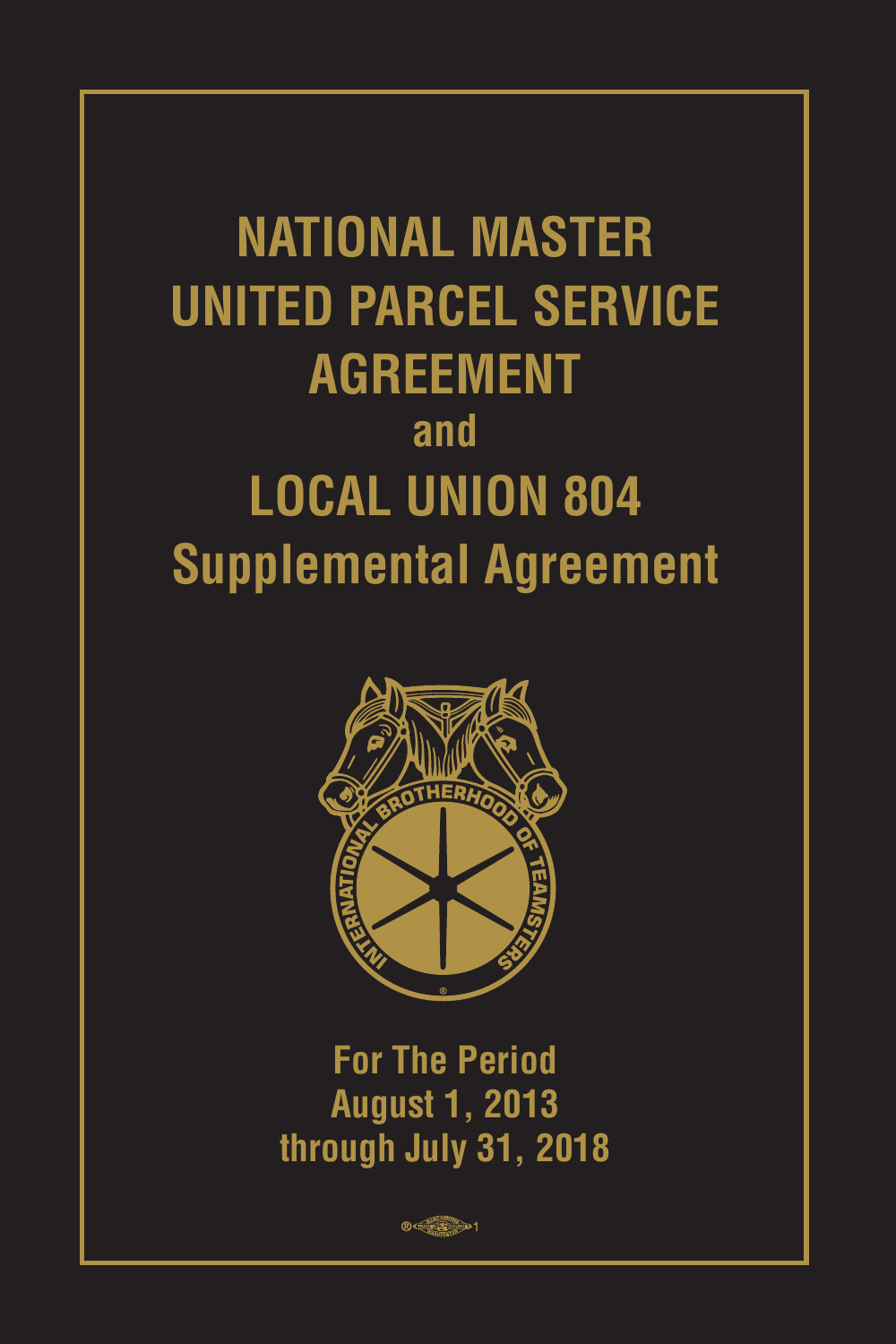| <b>Local 804</b>                                    |
|-----------------------------------------------------|
| and                                                 |
| <b>United Parcel Service</b>                        |
| <b>Supplemental Agreement</b>                       |
| to the                                              |
| NATIONAL MASTER                                     |
| UNITED PARCEL SERVICE                               |
| <b>AGREEMENT</b>                                    |
| For The Period August 1, 2013<br>thru July 31, 2018 |
| $0 \leq t \leq p$                                   |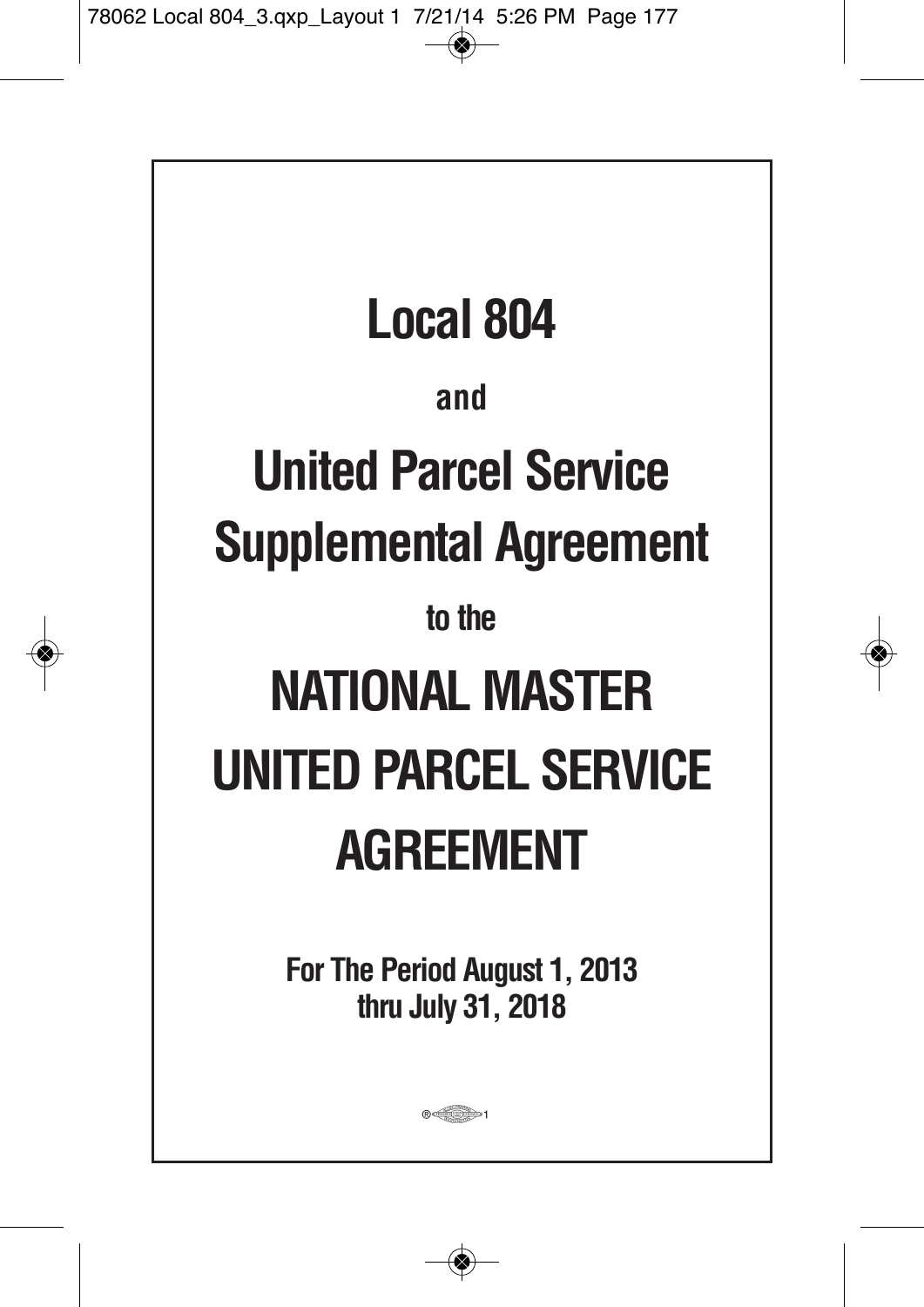EXECUTIVE BOARD LOCAL 804

TIM SYLVESTER PRESIDENT

JIM REYNOLDS SECRETARY-TREASURER

PETER MASTRANDREA VICE-PRESIDENT

DAVID FENNELL RECORDING SECRETARY

> NEIL O'BRIEN **TRUSTEE**

MARK HOLMES **TRUSTEE** 

CHRIS SABATINO **TRUSTEE** 

STEVE AUZ BUSINESS AGENT

ANTHONY CERULLI BUSINESS AGENT

SAM CUEVAS BUSINESS AGENT

DAVE ORINGER BUSINESS AGENT

LIAM RUSSERTT BUSINESS AGENT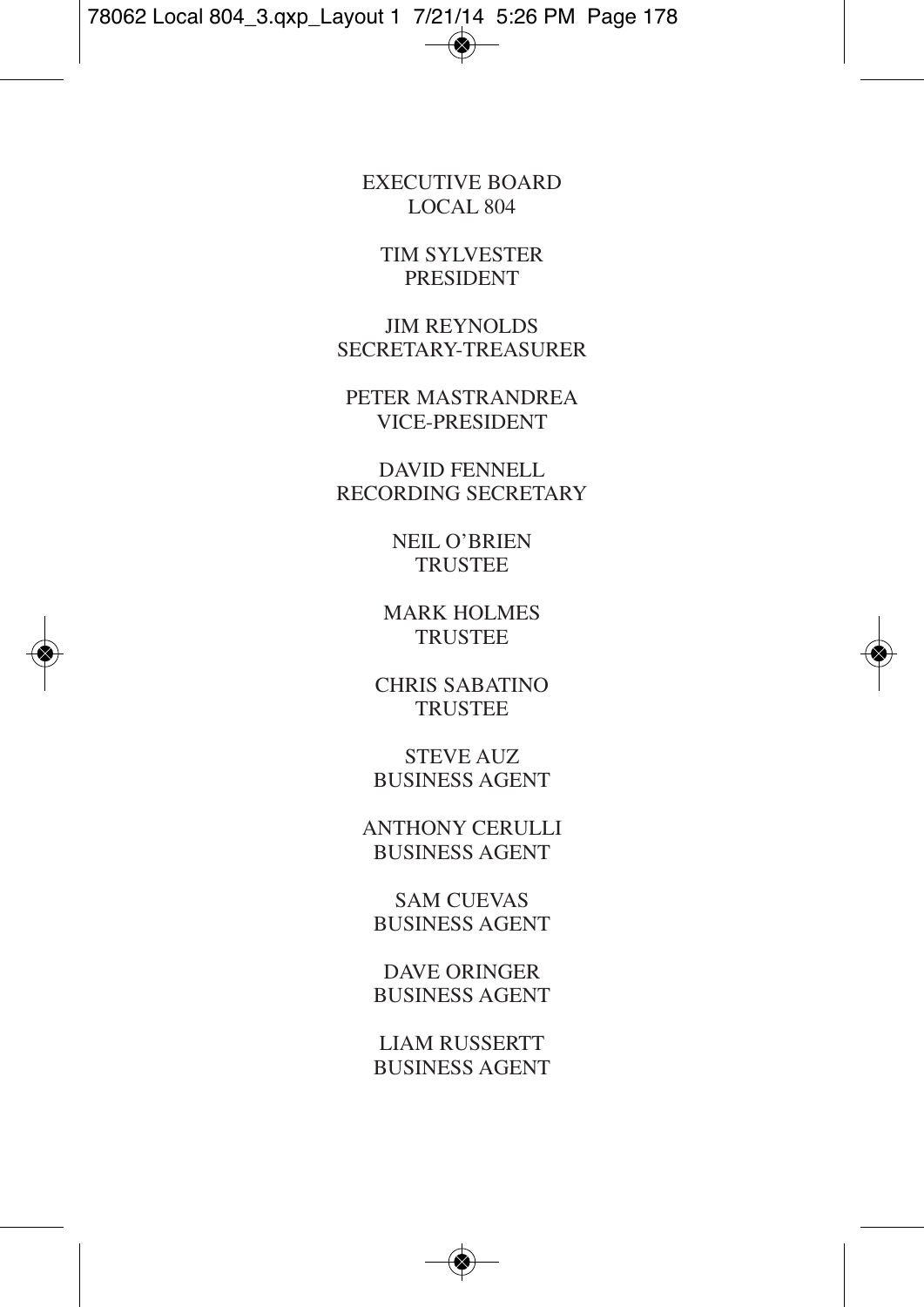# **TABLE OF CONTENTS**

| <b>Title</b><br><b>BREAKDOWNS AND IMPASSABLE</b> | <b>Article</b> | Page |
|--------------------------------------------------|----------------|------|
| <b>HIGHWAY</b>                                   | 34             | 261  |
| COMPENSATION CLAIMS, T.A.W.                      | 29             | 259  |
| Compensation Notification                        | 29             | 259  |
| Reimbursement                                    | 29             | 259  |
| Report to Work After Compensation Hearing        | 29             | 260  |
| <b>COMPLETE AGREEMENT</b>                        | 36             | 261  |
| <b>DURATION</b>                                  | 37             | 262  |
| Duration                                         | 37             | 262  |
| Notice of Negotiation of Changes                 | 37             | 262  |
| <b>Revisions</b>                                 | 37             | 262  |
| Failure to Give Notice                           | 37             | 263  |
| EXAMINATION AND MEDICAL                          |                |      |
| <b>ARRANGEMENTS</b>                              | 23             | 254  |
| <b>Physical Examination Policy</b>               | 23             | 254  |
| Doctors Reports                                  | 23             | 255  |
| Return to Work Procedure                         | 23             | 255  |
| FEEDER DRIVERS TO WORK AS DIRECTED 14            |                | 241  |
| <b>FULL-TIME EMPLOYEE HOLIDAYS</b>               | 9              | 214  |
| Holidays                                         | 9              | 214  |
| <b>Optional Holidays</b>                         | 9              | 214  |
| <b>FULL-TIME EMPLOYEES SICK LEAVE</b>            | 10             | 216  |
| One Year Seniority                               | 10             | 216  |
| Less than One Year Seniority                     | 10             | 216  |
| <b>Unused Sick Pay</b>                           | 10             | 216  |
| <b>Amount of Sick Leave</b>                      | 10             | 217  |
| Review of Paid Sick Days                         | 10             | 217  |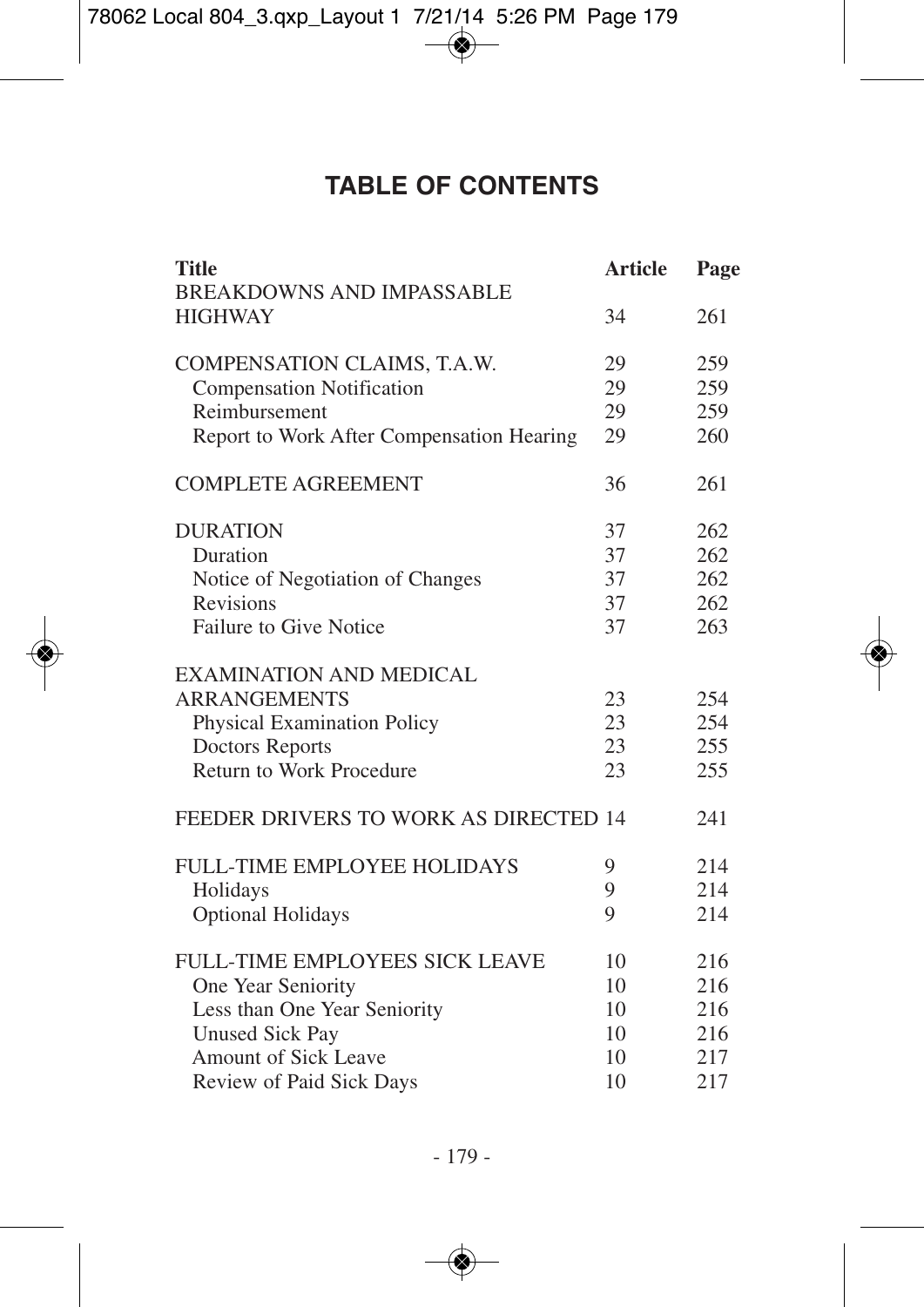| <b>Title</b>                             | <b>Article</b>          | Page |
|------------------------------------------|-------------------------|------|
| <b>FUNERAL LEAVE</b>                     | 20                      | 253  |
| Pay                                      | 20                      | 253  |
| <b>Immediate Family</b>                  | 20                      | 253  |
| <b>GENERAL MANAGEMENT PROVISION</b>      | 17                      | 244  |
| <b>GRIEVANCE AND ARBITRATION</b>         |                         |      |
| <b>PROCEDURE</b>                         | 18                      | 245  |
| Grievance Procedure                      | 18                      | 245  |
| <b>Arbitration Procedure</b>             | 18                      | 247  |
| <b>Examination of Records</b>            | 18                      | 250  |
| No Strikes or Lockouts                   | 18                      | 250  |
| <b>Illegal Strikes</b>                   | 18                      | 251  |
| HEALTH PLAN, ANNUITY PLAN                |                         |      |
| AND 401(K) PLAN                          | 7                       | 210  |
| Contribution Rates and Payments          | $\tau$                  | 210  |
| Payment of Benefits                      | 7                       | 211  |
| Contributions and Expenses               | 7                       | 211  |
| <b>Statutory Benefits</b>                | 7                       | 211  |
| Delinquent Health, Welfare and Pension   |                         |      |
| Contributions                            | 7                       | 212  |
| Annuity Plan                             | 7                       | 212  |
| Part-Time Employees Health Plan          | 7                       | 212  |
| Administration, Identification Cards and |                         |      |
| Schedule of Benefits                     | 7                       | 213  |
| <b>HOURS OF WORK, OVERTIME,</b>          |                         |      |
| SUPERVISOR WORKING                       | 3                       | 196  |
| Work Week and Overtime Pay               | 3                       | 196  |
| Scheduled Day Off                        | $\overline{3}$          | 196  |
| <b>Excessive Overtime</b>                | 3                       | 196  |
| Relief from Overtime                     | 3                       | 197  |
| Overtime                                 | $\overline{\mathbf{3}}$ | 197  |
| Sunday and Holiday Work                  | $\overline{3}$          | 198  |
| <b>Supervisors Working</b>               | 3                       | 198  |
| <b>LOCKERS, UNIFORMS</b>                 | 32                      | 260  |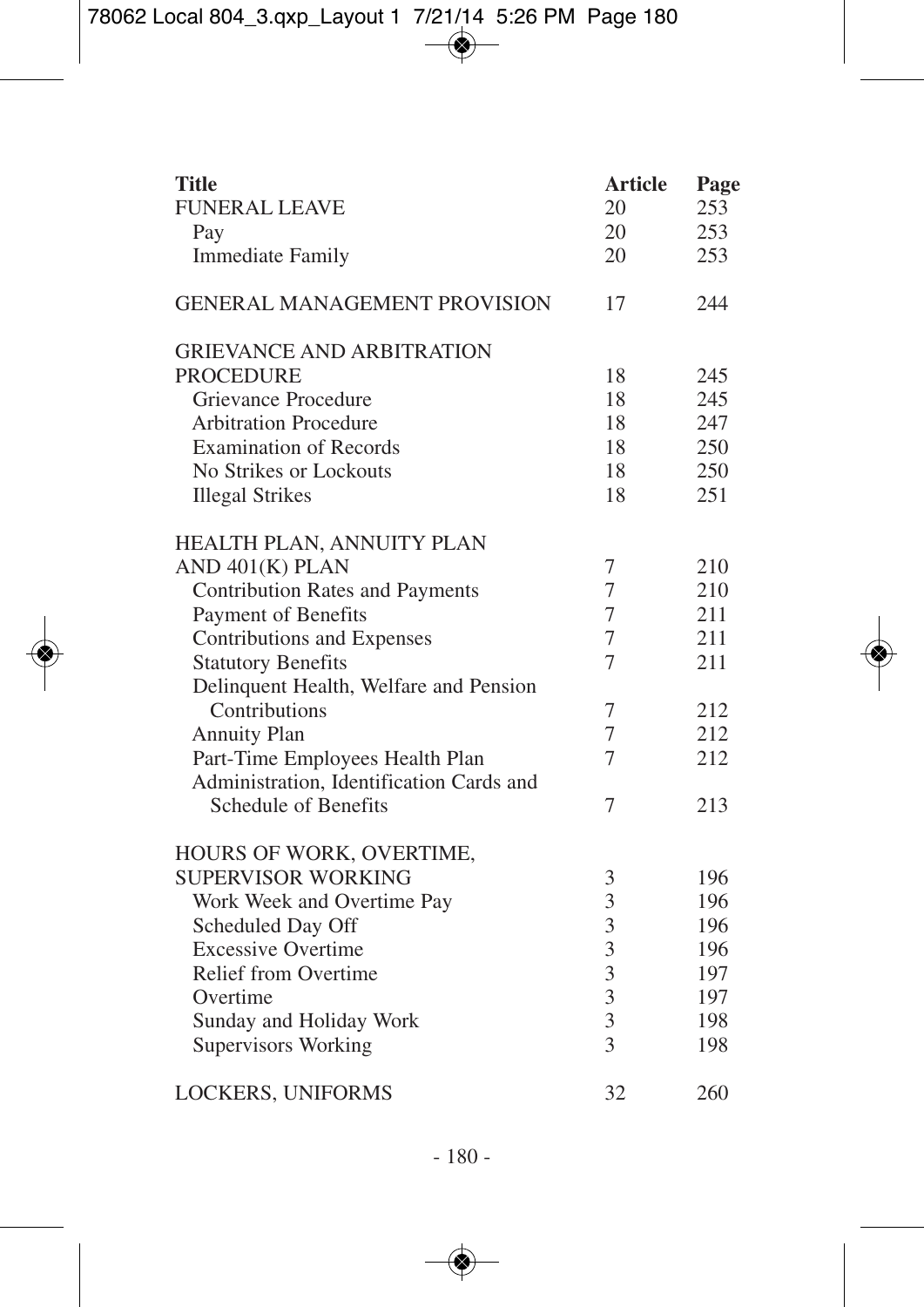| <b>Title</b>                                                                | <b>Article</b> | Page |
|-----------------------------------------------------------------------------|----------------|------|
| <b>LOSS OR DAMAGE</b>                                                       | 16             | 244  |
| Loss of Merchandise                                                         | 16             | 244  |
| <b>Bad Check</b>                                                            | 16             | 244  |
| <b>MEAL PERIODS &amp; COFFEE TIME</b><br>Driver and Helper Meal Periods and | 5              | 202  |
| Coffee Time                                                                 | 5              | 202  |
| Inside Meal Periods and Coffee Time                                         | 5              | 203  |
| <b>Relief Break</b>                                                         | 5              | 203  |
| Breaks in Combination Classification                                        | 5              | 203  |
| <b>MAINTENANCE OF STANDARDS</b>                                             | 25             | 256  |
| <b>MILITARY CLAUSE</b>                                                      | 21             | 253  |
| <b>ON-JOB SUPERVISION</b>                                                   | 33             | 260  |
| <b>OPERATING CENTERS</b>                                                    | 24             | 256  |
| PAID-FOR TIME AND PAY PROCEDURE                                             | 30             | 260  |
| PART-TIME EMPLOYEES                                                         | 6              | 204  |
| Hours of Work, Guarantees and Overtime                                      | 6              | 204  |
| Part-Time Seniority List                                                    | 6              | 204  |
| Part-Time Work Restrictions                                                 | 6              | 205  |
| Transfers within Buildings                                                  | 6              | 205  |
| Sorter Work                                                                 | 6              | 205  |
| Part-Time Employee Transfer Into                                            |                |      |
| Local 804 Jurisdiction                                                      | 6              | 206  |
| Full-Time Inside Jobs                                                       | 6              | 206  |
| Full-Time Job Openings                                                      | 6              | 206  |
| Geographic Transfer                                                         | 6              | 206  |
| Holidays                                                                    | 6              | 207  |
| <b>Optional Holidays</b>                                                    | 6              | 208  |
| <b>Sick Leave</b>                                                           | 6              | 210  |
| PIGGYBACKING                                                                | 35             | 261  |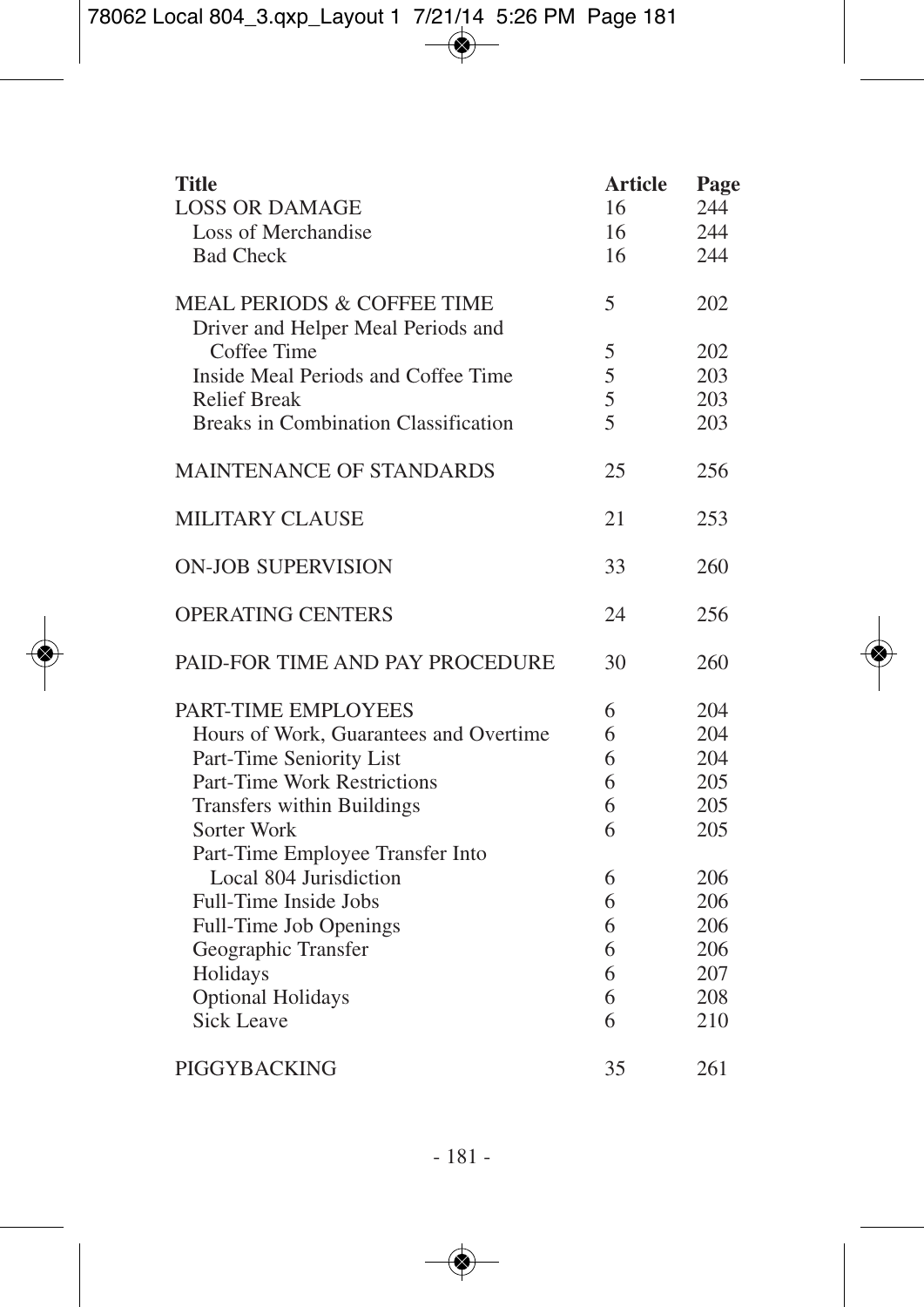| Title                            | <b>Article</b> | Page |
|----------------------------------|----------------|------|
| POLYGRAPH, TACHOGRAPH,           |                |      |
| STANDARDS OF APPEARANCE          |                |      |
| <b>UNIFORMS</b>                  | 28             | 258  |
| Polygraph                        | 28             | 258  |
| Tachograph                       | 28             | 258  |
| Standards of Appearance          | 28             | 258  |
| Uniforms and Personal Appearance | 28             | 259  |
| PORTER/CAR WASHER JOBS TO        |                |      |
| <b>BE RESERVED</b>               | 22             | 253  |
| REGULAR LIST, EXTRA LIST AND     |                |      |
| <b>REPORT PAY</b>                | 15             | 242  |
| Regular List                     | 15             | 242  |
| Extra List                       | 15             | 243  |
| Pay and Notice                   | 15             | 243  |
| Assignments                      | 15             | 243  |
| RETIREMENT PLAN                  | 8              | 213  |
| Contribution and Rate Payments   | 8              | 213  |
| Delinquent Health, Welfare and   |                |      |
| <b>Pension Contributions</b>     | 8              | 213  |
| <b>SENIORITY</b>                 | 13             | 225  |
| Acquisition of Seniority         | 13             | 225  |
| Package Center Seniority         | 13             | 226  |
| Hub Inside Seniority             | 13             | 230  |
| Job Preference                   | 13             | 231  |
| Sixth And Or Seventh Day Work    | 13             | 231  |
| <b>Tractor Trailer Seniority</b> | 13             | 232  |
| Geographic Transfer (Package)    | 13             | 234  |
| Day Off                          | 13             | 235  |
| Reduction Of Staff - Full-Time   |                |      |
| Seniority Employees              | 13             | 235  |
| <b>STARTING TIMES</b>            | 4              | 201  |
| <b>Fixed Start Times</b>         | $\overline{4}$ | 201  |
| Relief Employees                 | $\overline{4}$ | 201  |
| Seniority                        | 4              | 201  |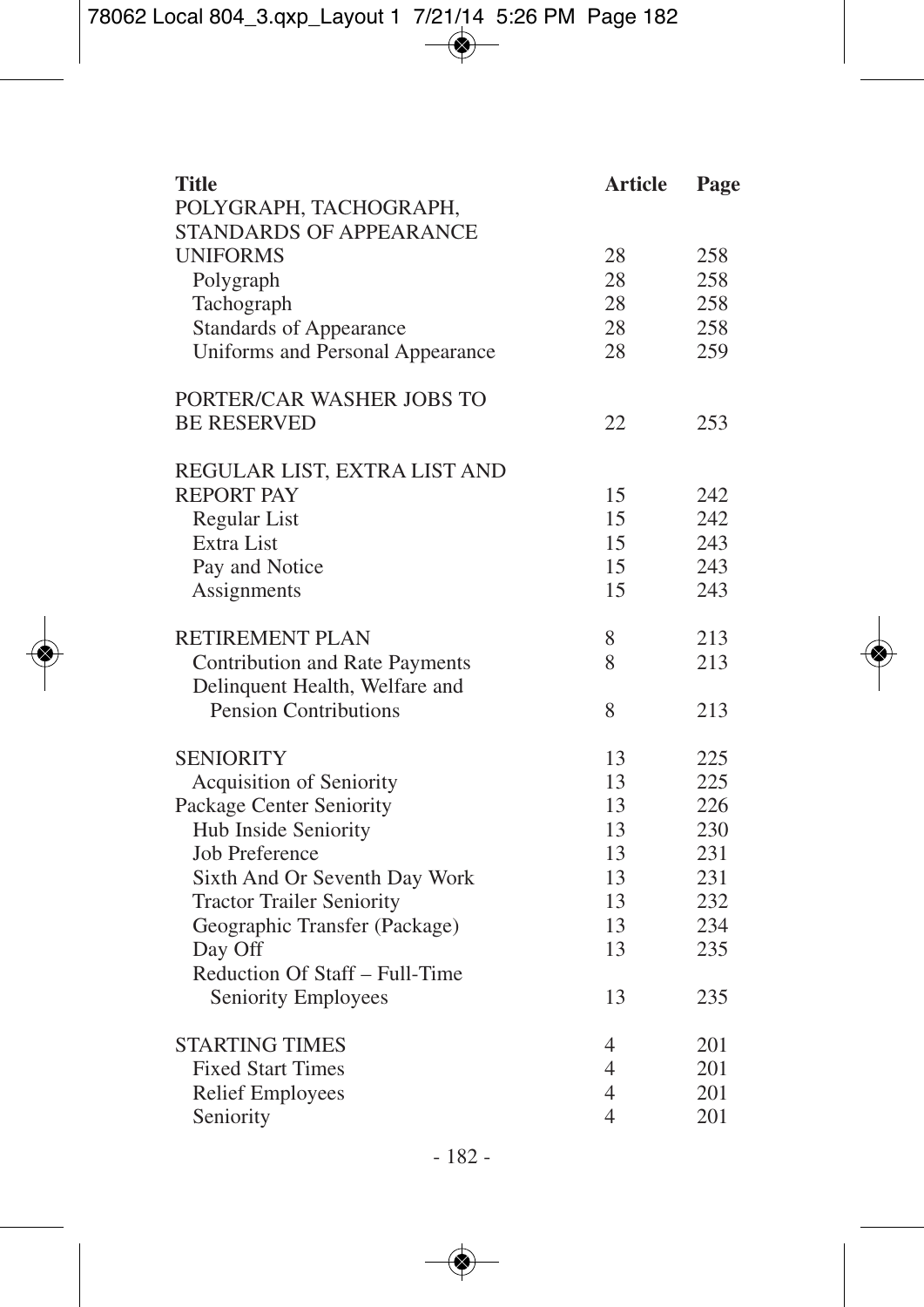| <b>Title</b>                              | <b>Article</b> | Page |
|-------------------------------------------|----------------|------|
| Pay From Starting Time                    | 4              | 201  |
| Change of Start Times                     | 4              | 202  |
| New Full-Time Start Times                 | 4              | 202  |
| <b>STEWARDS</b>                           | 19             | 252  |
| Union Designation of Stewards             | 19             | 252  |
| <b>Strike Action</b>                      | 19             | 252  |
| Pay                                       | 19             | 252  |
| Grievance Handling                        | 19             | 252  |
| <b>Super Seniority</b>                    | 19             | 252  |
| <b>SUSPENSION OR DISCHARGE</b>            | 12             | 224  |
| Immediate Suspension or Discharge         | 12             | 224  |
| Notice of Suspension or Discharge         | 12             | 224  |
| <b>TIME RECORD</b>                        | 31             | 260  |
| <b>TRACTOR-TRAILER DRIVER</b>             |                |      |
| TO WORK AS DIRECTED                       | 14             | 141  |
| <b>TRACTOR-TRAILER DRIVER</b>             |                |      |
| VACANCIES AND TRAINING                    | 27             | 257  |
| Vacancies                                 | 27             | 257  |
| Training                                  | 27             | 257  |
| Disputes Over Vacancies and Training      | 27             | 258  |
| <b>UNION COOPERATION</b>                  | 26             | 256  |
| <b>UNION SHOP AND DUES</b>                | 1              | 185  |
| <b>VACATIONS</b>                          | 11             | 217  |
| Vacation Schedule                         | 11             | 217  |
| Vacation Periods                          | 11             | 217  |
| Seniority Credit for Vacation Entitlement |                |      |
| and Selection                             | 11             | 217  |
| Vacation Pay                              | 11             | 218  |
| Vacation Lists and Picks                  | 11             | 218  |
| <b>Tentative Vacation List</b>            | 11             | 219  |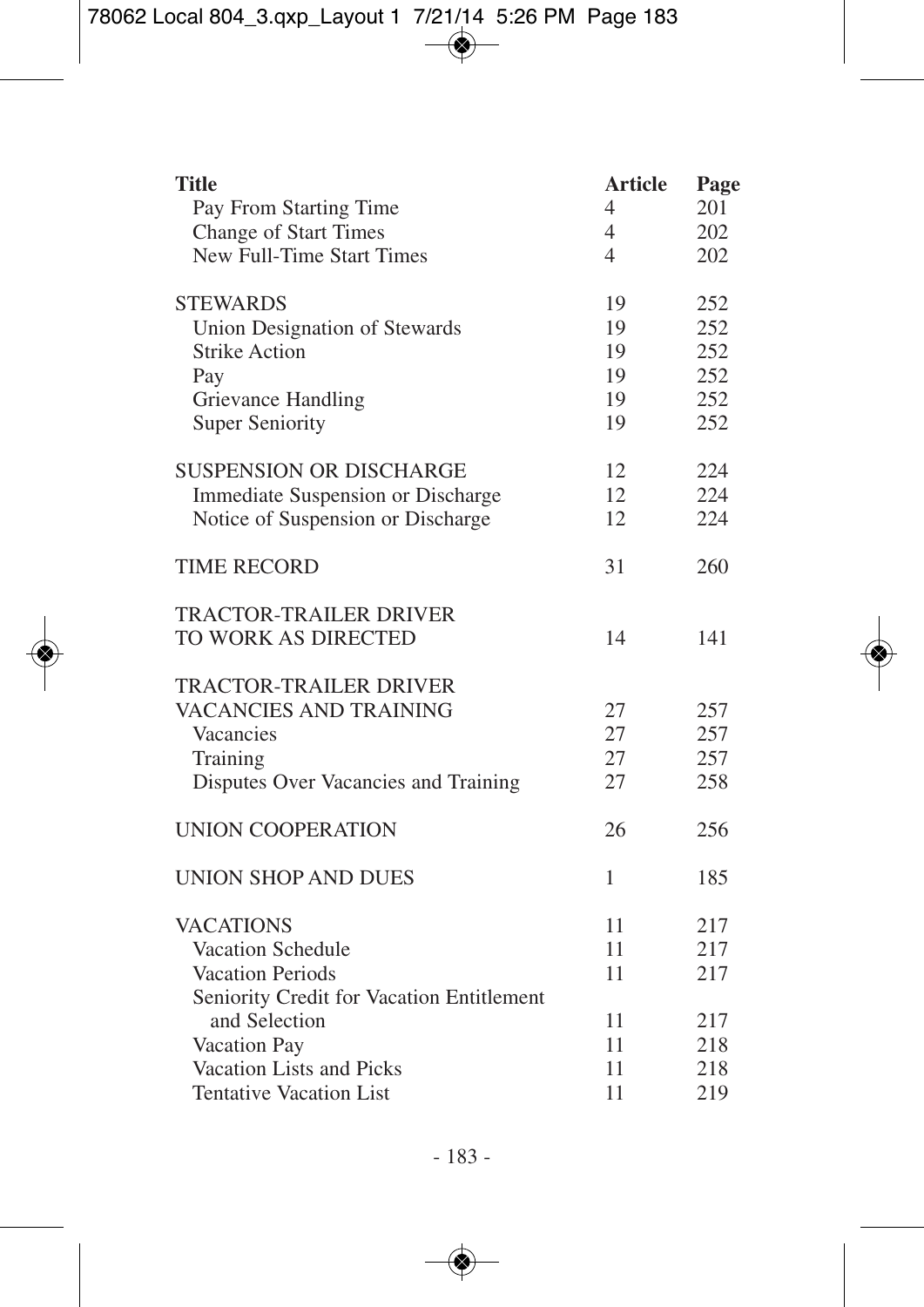| <b>Title</b>                  | <b>Article</b> | Page |
|-------------------------------|----------------|------|
| No Work During Vacation       | 11             | 219  |
| Vacation Pay                  | 11             | 220  |
| Part-Time Employees Vacation  | 11             | 220  |
| Vacation Coverage Drivers     | 11             | 221  |
| WAGES                         | 2              | 186  |
| Full-Time Wage Progression    | 2              | 186  |
| Full-Time Wage Schedule       | 2              | 187  |
| Part-Time Wage Schedule       | 2              | 190  |
| Sick or Hurt on Job           | 2              | 191  |
| Seasonal Employees            | 2              | 191  |
| Combination Jobs              | 2              | 192  |
| "Free" Period Rehires         | 2              | 192  |
| Promotion and Transfers       | 2              | 193  |
| General Operation Clerk and   |                |      |
| <b>Customer Counter Clerk</b> | 2              | 193  |
| Night Differential            | 2              | 193  |
| Cashiers                      | 2              | 194  |
| <b>Combiation Helpers</b>     | $\overline{c}$ | 195  |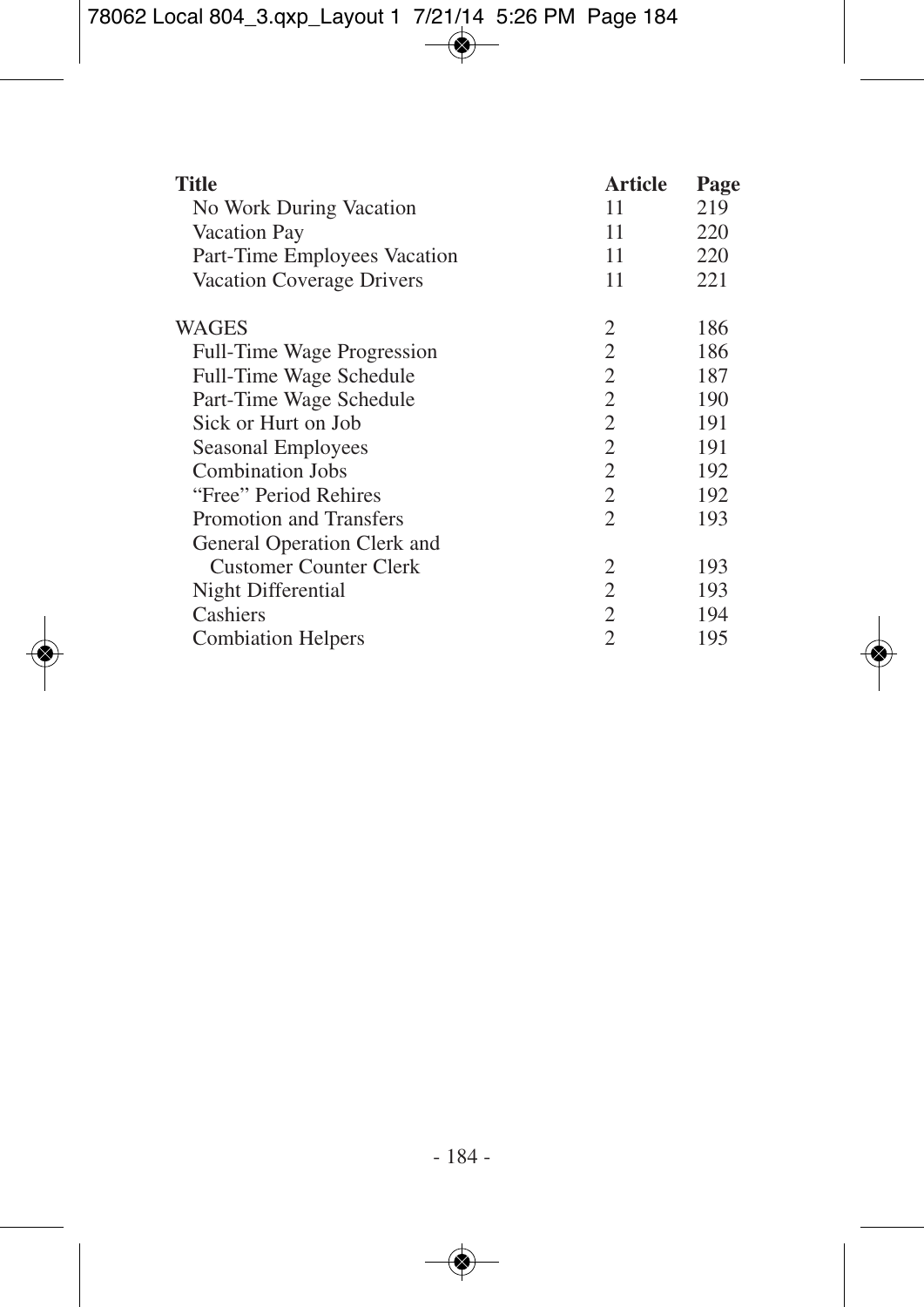## **Local 804 Supplement And National Master UPS Agreement**

# **For the Period: August 1, 2013 through July 31, 2018**

#### covering

operations in, between and overall of the states, territories, and possessions of the United States and operations into and out of all contiguous territory. The United Parcel Service, Inc., and Ohio Corporation, and a New York Corporation, in their Common Carrier Operations hereinafter referred to as the "Employer," and the Teamsters United Parcel Service National Negotiating Committee representing Local Unions affiliated with The International Brotherhood of Teamsters, and Local Union No. 804 which Local Union is affiliated with the International Brotherhood of Teamsters, agree to be bound by the terms and conditions of this Agreement.

# **ARTICLE 1 UNION SHOP AND DUES**

(a) All new employees shall be probationary or temporary employees until they have acquired seniority status to which time they may be summarily dismissed by the Company without challenge, but the Union may represent such temporary or probationary employees in the handling of grievances other than those relating to dismissal.

(b) Employees who are not now members of the Union, and in addition, all persons who shall become employees covered by this Agreement, subsequent to the effective date of this Agreement, when admitted to membership in the Union shall be admitted without discrimination and on fair and reasonable terms and conditions, in accordance with the provisions of the Constitution and By-laws of the Union.

(c) All present employees who are members of the Union shall, as a condition of continued employment, maintain their membership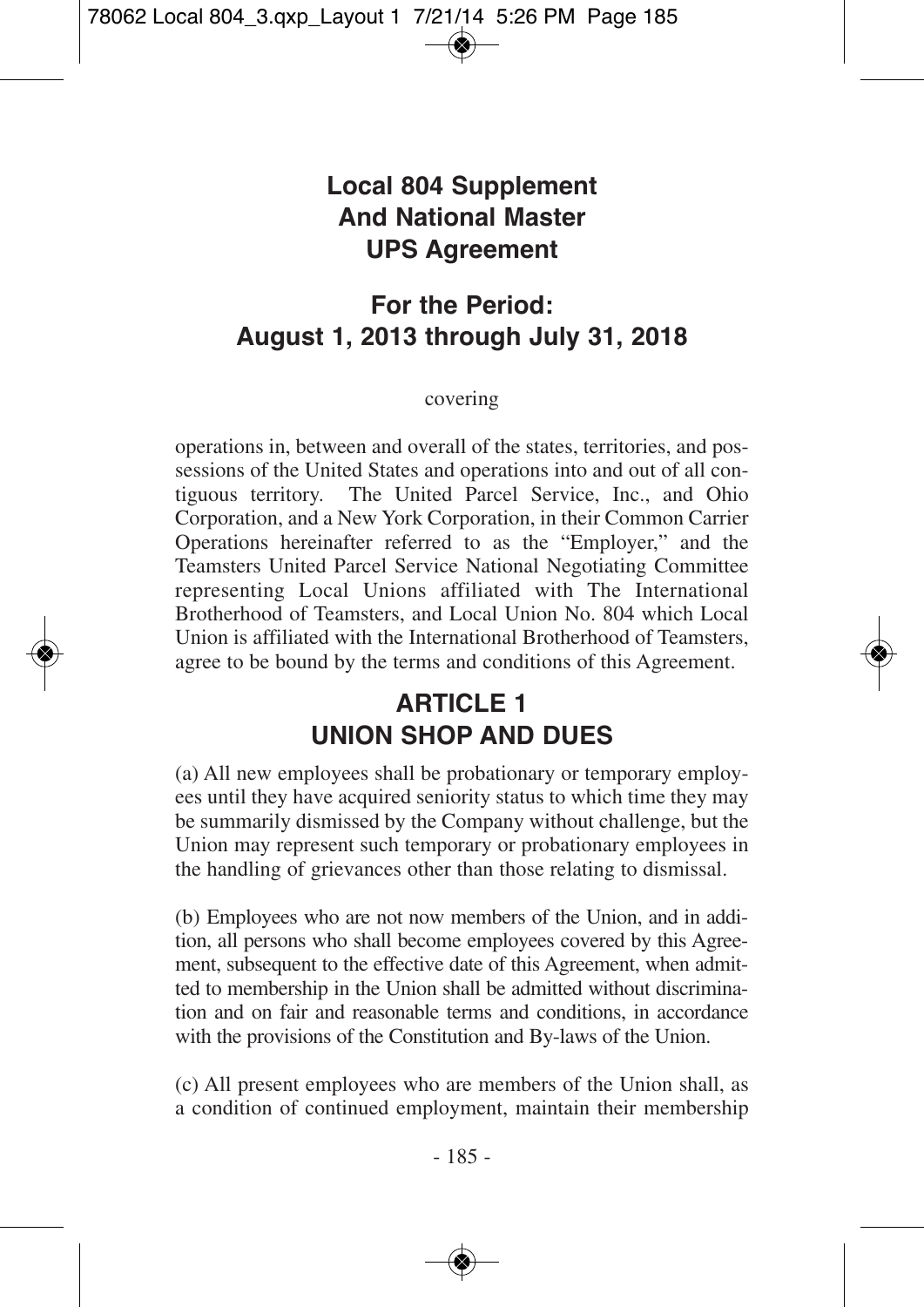in the Union during the life of this Agreement and all new employees shall, as a condition of continued employment, join the Union upon acquiring seniority status provided in Article 13 of this Agreement (but in no event earlier than 40 days from the date of their employment, or 40 days from the effective date of this Agreement, or the date this Agreement is executed, whichever is the later), and shall maintain their membership in the Union during the life of this Agreement.

(d) Employer shall submit, with each dues remittance, a report, by center, listing all seniority employees alphabetically and the amount of dues if any, deducted for each employee. The Secretary-Treasurer of the Union shall be notified monthly when an employee acquires seniority. The Company will notify the Shop Steward within five (5) days after a new employee attains seniority.

## **ARTICLE 2 WAGES**

|                        | <b>Starting</b> | Upon      | 12     | 24     | 36     | 48       |
|------------------------|-----------------|-----------|--------|--------|--------|----------|
| Classification         | Rate            | Seniority | Months | Months | Months | Months   |
| Package                |                 |           |        |        |        |          |
| Return Clerk           | 15.00           | 15.00     | 16.00  | 17.00  | 20.00  | Top Rate |
| Positioner Preload     | 15.00           | 15.00     | 16.00  | 17.00  | 20.00  | Top Rate |
| Customer counter clerk | 15.00           | 15.00     | 16.00  | 17.00  | 20.00  | Top Rate |
| General Operation      |                 |           |        |        |        |          |
| Clerk F/T              | 15.00           | 15.00     | 16.00  | 17.00  | 20.00  | Top Rate |
| Central                |                 |           |        |        |        |          |
| Customer Counter Clerk | 15.00           | 15.00     | 16.00  | 17.00  | 20.00  | Top Rate |
| <b>Beltman</b>         | 15.00           | 15.00     | 16.00  | 17.00  | 20.00  | Top Rate |
| Return Clerk           | 15.00           | 15.00     | 16.00  | 17.00  | 20.00  | Top Rate |
| Central Sorter         | 15.00           | 15.00     | 16.00  | 17.00  | 20.00  | Top Rate |
| Division Sorter        | 15.00           | 15.00     | 16.00  | 17.00  | 20.00  | Top Rate |
| Car Washer             | 15.00           | 15.00     | 16.00  | 17.00  | 20.00  | Top Rate |
| Porter                 | 15.00           | 15.00     | 16.00  | 17.00  | 20.00  | Top Rate |
| Helper All             | 15.00           | 15.00     | 16.00  | 17.00  | 20.00  | Top Rate |

#### **Section 1 Full-Time Wage Progression**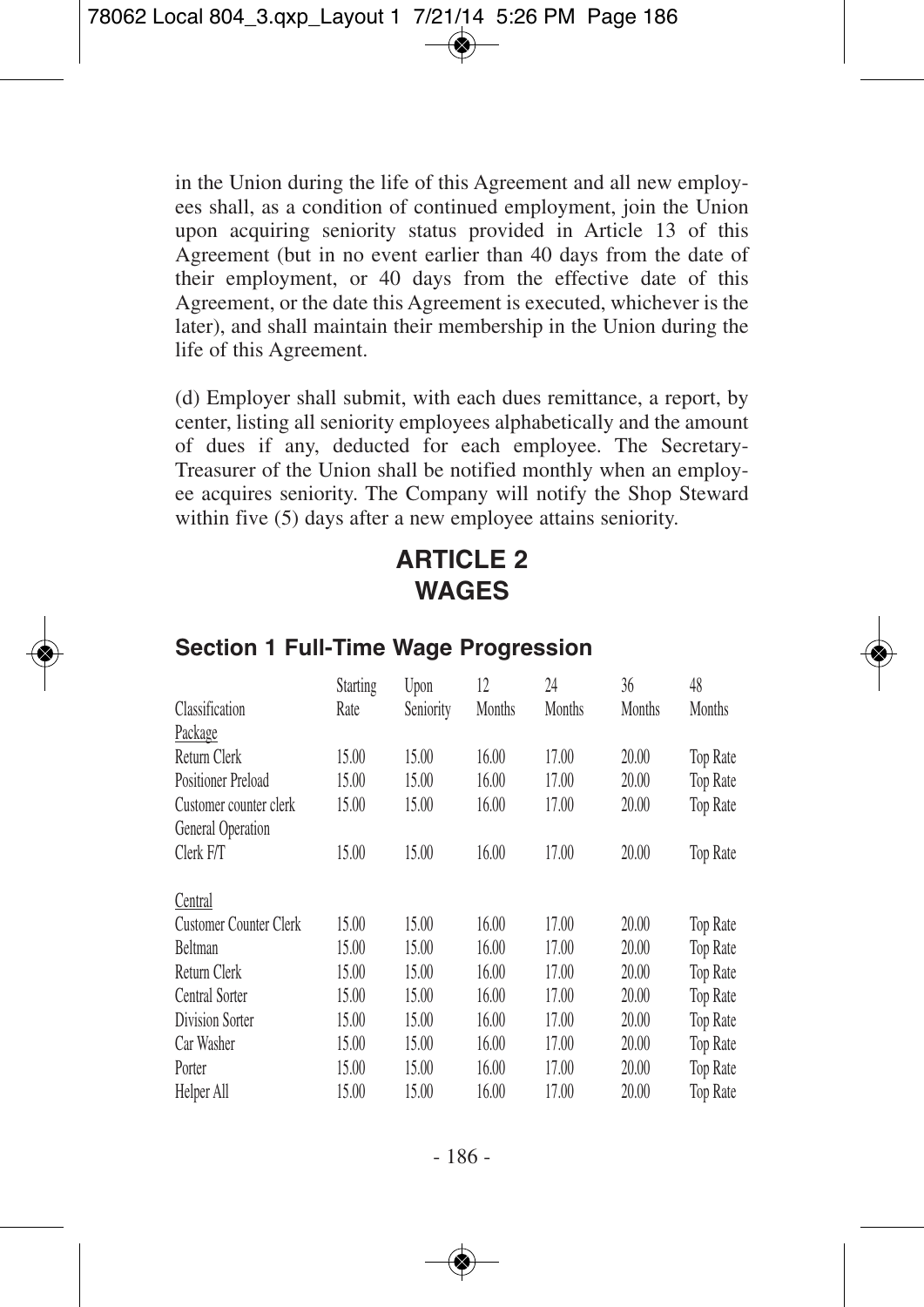| Cashier                   | 15.00           | 15.00     | 16.00  | 17.00               | 20.00           | <b>Top Rate</b> |
|---------------------------|-----------------|-----------|--------|---------------------|-----------------|-----------------|
| Driver Tractor-Trailer    | 18.75           | 18.75     | 19.50  | 21.00               | 25.00           | Top Rate        |
| Driver-Doubles            | 19.60           | 19.60     | 20.35  | 21.85               | 25.85           | Top Rate        |
| Drivers All Others        | 18.75           | 18.75     | 19.50  | 21.00               | 25.00           | <b>Top Rate</b> |
| Start Full time Job       | <b>Starting</b> | Upon      | 12     | 18                  | 24              |                 |
| Prior 08/01/13            | Rate            | Seniority | Months | Months              | Months          |                 |
| Classification            | 70%             | 75%       | 80%    | 90%                 | <b>Top Rate</b> |                 |
| Package                   |                 |           |        |                     |                 |                 |
| Return Clerk              | 16.034          | 17.179    | 18.324 | 20.615              | Top Rate        |                 |
| <b>Positioner Preload</b> | 16.156          | 17.310    | 18.464 | 20.772              | <b>Top Rate</b> |                 |
| Customer counter clerk    | 15.806          | 16.935    | 18.064 | 20.322              | <b>Top Rate</b> |                 |
| General Operation         |                 |           |        |                     |                 |                 |
| Clerk F/T                 | 15.806          | 16.935    | 18.064 | 20.322              | <b>Top Rate</b> |                 |
| Central                   |                 |           |        |                     |                 |                 |
| Customer Counter Clerk    | 15.806          | 16.935    | 18.064 | 20.322              | <b>Top Rate</b> |                 |
| <b>Beltman</b>            | 16.016          | 17.160    | 18.304 | 20.592              | <b>Top Rate</b> |                 |
| Return Clerk              | 16.034          | 17.179    | 18.324 | 20.615              | Top Rate        |                 |
| Central Sorter            | 16.156          | 17.310    | 18.464 | 20.772              | Top Rate        |                 |
| <b>Division Sorter</b>    | 16.016          | 17.160    | 18.304 | 20.592              | Top Rate        |                 |
| Car Washer                | 16.016          | 17.160    | 18.304 | 20.592              | Top Rate        |                 |
| Porter                    | 15.981          | 17.122    | 18.264 | 20.547              | Top Rate        |                 |
| Helper All                | 15.981          | 17.122    | 18.264 | 20.547              | Top Rate        |                 |
| Cashier                   | 16.156          | 17.310    | 18.464 | 20.772              | Top Rate        |                 |
| Start Full time Job       | Start           | Seniority |        | 12 Months 24 Months | 36 Months       |                 |
| Prior 08/01/13            | 70%             | 75%       | 80%    | 90%                 | <b>Top Rate</b> |                 |
| Driver Tractor-Trailer    | 16.10           | 17.25     | 18.45  | 20.75               | Top Rate        |                 |
| Driver-Doubles            | 16.95           | 18.10     | 19.30  | 21.60               | Top Rate        |                 |
| Drivers All Others        | 16.10           | 17.25     | 18.45  | 20.75               | Top Rate        |                 |

# **Section 2 Full-Time Wage Schedule**

| Classification         |        | Aug-13 Aug-14 Aug-15 Aug-16 Feb-17 Aug-17 Feb-18 |                             |        |        |               |        |
|------------------------|--------|--------------------------------------------------|-----------------------------|--------|--------|---------------|--------|
| Package                |        |                                                  |                             |        |        |               |        |
| Return Clerk           | 32.845 |                                                  | 33.545 34.245 34.645 35.045 |        |        | 35.545 36.045 |        |
| Positioner Preload     | 33.020 | 33.720                                           | 34.420                      | 34.820 | 35.220 | 35.720        | 36.220 |
| Customer counter clerk | 32.520 | 33.220                                           | 33.920                      | 34.320 | 34.720 | 35.220        | 35.720 |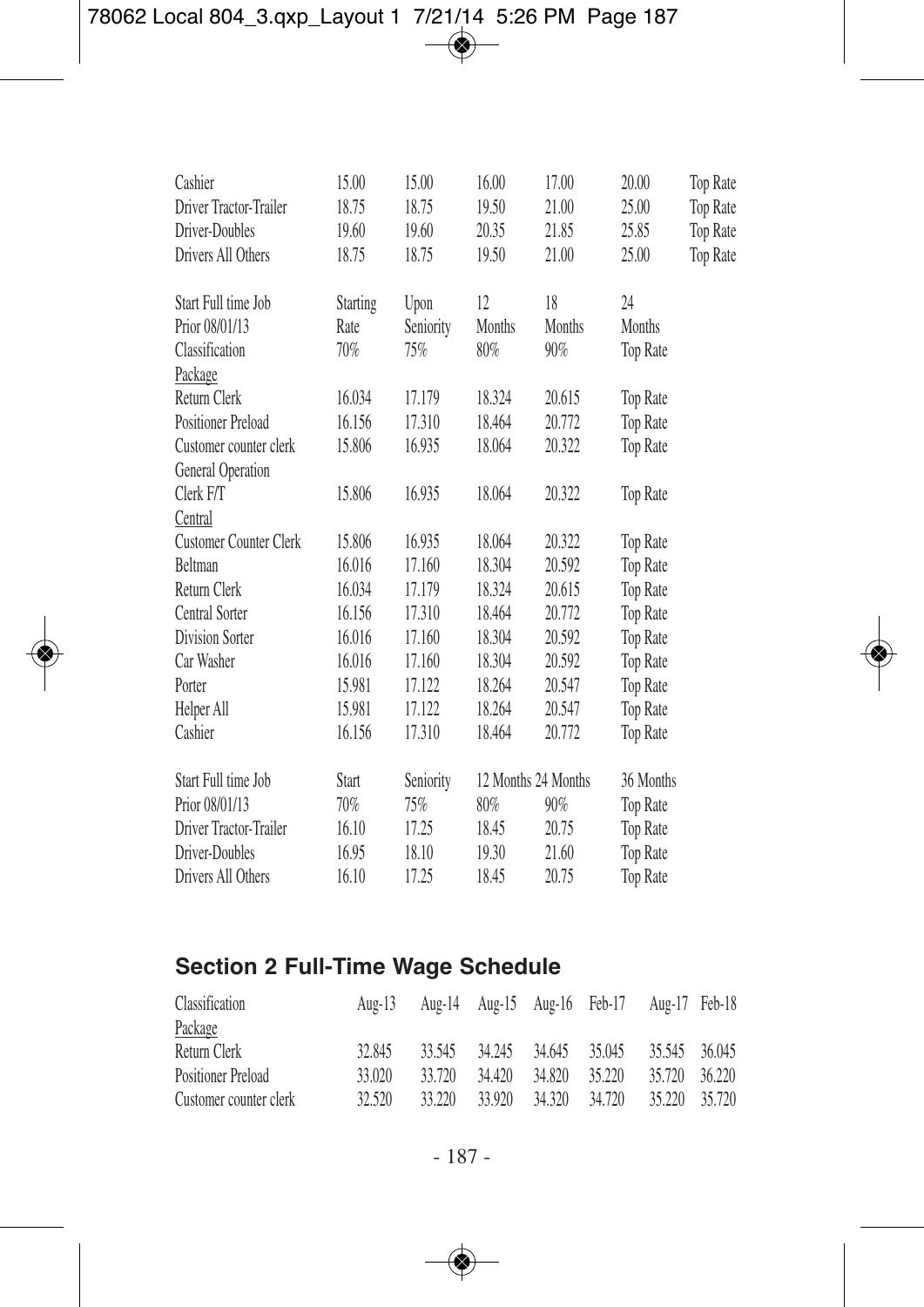| Classification         | Aug-13 | Aug-14 | Aug-15 | Aug-16 | Feb-17 | Aug-17 | Feb-18 |
|------------------------|--------|--------|--------|--------|--------|--------|--------|
| General Operation      |        |        |        |        |        |        |        |
| Clerk F/T              | 32.520 | 33.220 | 33.920 | 34.320 | 34.720 | 35.220 | 35.720 |
| Central                |        |        |        |        |        |        |        |
| Customer               |        |        |        |        |        |        |        |
| counter clerk          | 32.520 | 33.220 | 33.920 | 34.320 | 34.720 | 35.220 | 35.720 |
| Beltman                | 32.820 | 33.520 | 34.220 | 34.620 | 35.020 | 35.520 | 36.020 |
| Return Clerk           | 32.845 | 33.545 | 34.245 | 34.645 | 35.045 | 35.545 | 36.045 |
| Central Sorter         | 33.020 | 33.720 | 34.420 | 34.820 | 35.220 | 35.720 | 36.220 |
| Division Sorter        | 32.820 | 33.520 | 34.220 | 34.620 | 35.020 | 35.520 | 36.020 |
| Car Washer             | 32.820 | 33.520 | 34.220 | 34.620 | 35.020 | 35.520 | 36.020 |
| Porter                 | 32.770 | 33.470 | 34.170 | 34.570 | 35.970 | 35.470 | 35.970 |
| Driver Tractor-Trailer | 33.270 | 33.970 | 34.670 | 35.070 | 35.470 | 35.970 | 36.470 |
| Driver Doubles         | 34.120 | 34.820 | 35.520 | 35.920 | 36.320 | 36.820 | 37.320 |
| Driver All             | 33.020 | 33.720 | 34.420 | 34.820 | 35.220 | 35.720 | 36.220 |
| Helper All             | 32.770 | 33.470 | 34.170 | 34.570 | 34.970 | 35.470 | 35.970 |
| Cashier                | 33.020 | 33.720 | 34.420 | 34.820 | 35.220 | 35.720 | 36.220 |

Tractor- Trailer Driver pulling doubles will be paid an additional .85 per hour over the prevailing tractor-trailer driver rate for all hours worked

| <b>UNSKILLED</b><br>Part Time |          |        |        |        |        |        |        |        |
|-------------------------------|----------|--------|--------|--------|--------|--------|--------|--------|
| Seniority Between             |          | Aug-13 | Aug-14 | Aug-15 | Aug-16 | Feb-17 | Aug-17 | Feb-18 |
| Prior to                      | 07/02/82 | 30.840 | 31.540 | 32.240 | 32.640 | 33.040 | 33.540 | 34.040 |
| 07/03/1982-                   | 09/04/84 | 29.730 | 30.430 | 31.130 | 31.530 | 31.930 | 32.430 | 32.930 |
| 09/05/1984-                   | 07/31/85 | 29.430 | 30.130 | 30.830 | 31.230 | 31.630 | 32.130 | 32.630 |
| 08/01/1985-                   | 07/31/86 | 29.130 | 29.830 | 30.530 | 30.930 | 31.330 | 31.830 | 32.330 |
| 08/01/1986-                   | 07/31/87 | 28.630 | 29.330 | 30.030 | 30.430 | 30.830 | 31.330 | 31.830 |
| 08/01/1987-                   | 07/31/88 | 28.130 | 28.830 | 29.530 | 29.930 | 30.330 | 30.830 | 31.330 |
| 08/01/1988-                   | 07/31/89 | 27.630 | 28.330 | 29.030 | 29.430 | 29.830 | 30.330 | 30.830 |
| 08/01/1989-                   | 07/31/90 | 27.130 | 27.830 | 28.530 | 28.930 | 29.330 | 29.830 | 30.330 |
| 08/01/1990-                   | 07/31/91 | 26.450 | 27.150 | 27.850 | 28.250 | 28.650 | 29.150 | 29.650 |
| 08/01/1991-                   | 07/31/92 | 25.950 | 26.650 | 27.350 | 27.750 | 28.150 | 28.650 | 29.150 |
| 08/01/1992 must have          |          |        |        |        |        |        |        |        |
| Sen Attn. by                  | 11/09/93 | 25.290 | 25.990 | 26.690 | 27.090 | 27.490 | 27.990 | 28.490 |

#### **Section 3 - Unskilled Part-Time Wage Schedule**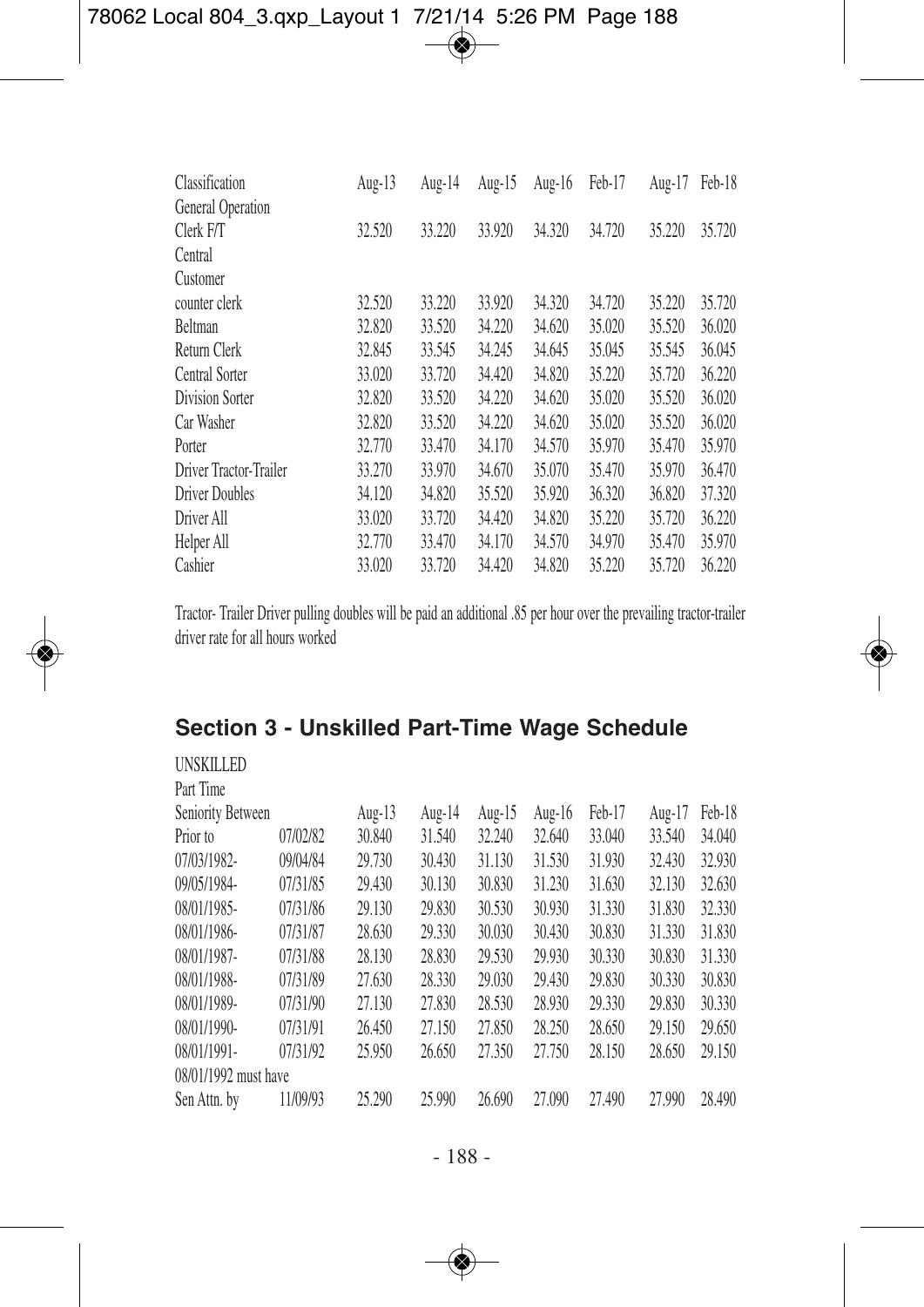|                      |           | Aug-13 | Aug-14 | Aug-15 | Aug-16 | Feb-17 | Aug-17 | Feb-18 |
|----------------------|-----------|--------|--------|--------|--------|--------|--------|--------|
| Seniority            | Company   |        |        |        |        |        |        |        |
| Attainment           | Seniority |        |        |        |        |        |        |        |
| after                | prior to  |        |        |        |        |        |        |        |
| 11/09/1993           | 07/31/94  | 25.040 | 25.740 | 26.440 | 26.840 | 27.240 | 27.740 | 28.240 |
| 08/01/1994           | 07/31/95  | 24.290 | 24.990 | 25.690 | 26.090 | 26.490 | 26.990 | 27.490 |
| 08/01/1995           | 07/31/96  | 23.790 | 24.490 | 25.190 | 25.590 | 25.990 | 26.490 | 26.990 |
| 08/01/1996 must have |           |        |        |        |        |        |        |        |
| Sen. Attn. by        | 07/31/97  | 23.290 | 23.990 | 24.690 | 25.090 | 25.490 | 25.990 | 26.490 |
| 08/01/1997           | 07/31/98  | 21.690 | 22.390 | 23.090 | 23.490 | 23.890 | 24.390 | 24.890 |
| 08/01/1998           | 07/31/99  | 21.340 | 22.040 | 22.740 | 23.140 | 23.540 | 24.040 | 24.540 |
| 08/01/1999           | 07/31/00  | 20.590 | 21.290 | 21.990 | 22.390 | 22.790 | 23.290 | 23.790 |
| 08/01/2000           | 07/31/01  | 20.090 | 20.790 | 21.490 | 21.890 | 22.290 | 22.790 | 23.290 |
| 08/01/2001 must have |           |        |        |        |        |        |        |        |
| Sen. Attn. by        | 07/31/02  | 19.590 | 20.290 | 20.990 | 21.390 | 21.790 | 22.290 | 22.790 |
| 08/01/2001           |           |        |        |        |        |        |        |        |
| Sen. Attn. After     | 07/31/02  | 18.490 | 19.190 | 19.890 | 20.290 | 20.690 | 21.190 | 21.690 |
| 08/01/2002-          | 07/31/03  | 17.390 | 18.090 | 18.790 | 19.190 | 19.590 | 20.090 | 20.590 |
| 08/01/2003-          | 07/31/04  | 16.690 | 17.390 | 18.090 | 18.490 | 18.890 | 19.390 | 19.890 |
| 08/01/2004-          | 01/31/05  | 16.340 | 17.040 | 17.740 | 18.140 | 18.540 | 19.040 | 19.540 |
| 02/01/2005-          | 07/31/05  | 15.990 | 16.690 | 17.390 | 17.790 | 18.190 | 18.690 | 19.190 |
| 08/01/2005-          | 01/31/06  | 15.615 | 16.315 | 17.015 | 17.415 | 17.815 | 18.315 | 18.815 |
| 02/01/2006-          | 07/31/06  | 15.240 | 16.020 | 16.720 | 17.120 | 17.520 | 18.020 | 18.520 |
| 08/01/2006-          | 01/31/07  | 14.970 | 15.670 | 16.370 | 16.770 | 17.170 | 17.670 | 18.170 |
| 02/01/2007-          | 07/31/07  | 14.820 | 15.520 | 16.220 | 16.620 | 17.020 | 17.520 | 18.020 |
| 08/01/2007-          | 01/31/08  | 14.470 | 15.170 | 15.870 | 16.270 | 16.670 | 17.170 | 17.670 |
| 02/01/2008-          | 05/03/08  | 14.320 | 15.020 | 15.720 | 16.120 | 16.520 | 17.020 | 17.520 |
| 02/01/2008-          | 05/03/08  | 14.120 | 14.820 | 15.520 | 15.920 | 16.320 | 16.820 | 17.320 |
| 05/04/2008-          | 07/31/08  | 13.640 | 14.340 | 15.040 | 15.440 | 15.840 | 16.340 | 16.840 |
| 08/01/2008-          | 01/31/09  | 13.165 | 13.865 | 14.565 | 14.965 | 15.365 | 15.865 | 16.365 |
| 02/01/2009-          | 07/31/09  | 12.690 | 13.390 | 14.090 | 14.490 | 14.890 | 15.390 | 15.890 |
| 08/01/2009-          | 01/31/10  | 12.690 | 13.390 | 14.090 | 14.490 | 14.890 | 15.390 | 15.890 |
| 02/01/2010-          | 07/31/10  | 12.000 | 13.200 | 13.900 | 14.300 | 14.700 | 15.200 | 15.700 |
| 02/01/2010-          | 01/31/11  | 12.000 | 12.700 | 13.400 | 13.800 | 14.200 | 14.700 | 15.200 |
| 02/01/2011-          | 07/31/11  | 11.200 | 12.700 | 13.400 | 13.800 | 14.200 | 14.700 | 15.200 |
| 08/01/2011-          | 01/31/12  | 11.200 | 12.000 | 12.700 | 13.100 | 13.500 | 14.000 | 14.500 |
| 02/01/2012-          | 07/31/12  | 10.700 | 11.900 | 12.700 | 13.100 | 13.500 | 14.000 | 14.500 |
| 08/01/2012-          | 01/31/13  | 10.700 | 11.400 | 12.100 | 12.500 | 12.900 | 13.400 | 13.900 |
| 02/01/2013-          | 07/31/13  | 10.200 | 11.200 | 11.900 | 12.500 | 12.900 | 13.400 | 13.900 |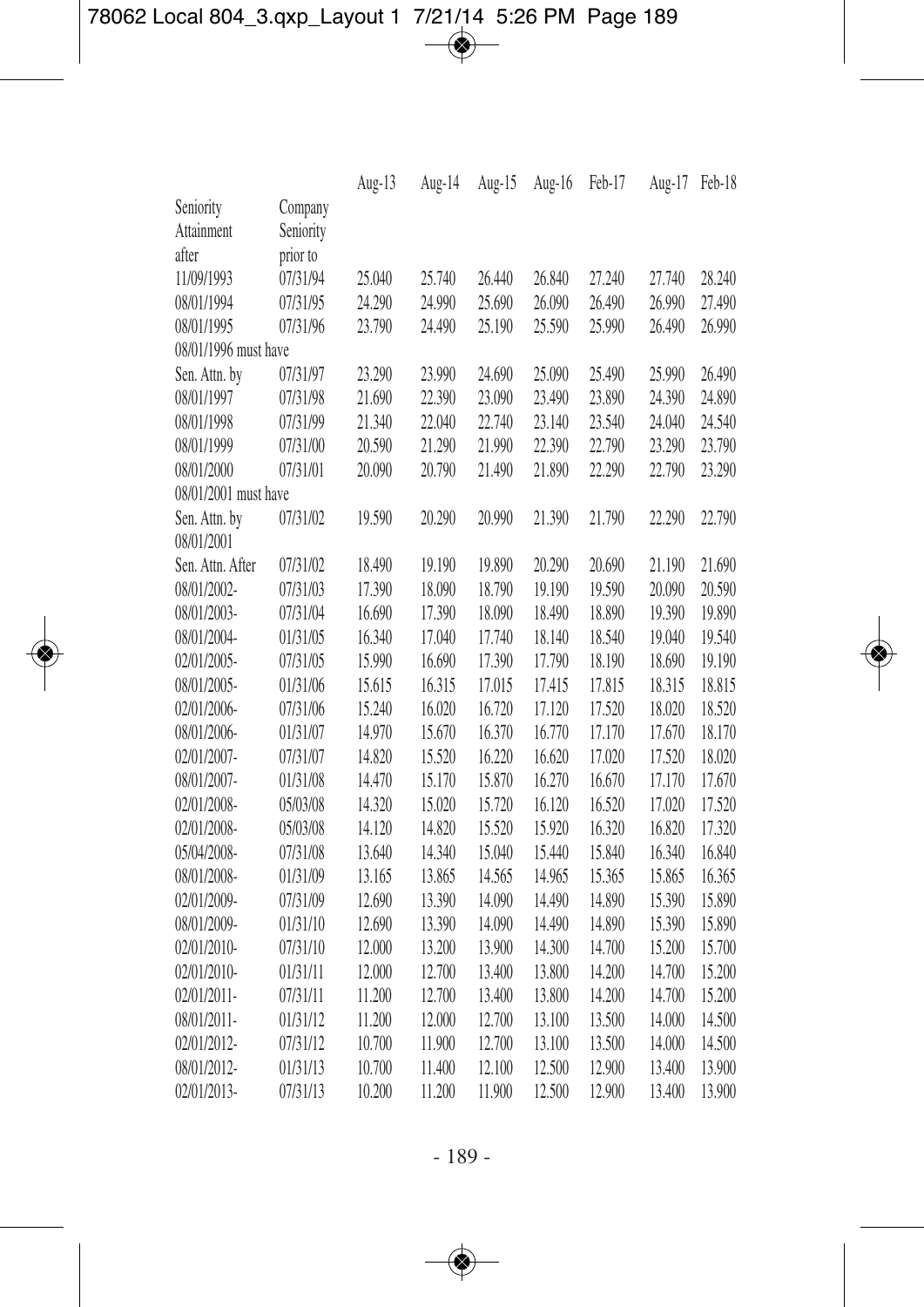| After 08/01/2013 |       |
|------------------|-------|
| Start            | 10.00 |
| 12 Month         | 10.50 |
| 24 Month         | 11.00 |
| 36 Month         | 12.00 |
| 48 Month         | 12.50 |

## **Section 4 Skilled Part-Time Wage Schedule**

| <b>Skilled Part-Time</b> |           |        |        |        |        |        |        |        |
|--------------------------|-----------|--------|--------|--------|--------|--------|--------|--------|
| Seniority Between        |           | Aug-13 | Aug-14 | Aug-15 | Aug-16 | Feb-17 | Aug-17 | Feb-18 |
| Prior to                 | 07/02/82  | 30.840 | 31.540 | 32.240 | 32.640 | 33.040 | 33.540 | 34.040 |
| 07/03/1982-              | 09/04/84  | 30.730 | 31.430 | 32.130 | 32.530 | 32.930 | 33.430 | 33.930 |
| 09/05/1984-              | 07/31/85  | 30.430 | 31.130 | 31.830 | 32.230 | 32.630 | 33.130 | 33.630 |
| 08/01/1985-              | 07/31/86  | 30.130 | 30.830 | 31.530 | 31.930 | 32.330 | 32.830 | 33.330 |
| 08/01/1986-              | 07/31/87  | 29.630 | 30.330 | 31.030 | 31.430 | 31.830 | 32.330 | 32.830 |
| 08/01/1987-              | 07/31/88  | 29.130 | 29.830 | 30.530 | 30.930 | 31.330 | 31.830 | 32.330 |
| 08/01/1988-              | 07/31/89  | 28.630 | 29.330 | 30.030 | 30.430 | 30.830 | 31.330 | 31.830 |
| 08/01/1989-              | 07/31/90  | 28.130 | 28.830 | 29.530 | 29.930 | 30.330 | 30.830 | 31.330 |
| 08/01/1990-              | 07/31/91  | 27.450 | 28.150 | 28.850 | 29.250 | 29.650 | 30.150 | 30.650 |
| 08/01/1991-              | 07/31/92  | 26.950 | 27.650 | 28.350 | 28.750 | 29.150 | 29.650 | 30.150 |
| 08/01/1992 must have     |           |        |        |        |        |        |        |        |
| Sen Attn. by             | 11/9/93   | 26.290 | 26.990 | 27.690 | 28.090 | 28.490 | 28.990 | 29.490 |
| Seniority                | Company   |        |        |        |        |        |        |        |
| Attainment               | Seniority |        |        |        |        |        |        |        |
| after                    | prior to  |        |        |        |        |        |        |        |
| 11/09/1993               | 07/31/94  | 26.040 | 26.740 | 27.440 | 27.840 | 28.240 | 28.740 | 29.240 |
| 08/01/1994               | 07/31/95  | 25.290 | 25.990 | 26.690 | 27.090 | 27.490 | 27.990 | 28.490 |
| 08/01/1995               | 07/31/96  | 24.790 | 25.490 | 26.190 | 26.590 | 26.990 | 27.490 | 27.990 |
| 08/01/96 must have       |           |        |        |        |        |        |        |        |
| Sen. Attn. by            | 07/31/97  | 24.290 | 24.990 | 25.690 | 26.090 | 26.490 | 26.990 | 27.490 |
| 08/01/1997               | 07/31/98  | 22.690 | 23.390 | 24.090 | 24.490 | 24.890 | 25.390 | 25.890 |
| 08/01/1998               | 07/31/99  | 22.340 | 23.040 | 23.740 | 24.140 | 24.540 | 25.040 | 25.540 |
| 08/01/1999               | 07/31/00  | 21.590 | 22.290 | 22.990 | 23.390 | 23.790 | 24.290 | 24.790 |
| 08/01/2000               | 07/31/01  | 21.090 | 21.790 | 22.490 | 22.890 | 23.290 | 23.790 | 24.290 |
| 08/01/01 must have       |           |        |        |        |        |        |        |        |
| Sen. Attn. by            | 07/31/02  | 20.590 | 21.290 | 21.990 | 22.390 | 22.790 | 23.290 | 23.790 |
| 08/01/2001               |           |        |        |        |        |        |        |        |
| Sen. Attn. After         | 07/31/02  | 19.490 | 20.190 | 20.890 | 21.290 | 21.690 | 22.190 | 22.690 |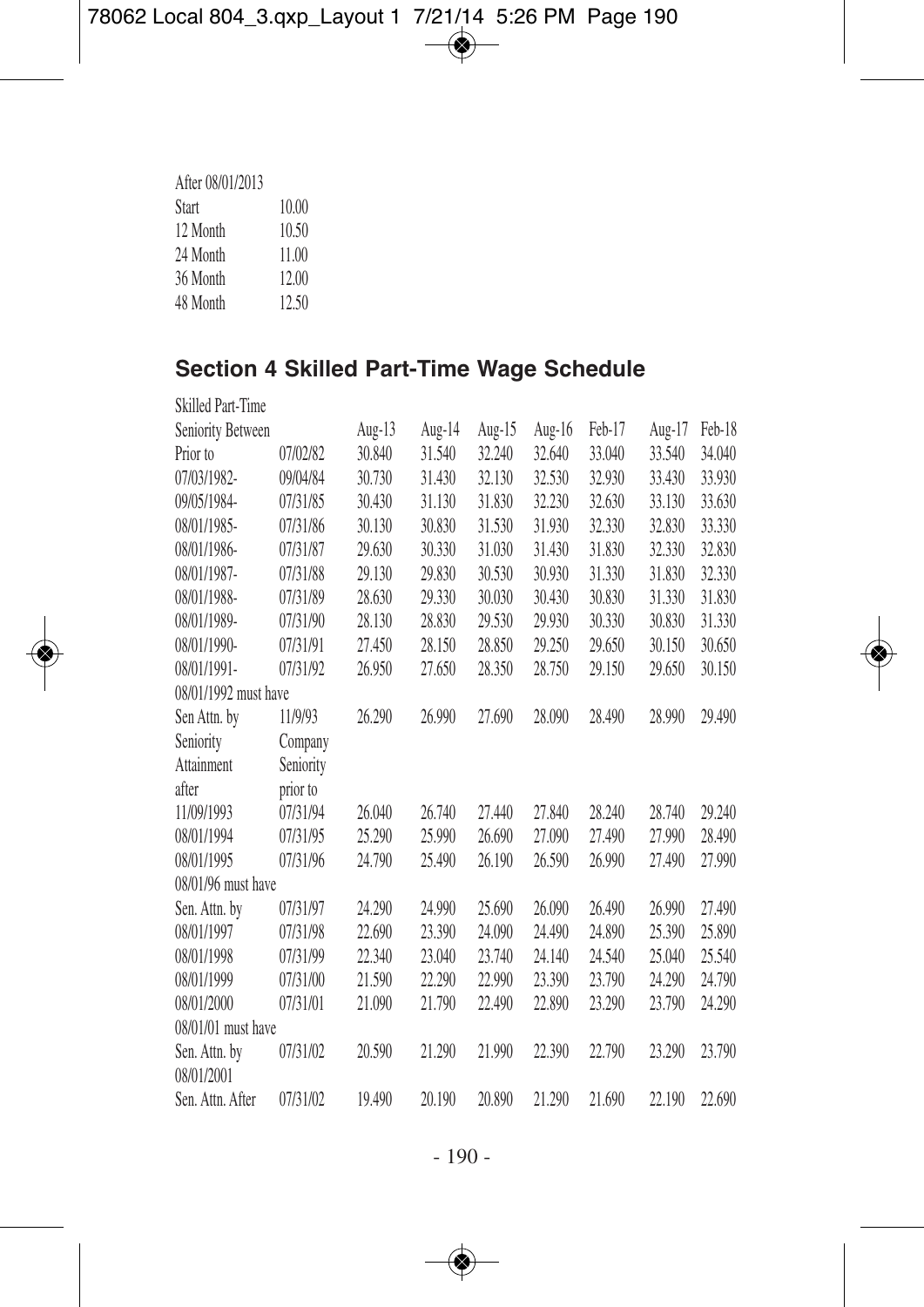|          | Aug-13 | Aug-14 | Aug-15 | Aug-16 | Feb-17 | Aug-17 | Feb-18 |
|----------|--------|--------|--------|--------|--------|--------|--------|
| 07/31/03 | 18.390 | 19.090 | 19.790 | 20.190 | 20.590 | 21.090 | 21.590 |
| 07/31/04 | 17.690 | 18.390 | 19.090 | 19.490 | 19.890 | 20.390 | 20.890 |
| 01/31/05 | 17.340 | 18.040 | 18.740 | 19.140 | 19.540 | 20.040 | 20.540 |
| 07/31/05 | 16.990 | 17.690 | 18.390 | 18.790 | 19.190 | 19.690 | 20.190 |
| 01/31/06 | 16.615 | 17.315 | 18.015 | 18.415 | 18.815 | 19.315 | 19.815 |
| 07/31/06 | 16.320 | 17.020 | 17.720 | 18.120 | 18.520 | 19.020 | 19.520 |
| 01/31/07 | 15.970 | 16.670 | 17.370 | 17.770 | 18.170 | 18.670 | 19.170 |
| 07/31/07 | 15.820 | 16.520 | 17.220 | 17.620 | 18.020 | 18.520 | 19.020 |
| 01/31/08 | 15.470 | 16.170 | 16.870 | 17.270 | 17.670 | 18.170 | 18.670 |
| 05/03/08 | 15.320 | 16.020 | 16.720 | 17.120 | 17.520 | 18.020 | 18.520 |
| 05/03/08 | 15.120 | 15.820 | 16.520 | 16.920 | 17.320 | 17.820 | 18.320 |
| 07/31/08 | 14.640 | 15.340 | 16.040 | 16.440 | 16.840 | 17.340 | 17.840 |
| 01/31/09 | 14.165 | 14.865 | 15.565 | 15.965 | 16.365 | 16.865 | 17.365 |
| 07/31/09 | 13.690 | 14.390 | 15.090 | 15.490 | 15.890 | 16.390 | 16.890 |
| 01/31/10 | 13.690 | 14.390 | 15.090 | 15.490 | 15.890 | 16.390 | 16.890 |
| 07/31/10 | 13.000 | 14.200 | 14.900 | 15.300 | 15.700 | 16.200 | 16.700 |
| 01/31/11 | 13.000 | 13.700 | 14.400 | 14.800 | 15.200 | 15.700 | 16.200 |
| 07/31/11 | 12.200 | 13.700 | 14.400 | 14.800 | 15.200 | 15.700 | 16.200 |
| 01/31/12 | 12.200 | 13.000 | 13.700 | 14.100 | 14.500 | 15.000 | 15.500 |
| 07/31/12 | 11.700 | 12.900 | 13.700 | 14.100 | 14.500 | 15.000 | 15.500 |
| 01/31/13 | 11.700 | 12.400 | 13.100 | 13.500 | 13.900 | 14.400 | 14.900 |
| 07/31/13 | 11.200 | 12.200 | 12.900 | 13.500 | 13.900 | 14.400 | 14.900 |
|          |        |        |        |        |        |        |        |
|          |        |        |        |        |        |        |        |

| AITEI U8/U1/2013 |       |
|------------------|-------|
| Start            | 11.00 |
| 12 Month         | 1150  |
| 24 Month         | 12.00 |
| 36 Month         | 13.00 |
| 48 Month         | 13.50 |

#### **Section 5 – Sick or Hurt on Job**

An employee who becomes sick on the job will be paid for all time worked on that day. An employee who gets hurt on the job will be paid for the entire day. The Union agrees that abuses will be subject to the grievance procedure.

#### **Section 6 – Seasonal Employees**

Employees hired between January 16 and October 14 will be paid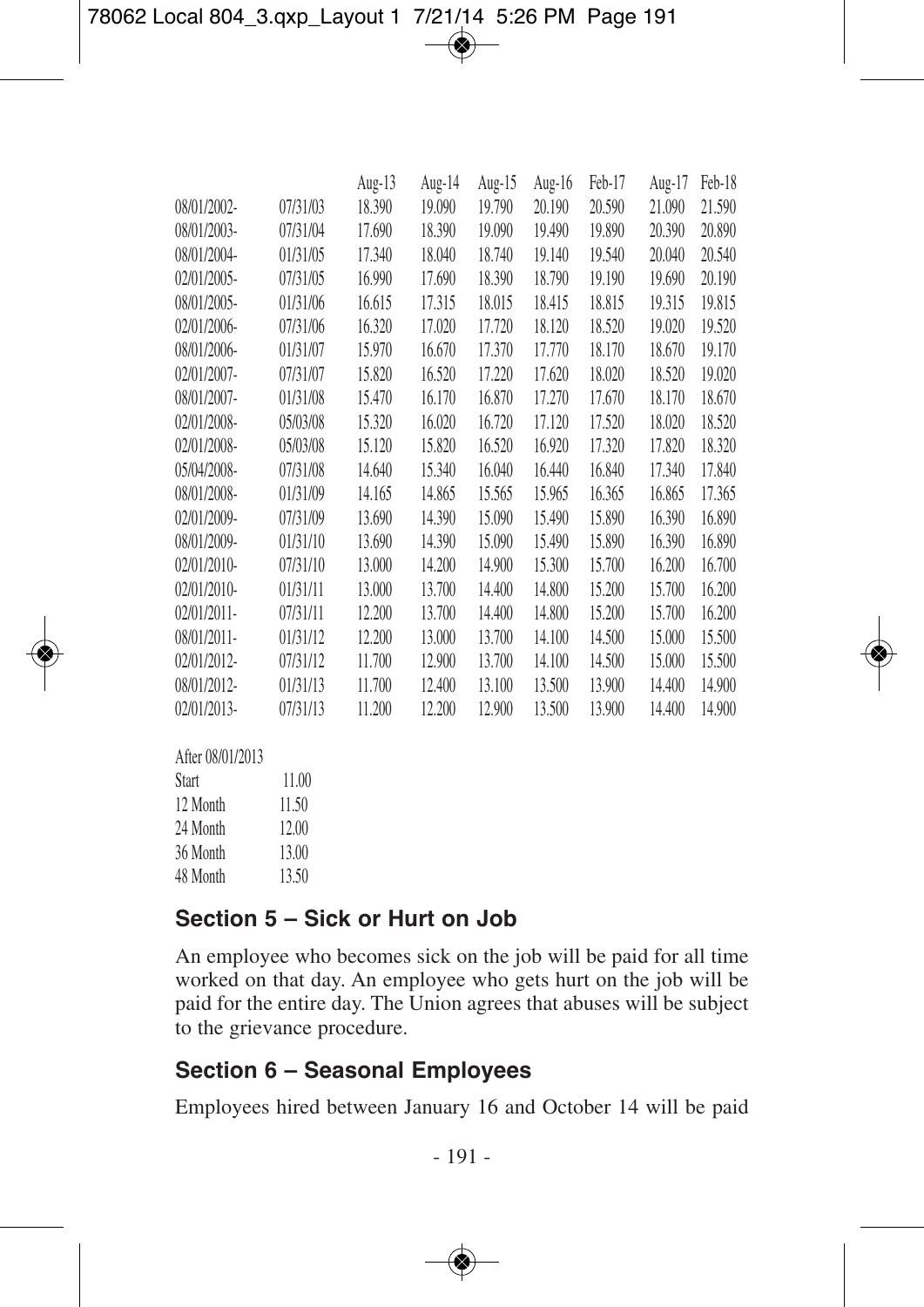in accordance with Section 2 of this Article except for peak season package helpers.

Peak season, package helpers hired between October 15 and January 15 of the following year shall receive a wage rate of \$8.00 per hour. Helpers retained or recalled after January 15, shall be paid in accordance with Section 2 of this Article.

Part-time employees who have completed the probationary period, and have bid in seniority order to perform peak season package helper work in addition to their part-time assignment, shall have preference for peak season package helper work over package helpers hired between October 15 and January 15 of the following year.

Seniority part-time employees who work as peak season package helpers shall receive a wage rate of \$12.75 per hour. Overtime shall be paid after eight (8) hours of work.

Seniority part-time employees who elect to perform helper work shall be required to work his/her primary assignment. However, the Company will not hold back a seniority employee who elected to perform helper work while a lower seniority part-time employee is available to finish the primary assignment on the preload.

#### **Section 7 – Combination Jobs**

When an employee during a working day is assigned work of two or more classifications, the applicable wage rate will be applied to the time spent on each classification, except that an employee who works more than one hour in a higher rated classification as a part of his/her daily work shall receive the higher rate for the entire day.

The Company will not arbitrarily assign bargaining unit employees to combination jobs.

#### **Section 8 – "Free" Period Rehires**

Where any former employee is rehired during the "Free" period defined in Article 13 of the contract, he/she may be paid more than the minimum progression rate for his/her classification, but shall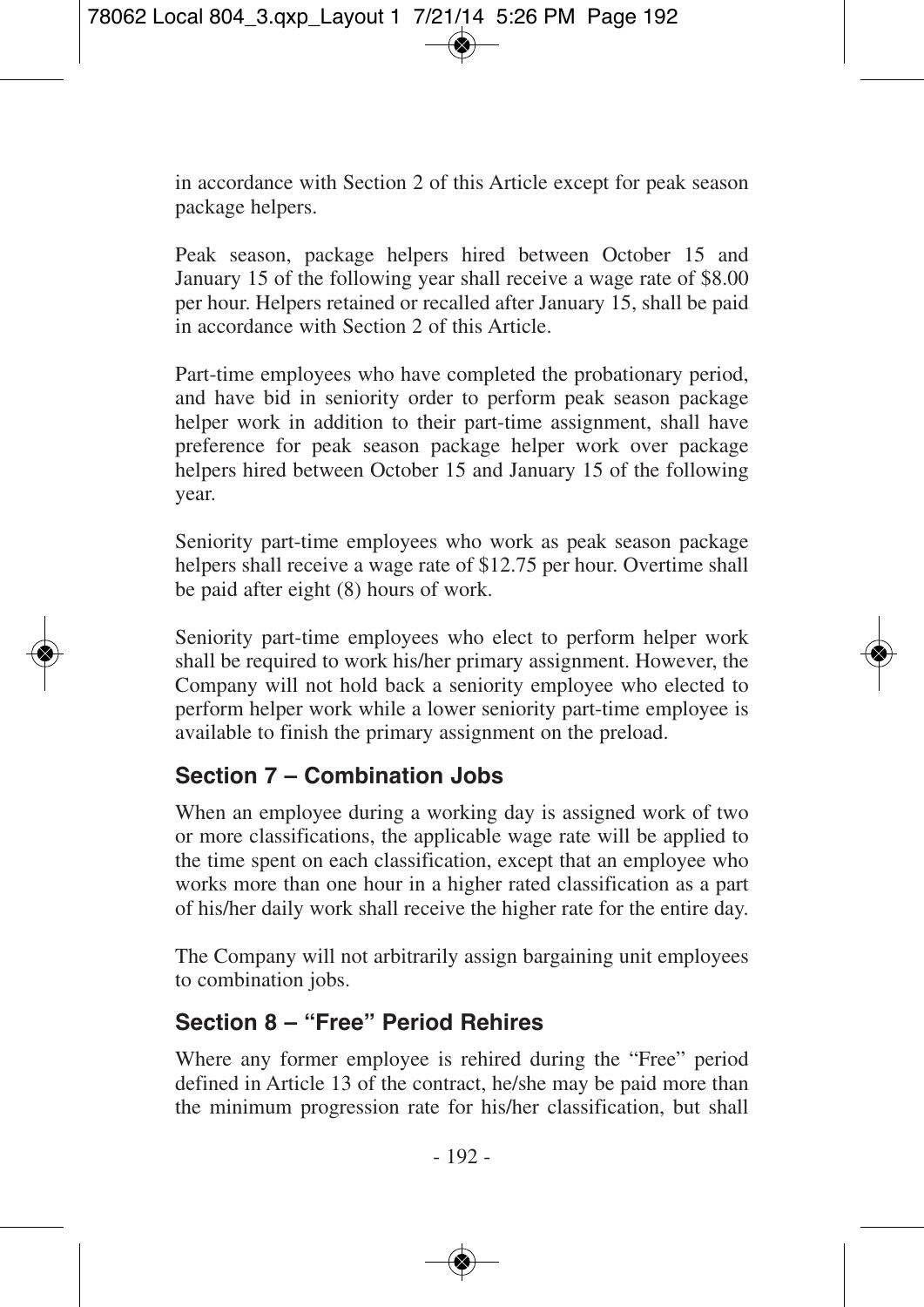not be paid more than other seniority employees in such classification.

## **Section 9 – Promotions and Transfers**

(1) On promotions from promotions from a lower rate classification to a higher rated classification, the employee's wages shall be raised to the next nearest rate in the progression for the classification to which he/she is transferred. The rate of entry into the new classification becomes the point from which time in the new progression is computed.

(2) On transfers from one (1) classification in a one-step progression to another classification in a one-step progression, the employee shall be raised to the top progression for that classification.

## **Section 10 – General Operation Clerk and Customer Counter Clerk**

(1) Where it is mutually agreed that a long-term full-time employee be given an opportunity to qualify for a full-time customer counter clerk or a general operation clerk position, said employee will be paid twenty-five cents (\$0.25) per hour less than the prevailing porter rate.

(2) Any employee moving from any classification to a customer counter clerk or a general operation clerk classification will be given thirty (30) work days to qualify for the new job. Should the employee fail to qualify, said employee will return to his/her original job.

(3) All customer counter clerks shall be required to meet the standards of personal appearance regulations posted by the company and such reasonable amendments as shall be adopted by the Company.

## **Section 11 – Night Differential**

Night workers shall receive a night differential on the following basis: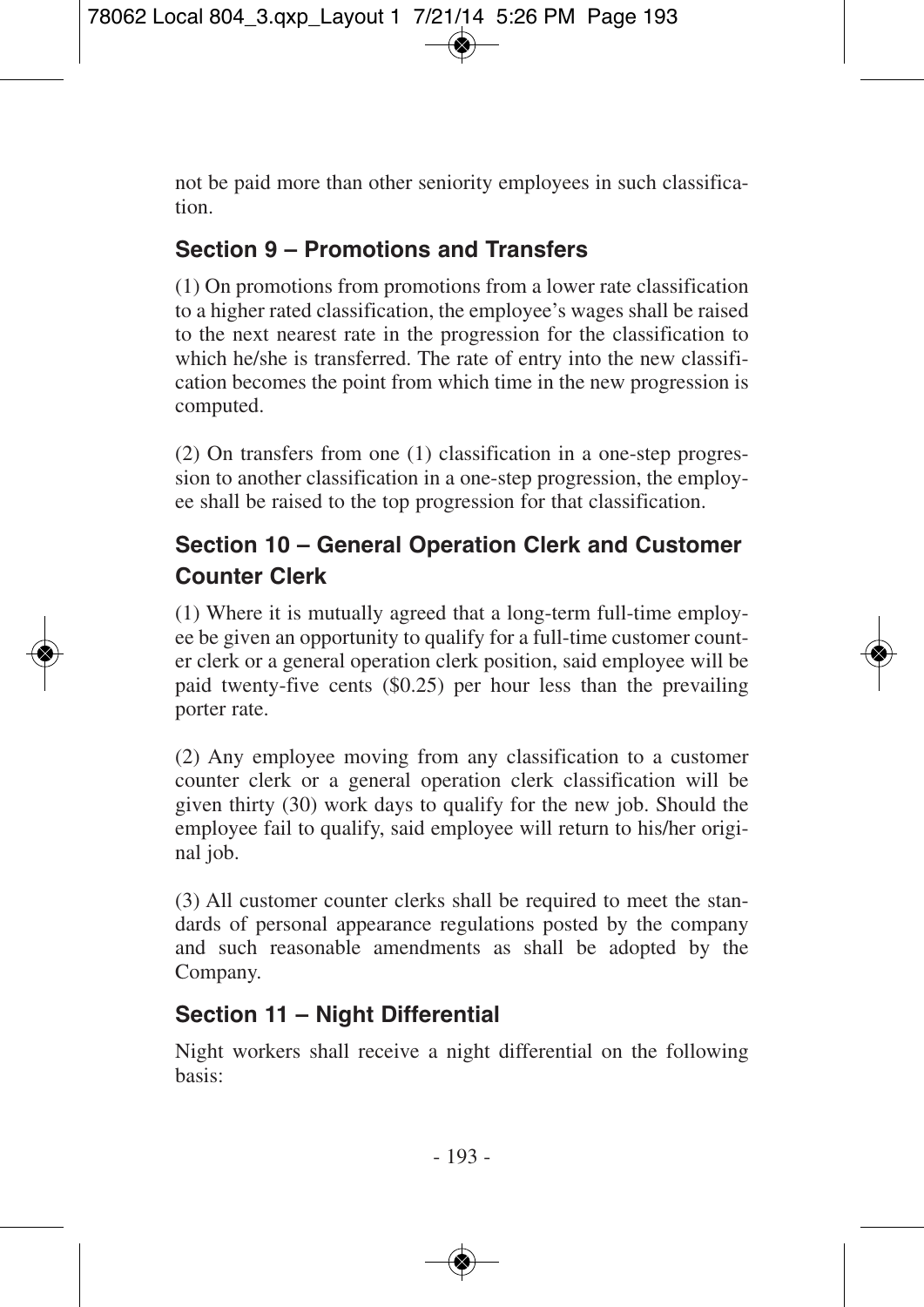(1) A night worker shall be deemed to be one whose regularly scheduled hours begin at or after 1:00 P.M. or begin at or before  $5:00 \text{ A} \text{ M}$ 

(2) Each regular full-time night employee in all classifications as of June 7, 1977 shall receive a night differential as listed below which shall be in addition to the regular hourly wage rate for that classification.

| Package                |       |
|------------------------|-------|
| Beltman-Sheetwriter    | 0.655 |
| <b>Section Sorter</b>  | 0.685 |
| Return Clerk           | 0.675 |
| Router                 | 0.690 |
| Positioner             | 0.690 |
| Central                |       |
| Office Clerk-Sr.       | 0.690 |
| <b>Beltman</b>         | 0.670 |
| Divisional Sorter      | 0.685 |
| <b>Return Clerk</b>    | 0.675 |
| Sorter                 | 0.690 |
| Marker                 | 0.715 |
| Car Washer             | 0.670 |
| Porter                 | 0.665 |
| Driver-Tractor-Trailer | 0.715 |
| Cashier                | 0.690 |
| Stubber                | 0.685 |
|                        |       |

#### **Section 12 – Cashiers**

(1) A return clerk who relieves any Cashier will receive Cashier's pay for the day.

(2) Cashiers jobs shall be offered to Cashiers within the area first, on a seniority basis. If the vacancy is not filled, the job will then be offered to the Return Clerks within the area, on a seniority basis. Any vacancy in such Cashier jobs not filled will be subject to bid by the inside list on a seniority basis within the area. If the vacancy still exists after exhausting the above, the Company will then revert to the outside seniority list within the area on a seniority basis.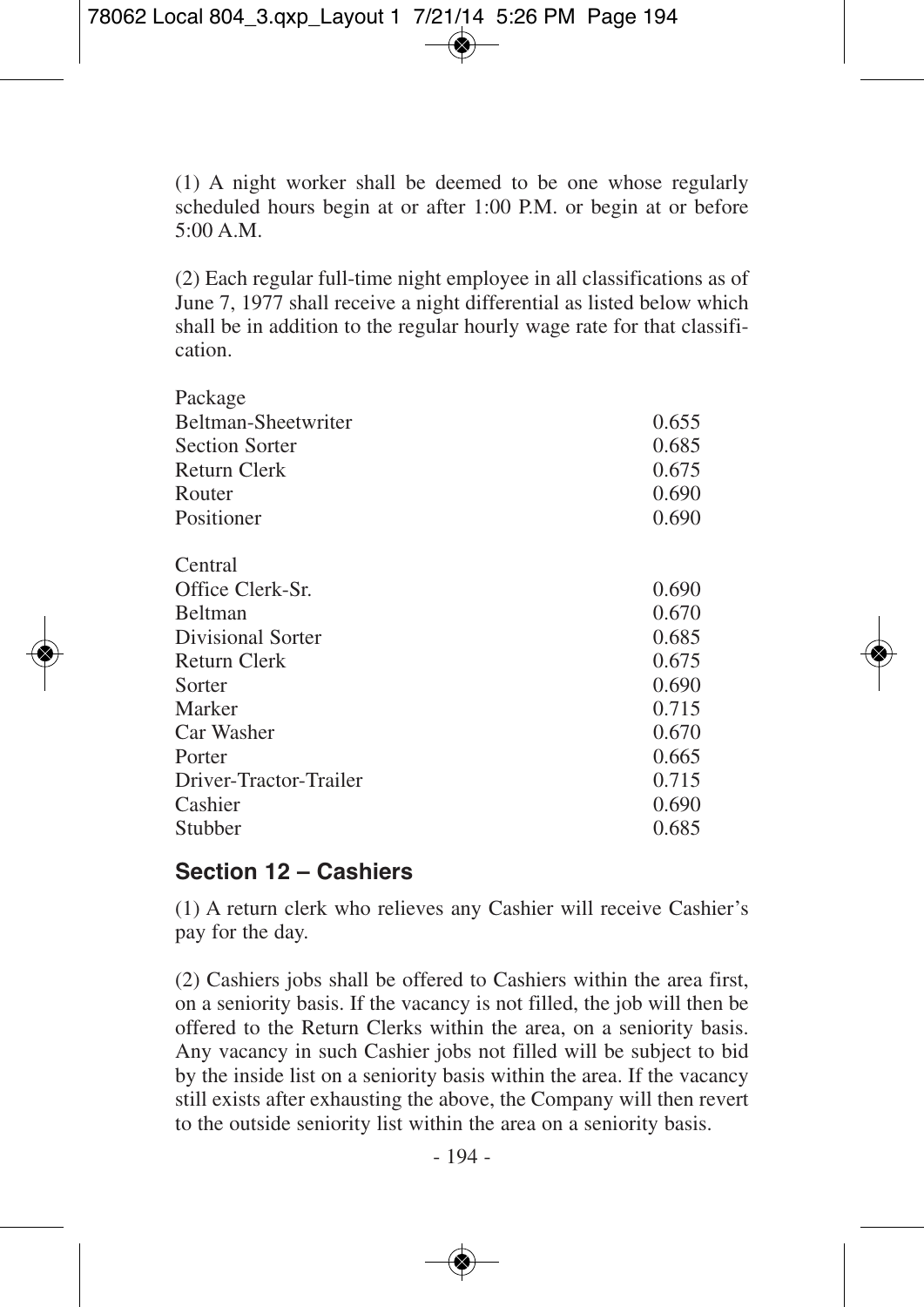## **Section 13 – Combination Helpers**

The parties agree to create a new full-time combination helper classification. The new full-time combination helper jobs will consist of any combination of part-time preload, part-time hub or part-time local sort work and driver helper.

(1) The number of full-time helpers shall not be reduced by the use of full-time combination helpers and where possible additional fulltime helper jobs shall be created. There shall be no more than seven percent (7%) full-time combination helpers based on the number of full-time package drivers in the center. Fractions will be rounded down. The percentage may be increased by mutual agreement of the parties.

(2) Except for shopping malls not more than one (1) full-time package helper will work from a vehicle with a driver at any one time. In shopping malls the maximum number of full-time combination helpers shall be two (2) per driver.

(3) If a package helper is scheduled to meet a driver and the driver is late to the scheduled meet point, the helper's hours will commence from the scheduled time of the meet. The Company may change helper assignments on a daily basis.

(4) Helpers as well as any additional passengers will be provided a seat equipped with a seat belt. In the case of planned transportation of a third (3rd) person in addition to a helper the package driver must be unencumbered with all controls easily accessible.

(5) Helpers shall be paid in accordance with Article 41 Section 3 of the UPS/IBT National Master Agreement and shall have a daily eight (8) hour guarantee.

(6) The intent of these combination helpers is not to be used as subterfuge to deny package drivers overtime.

(7) No seniority package driver will be laid off as a direct result of the use of combination helpers in his/her building.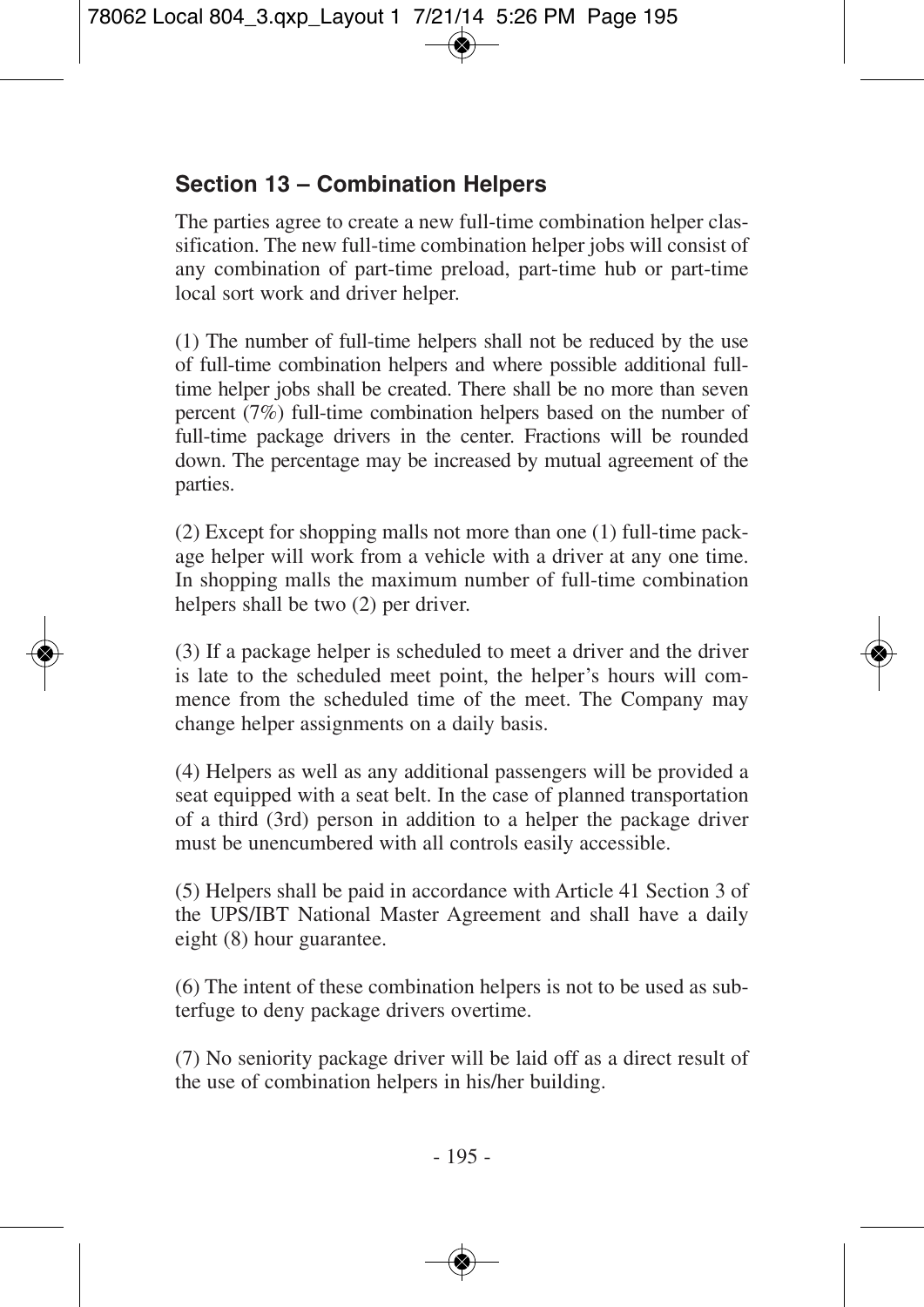# **ARTICLE 3 HOURS OF WORK, OVERTIME, SUPERVISORS WORKING**

#### **Section 1 – Work Week and Overtime Pay**

(a) The basis workweek for all regular full-time employees should be forty (40) hours per week consisting of eight (8) hours per day, five (5) days per week.

Employees may be required by the Company to work overtime and, in such event, shall be entitled to overtime pay at the rate of time and one-half for work performed on any day in excess of eight (8) hours of actual working time. Any employee who is assigned to full- time work shall be afforded an opportunity to earn not less than eight (8) hours of pay per day.

(b) The scheduled workweek of all employees engaged in Package and Central operations shall be Monday through Saturday.

(c) Day off schedules for all classifications shall be posted by Thursday of the preceding week.

#### **Section 2 – Scheduled Day Off**

Any full-time employee who worked on his/her scheduled day off and is also available for work on each of his/her regularly scheduled five (5) days (except for absence due to legitimate good cause) shall receive overtime pay at the rate of time and a half for all work on such scheduled days off, but in the event he/she is absent on any of his/her regularly scheduled five (5) days without legitimate good cause he/she shall receive no overtime pay for work on his/her scheduled day off.

#### **Section 3 – Excessive Overtime**

(a) It is the policy of the Company to avoid dispatching employees with excessive overtime.

(b) If any employee has been working over ten (10) hours per day on a regular basis and believes such overtime is excessive, except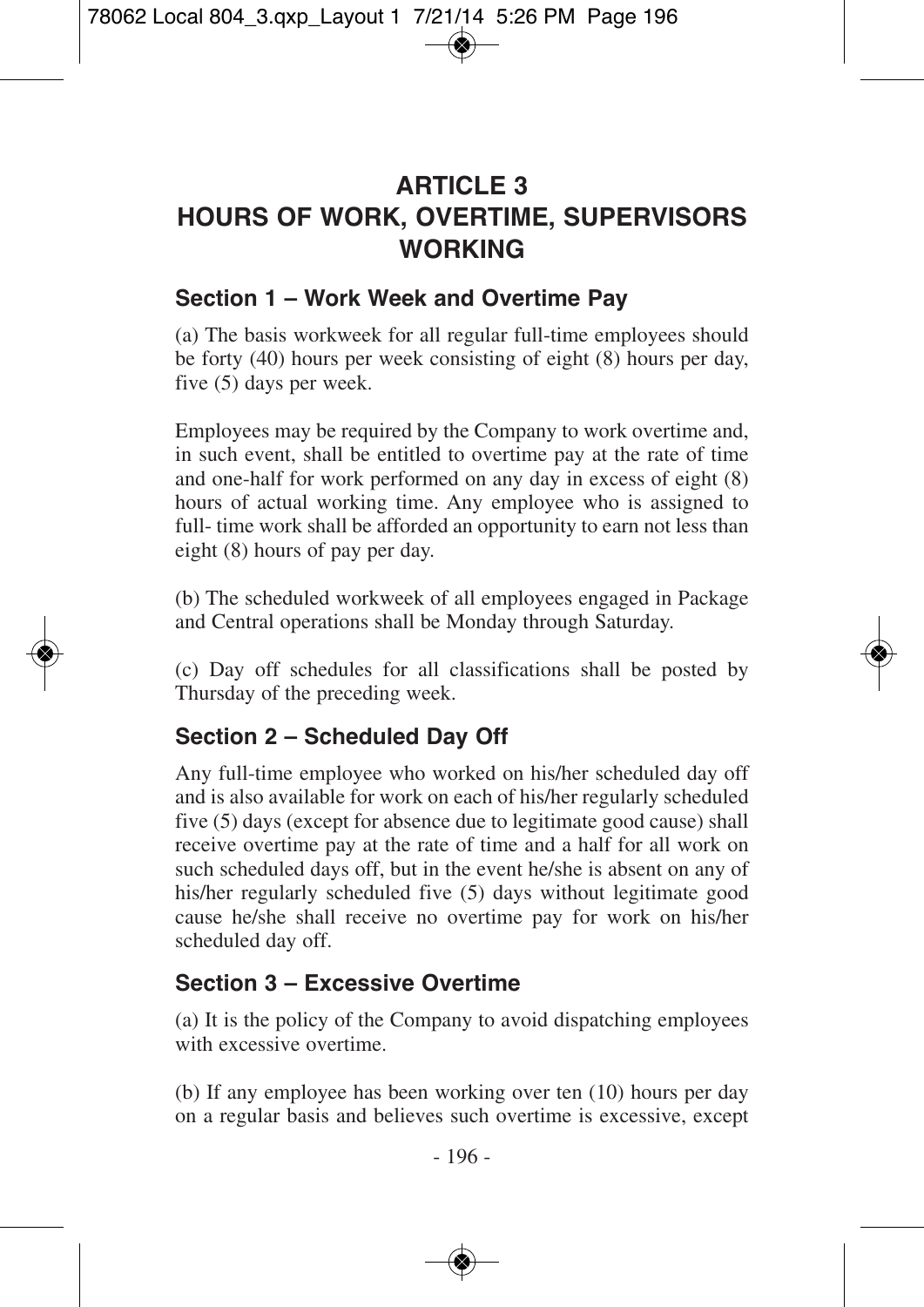during high volume periods, the employee and the shop steward shall bring the matter to the attention of the Company. The Company agrees to investigate the claim promptly and, if the grievance is justified, take corrective action within two (2) days. Corrective action may include adjusting workloads to accommodate the grieving employee.

#### **Section 4 – Relief from Overtime**

(a) It is the policy of the Company to cooperate and grant the request of an employee who desires to be relieved from overtime for bona fide personal reasons. It is understood that at least one request will be granted in each center per day, and that the employee granted such relief will not be required to work more than eight (8) hours.

(b) Any employee who desires to be relieved from overtime on a particular day or days (but in no event for more than one (1) week) shall submit a request in writing at least twenty-four hours in advance. This request will be processed by both the center manager and the shop steward. Requests made during the months of November and December may be granted at the sole discretion of management.

#### **Section 5 – Overtime**

(a) Work performed by an employee before his/her scheduled starting time or after his/her scheduled finishing time shall be paid for at the rate of one and one-half times regular straight-time rate of pay, it being understood nevertheless, that an employee receiving overtime pay for work prior to his/her scheduled starting time shall receive only his/her regular straight-time rate of pay for all work performed in the eight (8) hours following his/her regular scheduled starting time.

(b) Package drivers who complete their assigned work and return to their center in less than eight (8) hours and are offered extra work shall be paid at the overtime rate from the time they complete their original assignment. This shall not apply to drivers whose planned day includes being available to cover extra work in the afternoon.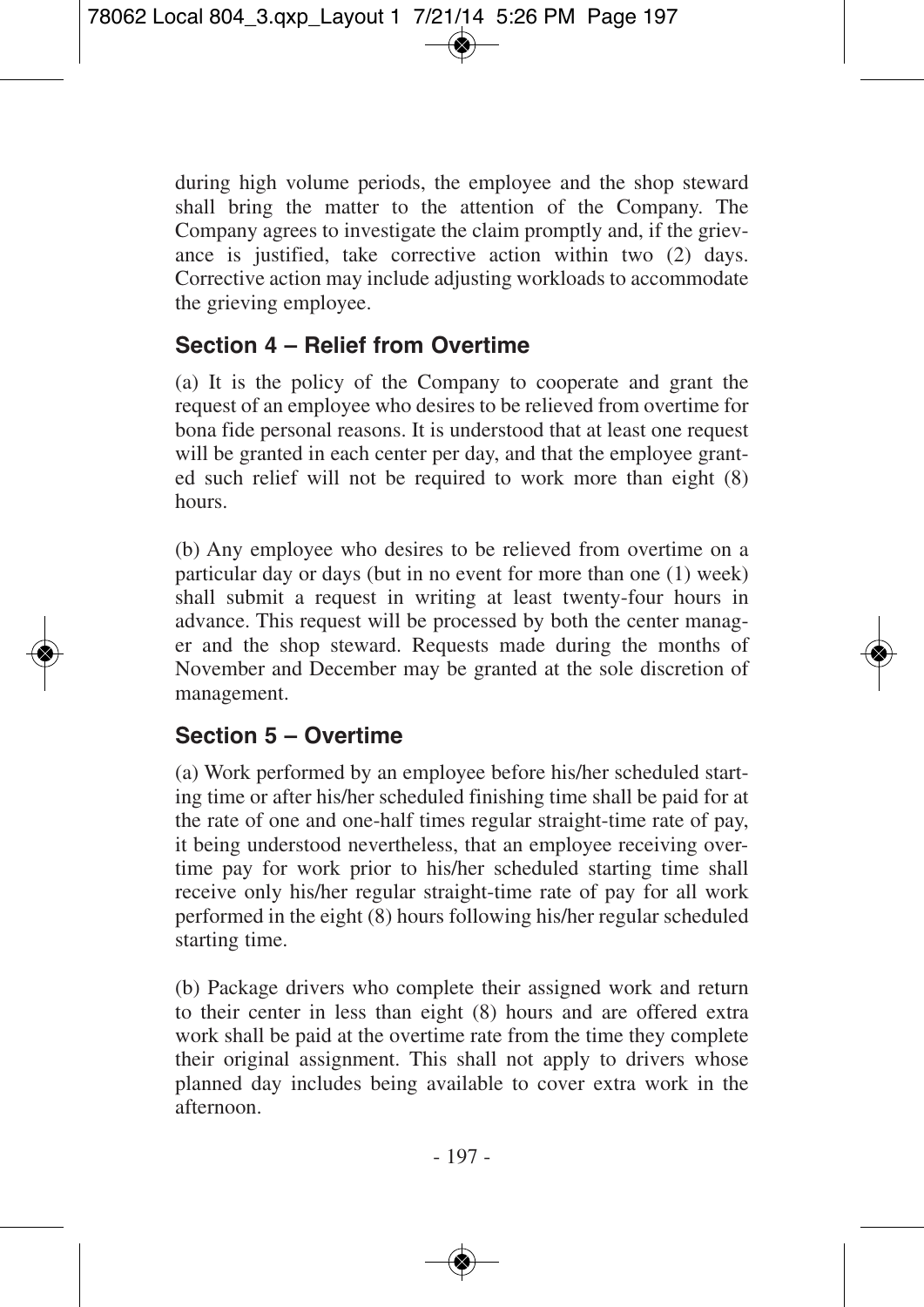(c) Pyramiding of Overtime: It is mutually understood and agreed that the overtime payments to which an employee is entitled whether by agreement or statute or both, shall not be any pyramiding of overtime.

### **Section 6 – Sunday and Holiday Work**

(a) In addition to the eight (8) hours pay at the regular straight-time rate which will be paid to all employees for the holidays specified in Article 9 of the Agreement, those employees who work on such holidays shall, in addition, be paid double the regular straight-time rate, except where the regular schedule of work extends into holiday hours.

(b) Pay at double the regular straight-time rate shall be paid for off schedule Sunday work and for overtime work on Sundays where the regular schedule of work extends into Sunday hours. This will not apply to the overtime rate during the period between Thanksgiving and Christmas when the overtime rate shall be one and one-half times the regular straight-time rate. The Company in good faith will hold to a minimum the overtime hours of employees whose regular schedule of work extends into Sunday or holiday hours.

(c) No employees shall be scheduled to work on a Sunday or on any of the holidays specified in this Agreement, but this provision shall not apply to employees whose regular schedule of work extends into Sundays or holiday hours.

## **Section 7 – Supervisors Working**

(a) The work of Supervisors will not include assignment to work normally performed by employees of the bargaining unit except for training or demonstration. "Training or demonstration" shall not be used as a subterfuge for the performing of any bargaining unit work. Any claimed abuses will be referred to the Grievance Procedure. Where possible, the shop steward will be notified.

Supervisors will not perform bargaining unit work until after all reasonable efforts have been exhausted to have the work covered.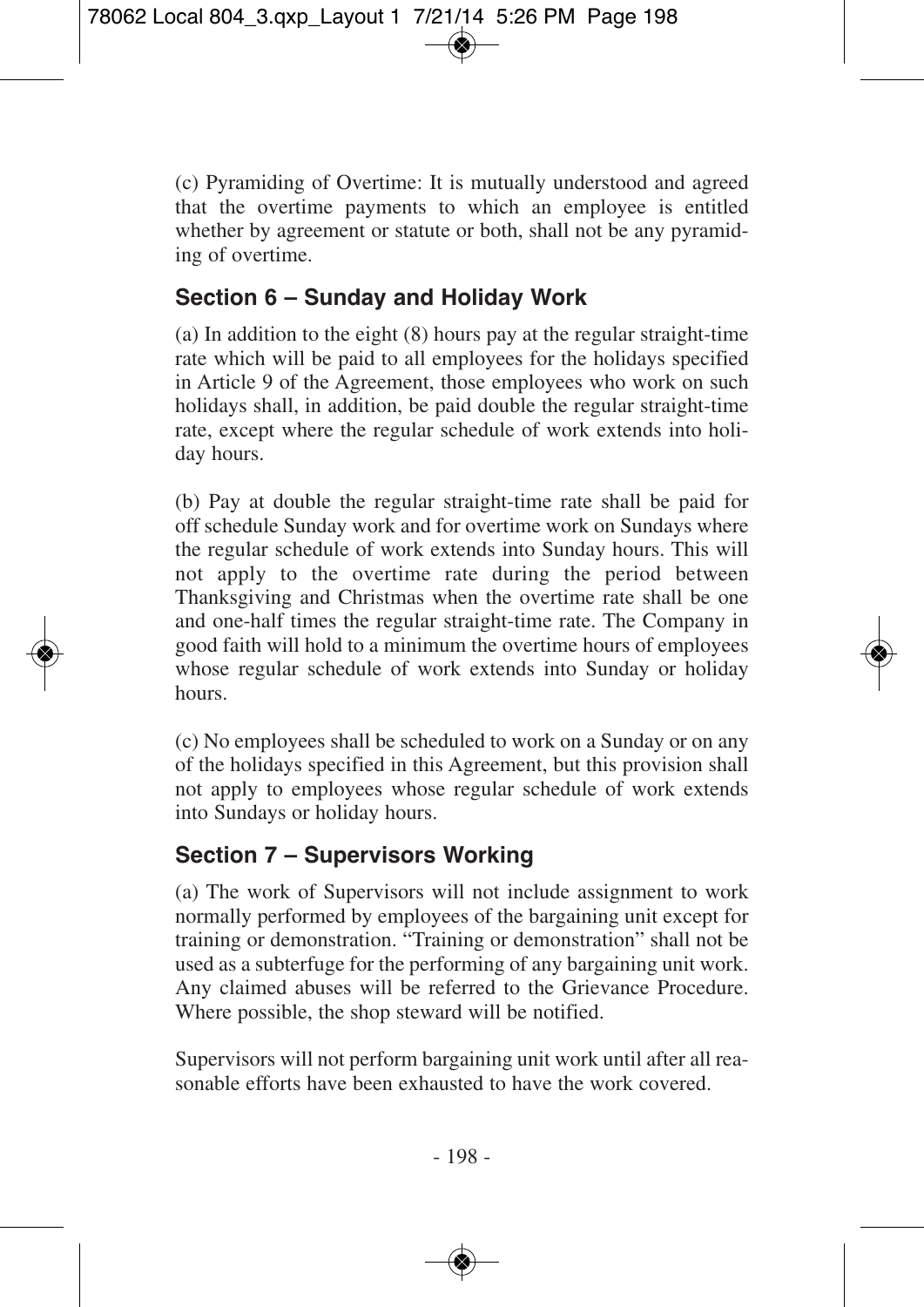(b)(1) A.M. Dispatch. Supervisors will not perform drivers work until after all other efforts have been exhausted, within the county, to have the work covered.

(2) P.M. Work. Supervisors will not perform drivers' work until after all other efforts have been exhausted, within the building, including available tractor trailer drivers for pick-up work, to have the work covered.

(3) Package Night Operations. Package night supervisors shall not do work normally performed by Union members except under the following conditions:

(1) Daily Absence. If notice of intended absence is given at least two (2) hours prior to starting time, supervisors will not work until after the following steps have been taken:

First – Package center night employees in the respective areas who are interested in 6th and/or 7th day work will submit their names and telephone numbers to their center managers.

Second – Day off employees in the center where the need occurs will be called in seniority order, provided they have submitted their names and telephone numbers as aforesaid. After the center list has been exhausted, then,

Third – Day off employees in the building where the need occurs will be called in seniority order, provided they have submitted their names and telephone numbers as aforesaid. After the building list has been exhausted, then,

Fourth – Day off employees in the area where the need occurs will be called in seniority order, provided they have submitted their names and telephone numbers as aforesaid.

Fifth – It is the obligation of the employees to advise their center managers in writing, of any change in telephone numbers.

Sixth – In the event an employee is called by another center in the area and refuses to work on his/her night off and has previously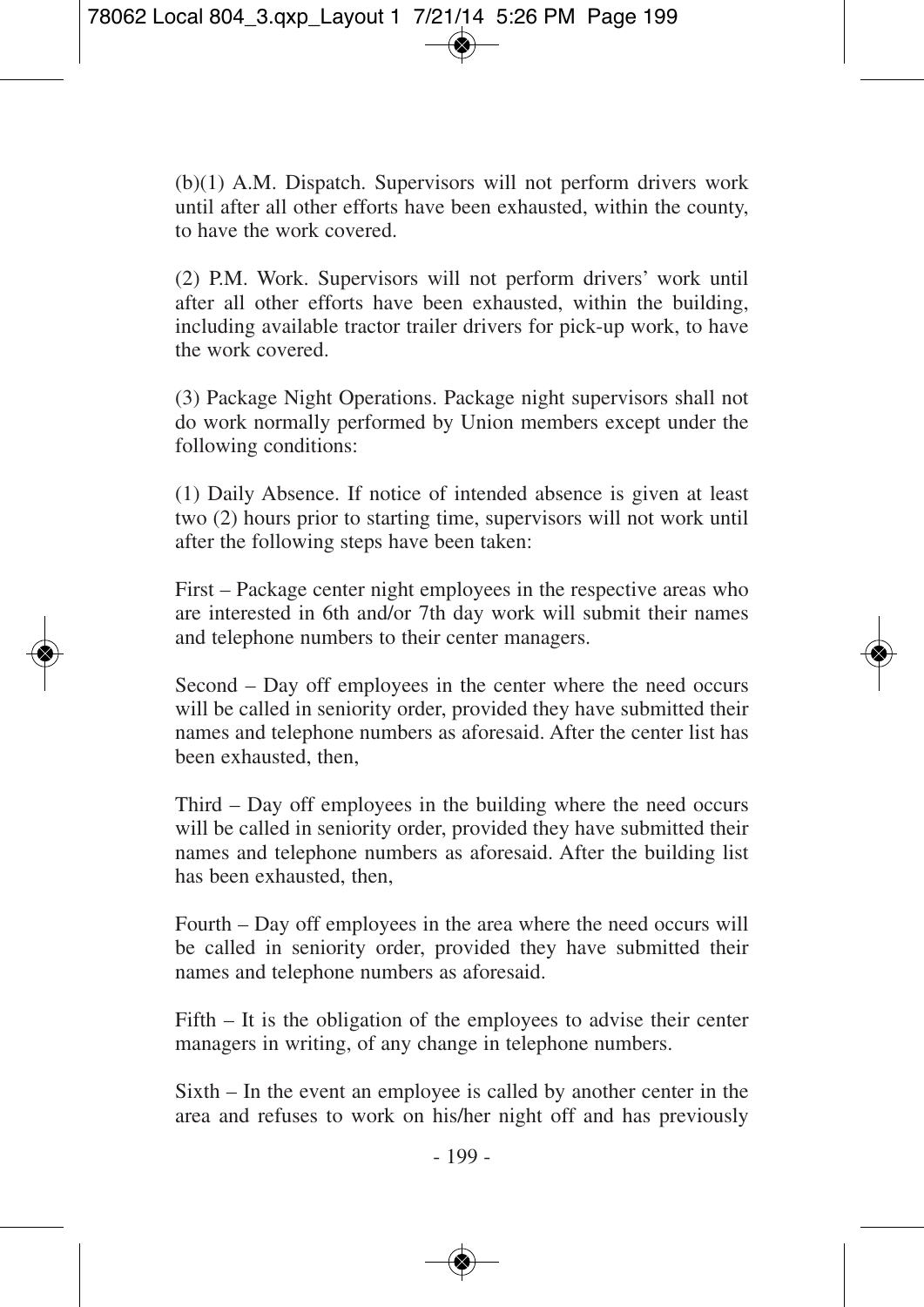refused to do so, his/her name will be dropped from the area list until otherwise mutually agreed by the Company and the Union, or unless the employee has notified his/her manager prior to his/her day off that he will not be available for 6th and/or 7th day work in the area in that particular work week.

(2) Extended Absence. If notice of extended absence is given, the vacancy will be filled through Personnel. If a new hire cannot be obtained the Company will call the night employees scheduled off in the Center. If such employees are not available the Company will call the employees in seniority order who are off in the area.

(3) Other.

aa. If notice of intended absence is not given at least two (2) hours prior to starting time.

bb. If a member of the crew goes home sick before the job is done.

cc. If a member of the crew is late the supervisor may do his/her work until he/she arrives.

dd. When he/she covers for a crew member for personal time, going for coffee, etc. This language will not be used as subterfuge for supervisors performing bargaining unit work.

ee. When more members of the crew are absent that can be replaced.

ff. Supervisors will not perform work covered by this Agreement after the drivers starting time in the morning.

gg. Supervisors may also make selection of cages for feeding.

## **Section 8 – Safety**

Safety related issues or concerns should be directed to the appropriate Safety and Health Committee member. Target dates on the CHSP Concerns Log should not go beyond thirty (30) days unless circum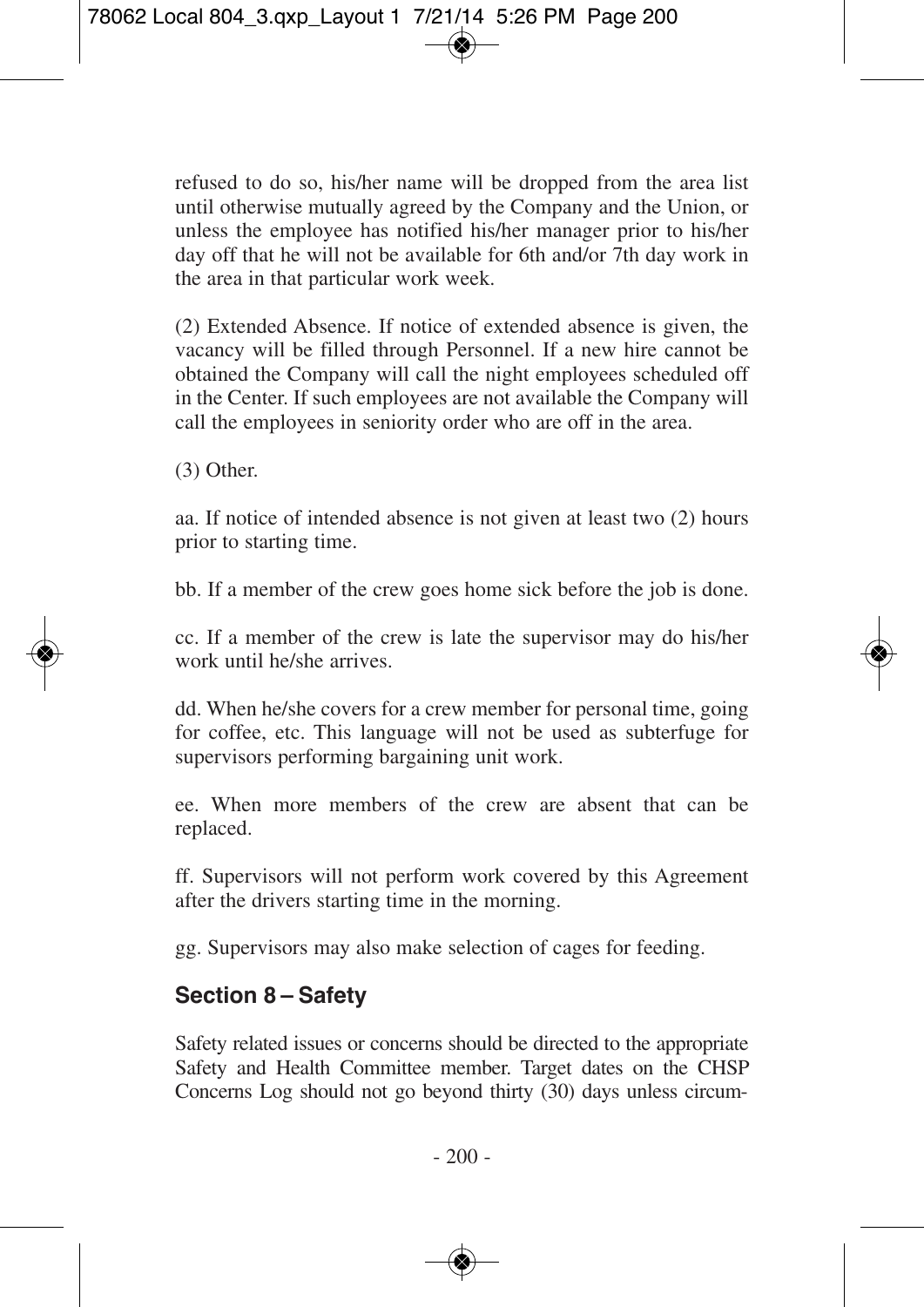stances dictate additional time required and are documented. Con= cerns Log forms will be updated, current and posted on safety bulletin board.

# **ARTICLE 4 STARTING TIMES**

## **Section 1 – Fixed Start Times**

The Company shall fix the starting time for employees, which shall remain constant during any particular week, but may be changed from week to week. Monday start times may vary by not more than thirty minutes from the fixed start time with the following exception: package car drivers may have a Monday start time of up to one (1) hour earlier. Early start exceptions shall be mutually agreed to by the shop steward and the center manager. Starting times shall be posted by Thursday of the preceding week.

## **Section 2 – Relief Employees**

No restriction as to starting time shall be applied to relief employees, but the Company shall identify such relief men to the Union and to the Shop Steward.

This provision shall not apply to package drivers.

## **Section 3 – Seniority**

The choice of starting times shall be on a seniority basis. Where the starting time of a route is changed and the regular driver of that route elects not to go with the route, he/she may nevertheless claim the route if it is changed back to original starting time, within a thirty-day period.

## **Section 4 – Pay From Starting Time**

Seniority employees who are called in on day off or from layoff shall be paid from regular starting time. This shall not apply in cases where abuses have been called to the attention of the Union by the Company. Nor shall it apply to employees who are called in to cover "sick-loads."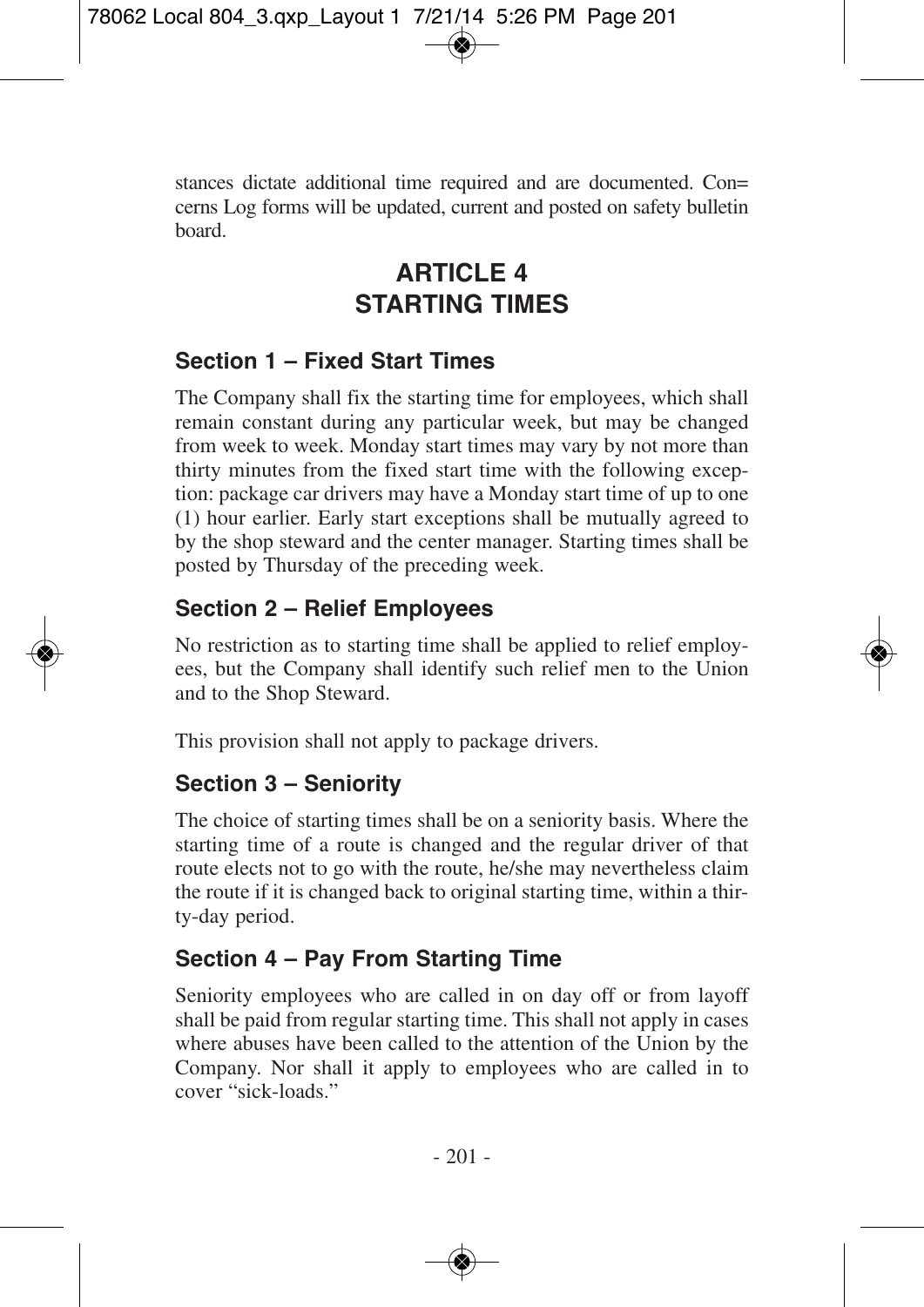## **Section 5 – Change of Start Times**

Before changing the weekly scheduled starting time of any package driver more than one-half (1/2) hour beyond 8:30 a.m. or more than one hour regardless of the time, the Company shall notify the Union of said change and, upon the prompt request of the Union, will discuss the matter with the Union prior to said change. In the event change is made without agreement from the Union, the Union may arbitrate the issue of whether the change was arbitrary or unreasonable. A change of starting time will not be used for the purpose of discipline.

#### **Section 6 – New Full-Time Start Times**

In the event of a starting time change of more than one (1) hour, full-time inside employees may select the new full-time starting time within their classification by building or center, whichever is applicable, in seniority order if qualified to perform the work.

# **ARTICLE 5 MEAL PERIODS & COFFEE TIME**

## **Section 1 – Driver and Helper Meal Periods and Coffee Time**

(a) A driver and helper will be allowed sixty (60) minutes meal period for each day worked. This time will not be counted as time worked by such driver and helper. Twenty (20) minutes of the employee's meal period may be taken prior to 12:00 p.m. with the understanding that such break shall not be taken prior to 10:30 a.m. if the break will result in the service failures of any Next Day Air packages. The time for lunch must be taken and completed between the hours of 12:00 and 3:00 p.m.

(b) All employees who attain Company seniority prior to August 1, 2008, will be given fifteen (15) minutes of additional pay after the completion of eight and one-half (8 ½) hours of work in lieu of a coffee period when they attain seniority in the package driver and helper classification.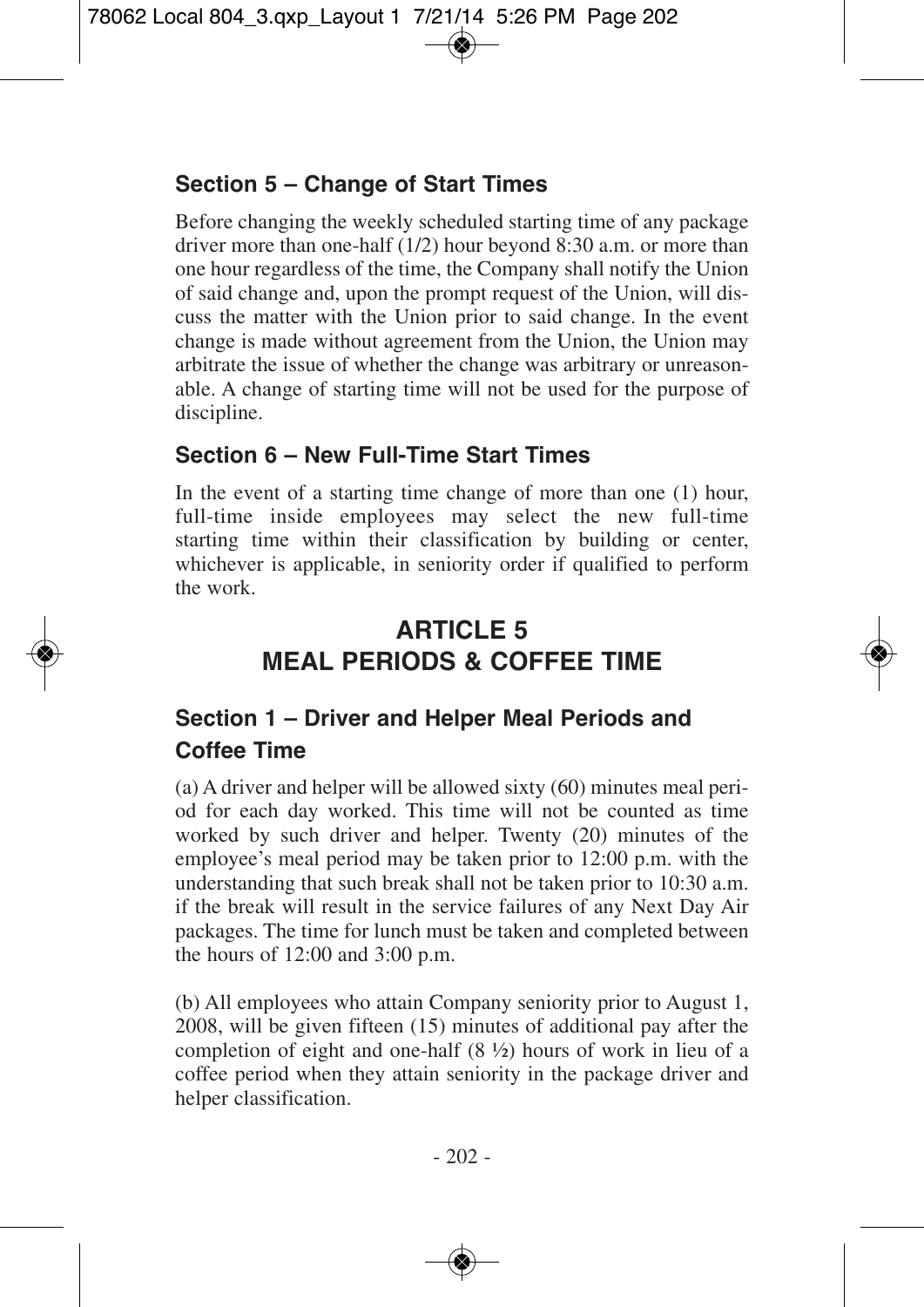(c) Tractor trailer drivers shall be scheduled for one hour eating time to be started not sooner than three (3) and not later than five (5) hours after scheduled starting time.

(d) Tractor trailer drivers shall be allowed fifteen (15) minutes of coffee time between 81/2 and 91/2 hours of work (not including breakfast and lunchtime) which shall not be taken until the driver has completed his/her scheduled stop.

(e) There shall be no work done during any of the above meal periods.

(f) The specific time taken for each meal period shall be marked on the time card immediately at the start of such period. The Company agrees that they will not harass employees during the meal period.

#### **Section 2 – Inside Meal Periods and Coffee Time**

(a) For Inside Employees the Company shall allow one (1) hour for eating time, to be started not sooner than three (3) and not later than five (5) hours of work, except that any employee who requests an eating period either earlier than three (3) hours or later than five (5) hours will be permitted to have his/her lunch period at such time subject to the consent of the Company. The Company may with the consent of the Union schedule inside people for less than one-hour lunch, but in no case less than thirty (30) minutes.

(b) All regular full-time inside employees will be allowed two (2) paid fifteen (15) minute coffee periods each work day, the time for which will be set by mutual agreement of the Company and the Union.

## **Section 3 – Relief Break**

There shall be one (1) relief break for all seniority part-timers up to ten (10) minutes to be taken after first (1st) hour of work and prior to completion of the third (3rd) hour, except for emergency conditions.

## **Section 4 – Breaks in Combination Classifications**

(a) Employees working in the Article 22.3 combination classification shall be allowed a fifteen (15) minute paid break on the inside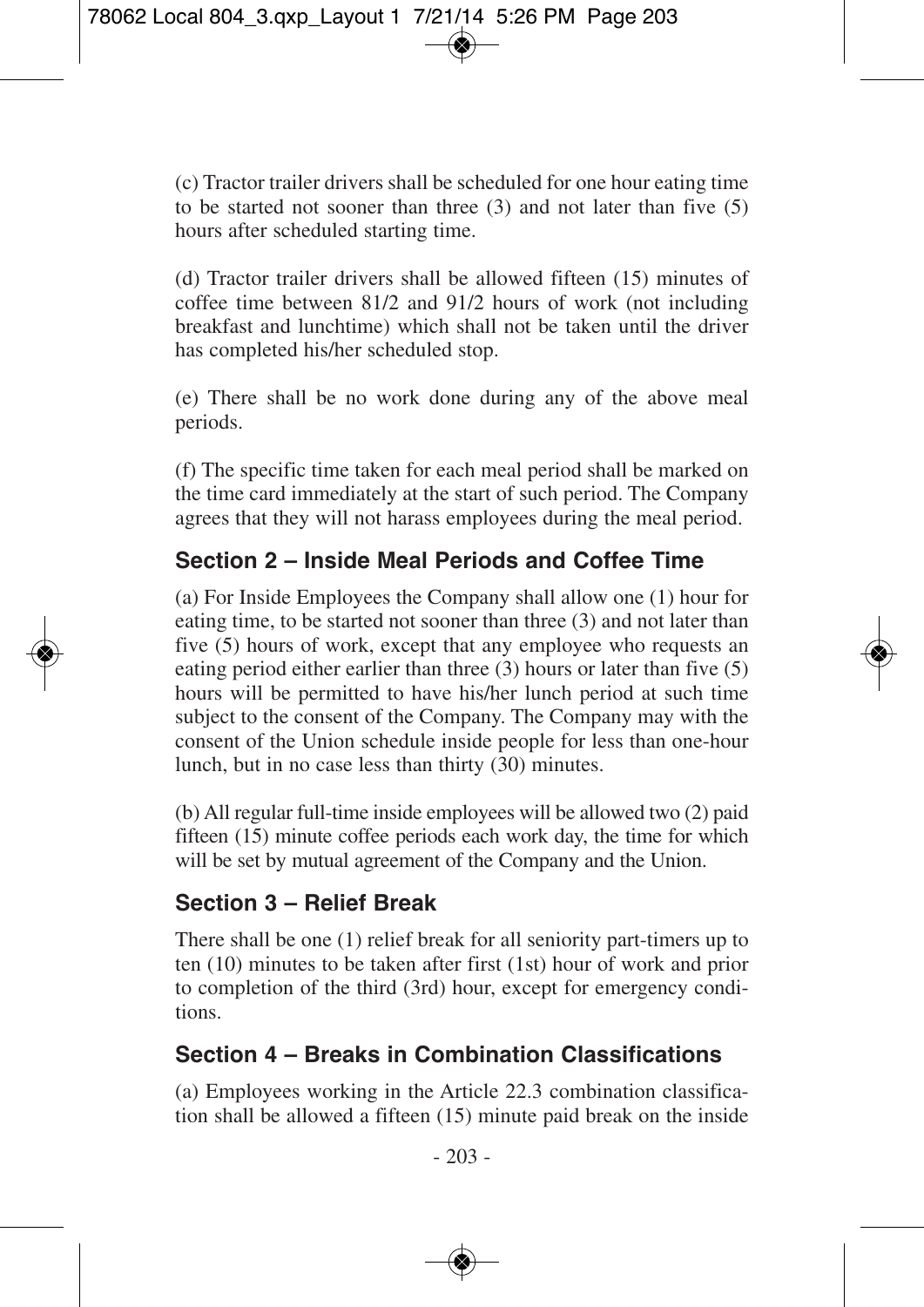portion of their job and a sixty (60) minute meal period. The Company may with the consent of the Union schedule employees less than sixty (60) minute meal period but in no case less than thirty (30) minutes. Their time will not be counted as time worked.

(b) Employees working in the Article 2, Section 13 Full-Time Combination Helper classification shall be allowed a fifteen (15) minute paid break on the inside portion of their job and the Company shall have the right to schedule up to a one and one-half (1 1/2) hour meal period but not less than sixty (60) minutes.

# **ARTICLE 6 PART-TIME EMPLOYEES**

## **Section 1 – Hours of Work, Guarantees and Overtime**

(a) Part-time employees, when reporting to work as scheduled, shall be granted a minimum of three and one-half (3 1/2) hours, except for those part-time employees scheduled to work eight (8) hours.

(b) Part-time employees who start work before their regular start time shall be paid at straight time for work prior to their regular start time, plus their guarantee.

(c) Any part-time employee who works beyond the fifth (5th) hour shall be paid one and one-half (1 1/2) times their regular hourly rate for those hours worked in excess of five (5) hours. However, when an employee elects to accept an assignment to a second (2nd) shift this provision shall not apply. A second (2nd) shift is defined as one (1) having a planned break between it and the preceding shift. Parttime employees shall receive the guarantee provided in Article 22, Section 5 in the National Master Agreement.

## **Section 2 – Part-Time Seniority List 1**

Part-time employees will work off their part-time employees seniority list at each center.

<sup>&</sup>lt;sup>1</sup> Local 804 contends that the conditions in this section supersede those contained Article 22, Section 1 of the National Master Agreement.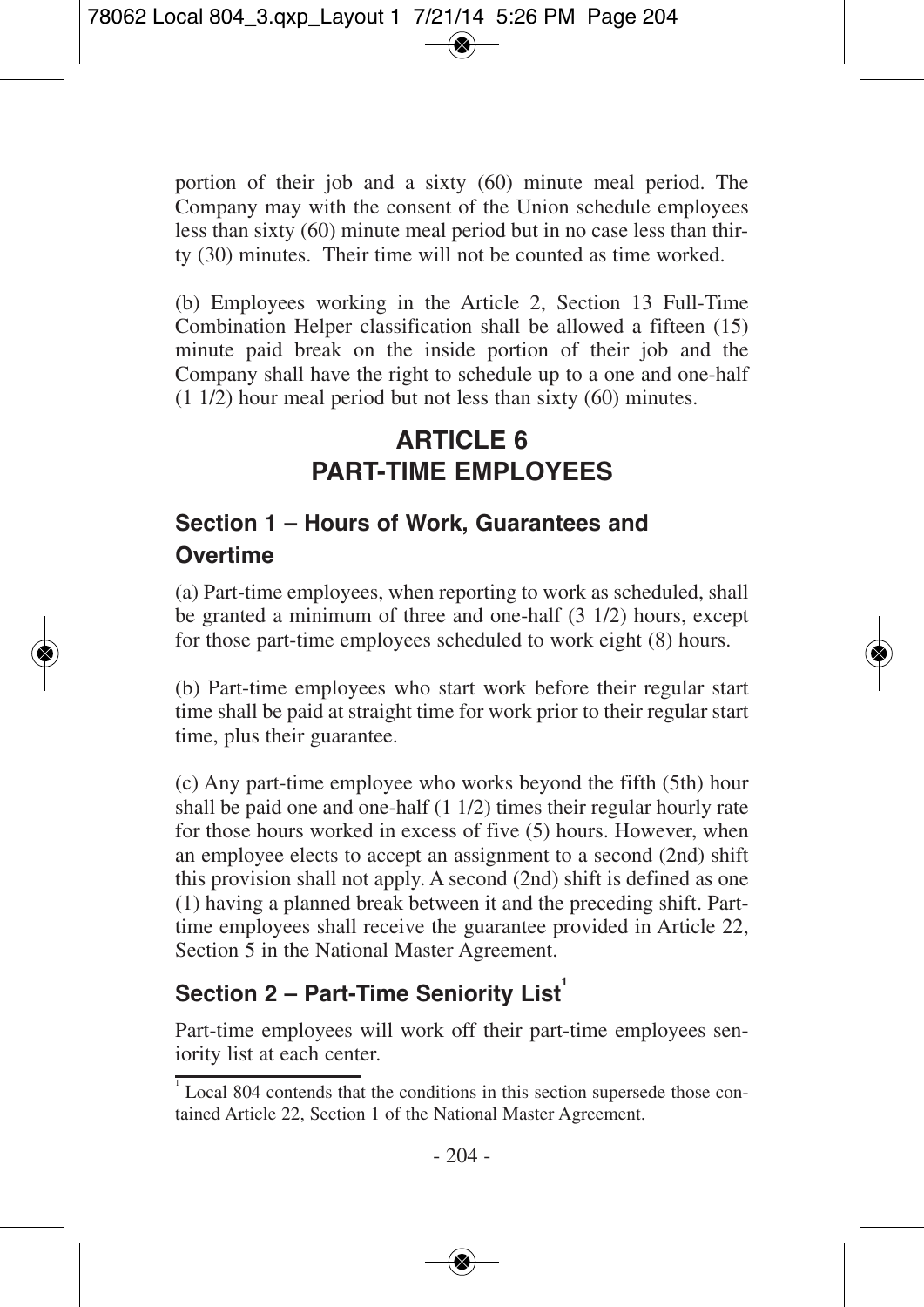## **Section 3 – Part-Time Work Restrictions 2**

Part-time employees will not be permitted to do delivery driving, tractor trailer driving, pickup driving, shifting in large hubs, portering, cashiering, return clerk, car washing work and effective (June 7, 1977) the number of full-time jobs (190) in the sorting and loading function of the night package operations shall not be reduced because of the use of part-time employees. In the event a regular full-time employee in said classifications should die, quit, retire, be discharged or transferred to a driving job, such employee shall be replaced with another regular full-time employee before the number of part-time employees is increased in the jurisdiction. No regular full-time employee working in the sorting and loading function of the night package operation will be moved from his/her location as a result of the use of part-time employees.

Part-time employees will be permitted to move vehicles other than tractor trailers, within the confines of the Employer's property only for the purpose of avoiding a delay in their work, except when drivers are available and not working. In any event, all such movement of vehicles will be done by bargaining unit members.

## **Section 4 – Transfers within Buildings**

Part-time seniority employees shall be given preference based on seniority and subject to the operating needs of the Company to transfer to more desirable shifts in their buildings when a permanent job vacancy occurs (provided he/she is qualified to perform the work). Employees desiring to transfer to such different shifts shall so notify their manager in advance.

#### **Section 5 – Sorter Work**

Employees who perform sorter work will be paid the sorter rate of pay. An employee who successfully qualifies as a sorter must maintain that qualification in order to remain a sorter. An Employee who becomes a sorter will not be removed from a sorter position for disciplinary reasons unrelated to sorter qualification.

Local 804 contends that the conditions in this section supersede those in Article 22, Sections 2 and 3 of the National Master Agreement.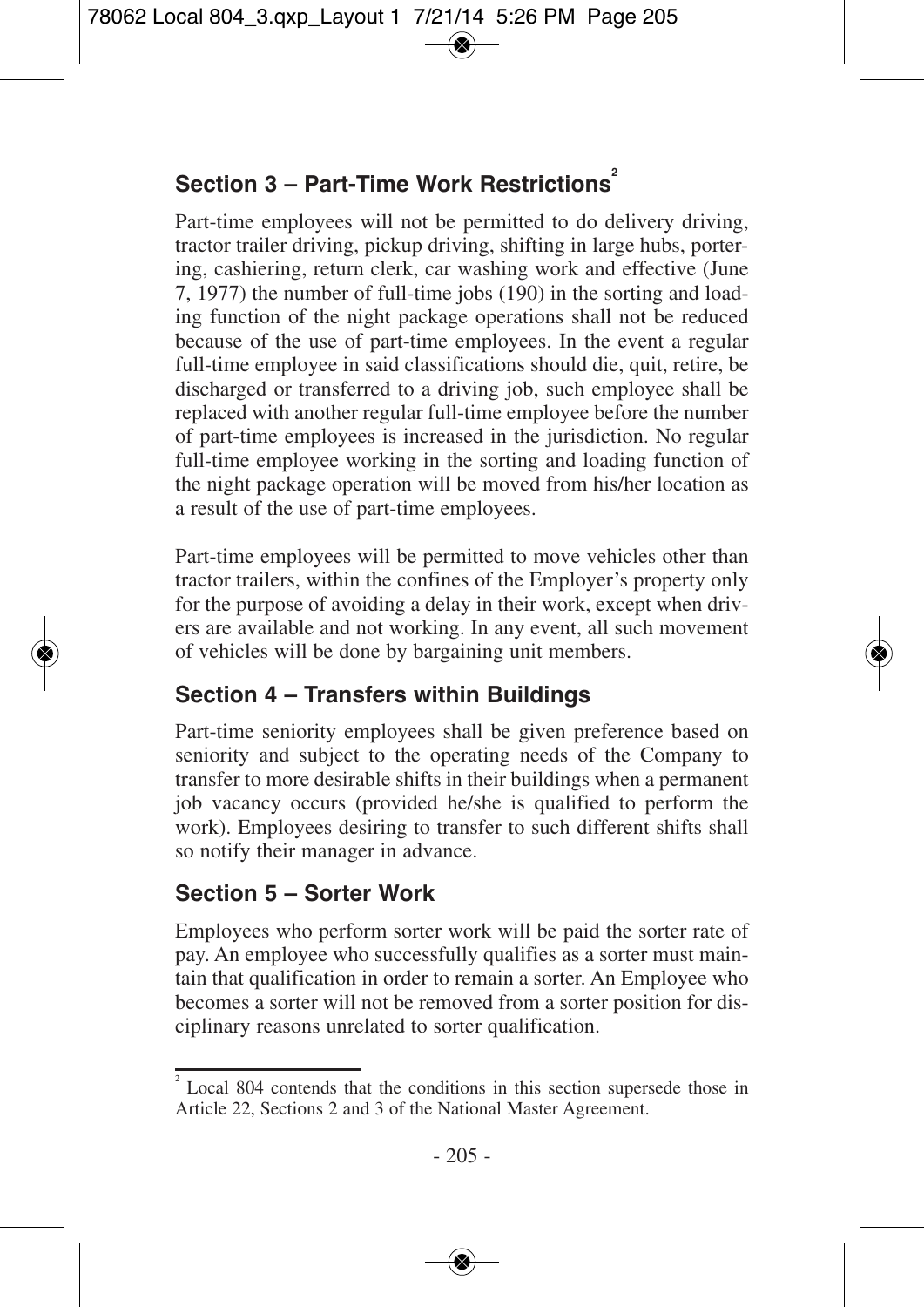## **Section 6 – Part-Time Employee Transfer Into Local 804 Jurisdiction**

The Employer shall notify Local 804 of an employee transferring for education purposes into the jurisdiction.

#### **Section 7 – Full-Time Inside Jobs**

Full-time inside seniority employees on the payroll as of June 30, 1974 shall not be laid off (nor shall such employees be forced out of their present classification) because of the use of part-time employees at their location, nor shall the Company divert work to other locations for the purpose of laying off full-time employees. The number of full-time jobs may be reduced as a result of death, retirement, voluntary quits, transfers to other full-time jobs, or discharges, provided that in any event the maximum number of fulltime inside job vacancies which may be filled by part-timers shall be 180 during each contract year so long as any part-time employees are employed for such work. This paragraph shall survive the expiration date of this Agreement. All full-time inside vacancies which are filled, will be awarded to qualified part-time employees, if available, unless otherwise provided for in Article 14 of the National Master UPS Agreement.

## **Section 8 – Full-Time Job Openings**

Before new employees are hired to fill permanent package driving jobs, part-time employees with one (1) or more years seniority may be considered for a full time job opening in his or her building (43rd St. and Spring St. are combined for this purpose only), in all months except November and December providing they meet the same requirements as applicants for that full time job.

In the non-geographical areas, the procedure applied will be on an alternating two (2) for one (1) basis (e.g., for every three (3) jobs, two (2) will be filled by a qualified part-timer and one (1) will be filled by an applicant from another source).

## **Section 9 – Geographic Transfer**

Effective May 1, 1979, the existing lists of part-time employees requesting driving jobs, within centers, within the geographical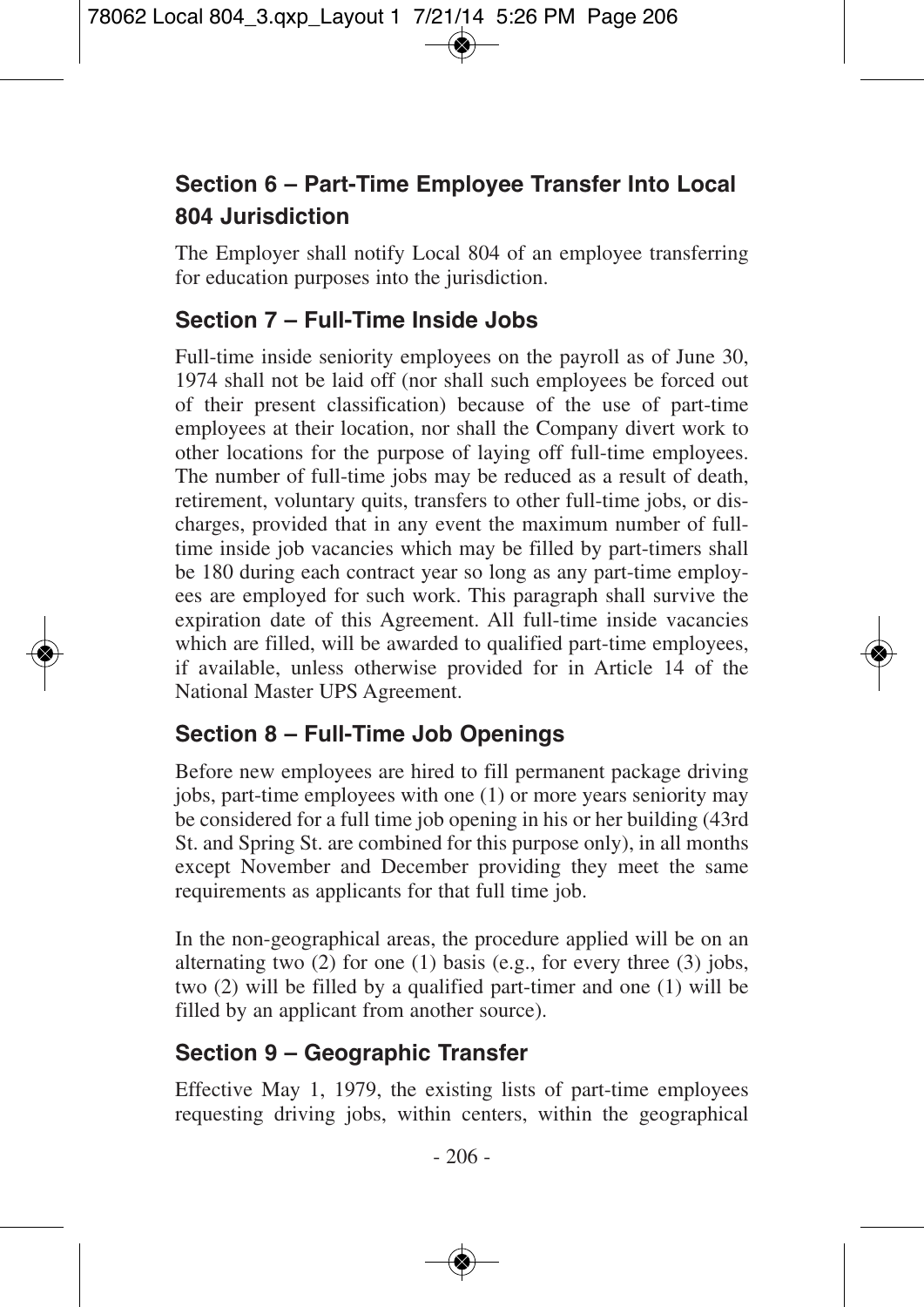transfer area, as defined in Article 13, Section 7 of the Agreement, shall be exhausted in the following manner:

For every three (3) full-time employees transferred from the transfer list, to each center, one (1) part-time employee will be afforded the opportunity to qualify for a driving job.

After the present lists are exhausted in those areas, new lists will be created in seniority order and the following procedure shall apply.

For every three (3) full-time employees transferred from the transfer list, to each center, one (1) part-time employee will be considered and then three (3) full-time employees will be transferred and then an applicant from another source.

The employee offered the job must satisfactorily complete a thirty (30) working day training period. An employee who fails to qualify shall be allowed to return to his/her former job.

It is understood that such employees, during their probationary period, will be entitled to work within their center before non-seniority drivers.

Part-time employees successfully transferring to full-time package driving jobs shall receive accrued optional holiday and vacation entitlement.

Part-time employees successfully transferring to full-time jobs will be considered as newly hired full-time employees and will be dovetailed on the appropriate seniority list.

For vacation and retirement purposes, the employees shall receive additional seniority credit equal to all time worked as a part-time employee.

#### **Section 10 – Holidays**

(a) A part-time seniority employee shall be paid for the following holidays provided the employee works a minimum of two (2) days during the holiday week: New Year's Day, Memorial Day,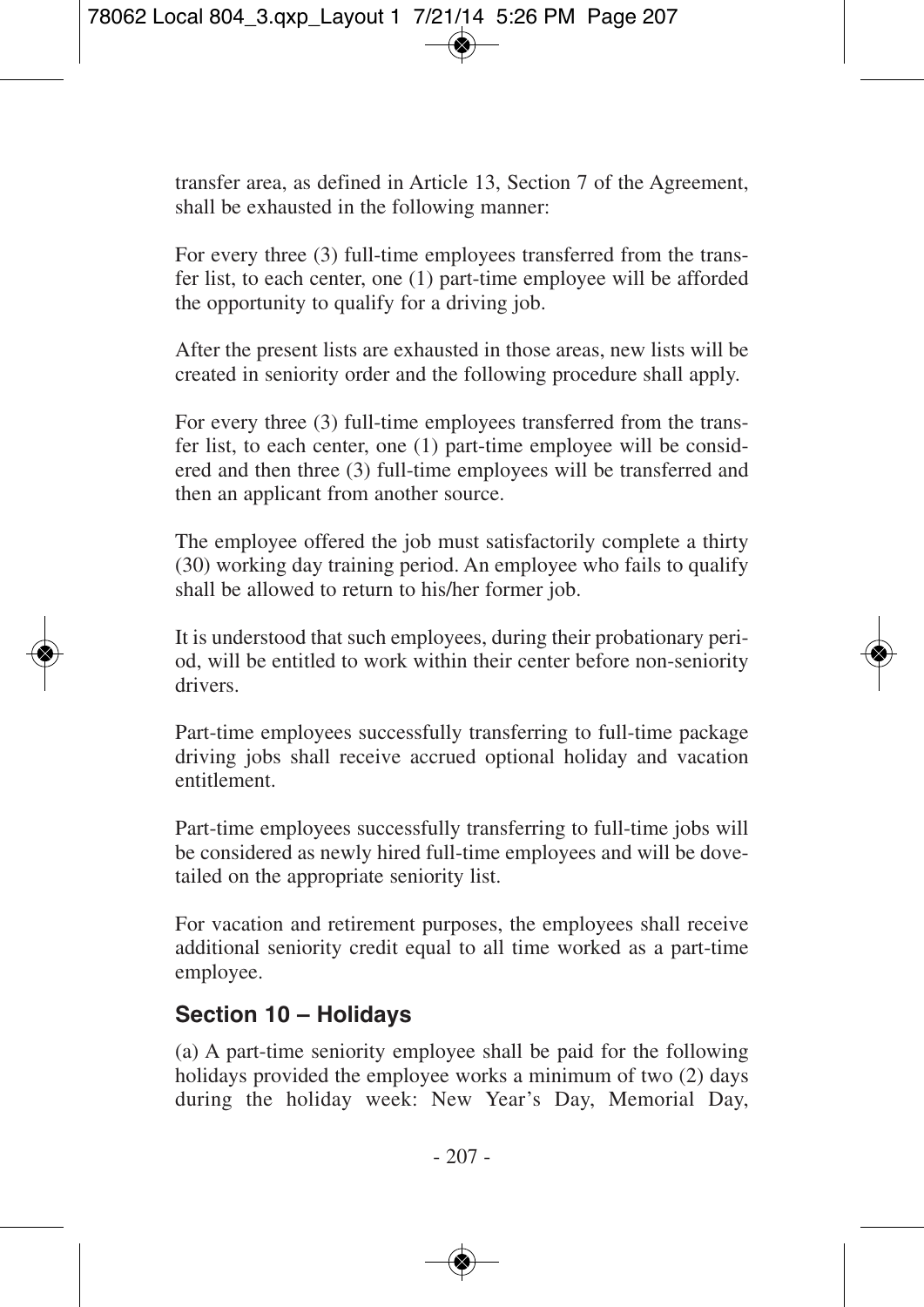Independence Day, Labor Day, Thanksgiving Day, Day after Thanksgiving, Christmas Day, New Year's Eve Day. A part-time seniority employee who is absent the full week of the holiday week due to illness or Worker's Compensation Disability need not work during the holiday week in order to receive holiday pay. Holiday pay shall be at the rate of four (4) hours straight time pay per day.

In addition to the named holidays above, an employee may elect at the time of the vacation selection period one (1) floating holiday for the following year. This holiday will be taken from January 16 through Thanksgiving. This holiday may be changed by the employee with the approval of management; such approval will not be unreasonably denied. With notification to the Company, the employee will also be allowed to work on that day if he or she so chooses. Pay for working the floating holiday will be four (4) hours straight time pay for the holiday. Pay for working the floating holiday will be triple time. Triple time for the purposes of this holiday will be defined as (four  $(4)$ ) hours straight time pay for the holiday plus double time for all hours worked on the floating holiday).

(b) In any week in which a holiday falls, part-time seniority employees who are scheduled to work full-time shall be paid eight (8) hours for such holiday.

(c) In addition, during these weeks, part-time seniority employees who are not scheduled but do work full-time at least two (2) days, and are not absent in that week, shall be paid eight (8) hours for such holiday.

(d) If any of the specified holidays listed in Paragraph (a) fall during an employee's vacation period, the employee shall receive an additional day's pay four (4) hours in lieu of an additional holiday.

(e) In any week in which one (1) of the specified holidays falls, day off schedules shall be revised to provide employees entitled to holiday pay with a scheduled day off, other than the holiday.

#### **Section 11 – Optional Holidays**

(a) All part-time seniority employees on the payroll as of the date of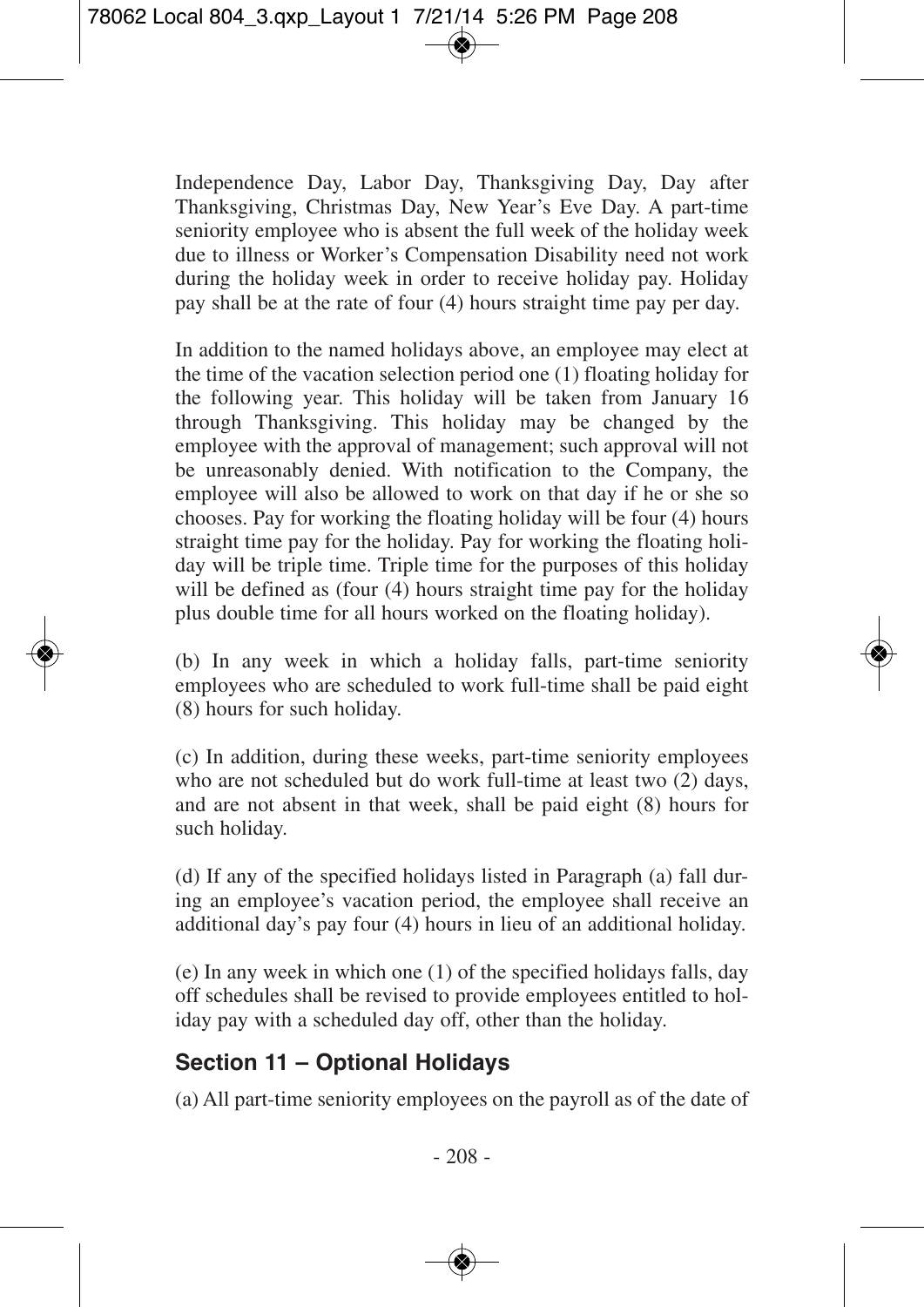ratification with more than six (6) months of seniority shall be entitled to three (3) optional holidays, any with nine (9) months of seniority will receive two (2) optional holidays for a total of five (5) optional holidays.

(b) All part-time employees hired after this date of ratification shall receive optional holidays as follows: After six (6) months seniority the employee shall be entitled to three (3) optional holidays. After attaining nine (9) months seniority such employee shall be entitled to two (2) additional holidays for a total of five (5) optional holidays.

(c) In each center the Company agrees to grant a minimum of one (1) employee per forty (40) seniority employees, with a maximum of three (3) per center an optional holiday, by seniority, per day. An equivalent number of optional holidays will be granted to employees not assigned to centers, in accordance with the above procedure. Such request may not be granted from Thanksgiving week through December or in any week where employees are given a scheduled day off due to a holiday, named in Section 10 (a), falling on a Saturday or Sunday. When this occurs, holidays that fall on a Saturday will be observed the preceding week and those that fall on Sunday the following week. When mutually agreed to by the Company and Employee the holiday may be scheduled the following four (4) weeks.

(d) Optional holidays may be taken at the option of the employee as follows:

1. Individuals days, mutually agreed upon, with at least one (1) week's advance notice, to be paid at the rate of four (4) hours' pay per optional holiday.

2. For employees entitled to five (5) optional holidays one (1) week's vacation during the winter vacation period mutually agreed upon to be paid at the rate of four (4) hours per optional holiday.

3. Unused optional holidays at four (4) hours per unused optional holiday may be paid to the employee at the time of his/her scheduled vacation.

4. Unused optional days shall be paid to the employees at least four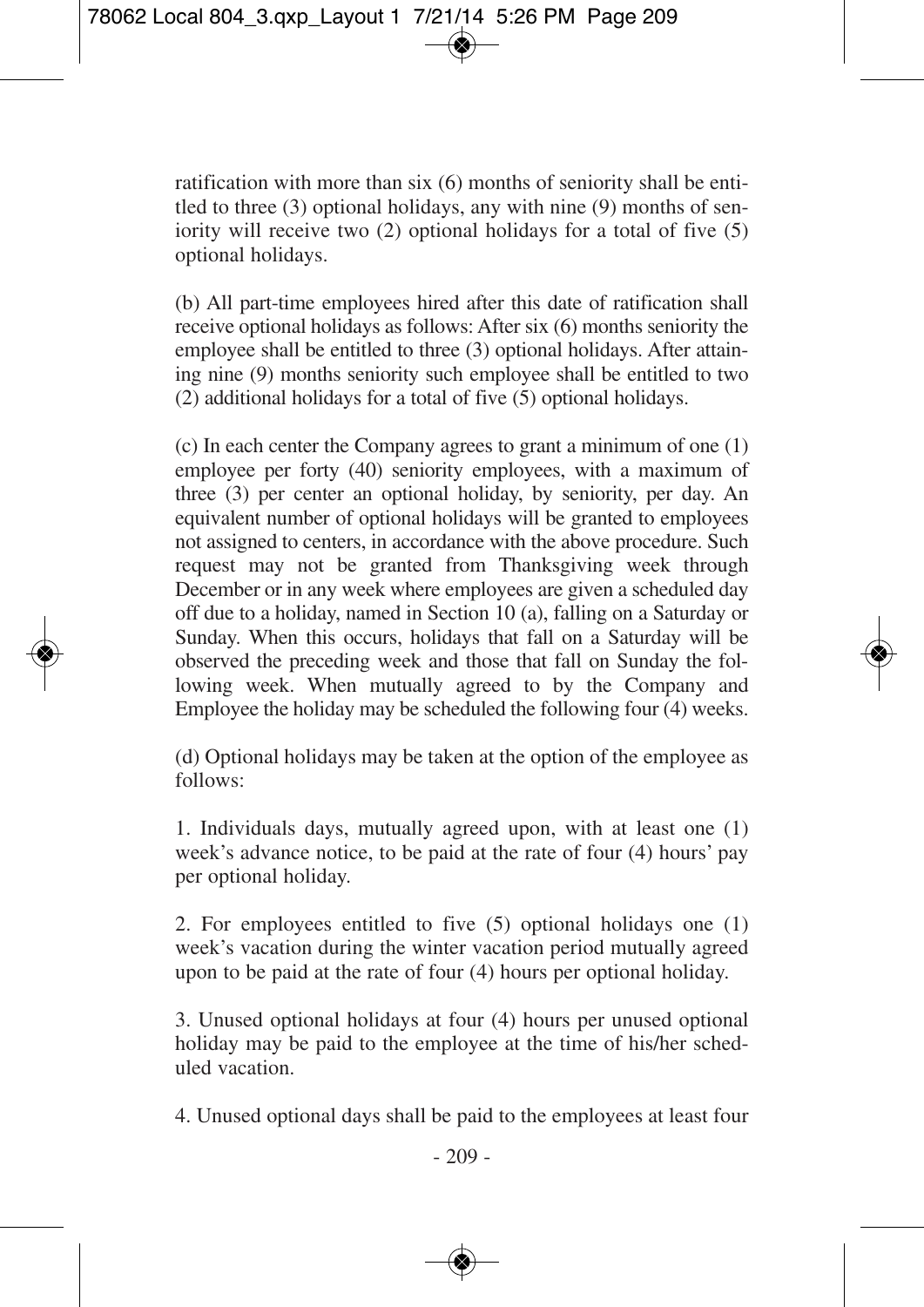(4) hours pay per unused day during the first (1st) pay period after April 30 of each year.

5. Unused optional holidays shall be paid upon retirement. Employees who resign will be paid their unused optional holidays providing two (2) weeks' notice is given.

#### **Section 12 – Sick Leave**

(a) All part-time employees with one (1) year seniority will be entitled to three (3) days paid sick leave May 1st of each year.

(b) All part-time employees with less than one (1) year seniority shall receive paid sick days in accordance with the following schedule:

> After 4 months employment – 1 day After 6 months employment – 1 additional After 9 months employment – 1 additional

(c) Unused sick days shall be paid to the employees at four (4) hours pay per day during the first (1st) pay period after April 30 of each year.

Unused sick days shall be paid upon retirement. Employees who resign will be paid their unused sick days providing two (2) weeks' notice is given. The amount of unused sick leave shall be the equivalent of four (4) hours pay per day.

(d) In no event will an employee be entitled to more than three (3) days paid sick leave per May 1 of each year.

# **ARTICLE 7 HEALTH PLAN, ANNUITY PLAND AND 401(K) PLAN**

#### **Section 1 – Contribution Rates and Payments**

The Company shall pay into the Local 804 Welfare Trust Fund \$1,429.65 per month effective August 1, 2013. The contribution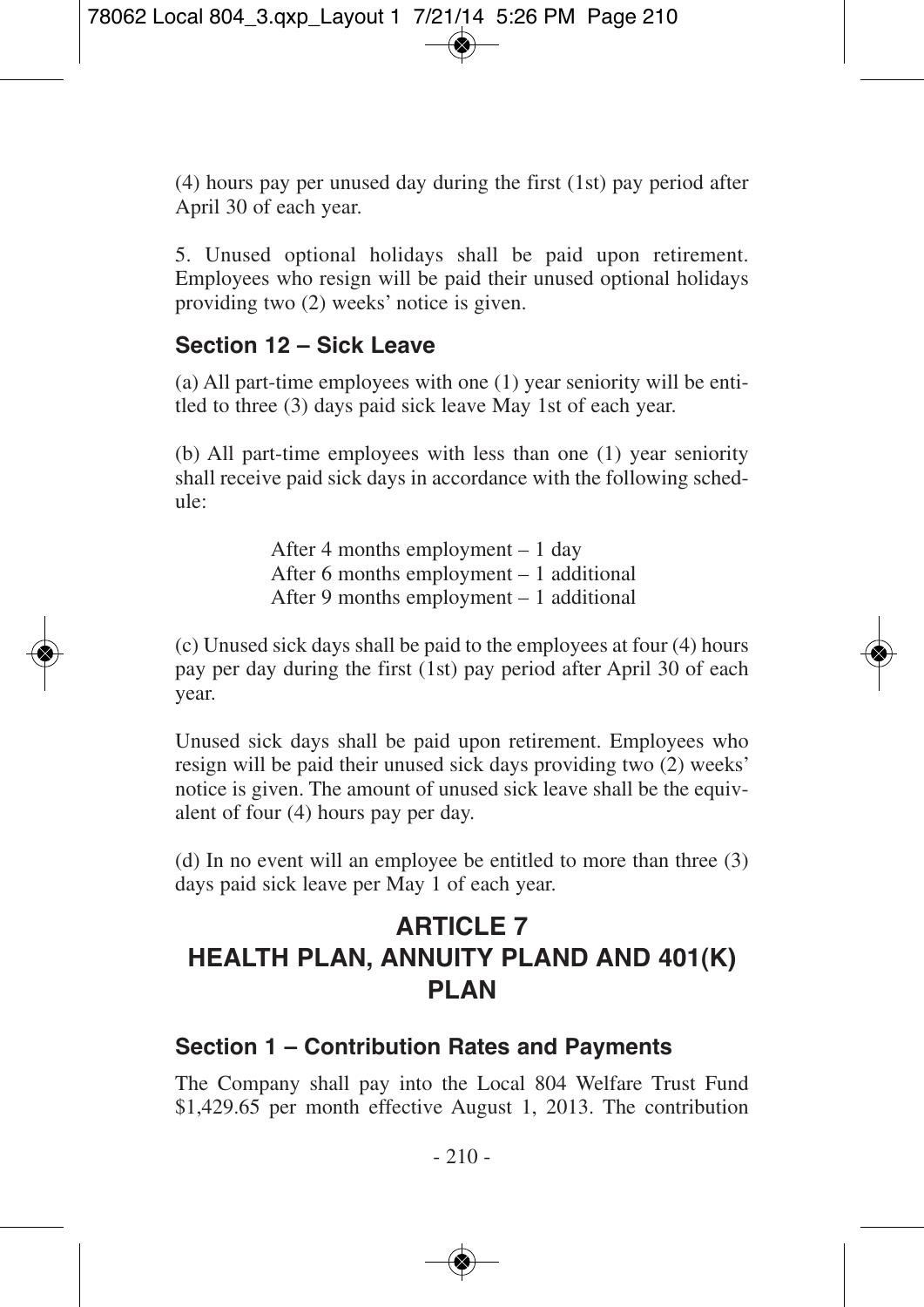rate per member per month effective August 1, 2014, August 1, 2015, August 1, 2016 and August 1, 2017 is to be determined by the Board of Trustee in consultation with the Fund actuaries. Said contributions to be made on or before the 10th day of each calendar month for each full-time seniority employee on the active payroll (including such employees on excused absence for personal illness or accident, for any period not exceeding 26 weeks in any calendar year) on the first working day of such month who has completed 26 weeks of work (crediting an entire week for work one or more days in any payroll week) in the employment of the Company. Employees for whom work is not available for reasons beyond the Company's control, and employees on written leaves of absence for reasons other than personal illness or accident on the first working day of the month, shall not be deemed to be on the payroll, as of such date.

#### **Section 2 – Payment of Benefits**

The sums so paid into said Welfare Fund shall be held in trust in said Welfare Fund and shall be used for the exclusive purpose of providing benefits (other than pension benefits) permitted by Section 302C of the National Labor Relations Act as amended as may be determined by the Trustees of said Welfare Fund.

#### **Section 3 – Contributions and Expenses**

The Company makes no commitment with respect to the nature of amount of the welfare benefits which shall be provided by the Welfare Trust Fund, and the total expense to be incurred by the Company for the duration of the Agreement with regard to the welfare program shall be the contribution specified above. All expenses incidental to the institution, promulgation or administration of the Welfare Trust Fund are to be paid out of the monies of said Welfare Trust Fund.

#### **Section 4 – Statutory Benefits**

The Union guarantees that the welfare benefits under this pro gram shall meet the requirements of the statutes and laws of New York pertaining to the payment of weekly disability or sickness ben efits.The Company shall not be required to support programs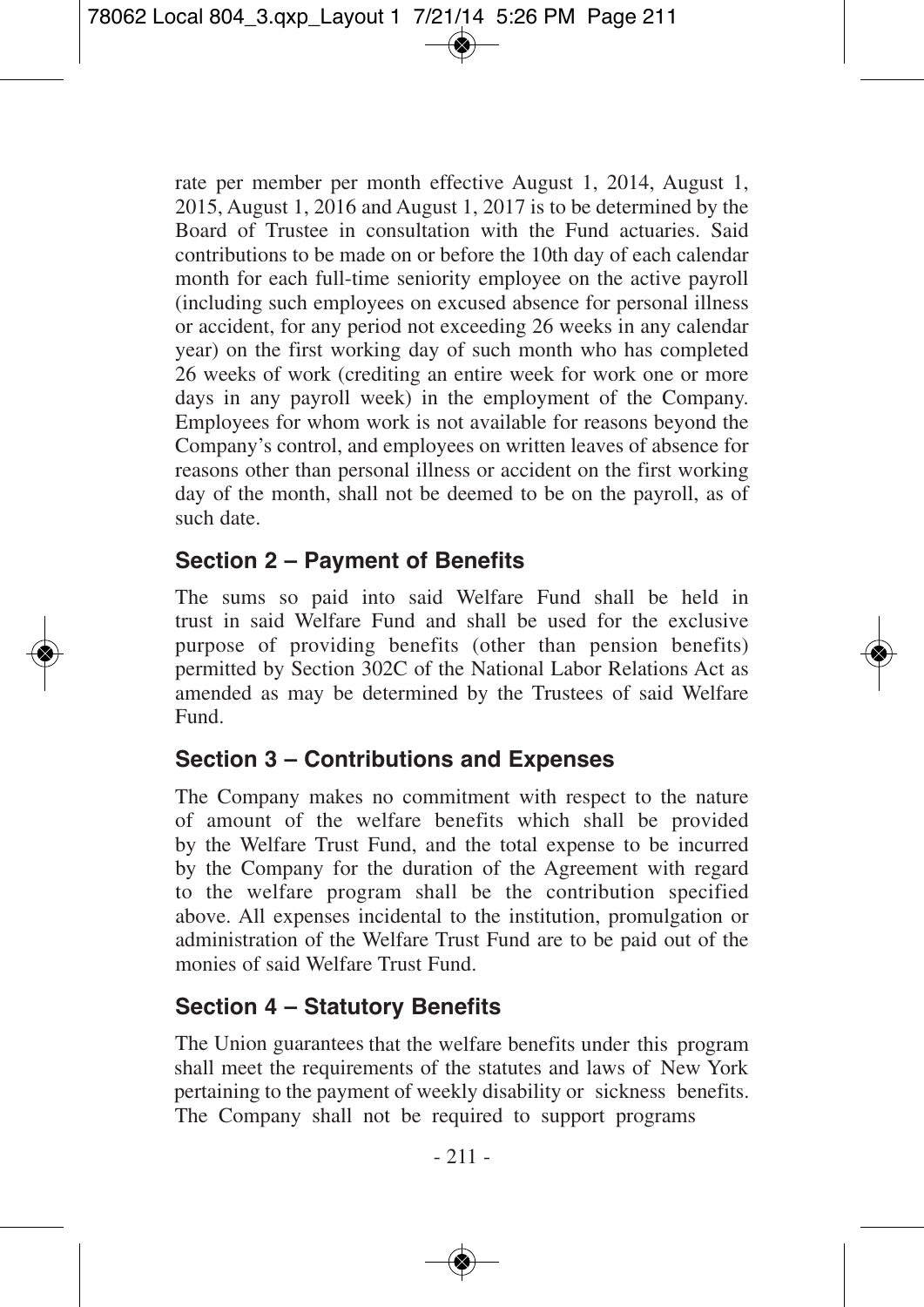required by such statutes in addition to the private program herein provided, except that it will meet the statutory disability benefit requirements only with respect to the employees who have completed less than 26 weeks of work in the employment of the Company, deducting statutory employee contributions and paying into said Welfare Trust Fund any employee and Company contributions required by law.

# **Section 5 – Delinquent Health, Welfare and Pension Contributions**

Notwithstanding anything herein contained, it is agreed that in the event the Company is delinquent at the end of a period in the payment of its contributions to the Health and Welfare Pension Fund or Funds created under this Agreement or Supplements hereto, in accordance with the rules and regulation of the Trustees of such Funds, the employees or their representatives, after the proper official of the Local Unions shall have given seventy-two (72) hours' notice to the Company of such delinquency in Health and Welfare or Pension payments shall have the right to take such action as they deem necessary until such delinquent payments are made and it is further agreed that in the event such action is taken, the Company shall be responsible to the employees for losses resulting there from.

It is mutually agreed that all monies due or owing under the Health and Welfare and Pension provisions of this Agreement or Supplements hereto shall be considered as wages and collectible as such.

# **Section 6 – Annuity Plan**

The Company and the Union agree to establish an Annuity fund for deferred income payment for its employees covered under this Agreement. This money shall not be subject to Federal, State or City income taxes until maturity. The funds shall come from employer contributions to the Pension, Health Plan and/or cost of living allowances.

## **Section 7 – Part-Time Employees Health Plan**

Refer to Article 34 of the National Master United Parcel Service Agreement.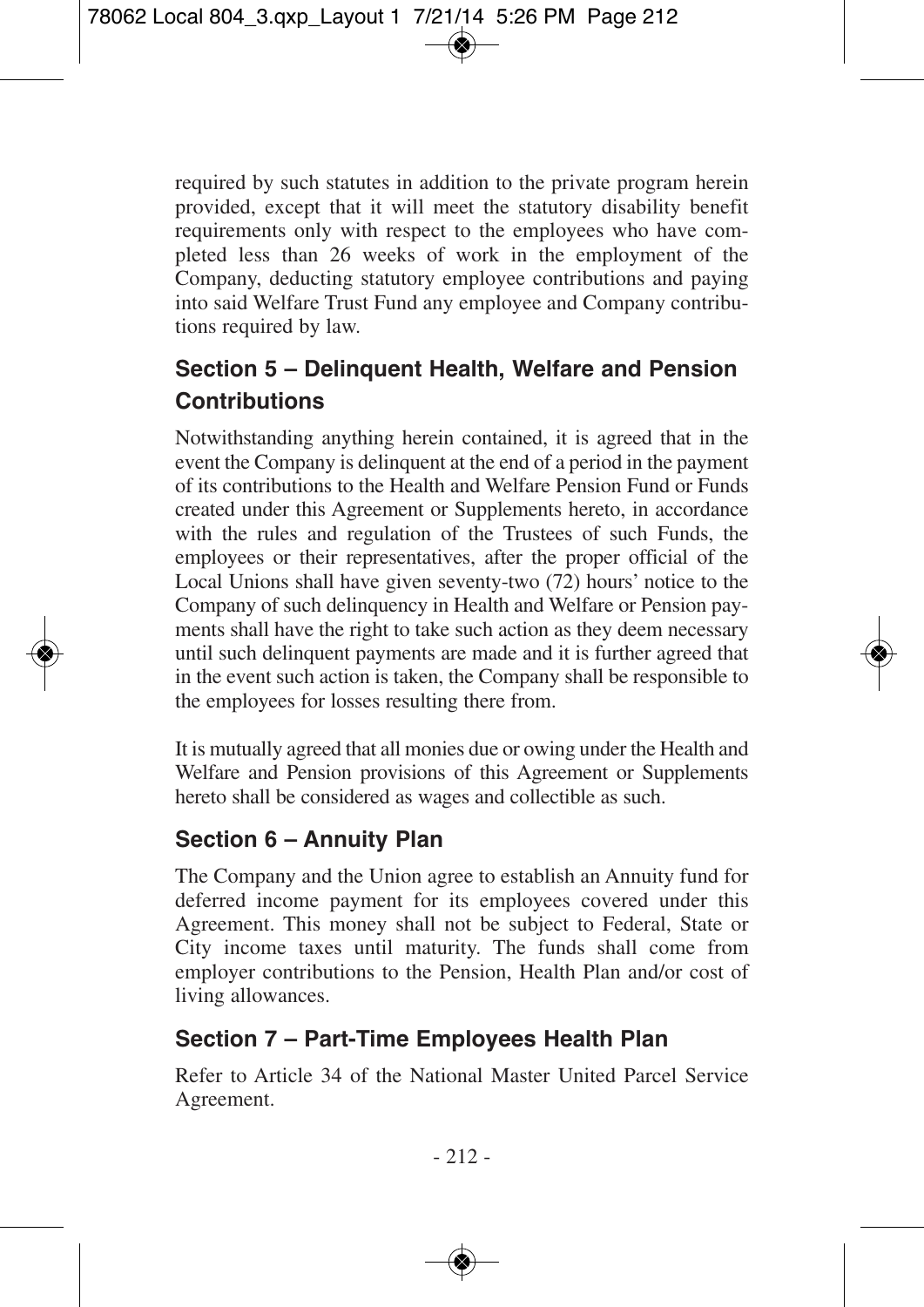# **Section 8 – Administration, Identification Cards and Schedule of Benefits**

Identification cards and benefit administration shall be provided through Local 804 Welfare Trust Fund. Part-time employees shall be provided a schedule of benefits.

# **ARTICLE 8 RETIREMENT PLAN**

#### **Section 1 – Contribution and Rate Payments**

The Retirement Plan shall continue in force and effect in accordance with its provisions, which include the power of its Trustees to revise the amounts of the pension benefits and the conditions under which benefits will be paid provided such Plan is in compliance with law. As of August 1, 2013 the Company shall pay into said Plan \$9.703 per hour for all hours worked up to a maximum of 40 hours per week for every full-time seniority employee. The contribution rate per member per month effective August 1, 2014, August 1, 2015, August 1, 2016, August 1, 2017 and August 1, 2018, is to be determined by the Board of Trustees in consultation with the Fund actuaries. Payment shall be made on or before the 10th day of each calendar month.

## **Section 2 – Delinquent Health, Welfare and Pension Contributions**

Notwithstanding anything herein contained, it is agreed that in the event the Company is delinquent at the end of a period in the payment of its contributions to the Health and Welfare Pension Fund or Funds created under this Agreement or Supplements hereto, in accordance with the rules and regulations of the Trustees of such Funds, the employees or their representatives, after the proper official of the Local Unions shall have given seventy-two (72) hours' notice to the Company of such delinquency in Health and Welfare or Pension payments shall have the right to take such action as they deem necessary until such delinquent payments are made and it is further agreed that in the event such action is taken, the Company shall be responsible to the employees for losses resulting there from.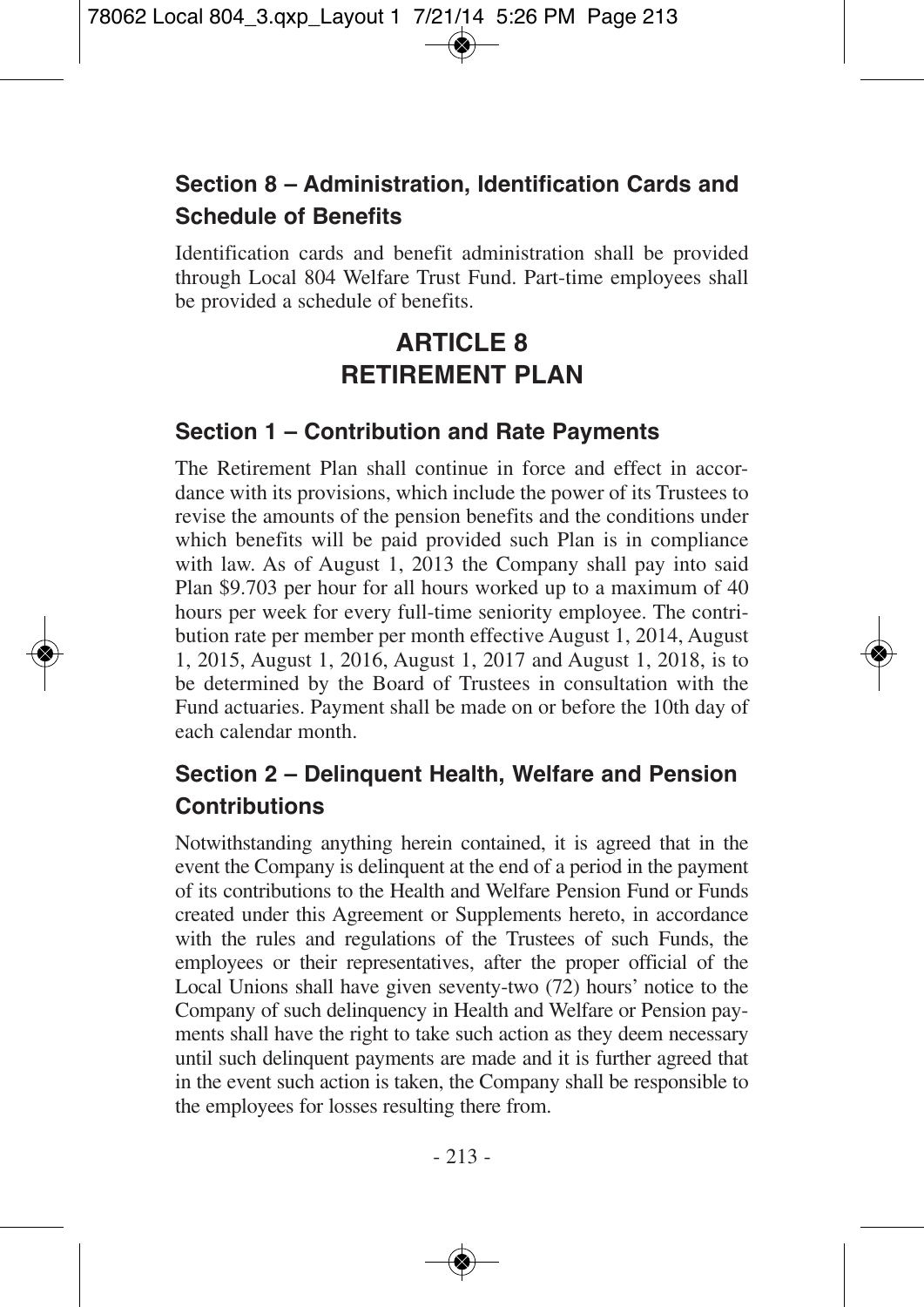## **Section 3**

Reciprocal agreement is included in the summary plan description of the UPS Multiemployer Retirement plan (The Local 804/447 plan) and the UPS Pension Plan.

# **ARTICLE 9 FULL-TIME EMPLOYEE HOLIDAYS**

#### **Section 1 – Holidays**

A full-time seniority employee shall be paid for the following holidays, provided the employee works a minimum of two (2) days during the holiday week: New Year's Day, Memorial Day, Independence Day, Labor Day, Thanksgiving Day, Day after Thanksgiving, Christmas Day, New Year's Eve Day. Seniority employees who are absent the full week of the holiday week due to illness or Worker's Compensation Disability need not work during the holiday week in order to receive holiday pay. The amount of holiday pay shall be the equivalent of eight (8) hours straight time pay.

In addition to the named holidays above, an employee may elect at the time of the vacation selection period one (1) floating holiday for the following year. This holiday will be taken from January 16 through Thanksgiving. This holiday may be changed by the employee with the approval of management, such approval will not be unreasonably denied. With notification of the Company, the employee will also be allowed to work on that day if he or she so chooses. Pay for the floating holiday will be eight (8) hours straight time pay for the holiday. Pay for working the floating holiday will be triple time. Triple time for the purposes of this holiday will be defined as eight (8) hours straight time pay for the holiday plus double time for all hours worked on the floating holiday.

## **Section 2 – Optional Holidays**

(a) All full-time seniority employees on the payroll as of the date of ratification having six (6) months or more seniority shall be entitled to three (3) optional holidays. Effective May 1, 1980, such employ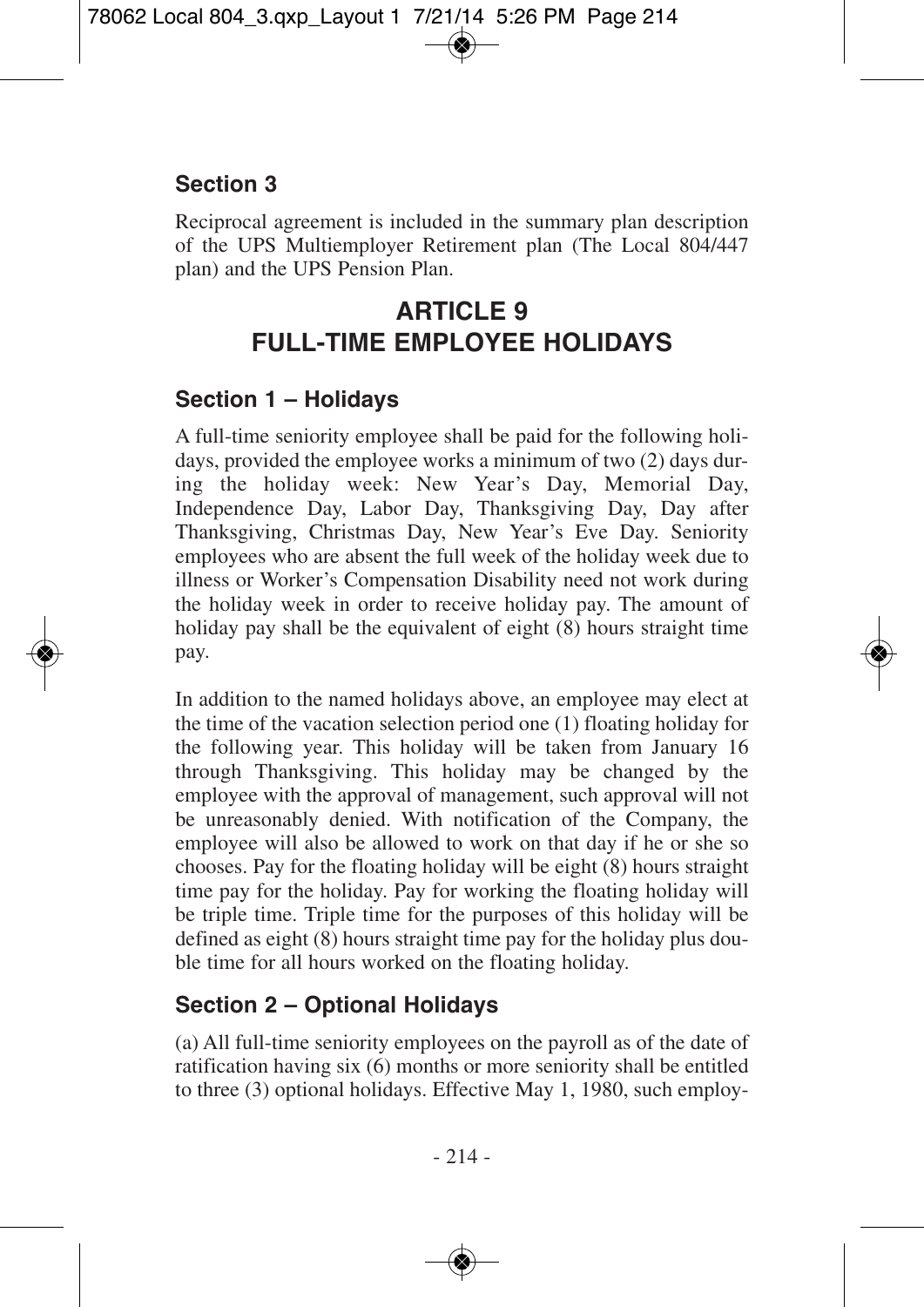ees shall be entitled to two (2) additional optional holidays, for a total of five (5) optional holidays.

(b) All full-time employees who attain seniority after the date of ratification shall be entitled to three (3) optional holidays after six (6) months of employment.

Effective May, 1, 1980, such employees shall be entitled to two (2) additional optional holidays after nine (9) months of employment for a total of five (5) optional holidays.

(c) In each center the Company agrees to grant a minimum of one (1) employee per forty (40) seniority employees, with a maximum of three (3) per center an optional holiday, by seniority, per day. An equivalent number of optional holidays will be granted to employees not assigned to centers, in accordance with the above procedure. Such request may not be granted from Thanksgiving week through December or in any week where employees are given a scheduled day off due to a holiday, named in Section 1, falling on a Saturday or Sunday. When this occurs, holidays that fall on a Saturday will be observed the preceding week and those that fall on Sunday the following week. When mutually agreed to by the Company and Employee the holiday may be scheduled the following four (4) weeks.

(d) Optional holidays may be taken at the option of the employee as follows:

1. Individual optional days, mutually agreed upon, with at least one (1) week's advance notice, to be paid at the rate of eight (8) hour's pay per optional holiday.

2. For employees entitled to five (5) optional holidays one (1) week's vacation during the winter vacation period mutually agreed upon, to be paid at the rate of eight (8) hours' pay per optional holiday.

3. Unused optional holidays at eight (8) hours per unused optional holiday may be paid to the employee at the time of his/her scheduled vacation.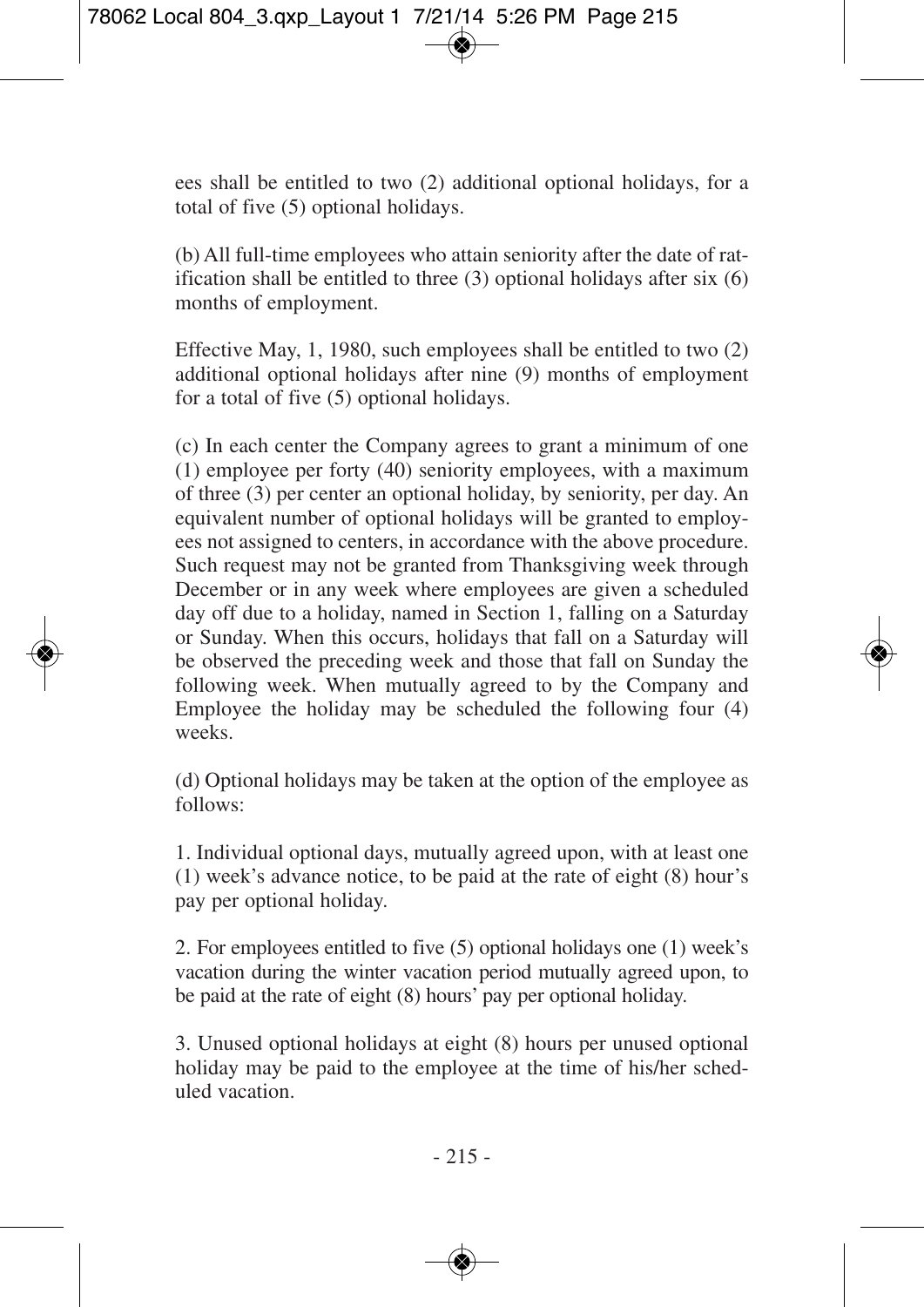4. Unused option days shall be paid to the employees at eight (8) hours pay per unused day during the first (1st) pay period after April 30 of each year.

5. Unused optional holidays shall be paid upon retirement. Provided two (2) weeks' notice is given those employees who resign will be paid his/her unused optional holidays.

(e) If any of the specified holidays listed in paragraph one (1) fall during an employee's vacation period, the employee shall receive an additional day's pay eight (8) hours in lieu of an additional holiday.

(f) In any week in which one (1) of the specified holiday falls, day off schedules shall be revised to provide employees entitled to holiday pay with a scheduled day off, other than the holiday.

# **ARTICLE 10 FULL-TIME EMPLOYEE SICK LEAVE**

# **Section 1 – One-Year Seniority**

All full-time employees with one (1) year seniority will be entitled to six (6) days paid sick leave May 1st of each year.

## **Section 2 – Less than One-Year Seniority**

All full-time employees with less than one (1) year seniority shall receive paid sick leave days in accordance with the following schedule:

| After 4 months' employment  | $\overline{\phantom{a}}$ | 1 day            |
|-----------------------------|--------------------------|------------------|
| After 6 months' employment  | $\overline{\phantom{0}}$ | 2 additional day |
| After 8 months' employment  | $\overline{\phantom{0}}$ | 1 additional day |
| After 9 months' employment  | $\overline{\phantom{0}}$ | 1 additional day |
| After 12 months' employment |                          | 1 additional day |

# **Section 3 – Unused Sick Pay**

Unused sick days shall be paid to the employees at eight (8) hours pay per day during the first (1st) pay period after April 30 of each year.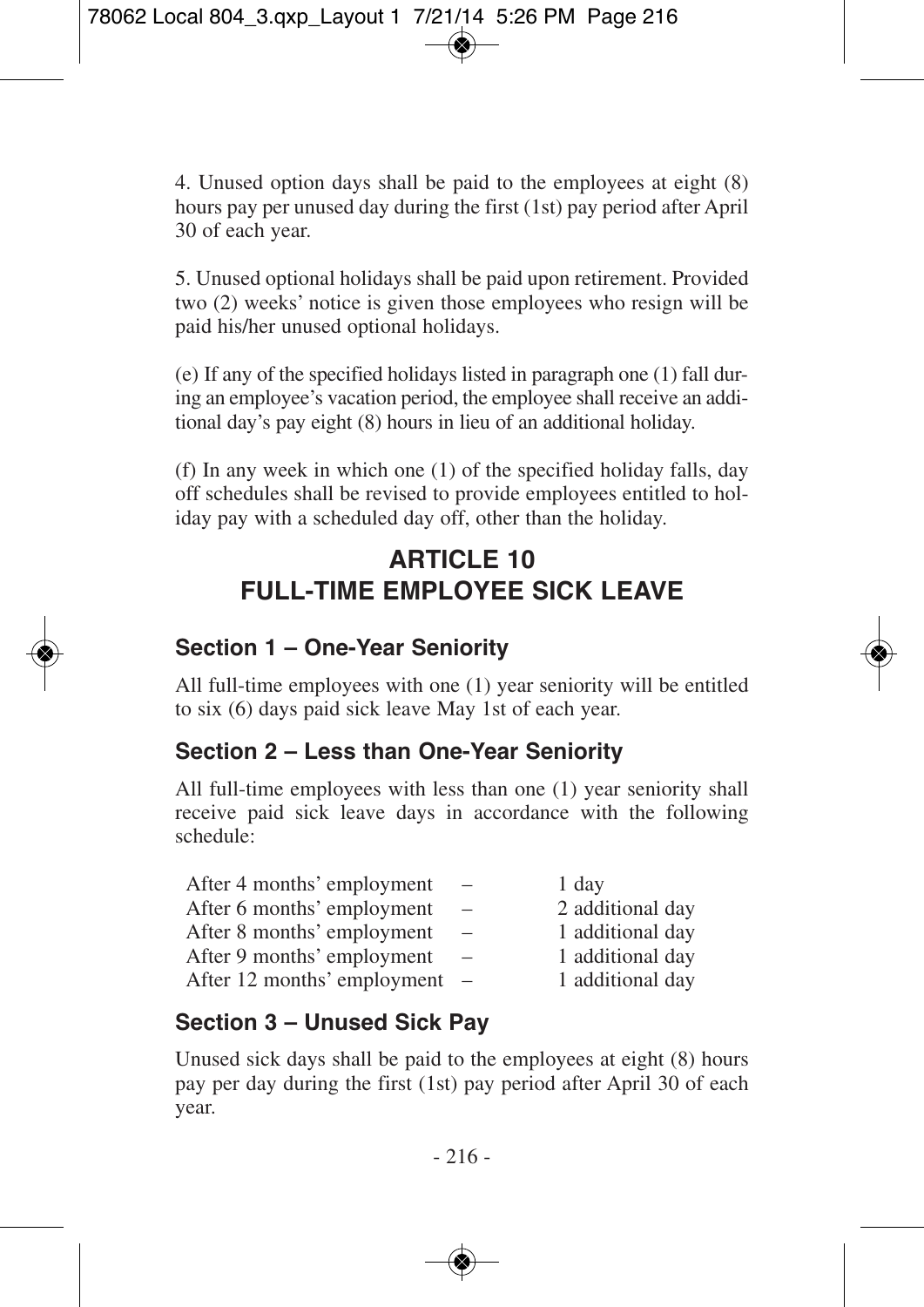Unused sick days shall be paid upon retirement. Provided two (2) weeks notice is given, those employees who resign will be paid his/her unused sick days.

#### **Section 4 – Amount of Sick Leave**

In no event will an employee be entitled to more than six (6) days paid sick leave per May 1st of each year.

### **Section 5 – Review of Paid Sick Days**

Paid sick days will not automatically count towards disciplinary action. Instead, each employee's record will be reviewed individually.

# **ARTICLE 11 VACATIONS**

## **Section 1 – Vacation Schedule**

Vacation schedule for regular full-time employees:

| 1 Year's Seniority  | $\overline{\phantom{0}}$        | 1 Week's Vacation |
|---------------------|---------------------------------|-------------------|
| 2 Years' Seniority  | $\overline{\phantom{m}}$        | 2 Weeks' Vacation |
| 5 Years' Seniority  | $\overline{\phantom{0}}$        | 3 Weeks' Vacation |
| 15 Years' Seniority | $\hspace{0.1mm}-\hspace{0.1mm}$ | 4 Weeks' Vacation |
| 20 Years' Seniority | $\hspace{0.1mm}-\hspace{0.1mm}$ | 5 Weeks' Vacation |
| 25 Years' Seniority | $\hspace{0.1mm}-\hspace{0.1mm}$ | 6 Weeks' Vacation |

## **Section 2 – Vacation Periods**

The summer vacation period extends from May 1 to September 30 of each year. The winter vacation period extends from October 1 to April 30 of the following year, exclusive of the period beginning on the Sunday after Thanksgiving and ending on December 25.

# **Section 3 – Seniority Credit for Vacation Entitlement and Selection**

An employee having full seniority credit of 1, 2, 5, 15, 20 or 25 years shall be entitled to the corresponding credit of 1, 2, 3, 4, 5 or 6 weeks of vacation during the first available vacation period after having obtained his/her full seniority credit. Available vacation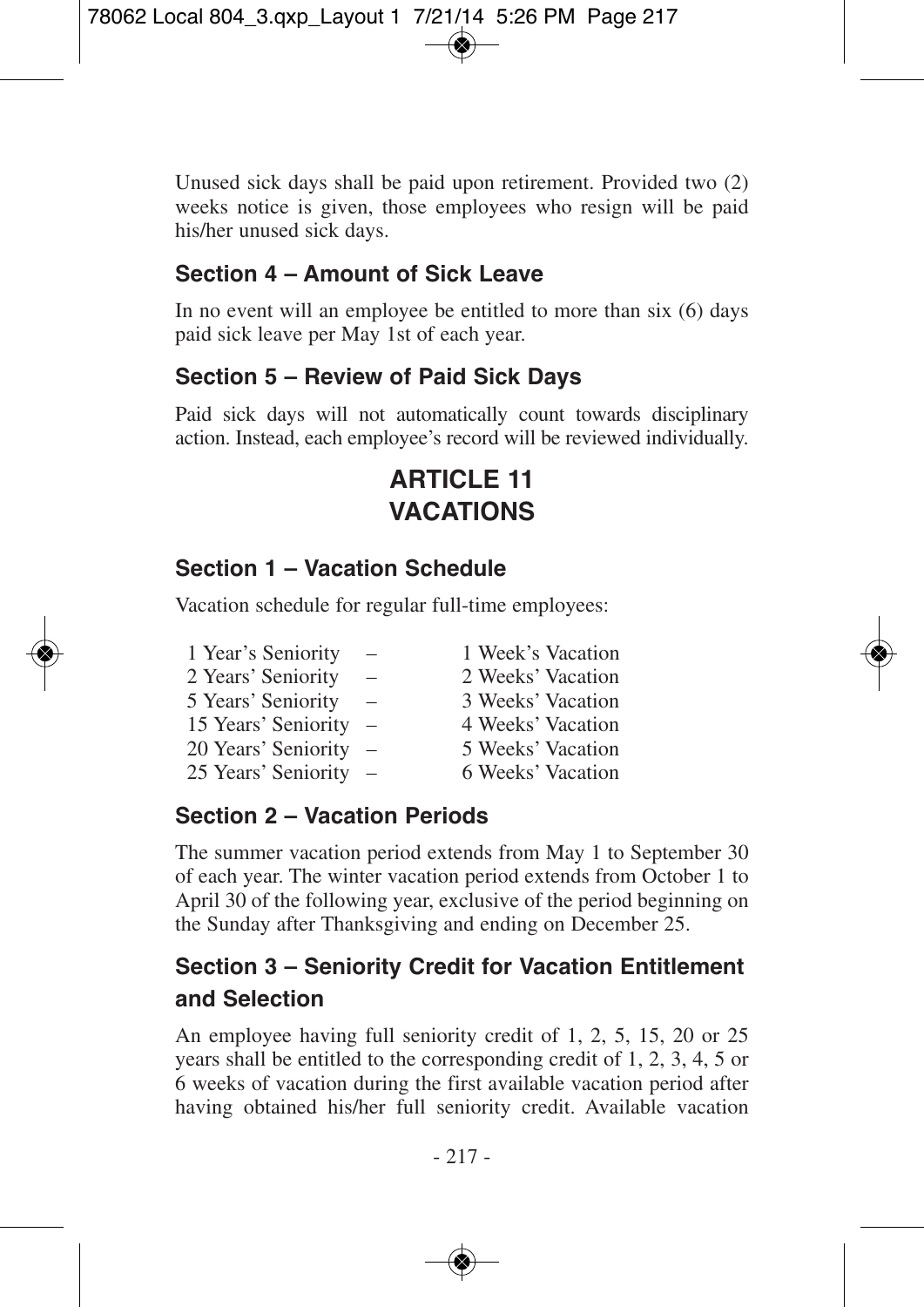weeks shall be allocated as follows: Employees entitled to 3, 4, 5 or 6 weeks of vacation must select at least one (1) week during the winter vacation period. All other weeks of vacation may be selected during the summer vacation period to the extent available.

## **Section 4 – Vacation Pay**

Vacation pay shall be based on the employee's regular (not temporary) work assignment and shall consist of forty-five (45) hours pay at the regular straight time rate for each week of vacation entitlement.

## **Section 5 – Vacation Lists and Picks**

A tentative vacation list shall be posted by October 1 for vacations for the following calendar year. Vacation picks will start on November 1 and be completed and posted by December 1. Vacations shall be selected for both the summer and winter vacation periods at the same time. During any vacation period the Company shall allow no less than ten percent (10%) of the eligible seniority employees off during each week. In the package driver classification the Company shall allow no less that fifteen percent (15%) of the eligible seniority employees off each week between Memorial Day and Labor Day.

Vacation Chart for Ten Percent (10%) Off on Vacation:

| Number       | Number of          |
|--------------|--------------------|
| of Employees | Vacations Per Week |
| $1 - 14$     |                    |
| $15 - 24$    | 2                  |
| $25 - 34$    | 3                  |
| $35 - 44$    | 4                  |
| $45 - 54$    | 5                  |
| 55-64        | 6                  |
| 65-74        | 7                  |
| 75-84        | 8                  |
| 85-94        | 9                  |
| 95-104       |                    |
|              |                    |

Vacation Chart for Fifteen Percent (15%) Off on Vacation: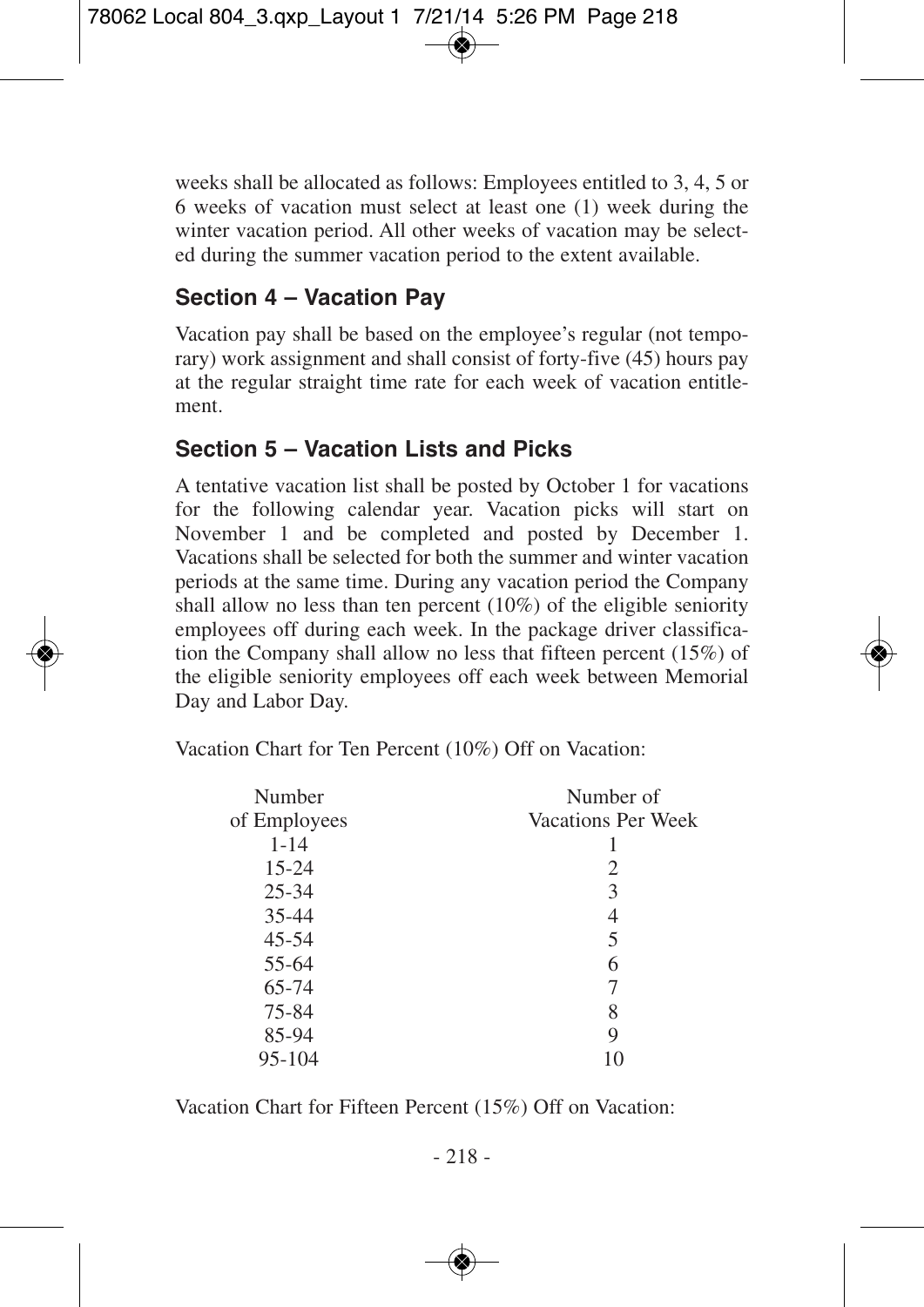| Number       | Number of          |
|--------------|--------------------|
| of Employees | Vacations Per Week |
| $1-9$        | ı                  |
| $10-16$      | 2                  |
| $17 - 23$    | 3                  |
| 24-29        | 4                  |
| $30 - 36$    | 5                  |
| $37-43$      | 6                  |
| 44-49        | 7                  |
| 50-56        | 8                  |
| 57-63        | 9                  |
| 64-69        | 10                 |
| 70-76        | 11                 |
| $77 - 83$    | 12                 |
| 84-89        | 13                 |
| 90-96        | 14                 |
| 97-103       | 15                 |

Additional weeks will be opened for additional employees following the same patterns in the applicable charts listed above.

For the purposes of this Article, ineligible employees will be defined as any employee that is inactive for one (1) year or more at the time of the vacation selection period.

### **Section 6 – Tentative Vacation List**

The Company agrees to post a tentative list of available vacation weeks prior to the posting of the actual vacation schedules. In case more employees shall apply for a vacation than the number allotted by the Company to be off during such period, the choice for vacation during such period shall be based on seniority provided such assignment does not interfere with or hamper operations.

Any claimed abuses of "interfere with or hamper operations" shall be referred to the Company by the Union.

### **Section 7 – No Work During Vacation**

No work shall be performed by the employee for the Company dur-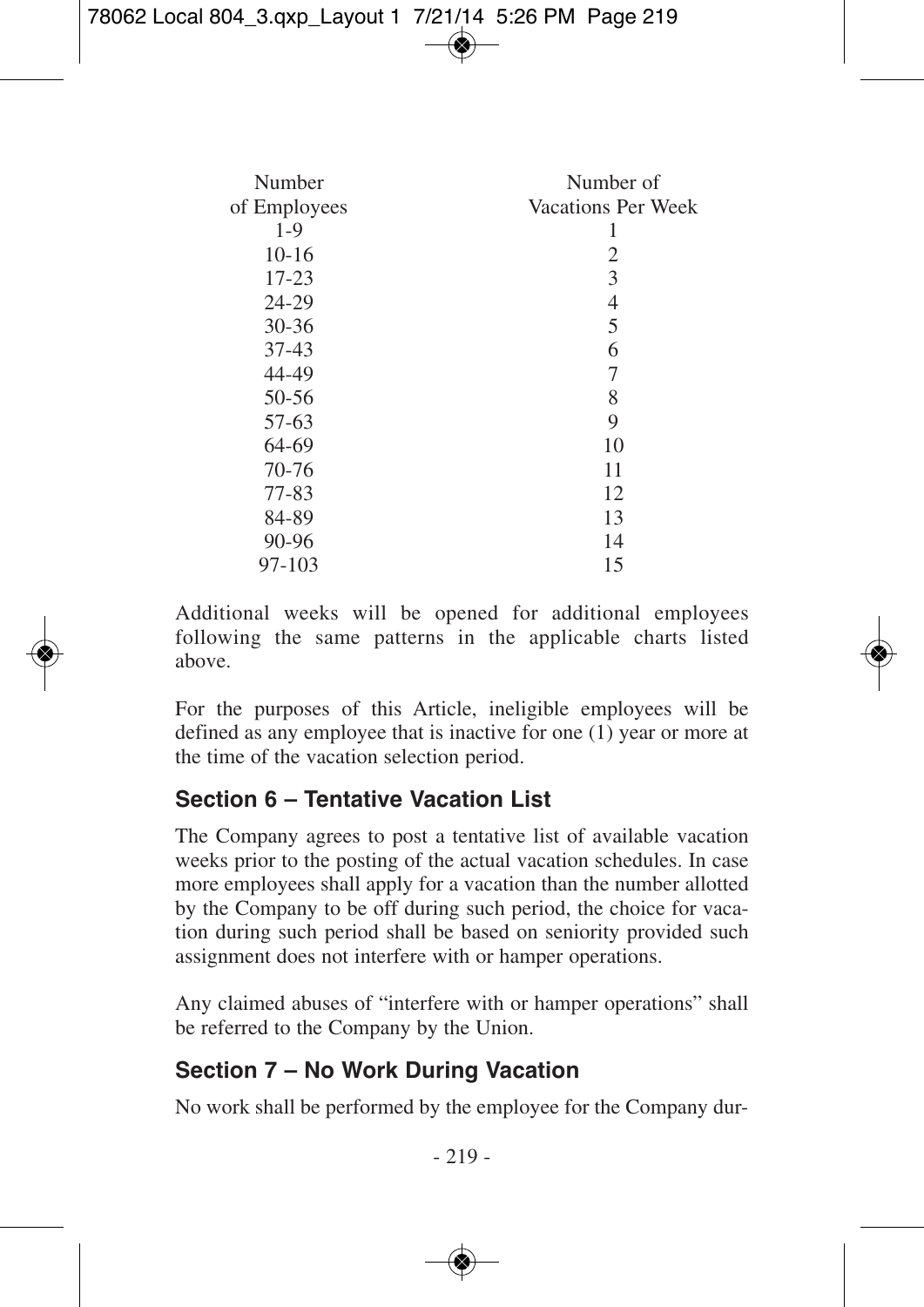ing his/her scheduled vacation, except as provided in Article 9, Section 2.

## **Section 8 – Vacation Pay**

(a) If an employee retires, resigns or is discharged after he/she has become entitled to the vacation provided in Section 1, then he/she shall receive pay for the vacation due.

(b) When a full-time employee retires, they shall receive pro-rata vacation due.

(c) The Company shall pay the appropriate vacation pay in advance to any employee immediately prior to the employee's taking his/her vacation. The vacation payment shall be by separate check.

(d) Any seniority employee who is reinstated during a vacation period shall receive the vacation benefits he/she would have been entitled to had he/she been on the payroll on his/her qualifying date.

(e) The amount of money to be paid is governed by the progression step the employee is in at the time he/she actually takes his/her vacation.

(f) Employees who work on higher rated jobs a minimum of one hundred (100) days during the twelve (12) months immediately preceding their scheduled vacation shall receive vacation pay based upon the higher rated jobs.

### **Section 9 – Part-time Employees Vacation**

Eligible part-time seniority employee shall be entitled to receive vacations as outlined in Section 1 of this Article. Employees with one (1) year's seniority will be paid at twenty (20) hours per week and those with two (2) or more year's seniority will be paid at twenty-two and one-half (22 1/2) hours per week.

When a part-time employee retires they shall receive pro-rata vacation due.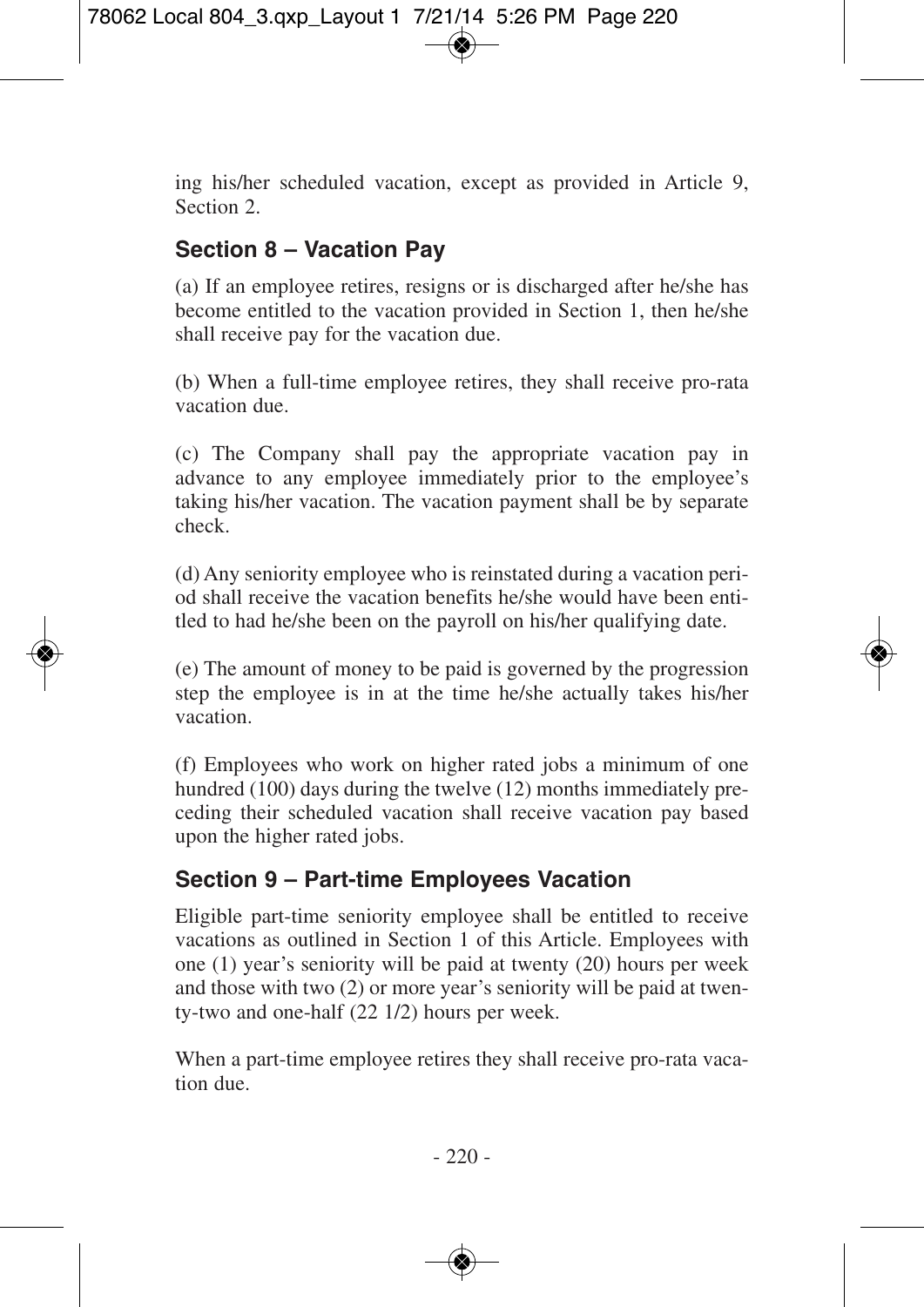### **Section 10 – Vacation Coverage Drivers**

The intent of these Vacation Coverage Drivers ("VCD") is to provide a pathway for full-time package driving jobs. The Company agrees during the life of this agreement it shall promote a minimum of fifty (50) employees, including VCDs, from the full time driving list into full time package car driving jobs. There shall be no part time package car drivers in Local 804's jurisdiction. Vacation Coverage Drivers shall not be used as a subterfuge to prevent the creation of full-time package driving jobs. Vacation Coverage Drivers may not be used to supplement the work force, only as temporary replacements. Vacation Coverage Drivers are not to be used as subterfuge to deny package drivers overtime. Only package drivers on a list to relieve excess overtime, may have their overtime reduced though the use of VCD's. If there is a claimed abuse the Company and the Union will meet and review the appropriate records. Violations of this section will be subject to the grievance procedure.

Part-time employees shall be permitted to work as Vacation Coverage Drivers as follows:

(1) Vacation Coverage Drivers (VCD's) shall be permitted to work from the week of Memorial Day through the week of Labor Day and from October 15 until January 15 of the following year. This will be considered the qualifying periods. The period between the week of Memorial Day through the week of Labor Day is restricted to the proper use of VCD's and shall not be interpreted as an additional free period.

(2) Vacation Coverage work shall be offered to part-time employees on the full-time package car driving list by seniority. If there are no available employees in the building, the job will be offered by seniority in area where area is defined as follows:

- 1. 43rd, Manhattan South, Manhattan North
- 2. Mt. Vernon, Yorktown, Elmsford and Brush Avenue
- 3. Foster Avenue, Island City, Laurelton and Queens North
- 4. Suffolk, Melville and Nassau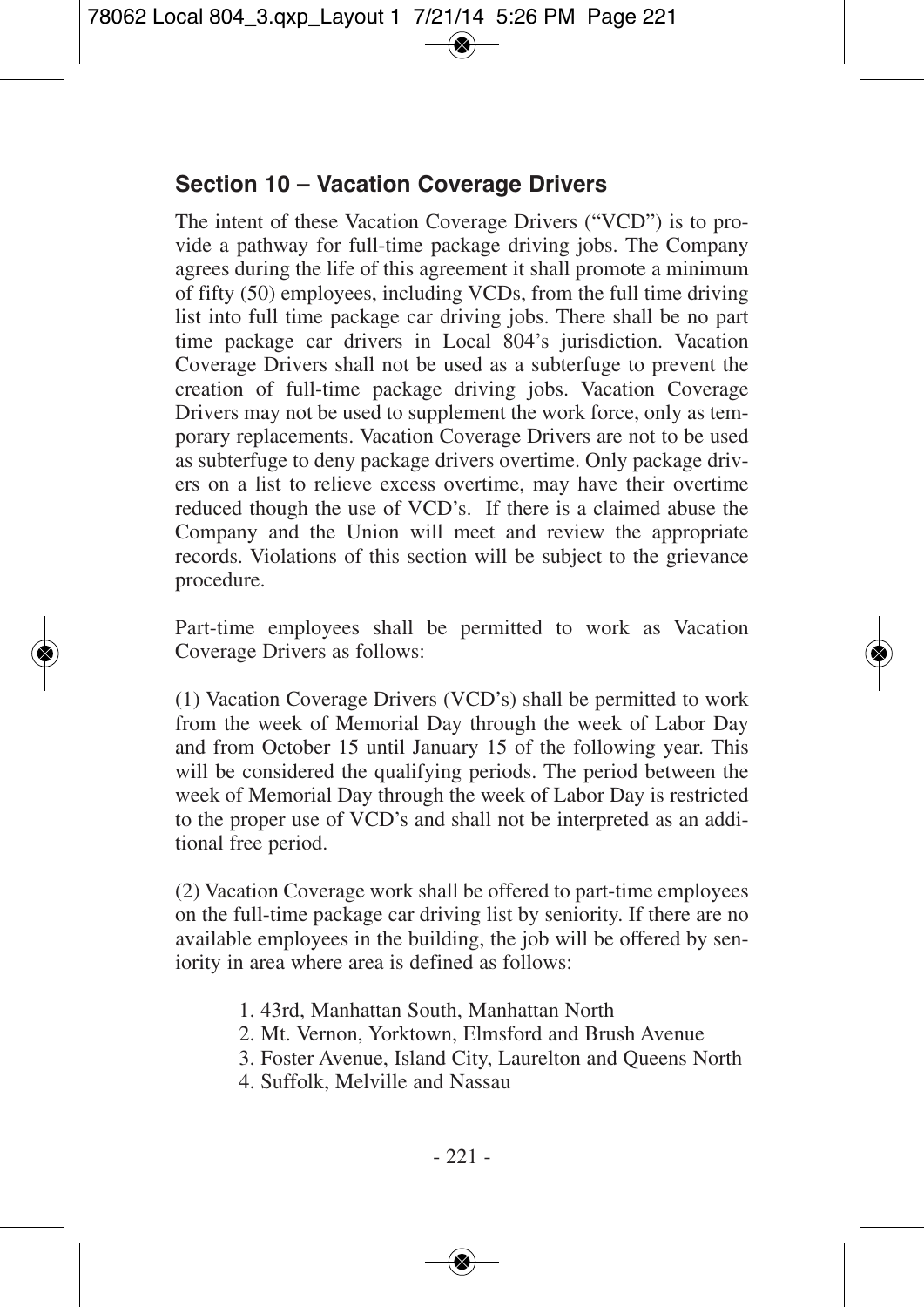(3) Employees will not accrue full-time seniority while working as a vacation cover driver.

(4) Vacation coverage drivers will be paid a guarantee of eight (8) hours per day and time and one-half  $(1 1/2)$  after their daily guarantee. Employees working as VCDs will be paid at no less than twenty-one dollars (\$21.00) per hour. Employees working as VCDs shall receive wage progression service time credit for each month they work a minimum of fifteen (15) days as a VCD.

(5) The number of Vacation coverage drivers used each week in the qualification periods shall not exceed the number of seniority employees on vacation in each building. If, during any week, the number of VCD drivers scheduled to work that week exceeds the number of full time package car drivers scheduled for vacation that week, the Company shall meet promptly with the Local Union to resolve the issue. In the event of a second  $(2^{nd})$ occurrence in the same center, the affected employee will be paid the top rate of a package driver for all hours worked as a VCD that week. In the event of a third  $(3<sup>rd</sup>)$  occurrence in the same center over two (2) consecutive VCD usage periods, the company will create a full time package driver job to be awarded as outlined in Article 13.

(6) Vacation overage drivers who work fifty (50) days as vacation coverage driver in the qualifying periods shall be placed on a qualified list. Days will not be lost due to a sustained grievance where a vacation coverage driver was not used in seniority order. Vacation cover drivers on the qualified list subsequently promoted to a package car driving job shall not have to complete another package car driver probationary period.

(7) Vacation coverage drivers on the qualified list will not override the seniority of those employees on the full-time driving list referenced in Article 13, Section 9, number 13 (3), when a full-time package car driving job becomes available.

(8) If the Employer requires additional package drivers outside of the qualifying period, such positions shall be bid off of the Full-Time Driving List in seniority order. If the position is successfully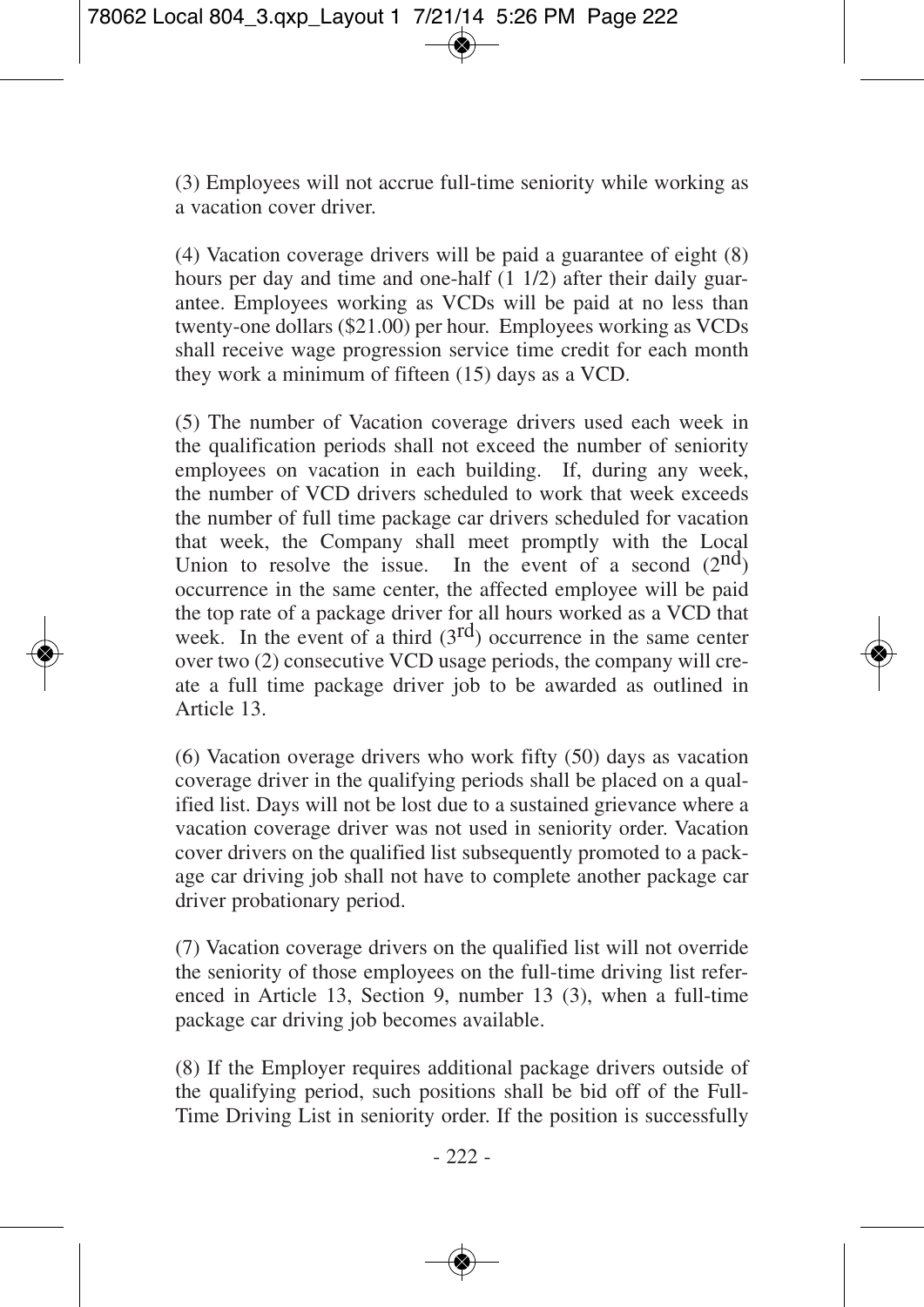bid, in seniority order, by a driver on the Vacation Coverage List, in this specific instance, the number of days on which the vacation coverage driver performed coverage work in the qualifying periods shall count towards the forty (40) in seventy (70) day requirement. If any vacation coverage driver drives outside of the qualifying period without successfully bidding that work, the Company shall bid an additional package driver job. Upon confirmation of the violation, the new package car driving position will be bid within two (2) weeks.

(9) If a vacation coverage driver has not worked in the program for one (1) year, he or she will have to prequalify again and any days toward the qualified list will be lost. Days will not be lost due to a sustained grievance where a vacation coverage driver was not used in seniority order.

(10) An updated list of all Vacation Coverage Drivers (VCDs) shall be transmitted to the Local Union at the beginning of each month of the qualifying period. The Employer shall provide to the Local Union a report after each qualifying period indicating the names of the  $VCD(s)$  and the number of days worked by the  $VCD(s)$ .

(11) No package driver will be sent out of his/her center when vacation coverage drivers are being used in that center. Open package car drivers will have route preference over vacation coverage drivers.

(12) No seniority package driver will be laid off while vacation coverage drivers are in use, in his or her building.

(13) Vacation cover drivers shall receive all benefits provided for them under the terms of the Labor Agreement, including part-time health and welfare and pension benefits.

(14) A part-time employee who works as a vacation cover driver in a week in which a holiday falls will receive eight (8) hours holiday pay at the vacation cover driver's rate of pay.

(15) When work no longer exists in a center for vacation cover drivers, they will immediately revert back to their regular part-time job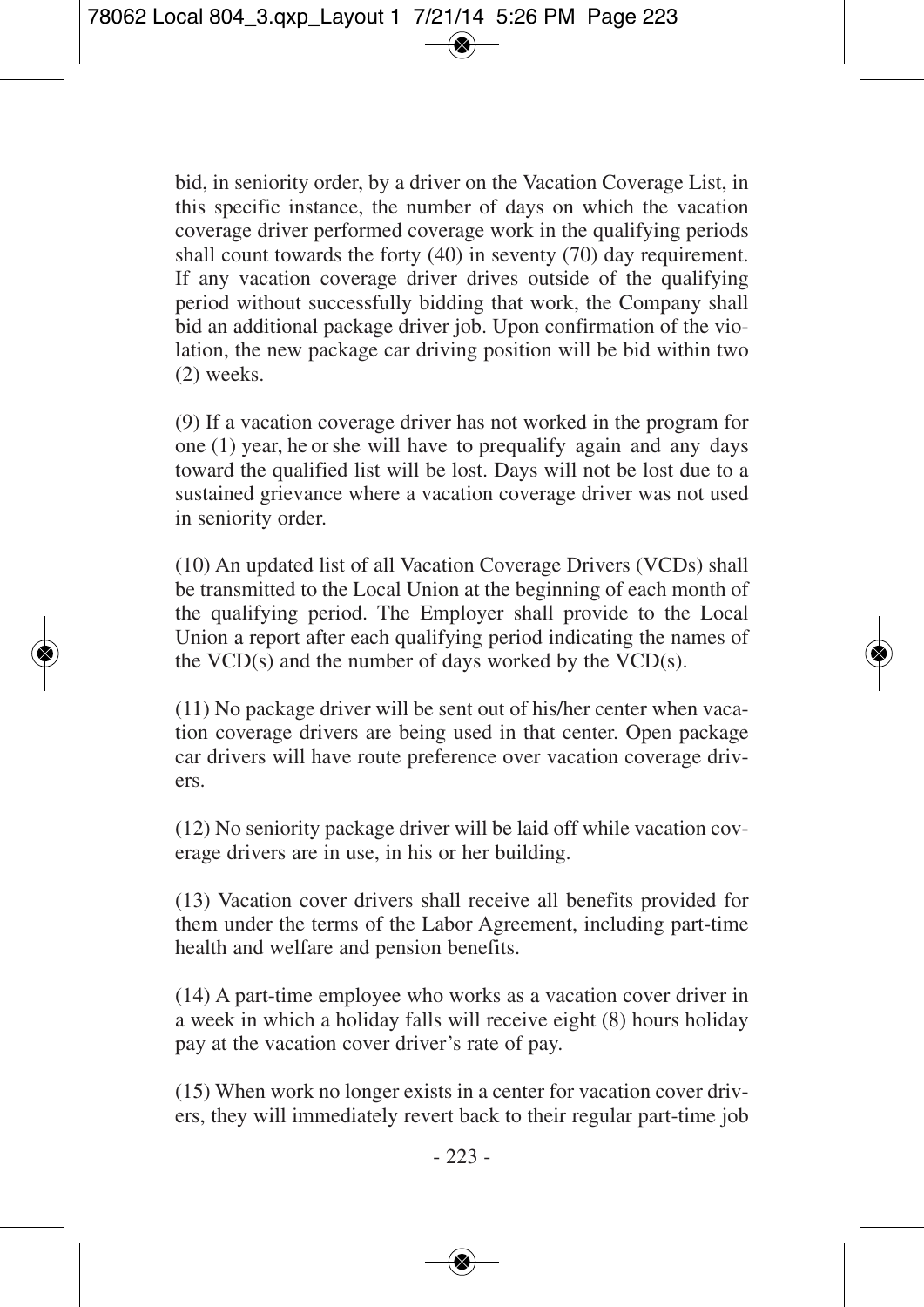with all part-time seniority. Vacation cover drivers shall continue to accrue part-time seniority and shall have the right to bid on available part-time jobs.

# **ARTICLE 12 SUSPENSION OR DISCHARGE**

### **Section 1 – Immediate Suspension or Discharge**

The following shall be causes for immediate suspension or discharge of an employee: drinking, or proven or admitted dishonesty. See Article 18, Section 1(a).

In cases not involving the theft of money or merchandise an employee will remain on the job until a hearing is held with the business agent. Such hearing will take place within seventy-two (72) hours.

### **Section 2 – Notice of Suspension or Discharge**

In all other cases involving the discharge or suspension of an employee, the Company will give three (3) working days' notice to the employee of the discharge or suspension and the reason therefore. Such notice shall also be given to the Shop Steward and the Local Union office. Within ten (10) days of the conclusion of the seventy-two (72) hour hearing, if the Company intends to discipline the employee, the Company shall send a written notice to the Union Hall via certified mail or UPS delivery and e-mail a copy of the notice to the Local Union. The notice must provide the reason(s), on which the intended discipline is based. Any warning notice or suspension shall not remain in effect more than nine (9) months except those warning notices issued pursuant to the so-called "Drinking Rule" covered by separate letter and incorporated by reference into this Agreement.

Discipline shall be for just cause. For non-cardinal infractions the employee shall be allowed to remain on the job consistent with Article 7 of the National Master Agreement, without loss of pay unless and until the discharge or suspension is sustained under the grievance procedure.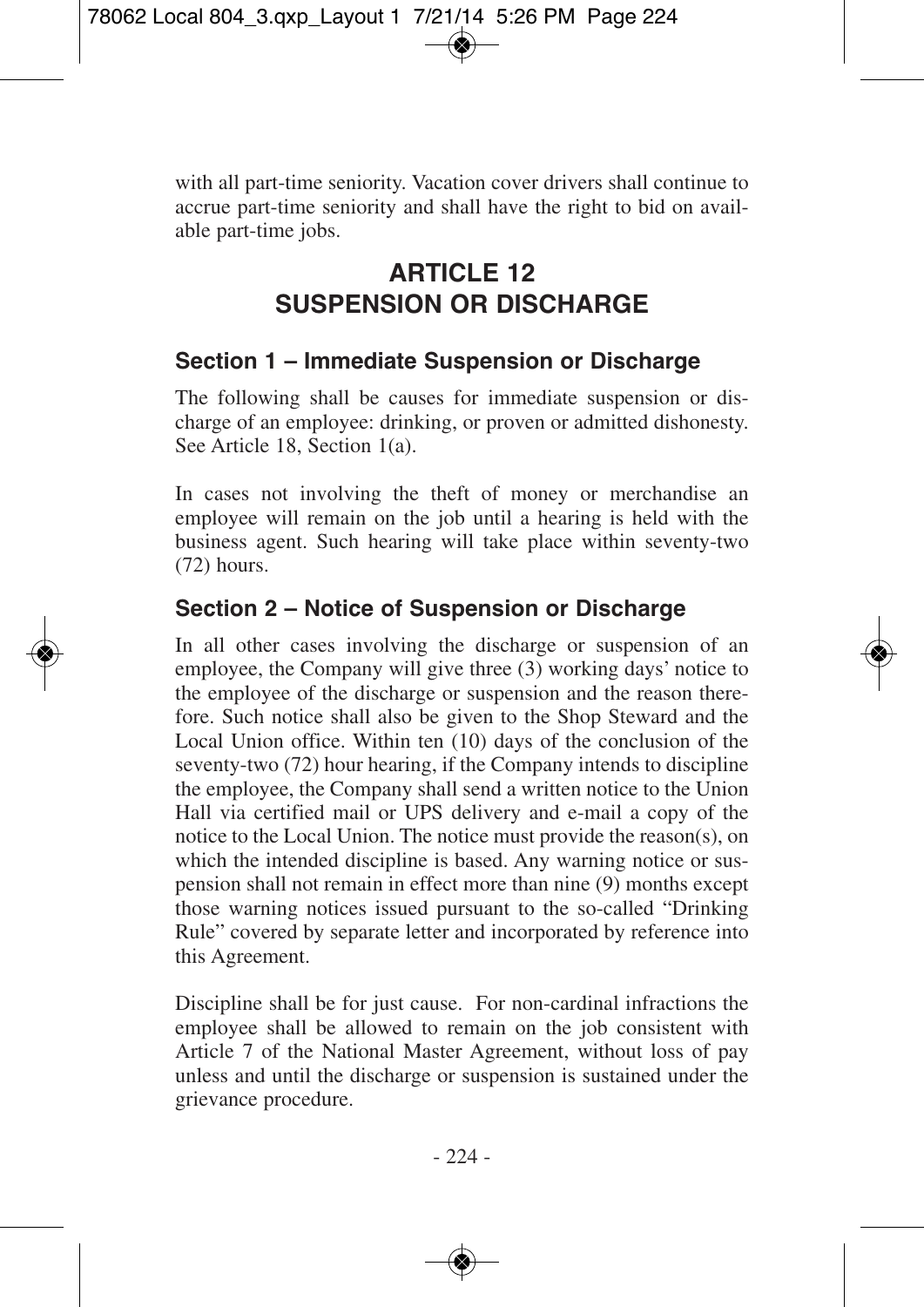# **ARTICLE 13 SENIORITY**

### **Section 1 – Acquisition of Seniority**

(a) After forty days of work within a seventy consecutive work day period, (excluding orientation) a new employee will acquire seniority and the employee shall be given a seniority date as of his/her first day of employment (orientation) worked within such 70 consecutive work day period. If, however, the employee does not complete the 40 days within these 70 days his/her seniority date will be the first day of the 40 worked within any subsequent seventy (70) workday period.

Time spent in the Company orientation program will not count toward the acquisition of seniority. This exemption shall be for a maximum of ten (10) days for Package and Air Drivers and five (5) days for all other positions.

Newly hired employees attending orientation shall be paid at the daily rate of fifty (\$50.00) dollars for full-time employees and twenty (\$20.00) dollars for part-time employees.

Any holidays listed in Article 9, Section 1 of this Agreement, falling within that seventy (70) consecutive work day period shall also count toward the acquisition of seniority.

(b) There shall be a free period, beginning October 15 and ending January 15 the following year, during which no employee can qualify for seniority.

(c) An employee who has been hired prior to October 15 and retained after January 15 or recalled within seventy (70) days after January 15 will retain credit for the number of days worked prior to October 15th. Those days retained will count towards the forty (40) days worked in a seventy (70) consecutive work day period commencing with the first (1st) day worked after January 15. These employees shall be given a seniority date as of his/her first day of employment (orientation) worked prior to the free period.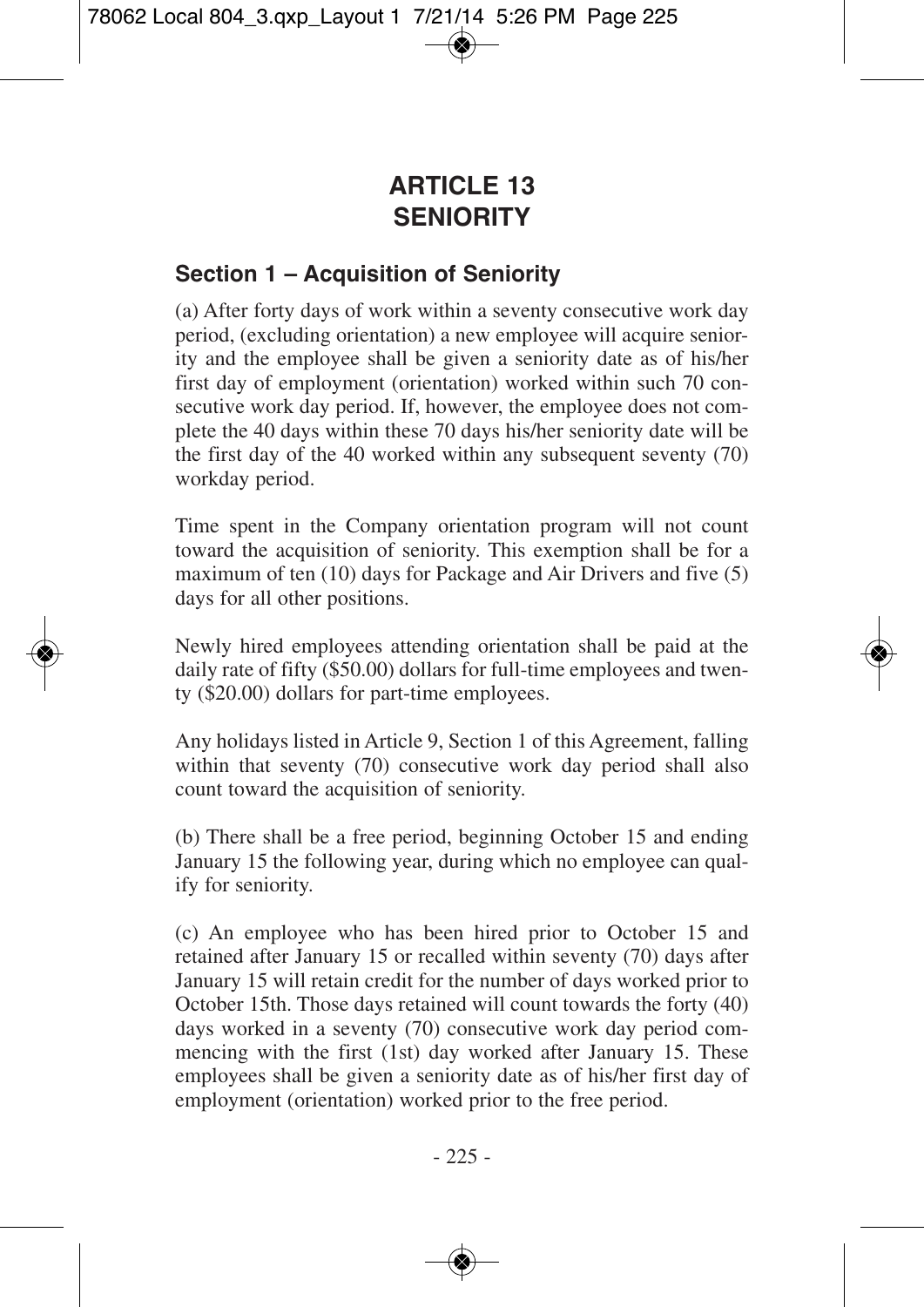## **Section 2 – Package Center Seniority**

(a) Center Seniority. There shall be separate seniority lists for the inside employees of each package center and separate seniority lists for the outside employees of each package center. There shall be a separate seniority list for the package center clerical employees by area (as defined below), a separate seniority list for package center Porters by area (as defined below) excluding Porters in the 43rd Street and Island City buildings, and a separate seniority list for package center Car Washers by area (as defined below) excluding Car Washers in the 43rd Street and Island City buildings.

(b) Job Assignment. Assignment of work shall be made on the basis of seniority lists described in (a) above.

(c) Area Seniority. In addition to seniority within locations described above, employees shall have seniority within the following package areas for the purposes expressly provided hereafter.

1. 43rd Street Package Centers, Manhattan South Package Centers, Manhattan North

- 2. Bronx Westchester Package Centers
- 3. Island City and Queens North Package Centers
- 4. Foster Avenue Package Centers
- 5. Laurelton
- 6. Nassau Package Centers
- 7. Suffolk Package Centers

(d) Job Preference – Package Drivers and Helpers. Drivers and helpers shall be given preference in their centers based on seniority, to a more desirable delivery route, or to a permanent delivery split or to a full permanent pick-up route when a permanent vacancy occurs. A permanent split is defined as a split or splits which has been in effect for three (3) months for at least three (3) days each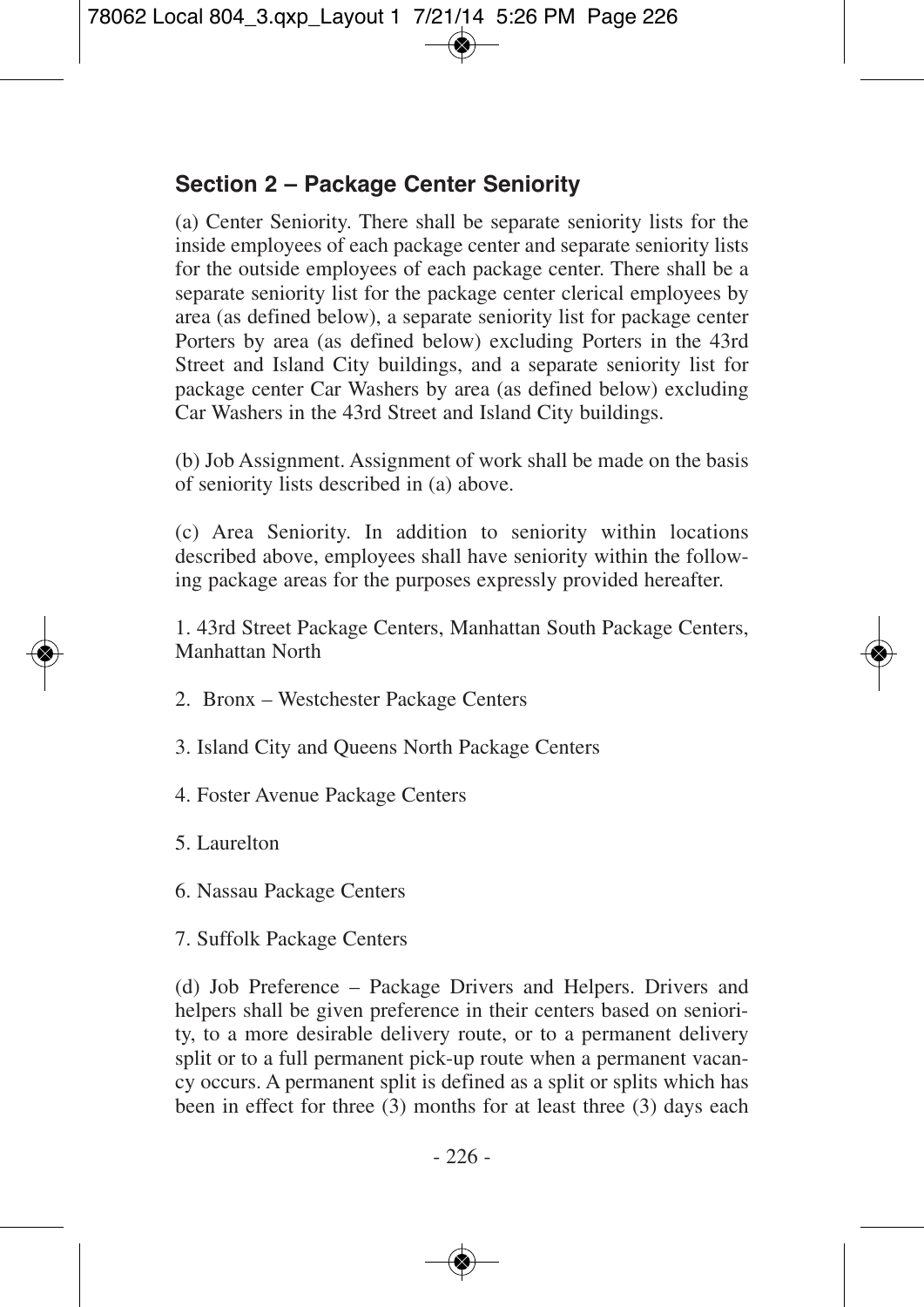week. With respect to the number of moves by driver and helper preference, past practice shall prevail, provided however that notwithstanding the past practice, drivers and helpers will be permitted the right to make a minimum of three (3) moves. Additional moves, if any, above three (3) shall be in accordance with past practice. In the event said delivery, pick-up route or split is not requested, the Center Manager will assign the route to the most junior open seniority employee in that center, until there is a more junior open seniority employee who will then be assigned to that route, unless the pre-assigned driver chooses to stay on that assignment, in which case it will be considered his/her bid route. The Company shall promptly and conspicuously post notice of any permanent vacancy. Such notice shall remain posted for a period to two  $(2)$  weeks.

Open seniority drivers in seniority order will select open driving jobs, subject to the operating needs of the Company. Any claimed abuse as to the use of "operating need of the Company," shall be referred to the Company by the Union. If area knowledge is cited as an operating need, the driver will, upon his/her request, be trained on that area.

There shall be a maximum of three (3) training routes per center. Training routes shall be bid. A driver who bids a training route will become an open driver during the probationary period that a new employee is being trained on his/her bid route.

The routes used for training shall be discussed by the Center Manager and the steward, and shall not be changed unless mutually agreed by these parties. Any disputes involving training routes will be resolved by the division manager and business agent.

The provisions of this Section (d) shall not apply to arterials, which shall be discussed in advance between the Company and the Union. Assignment of splits (except for above) resulting from high volume Christmas period shall be discussed by manager and steward.

(e) Job Preference (Night Package). When a permanent vacancy occurs in the night package operation in a center, a senior employee in said center shall be given an opportunity to select such assignment, subject to the operating needs of the Company.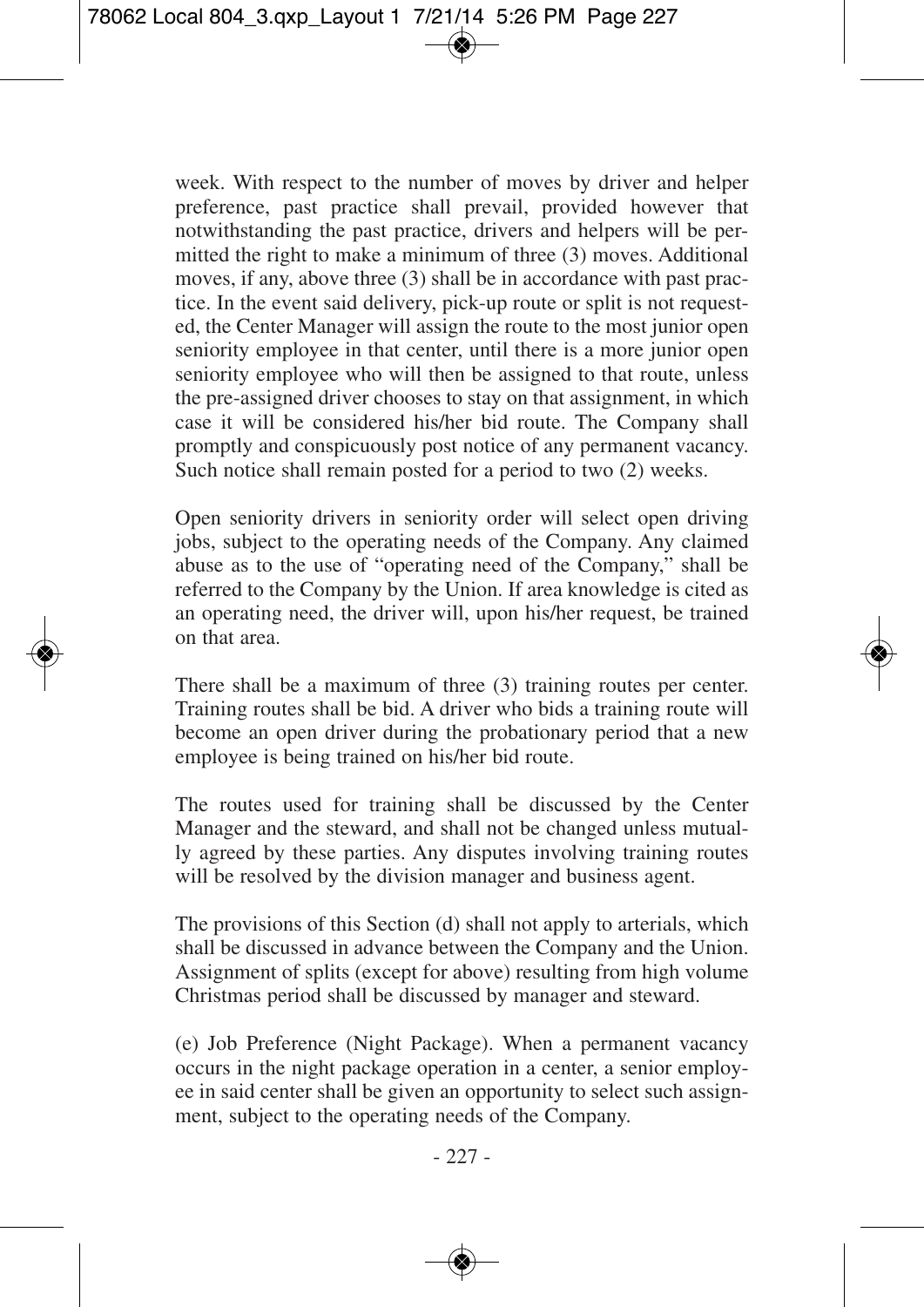Any claimed abuse as to the use of "operating need of the Company," shall be referred to the Company by the Union.

(f) Change of Starting Time. Where the starting time of a route is changed, the regular driver may elect to remain on the route. In the event that the driver elects not to go with the route, he/she may nevertheless claim the route if it is changed back to the original starting time within a thirty (30) day period.

(g) Sixth and/or Seventh Day Work. Sixth and/or seventh day work, if any, will be assigned as follows:

Seniority employees shall be offered sixth and/or seventh day work in seniority order while on their scheduled day off or holidays before non-seniority employees unless it is one of the non-seniority employee's scheduled work days.

1. Package Drivers.

First – Package drivers in the respective centers who are interested in the 6th and/or 7th day work within their area will submit their names and telephone numbers to their center managers.

Second – Day off drivers in the center where the need occurs will be called in seniority order, provided they have submitted their names and telephone numbers as aforesaid. After the center list has been exhausted, then

Third – Day off drivers in the building where the need occurs will be called in seniority order, provided they have submitted their names and telephone numbers as aforesaid. After the building list has been exhausted, then

Fourth – Day off drivers in any other center within the area where the need occurs will be called in center seniority order provided they have submitted their name and telephone numbers as aforesaid.

Fifth – It is the obligation of the drivers to advise their center manager, in writing, of any changes in telephone numbers.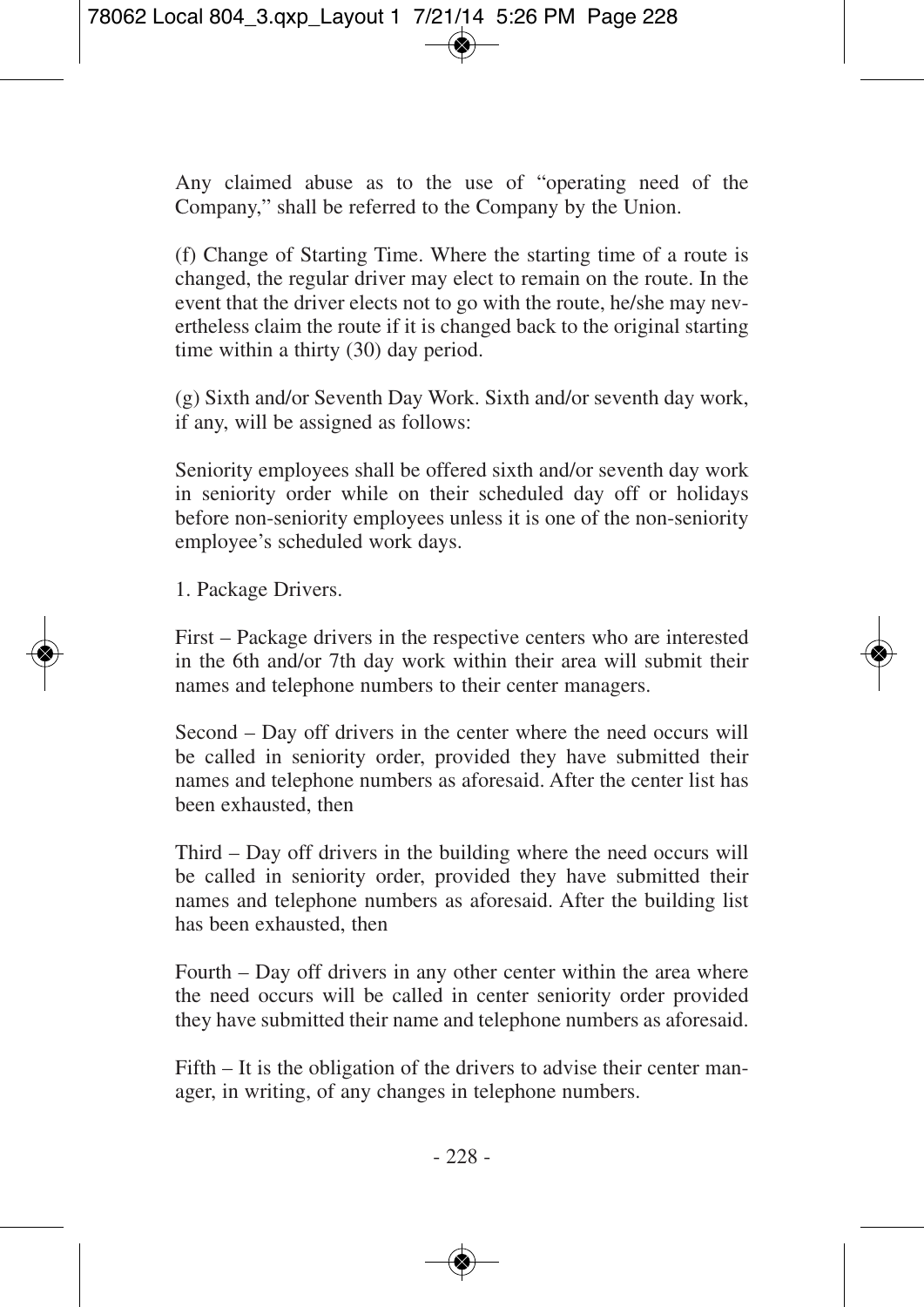Sixth – In the event a driver is called for another center and refuses to work on his/her day off and has previously refused to do so, his/her name shall be dropped from the list unless otherwise mutually agreed by the Company and the Union, or unless the driver has notified his/her manager prior to his/her day off that he/she will not be available for 6th and/or 7th day work in the area, in that particular work week.

2. Package night operations.

First – Package center night employees in the respective areas who are interested in 6th and/or 7th day work will submit their names and telephone numbers to their center managers.

Second – Day off employees in the centers where the need occurs will be called in seniority order, provided they have submitted their names and telephone numbers as aforesaid. After the center list has been exhausted, then

Third – Day off employees in the building where the need occurs will be called in seniority order, provided they have submitted their names and telephone numbers as aforesaid. After the building list has been exhausted, then

Fourth – Day off employees in the area where the need occurs will be called in seniority order, provided they have submitted their names and telephone numbers as aforesaid

Fifth – It is the obligation of the employees to advise their center managers, in writing, of any change in telephone numbers.

Sixth – In the event an employee is called by another center in the area and refuses to work on his/her night off and has previously refused to do so, his/her name will be dropped from the area list unless otherwise mutually agreed by the Company and the Union or unless the employee has notified his/her manager prior to his/her day off that he/she will not be available for 6th and/or 7th day work in the area in that particular work week.

3. Nassau and Suffolk areas.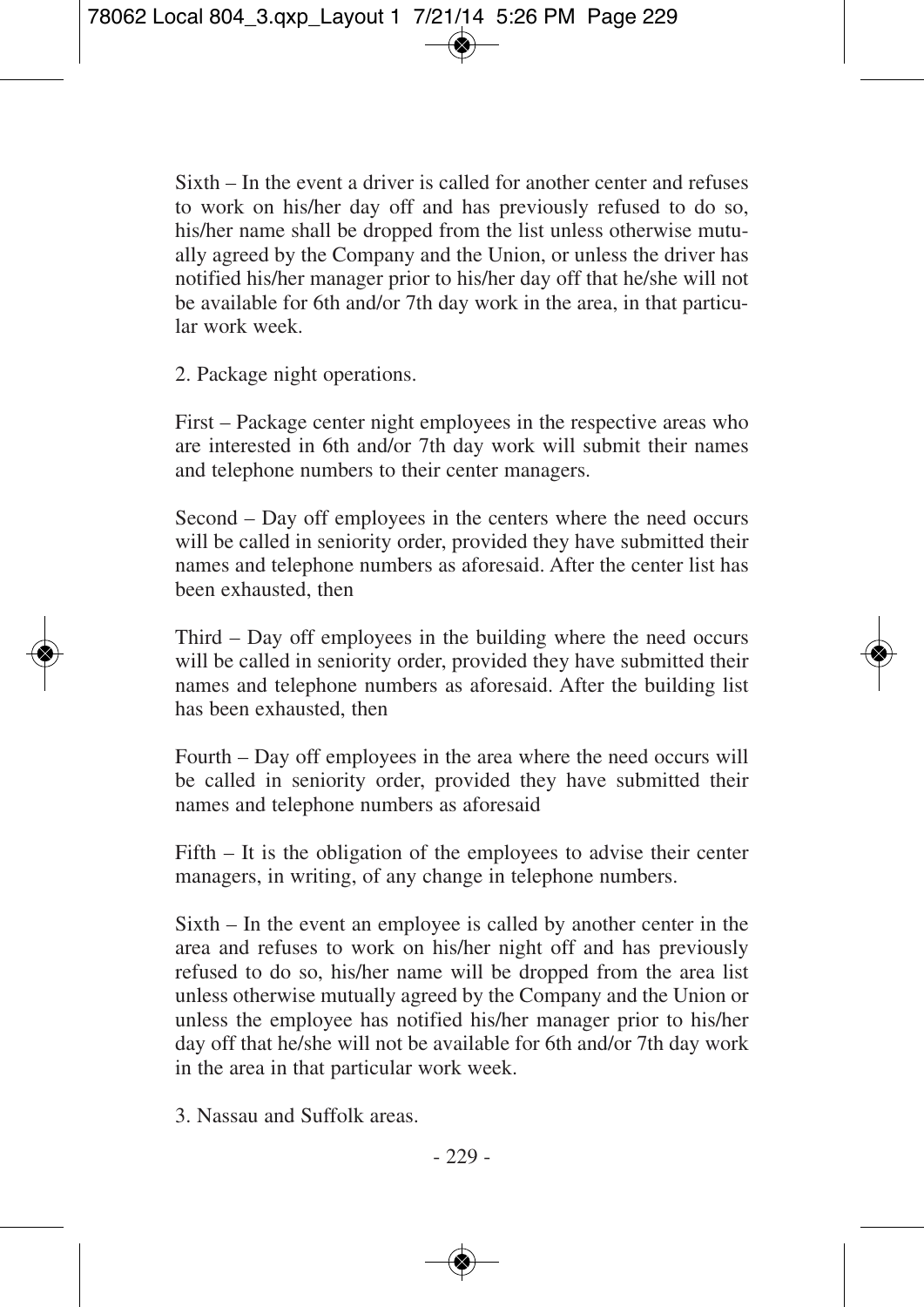For purposes of 6th and/or 7th day work in the Nassau and Suffolk areas, day off employees in one area will be called for sixth and/or seventh day work in the other area, in seniority order, after the 6th and/or 7th day work list has been exhausted in the area in which the need arises.

## **Section 3 – Hub Inside Seniority**

(a) For purposes of job preference (as outlined herein) and layoff, there shall be a combined seniority list for each of the following:

1. Inside employees in the 43rd Street, Island City, and Spring Street Hub.

2. Porters in the 43rd Street Building and Island City Building.

3. Car Washers in 43rd Street Building and Island City Building.

(b) There will be a separate seniority list for purposes of 6th and/or 7th day work, vacation and day off scheduling for each of the following:

- 1. Inside employees in the 43rd Street Hub.
- 2. Inside employees in Island City Hub.
- 3. Porters in the 43rd Street Building.
- 4. Porters in Island City Building.
- 5. Car washers in the 43rd Street Building.
- 6. Car washers in Island City Building.

(c) In the event a new hub is created within the jurisdiction of the Union the inside employees in said hub shall be on a separate seniority list for all purposes. The employees in the existing hubs shall have the right to transfer, by classification, to the new hub, on a seniority basis, subject to the operating needs of the Company.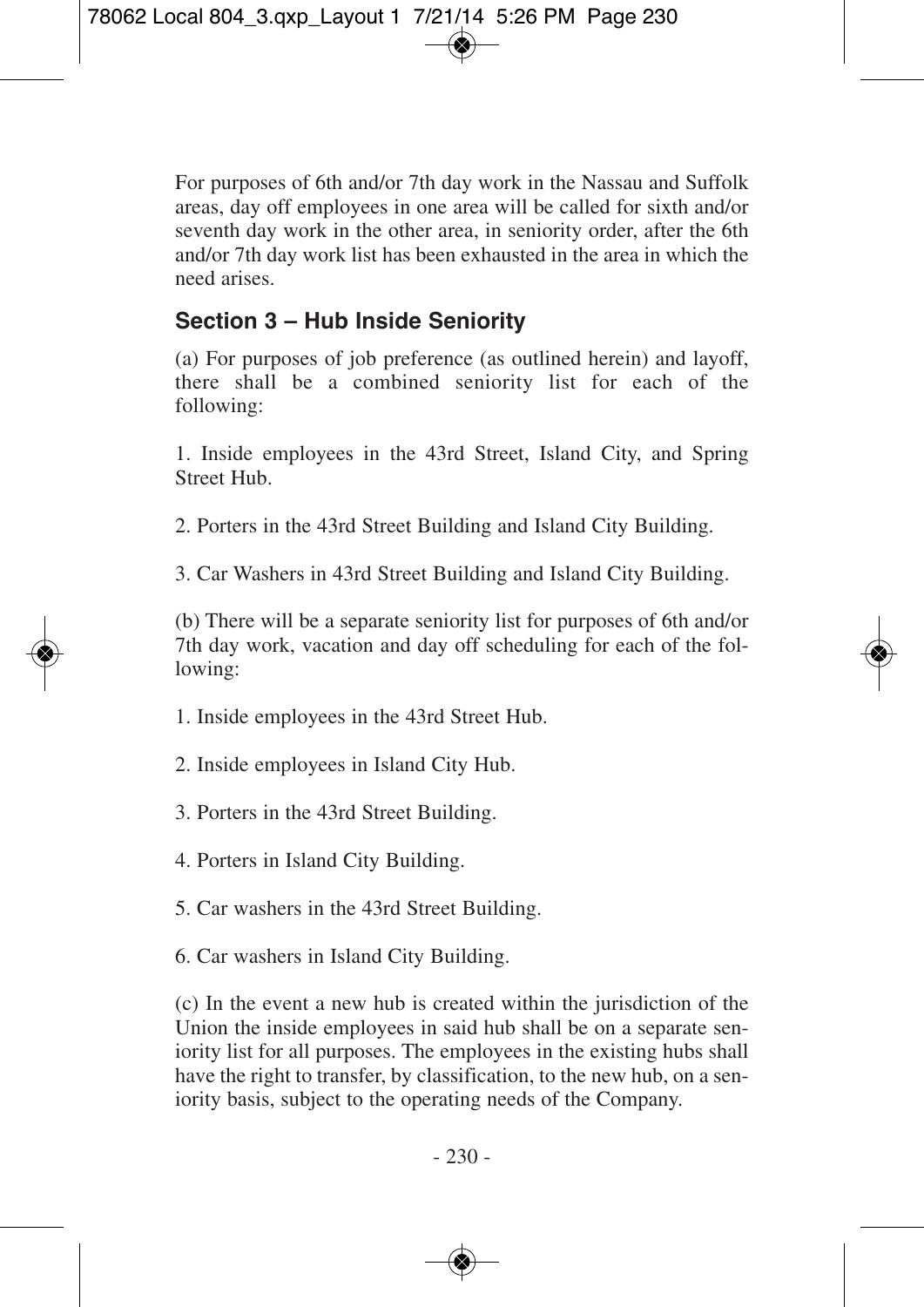Any claimed abuse as to the use of "operating needs of the Company," shall be referred to the Company by the Union.

## **Section 4 – Job Preference**

(a) Hub inside – Employees in each hub inside classification shall be given preference, based on seniority, to transfer to a more desirable starting time when a permanent job vacancy occurs or a new job is created in such classification. The Company will promptly and conspicuously post notice of such new job and the applicable starting time.

(b) Full-time hub inside employees shall be given preference based on seniority (provided they are qualified to perform the work) to permanent full-time job vacancies or new full-time jobs in the following assignments:

- 1. Export expert
- 2. Export expert assistant
- 3. Central return clerk
- 4. Senior office clerk
- 5. Shipping clerk
- 6. Return clerk

Work presently being performed by full-time bargaining unit personnel in the Island City and 43rd Street receiving counters and damage control operations will be subject to hub inside job preference when there is a permanent full-time vacancy or a new full-time job.

## **Section 5 – Sixth And/Or Seventh Day Work**

(a) Hub inside employees in Island City and 43rd Street who are interested in sixth and/or seventh day work will submit their names and telephone numbers to their hub managers. Day off employees will be called in seniority order, by classification, provided there is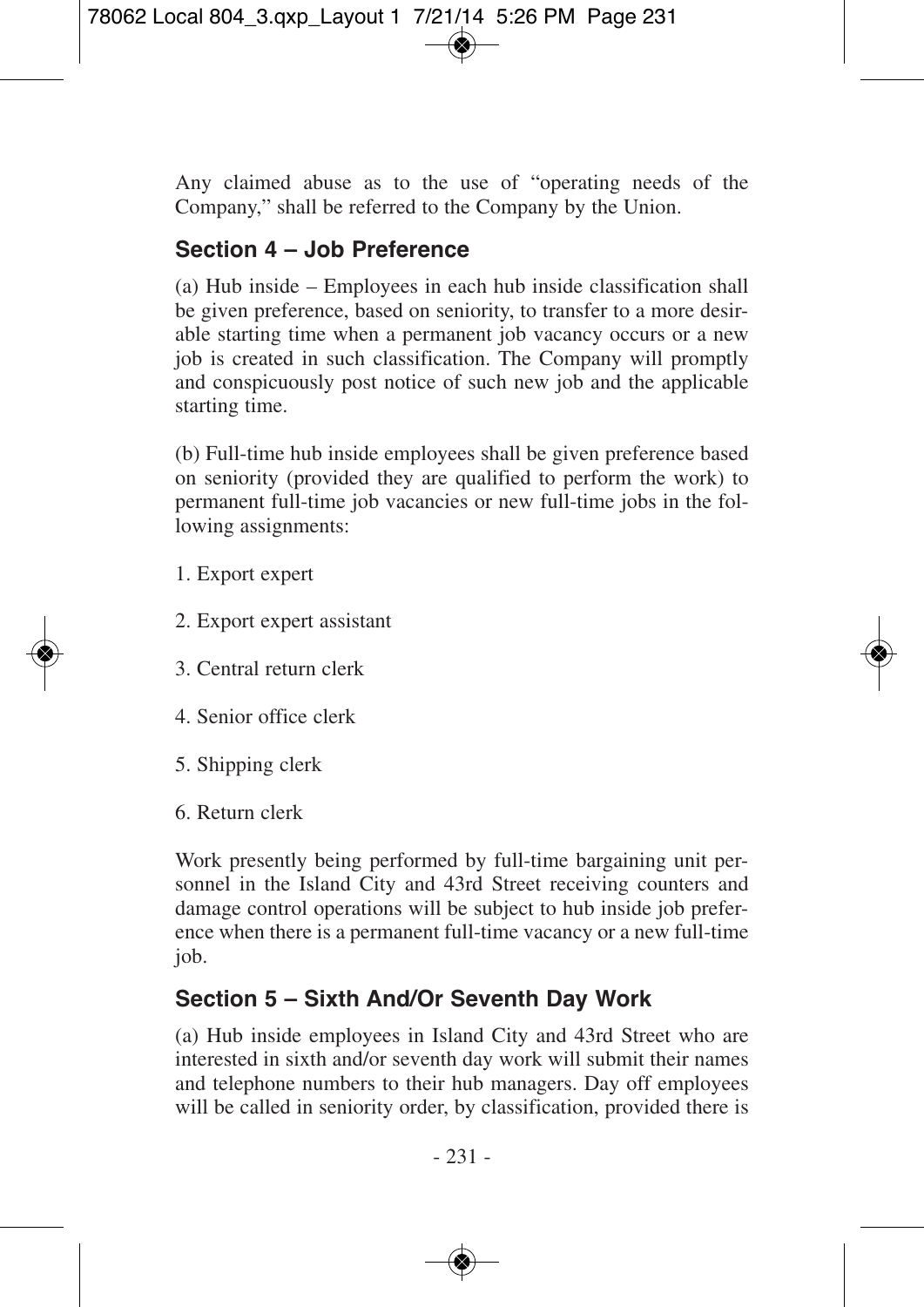no more than five (5) hours vacant between his/her regularly scheduled starting time and the starting time of the job to be filled, and provided he/she has submitted his/her name and telephone number.

(b) The sixth or seventh day man will take the scheduled starting time of the job for which he/she is called.

(c) It is the obligation of the employee to advise their center manager, in writing, of any changes in telephone number.

## **Section 6 – Tractor Trailer Seniority**

(a) Seniority Lists

1. Tractor trailer drivers will be on a combined seniority list for layoff purposes.

2. For the purposes of bidding there will be one (1) seniority list.

3. Tractor trailer drivers will be on separate seniority lists, for purposes of sixth and/or seventh day work, vacation and day off scheduling, using the following criteria:

- (1) 43rd Street, Manhattan South and Manhattan North and Eastside
- (2) Mt. Vernon, Yorktown, Elmsford and Brush Avenue
- (3) Foster Avenue and Island City
- (4) Suffolk, Melville and Nassau

(b) Job Preference

1. Where a new tractor trailer driver's assignment is created and is in effect for more than thirty (30) working days, or a permanent vacancy occurs in an existing full-time tractor trailer driver's assignment, drivers shall be given preference within any district, based on seniority, to said assignment and to resulting vacancies without numerical limitation, provided that such moves are not abused. The successful bidder must remain on that job for sixty (60) days. If abuse is claimed the request for a move shall be subject to arbitration. In the event no driv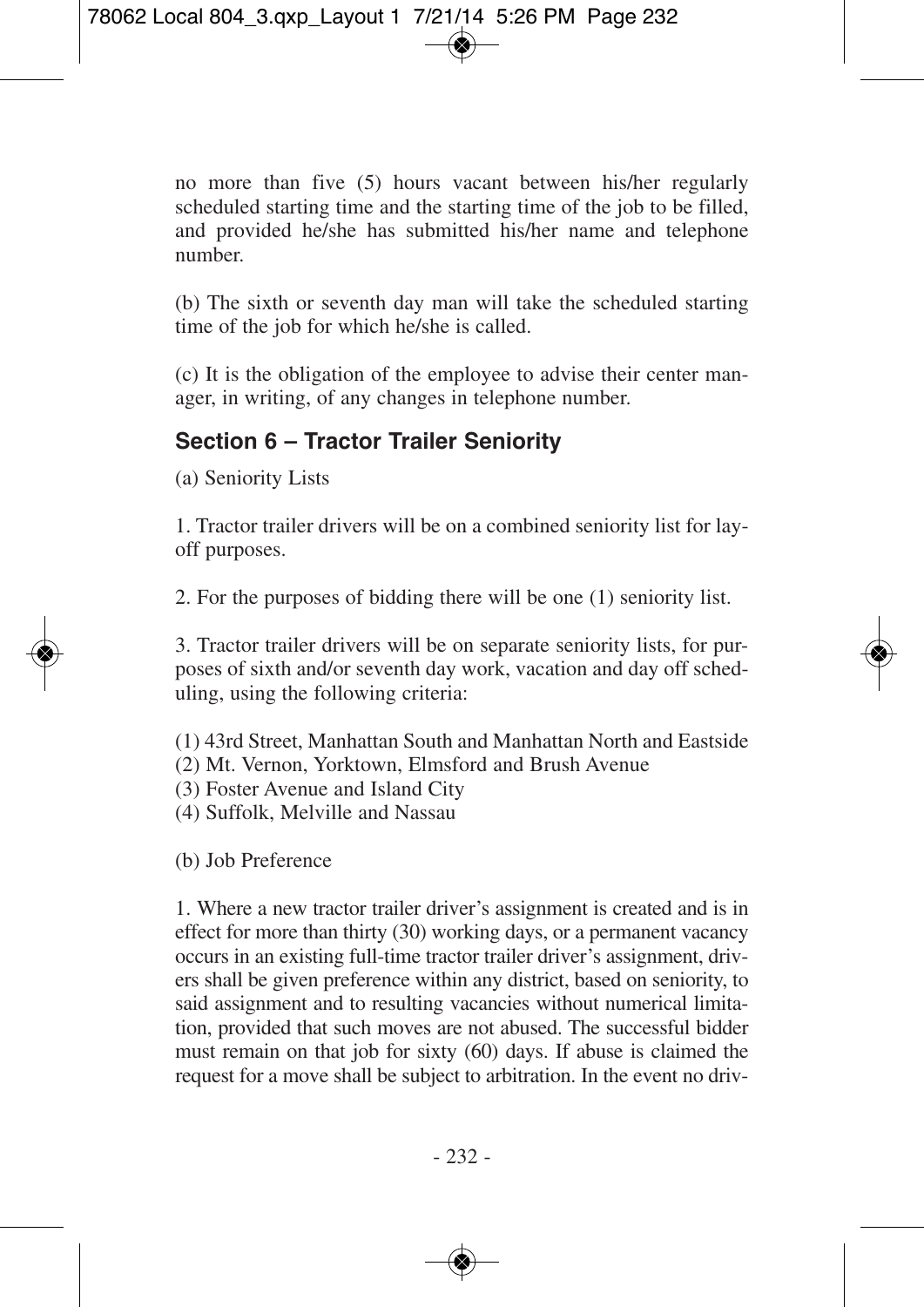er in any district requests said assignment the feeder manager will assign the work. The Company shall promptly and conspicuously post notice of any permanent vacancy. Such notice shall remain posted for a period of three (3) weeks. This shall include all scheduled assignments six (6) hours or more.

2. Any tractor trailer driver whose assignment or job is discontinued shall have the option to select an open assignment within the district.

3. If the starting time of a driver's job or assignment is changed two (2) hours or more, or the day off is changed, and the driver elects not to make the change, he/she shall have the option to select an open assignment within the district.

4. If the number of assignments or jobs in a group is reduced, the reduction shall be made by tractor trailer driver seniority within that group.

5. Seniority shall prevail on all moves on or off jobs, whether bid or assigned, in the tractor trailer and CPU operation. Any job that is moved to another location shall be put up for bid, except for moves between 43rd Street and Manhattan South.

(c) Sixth and/or Seventh Day Work

1. Tractor trailer drivers in each district who are interested in sixth and/or seventh day work will submit their names and telephone numbers to their managers. Day off employees will be called in seniority order provided that there is no more than five (5) hours vacant between this regularly-scheduled starting time and the starting time of the job to be filled, and provided he/she has submitted his/her name and telephone number.

2. The sixth or seventh day man will take the scheduled starting time of the job for which he/she is called.

3. It is the obligation of the employee to advise his/her manager, in writing, of any changes in telephone number.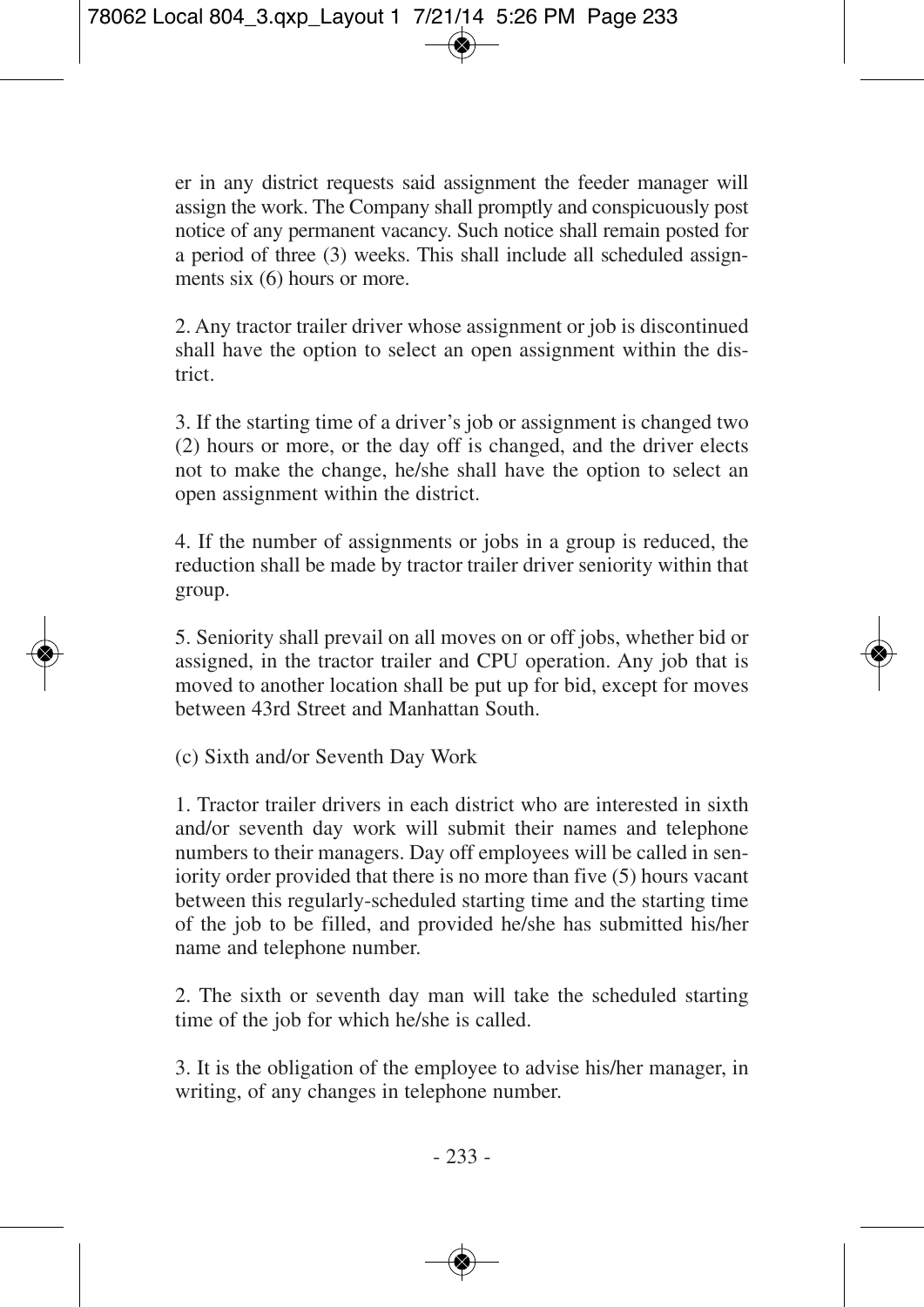# **Section 7 – Geographic Transfer (Package)**

Transfers between operating centers within each classification will be considered as follows:

(a) Transfers may be requested to any operating center in Nassau Suffolk, Westchester, and Putnam Counties. New transfer lists shall be established within forty-five (45) days after the ratification of this contract. Employees requesting transfers will be required in seniority order, to transfer. There shall be a thirty (30) working day mutual probationary period for any transferred employee. The Union will be notified of all transfers prior to execution.

Transfers requested to buildings other than those listed above may be permitted by mutual agreement between the Company and the Local Union. The number of mutually agreed upon requests granted in any of the non-geographic transfer buildings shall not exceed two (2) per building, per year.

When the Company and the Union mutually agree that a hardship exists, arrangements shall be made to allow that Package Driver to transfer to a non-geographic transfer area.

(b) Any transferred employee who requests to return to his/her origin center or if the Company requests to return the employee to his/her origin center, ten (10) working days' notice will be given by either party. All requests will be handled within ten (10) working days of such requests. The Company agrees to waive the foregoing notices and to process requests sooner than ten (10) working days where possible.

(c) The Company shall have the right to fill one permanent vacancy for every three (3) employees transferred to each center, within classification.

(d) The transferee will be dovetailed on the seniority list in the center for all purposes.

(e) Cashiers' jobs within the geographic transfer area shall be subject to the transfer list. If after exhausting the transfer list, the vacancy still exists, it will be subject to Article 2, Section 15(b).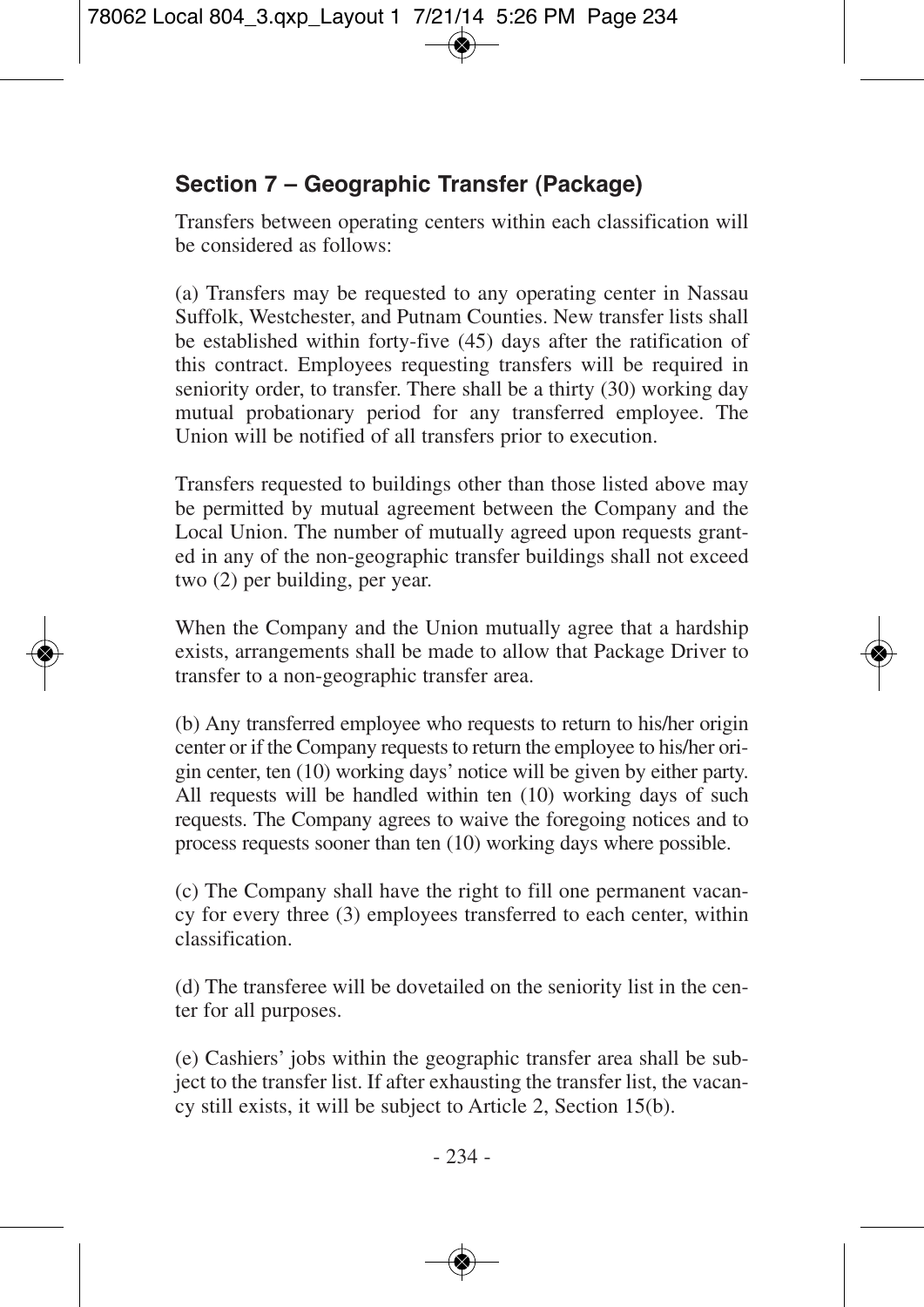# **Section 8 – Day Off**

Day off schedules will be established according to seniority, wherever this does not restrict or hamper operations.

The Company will not be unreasonable in the application of this provision and any claimed abuse as to the use of "restrict or hamper operations," shall be referred to the Company by the Union.

Assignment of Sunday, holiday and day off work on basis of seniority shall be mutually agreed upon as to each center.

Day off schedules for all classifications shall be posted by Thursday evening of the preceding week.

# **Section 9 – Reduction of Staff – Full-Time Seniority Employees**

The necessity for layoffs or reduction of staff shall be in the sole discretion of the Company. Notice of layoffs, other than day-to-day layoffs, shall be given to the Union. When a layoff or reduction of staff is made, the principles of seniority will be applied on the following basis:

1. Package Centers – Outside

(1) Within each center drivers will be laid off on the basis of Company seniority.

(2) A laid off driver will be offered work in another center within their building where the least senior driver is working without the loss of a day's pay.

(3) Where a driver is working less than the basic workweek, and where there is no work available within the building pursuant to above, the driver may request a transfer to another center in the driver's area where the driver with the least Company seniority is working.

If there is no work available in the driver's area, the driver may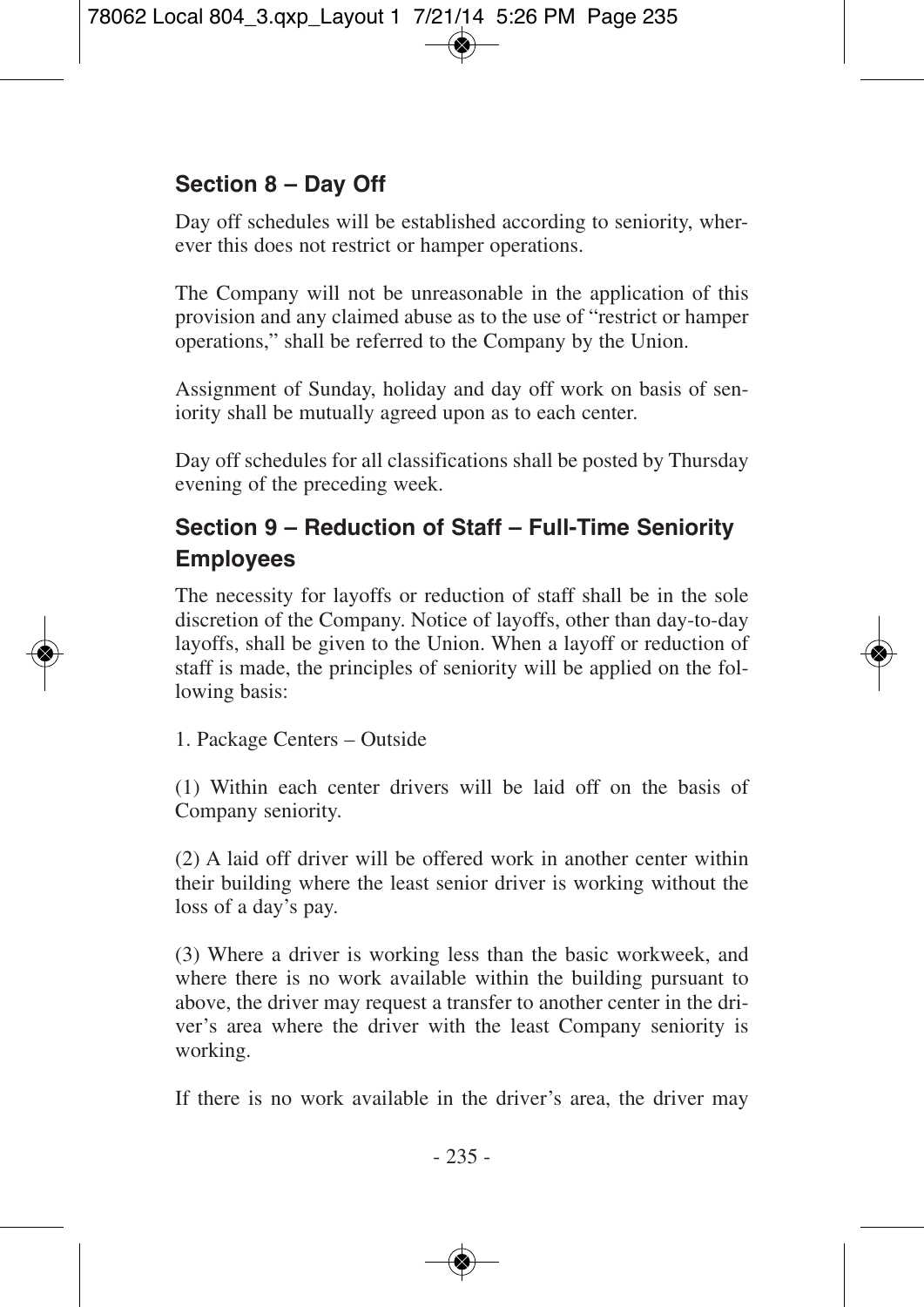request a transfer to another center where the driver with the least Company seniority in their district is working. If there is no work available in the driver's district, the driver may request a transfer to another center where the driver with the least Company seniority in the Union's jurisdiction is working.

#### 2. Package Night Operations

(1) Employees will be laid off on the basis of Company seniority within the employee's area. If there is no work available in the employee's area, the employee may request a transfer to another center where the package night employee with the least Company seniority in the Union's jurisdiction is working. The least senior employee(s) will be afforded an opportunity to work eight (8) hours if in any location or area as defined in Section 2(c) of this Article, part-time employees are working in the package night operation.

(2) The above provision shall apply to Article 22.3 full-time inside package employees as well as any full-time combination which includes package night operations work.

#### 3. Package Center Clericals

(1) Employees will be laid off on the basis of Company seniority within the employee's area. If there is no work available in the employee's area, the employee may request a transfer to another center where the package center clerical employee with the least Company seniority in the Union's jurisdiction is working.

(2) Employees in the General Operation Clerk and Customer Counter Clerk Classifications will be laid off on the basis of Company seniority within the employee's area. If there is no work available in the employee's area, the employee may request a transfer to another center where the clerical employee in the same classification, with the least Company seniority, in the Union's jurisdiction, is working.

(3) When regular work in the transferred employee's classification is again available in the employee's original center, the employee must return to the original center.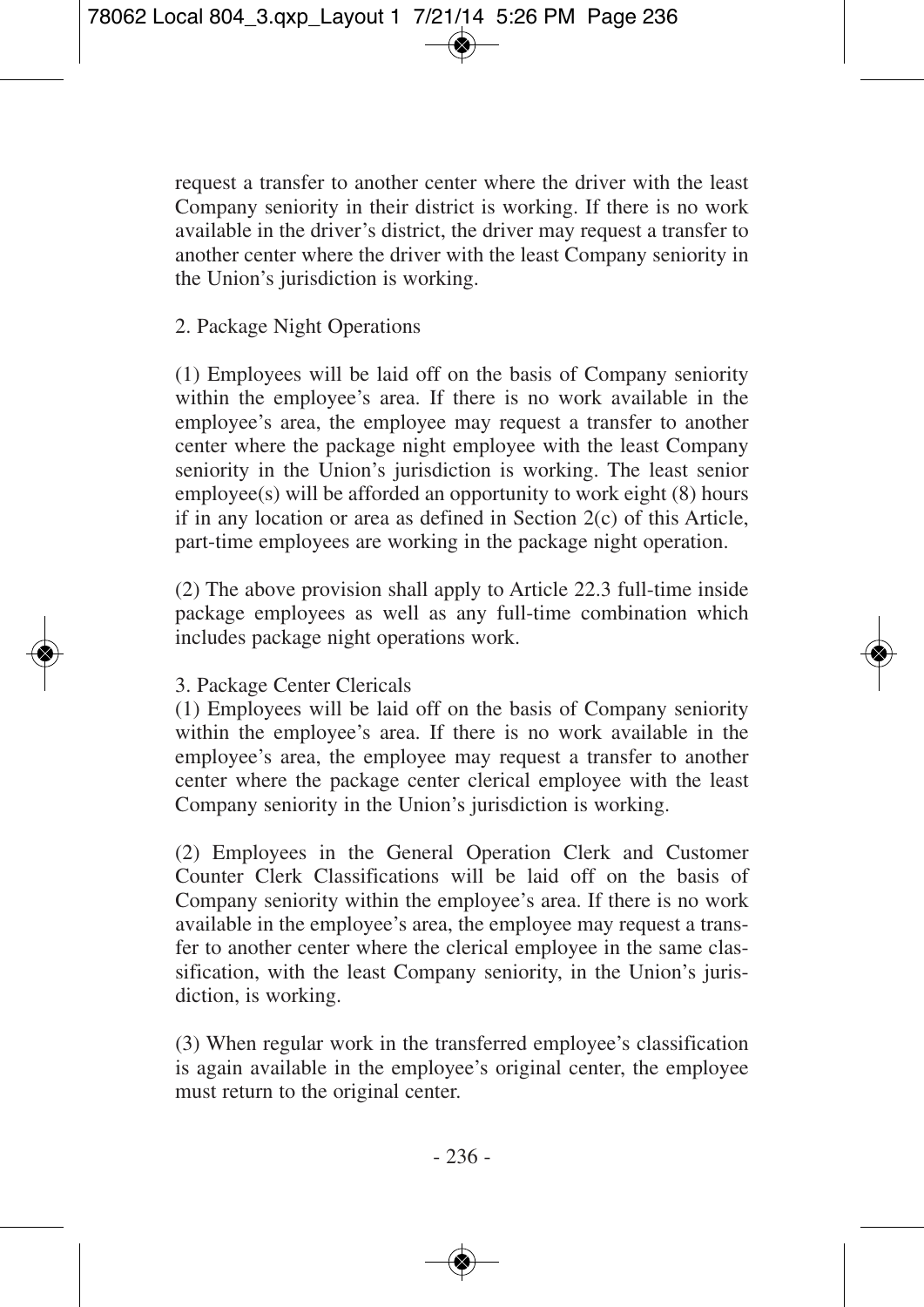#### 4. Porters

Package center porters will be laid off on the basis of Company seniority within the employee's area. The 43rd Street and Island City buildings will be considered one area for this purpose. If there is no work available in the employee's area, the employee may request a transfer to another center where the porter with the least Company seniority in the Union's jurisdiction is working.

#### 5. Car Washers

Package center car washers will be laid off on the basis of Company seniority within the employee's area. The 43rd Street and Island City buildings will be considered one area for this purpose. If there is no work available in the employee's area, the employee may request a transfer to another center where the car washer with the least Company seniority in the Union's jurisdiction is working.

#### 6. Hub Inside

Hub inside employees will be laid off on the basis of Company seniority within each location (except that said employee's will be offered an opportunity to work eight (8) hours as long as any parttime employees are working in the location); as defined in Section 3(a) 1 of this Article.

The above provision shall apply to Article 22.3 full-time inside hub employees as well as any full-time combination which includes hub inside work.

#### 7. Tractor Trailer Drivers

(1) Tractor trailer drivers will be laid off on the basis of Company seniority. In the event a tractor trailer driver is laid off, said tractor trailer driver may request a transfer to another district if another tractor trailer driver with less seniority is working in that district. The transferred tractor trailer driver will be dovetailed into the working seniority list in the new district.

(2) All laid off tractor trailer drivers shall return to their original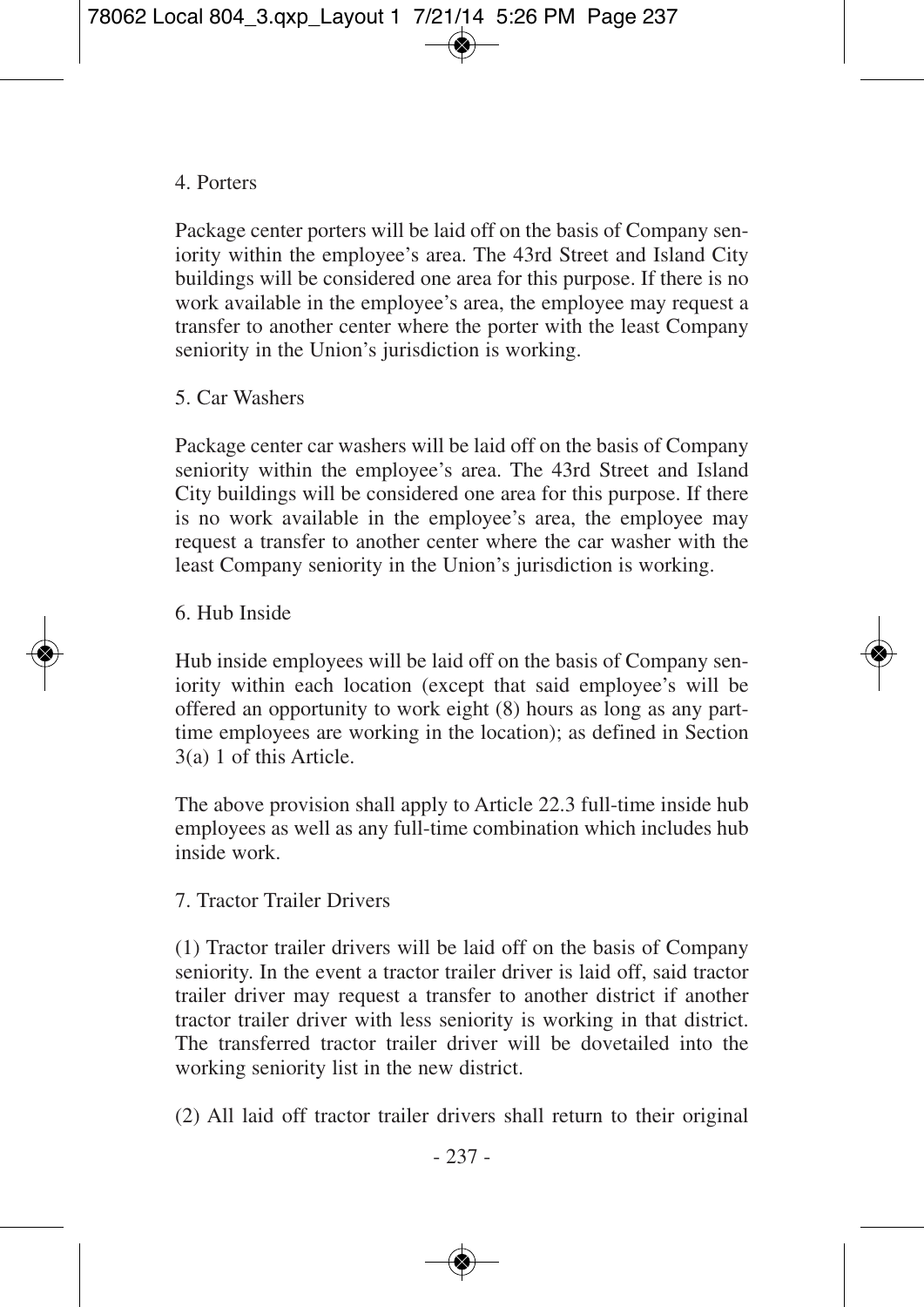centers after a five (5) day layoff. The Company agrees to waive the foregoing five (5) days and to process requests sooner than five (5) working days respectively where possible. In those cases the Union agrees to waive all claims which might result from such transfers. They shall be afforded full seniority rights for all purposes, after five (5) days back in the employee's original center said employee will be given a choice to remain in their original center or may elect to retain the employee's recall rights. This choice will be final.

(3) All laid off tractor trailer drivers will be required to be available for temporary day-to-day coverage including combination work in their building. Once an employee goes into feeder job that employee will remain in that classification for that day.

(4) If a laid off tractor trailer driver does not have an origin center to return to as provided for in paragraph above said employee must displace the least senior package driver in the district.

8. Seniority Date – Transferred Employee

An employee who transfers to another center will be dovetail on the seniority list in the new center for all purposes.

9. Requests for transfers from centers to areas will be effected no sooner than thirty-six (36) hours after the request. Requests for transfers from areas to Union jurisdiction will be effected no sooner than five (5) working days after the request. The Company agrees to waive the foregoing notices and to process requests sooner than thirty-six (36) hours or five (5) working days respectively where possible. In those cases the Union agrees to waive all claims which might result from such transfers.

10. When regular work in the transferred employee's classification is again available in the employee's original center, the employee must return to the original center.

11. In the event an employee elects not to accept or request a transfer, the employee may nonetheless elect to take the layoff (in which event the employee shall be considered a laid-off employee for lack of work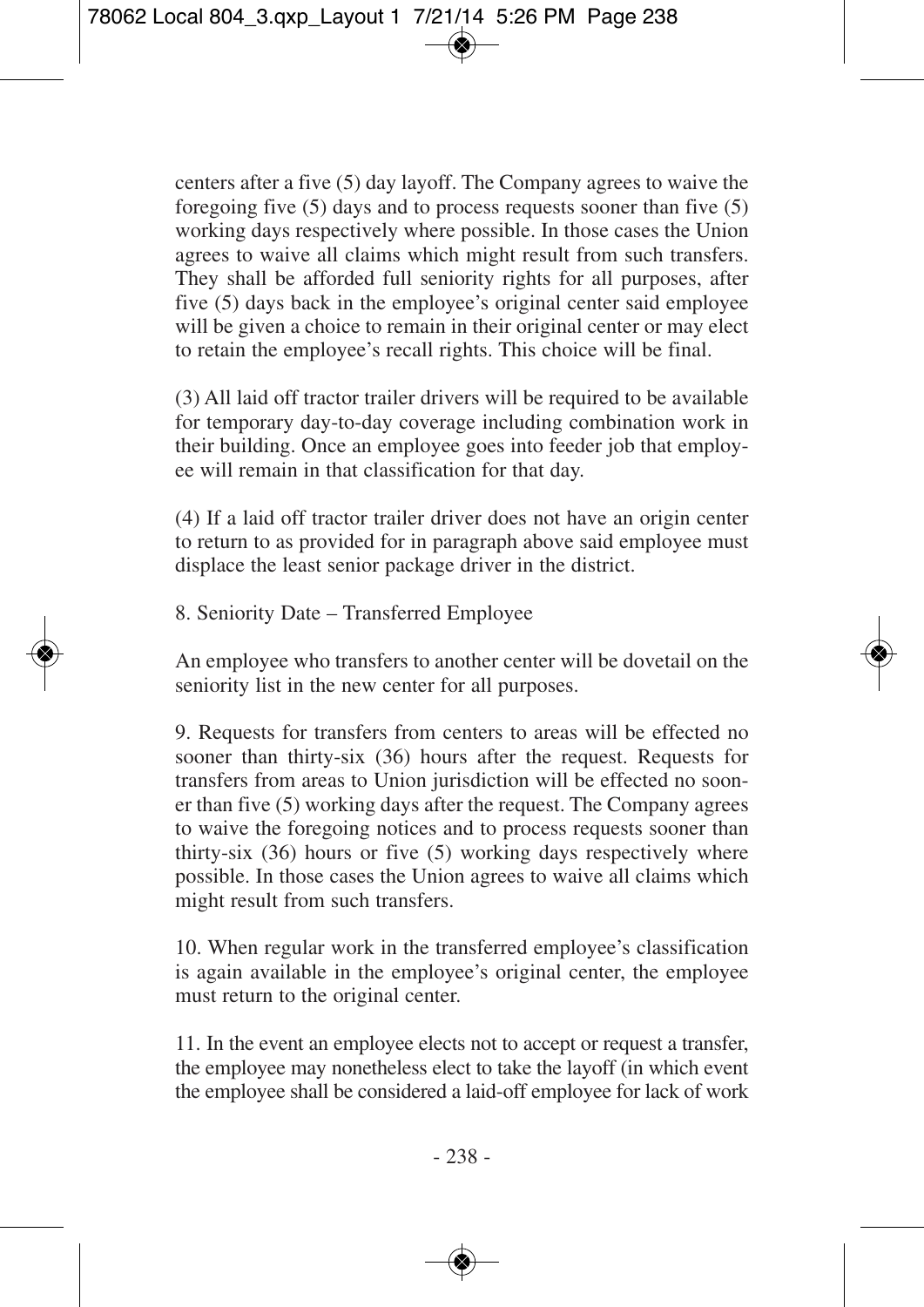for the purpose of unemployment compensation) or to take the work of a part-time employee, if any, for the duration of the lay-off. Such right may be exercised with respect to those part-time jobs which have the greatest number of scheduled hours in the employee's center. Any employee who selects a permanent job performed by a part-time employee shall be paid at his/her regular rate in addition to all fringe benefits, rather than at the part-time rate, with a minimum guarantee of four and one-half (4 1/2) hours. In the event the employee works more than five (5) hours in any shift, the employee shall be guaranteed eight (8) hours work or pay at such regular rate.

Such employees will also have the option to select the work of two (2) part-time employees. If the laid off full-time employee has completed a full-time progression he/she shall receive the prevailing top rate for an inside 22.3 employee. If the laid off full-time employee has not completed a full-time progression he/she shall receive the appropriate rate that is provided by Article 41, Section 3 of the National Master Agreement.

#### 12. Specialized Knowledge

Because of the highly specialized knowledge required of some inside jobs, inside people who desire to exercise their rights under this section will be given the opportunity to prove that they can qualify for the job requested in the new center, in seniority order.

#### 13. Promotions

(1) The Company agrees to continue its policy of promotion from within with respect to jobs covered by the Agreement.

(2) In promotions of inside employees to other inside positions, within their center or hub, seniority shall prevail, provided the employee is qualified. There shall be a forty (40) working day mutual probationary period for each such promoted employee.

(3) Within each district, any employee on an inside seniority list interested in a driver job shall so notify the Company and will be offered an open job on a seniority basis, provided the employee is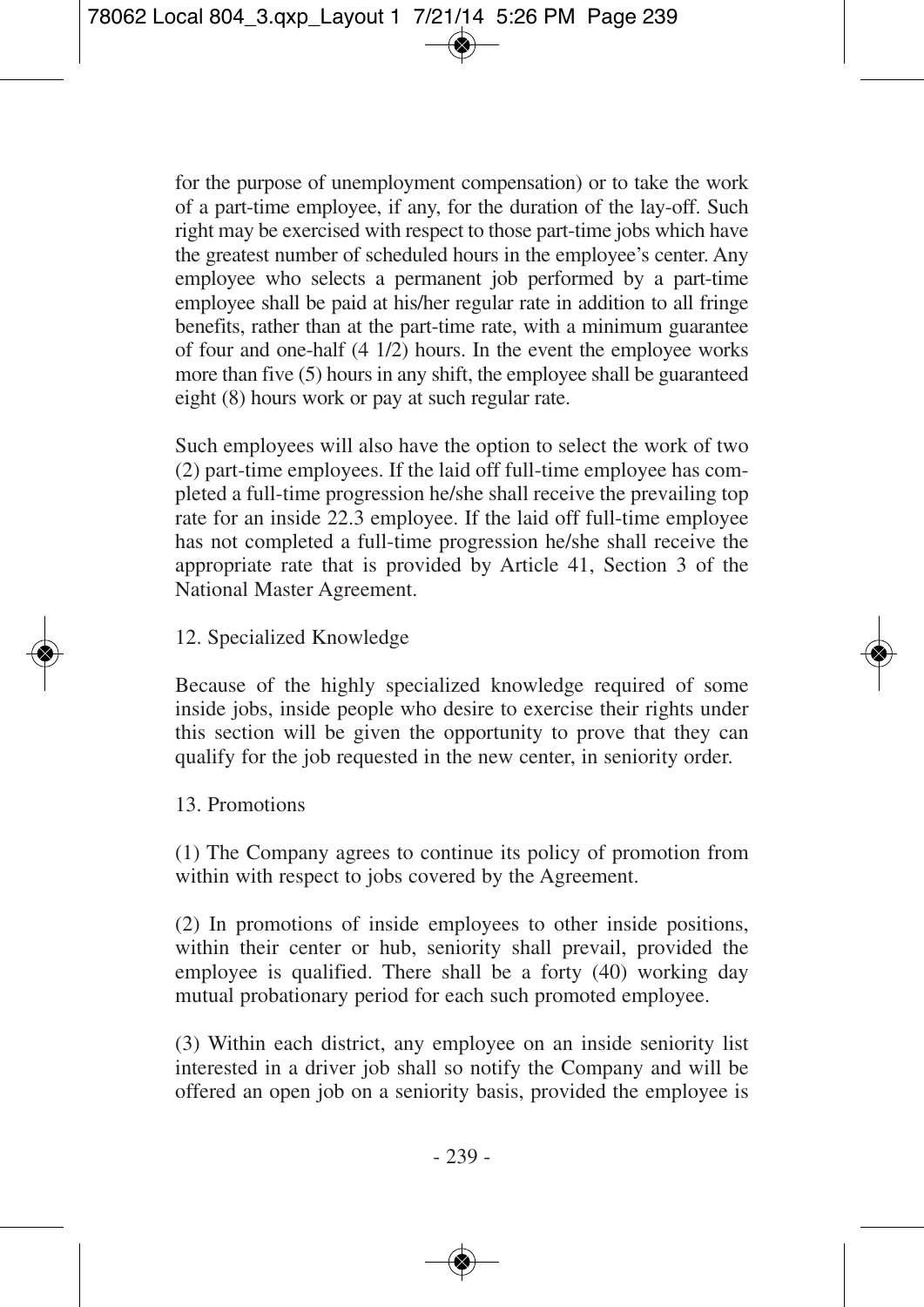qualified to perform the work. The mechanics of notification and procedures for determining the qualifications of prospective drivers shall be agreed upon between the Company and the Union.

There shall be a 30 working day mutual probationary period for any transferred employee. No transfer will be permitted where such transfer will result in an operational problem for the Company because of the vacancy created in the inside job.

The transferred employee will be dovetailed on the seniority list in the employee's new center for all purposes.

(4) The Company shall supply necessary material, when available, to enable an employee to do the necessary studies in order to qualify for a promotion.

(5) Past practice shall be maintained to the extent that wage progressions for qualified employees in the night package operation have been accelerated. The Company shall cooperate in accelerating wage progressions for employees in the night package operations where appropriate qualifications are demonstrated.

14. Loss of Seniority

Any member shall lose all seniority rights if:

(1) He/she quits

(2) He/she is discharged

(3) He/she is promoted to a supervisory position

(4) He/she is absent without good cause and fails to notify the Company provided, however, that before employment is terminated, the Company will send a telegram or certified letter return receipt requested giving the employee five (5) days in which to report. The Union shall be notified at the same time.

(5) Layoff in excess of the following allowed period has elapsed since he/she last worked for the Company: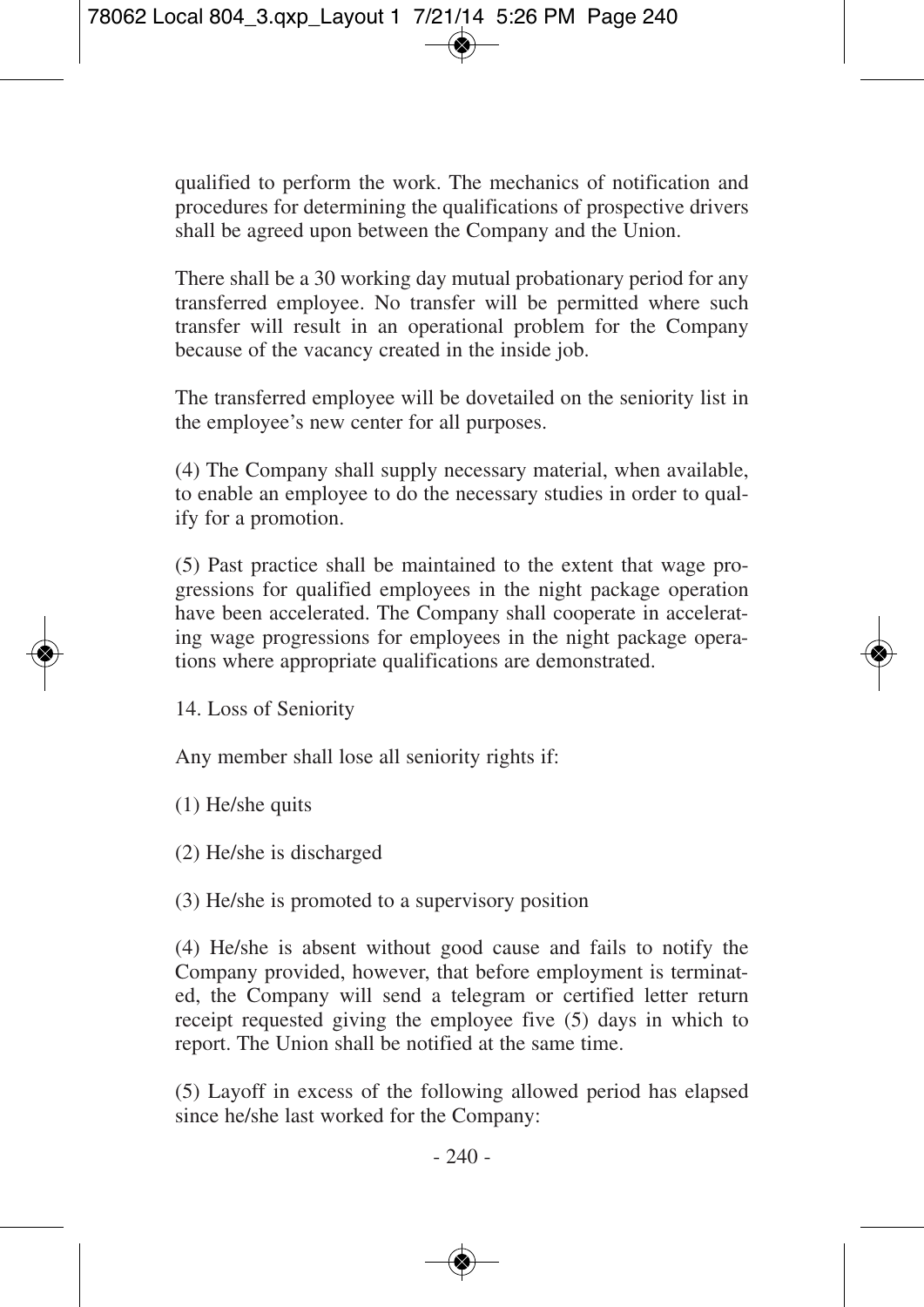| Less than 3 months                  | 4 months  |
|-------------------------------------|-----------|
| 3 months and over, but less than 4  | 6 months  |
| 4 months and over, but less than 5  | 8 months  |
| 5 months and over, but less than 6  | 10 months |
| 6 months and over, but less than 24 | 12 months |
| 24 months and over                  | 24 months |
|                                     |           |

15. Seniority Claim

When the Union notifies the Company of a claim of violation of the seniority provisions, the employee shall be entitled to actual time lost before the date of such notice, up to a maximum limit of one (1) week's pay, plus all the time lost between the date of such notice and the date of correction of the violation by the Company.

16. Job Depletion

In those cases when an employee's job classification was or is permanently eliminated and the employee is relocated to another classification, the employee's seniority, in the initial relocation, shall be dovetailed for all purposes on the new classification seniority list in the new location.

# **ARTICLE 14 TRACTOR TRAILER DRIVERS TO WORK AS DIRECTED**

Tractor trailer drivers will load, unload and sort as indicated by his/her normal schedule in the various locations of the Company, without any interruption or interference of any kind with the Company's operations. However, in the event of unexpected volume or breakdown of equipment a tractor trailer driver's schedule may be changed.

Hub drivers on the Hub Drivers seniority list will not be laid off as a result of the use of the above clause.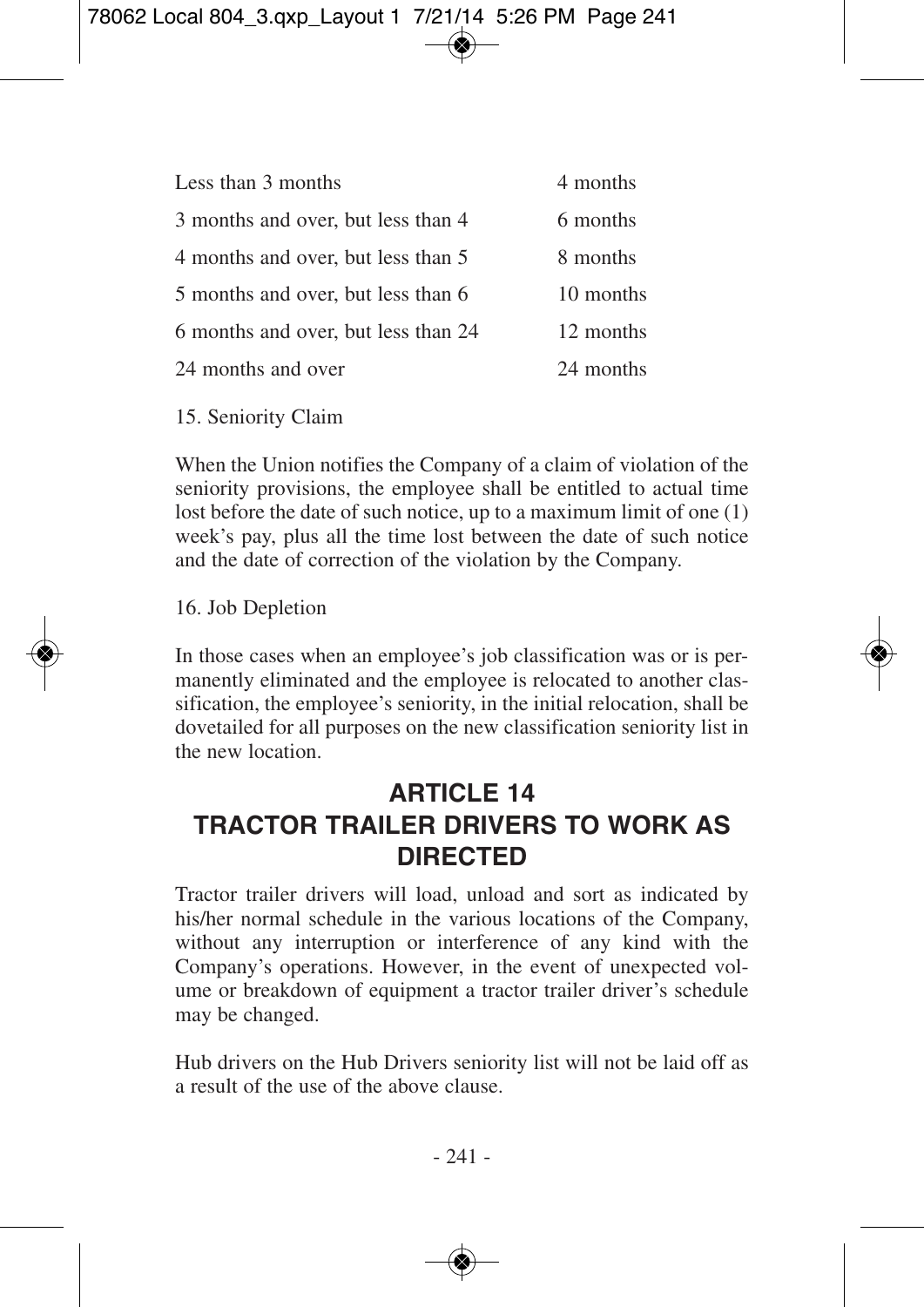# **ARTICLE 15 REGULAR LIST, EXTRA LIST AND REPORT PAY**

#### **Section 1 – Regular List**

Any full-time seniority employee on a weekly Regular List who is scheduled to report for work, and does report, will be afforded an opportunity to earn (8) hours pay in his/her regular classification of work, unless notified not to report by the completion of his/her current working day or prior thereto, or if not working, then by telegram filed with Western Union not later than 4:30 p.m. of the day before such reporting day or other notice prior thereto. While Sunday will be acceptable for the purpose of notifying employees to report for work on Monday the Company agrees not to use Sunday for the purpose of advising employees not to report for work on Monday. In cases of emergency in which a facility is closed, or partially closed, the Company shall contact employees to inform them of emergency closing as follows:

1. Notify the Local Union of the emergency closing.

2. At least two and a half (2 1/2) hours before the employee's start time, call the employee.

3. Put a message on a call in line for employees to contact regarding emergency closing.

4. When possible, post a notice of closing on the Company web site if available.

If an emergency is resolved and the facility will operate during a shift, those employees called back to work in will be called in seniority order and be given the opportunity to work their guaranteed number of hours. If an employee is not available for recall after being notified of an emergency closing, no discipline shall be issued.

Such weekly Regular List shall consist only of the number of employees normally required to perform the current work assign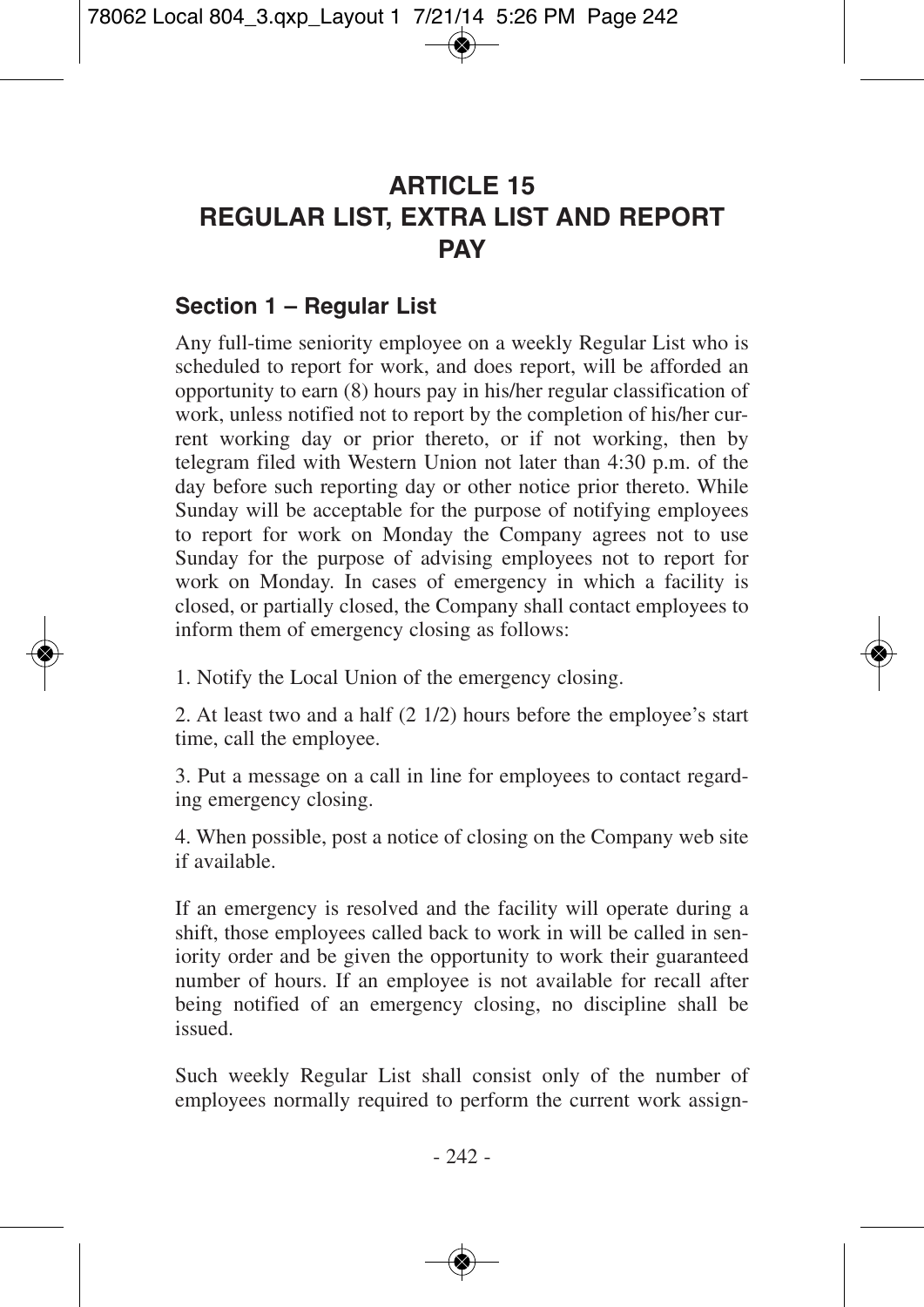ments in accordance with the existing volume of business in such center or building.

# **Section 2 – Extra List**

An Extra List will be established and posted Thursday of each week, in each center or building, except for inside jobs, and will be kept to a maximum of ten (10%) percent of the assigned seniority employees in each center by classification.

There shall be no Extra List from Thanksgiving week until December 24 of the same year.

## **Section 3 – Pay and Notice**

Any seniority man on such weekly Extra List who reports for work shall receive four hours pay, unless notified not to report by the completion of his/her working day or prior thereto, or if not working, then by telegram filed with Western Union not later than 4:30p.m. of the day before such reporting day or other notice prior thereto.

### **Section 4 – Assignments**

In connection with the Provisions of Sections 2 and 3 of this Article it is understood that employees on the Extra List may be assigned to work in their home center or building or at places other than their home center or building as follows:

(a) Package extra men will be required to accept assignments within their classification when ordered, anywhere within their area.

If there is a need in more than one (1) building, they shall be given preference, on a seniority basis, as to the building in which they will work.

(b) Any man who refuses an assignment under the above conditions will forfeit his/her right to report pay with the following exception: the two (2) most junior package drivers on the extra list in each center will be required to accept assignments, within their classification, by seniority, first within their center and then within their building.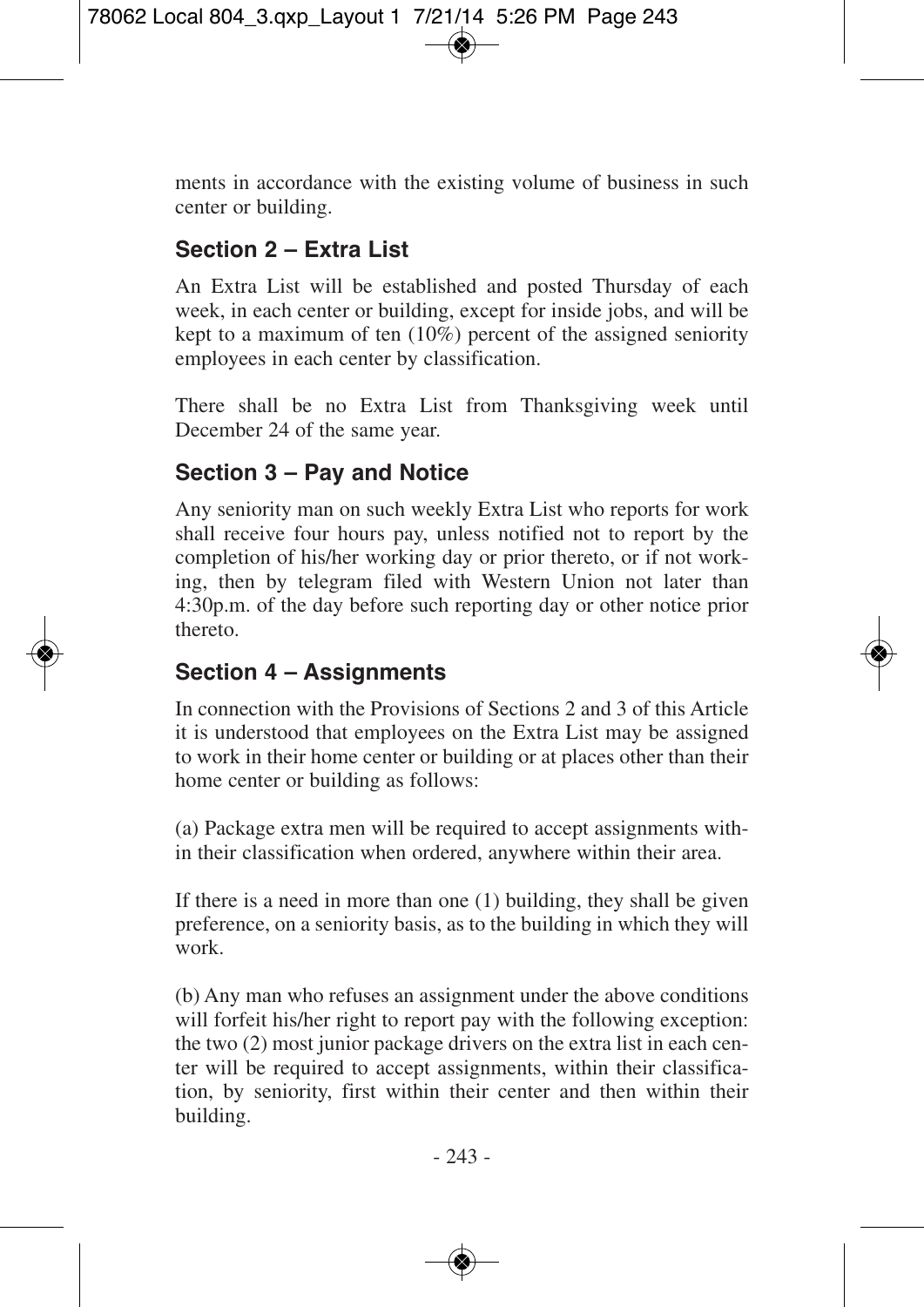# **ARTICLE 16 LOSS OR DAMAGE**

### **Section 1 – Loss of Merchandise**

No driver or helper will be held responsible for loss of merchandise if the Company fails to notify the employee within thirty (30) days after receiving a shipper tracer.

# **Section 2 – Bad Check**

No driver or helper will be held responsible for loss due to bad checks unless notified within ninety (90) days after accepting such check.

# **ARTICLE 17 GENERAL MANAGEMENT PROVISION**

The management of the Company and the direction of the working forces, including the right to plan, direct and control the Company operations and to maintain and establish rules of operation and working practices, not inconsistent with the provisions of this Agreement shall be vested exclusively in the Company. It is agreed that the Company will give the Union thirty (30) working days' notice of any anticipated major change in the Company's methods of operation. (See Footnote) 4

If any major change by the Company in methods of operation results in a substantial change in job content of any job classification provided in this Agreement or in the creation of a new classification or in substantial hardship to employees, the parties shall attempt to agree on a new wage rate for such job or jobs, or hardship corrections, and on failure to agree, an applicable wage rate or hardship correction shall be determined by arbitration in accordance with the provisions of Article 18 herein.

<sup>4</sup> See also National Agreement, Article 38, Section 1.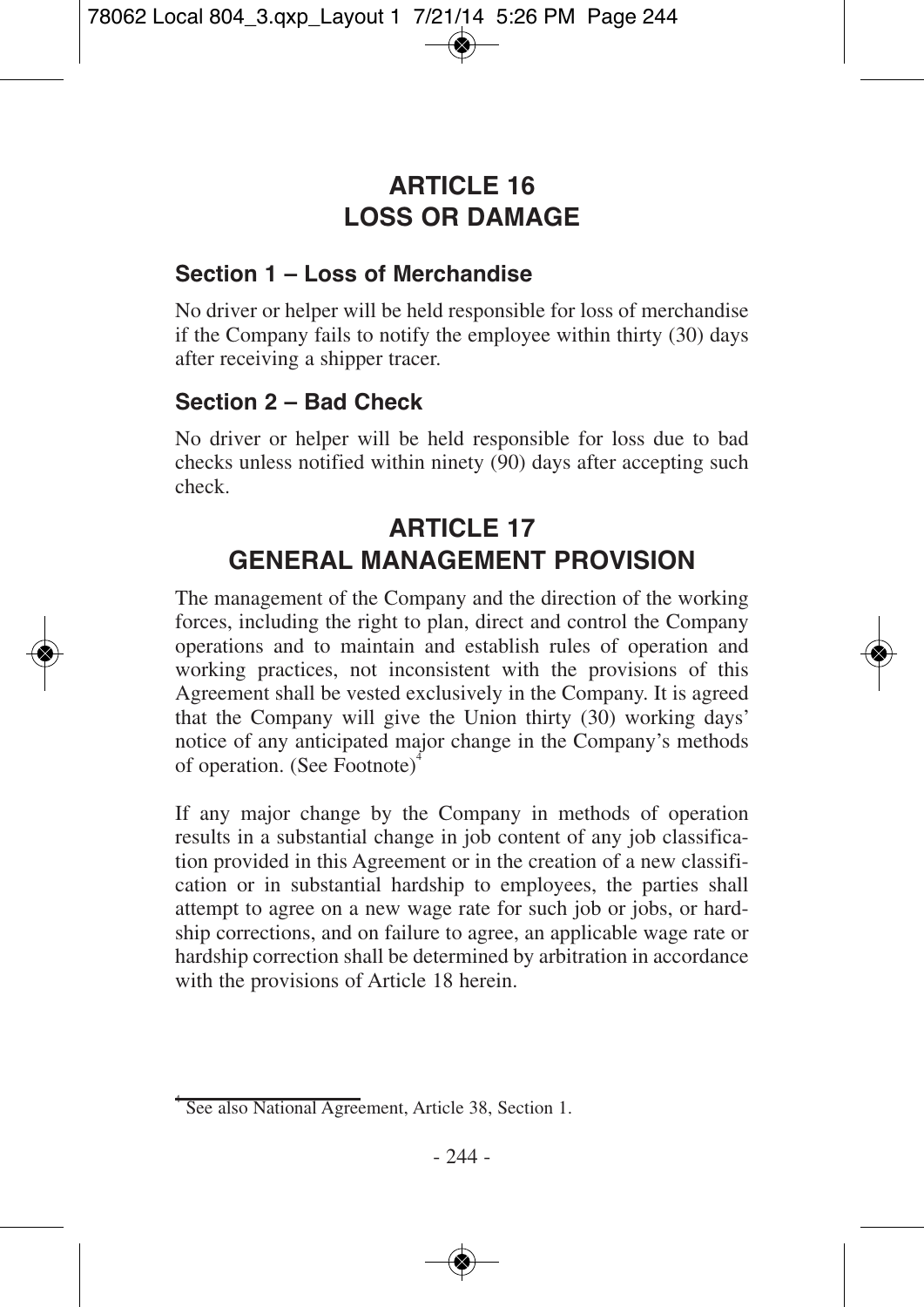# **ARTICLE 18 GRIEVANCE AND ARBITRATION PROCEDURE**

#### **Section 1 – Grievance Procedure**

Effective January 1, 2014, the following grievance and arbitration procedure will be implemented. During the period August 1, 2013 through and including December 31, 2013, the grievance and arbitration procedure of the UPS/Teamsters Local 804 Supplement August 1, 2008 through July 31, 2013, will remain in effect.

A grievance is hereby jointly defined to be any controversy, complaint, misunderstanding, difference or observance of any provisions of this Agreement.

It is mutually agreed that any difference arising between the Company and the Union or an employee of the Company as to the meaning, application, or observance of the provisions of this Agreement, such difference shall be settled in the following manner:

(a) The aggrieved employee or employees shall first take the grievance up with the shop steward who in turn will take the grievance up with the supervisor in charge. Employees shall have the shop steward present on any grievance. Grievances must be submitted to the supervisor within ten (10) working days after the occurrence of such grievance. If a satisfactory settlement is not effected with the supervisor within one (1) working day, the employee shall submit such grievance to the Union's representative in writing.

(b) If no satisfactory adjustment is agreed upon the matter shall, within ten (10) working days after step 1, be referred in writing by an Officer of the Union to the Division Manager of the Company or some other Executive Officer of the Company with the authority to act, who shall review the alleged grievance and offer a decision in writing within two (2) working days after receipt of same.

(c) All grievances which cannot be adjusted between the parties may be submitted for a binding determination upon written notice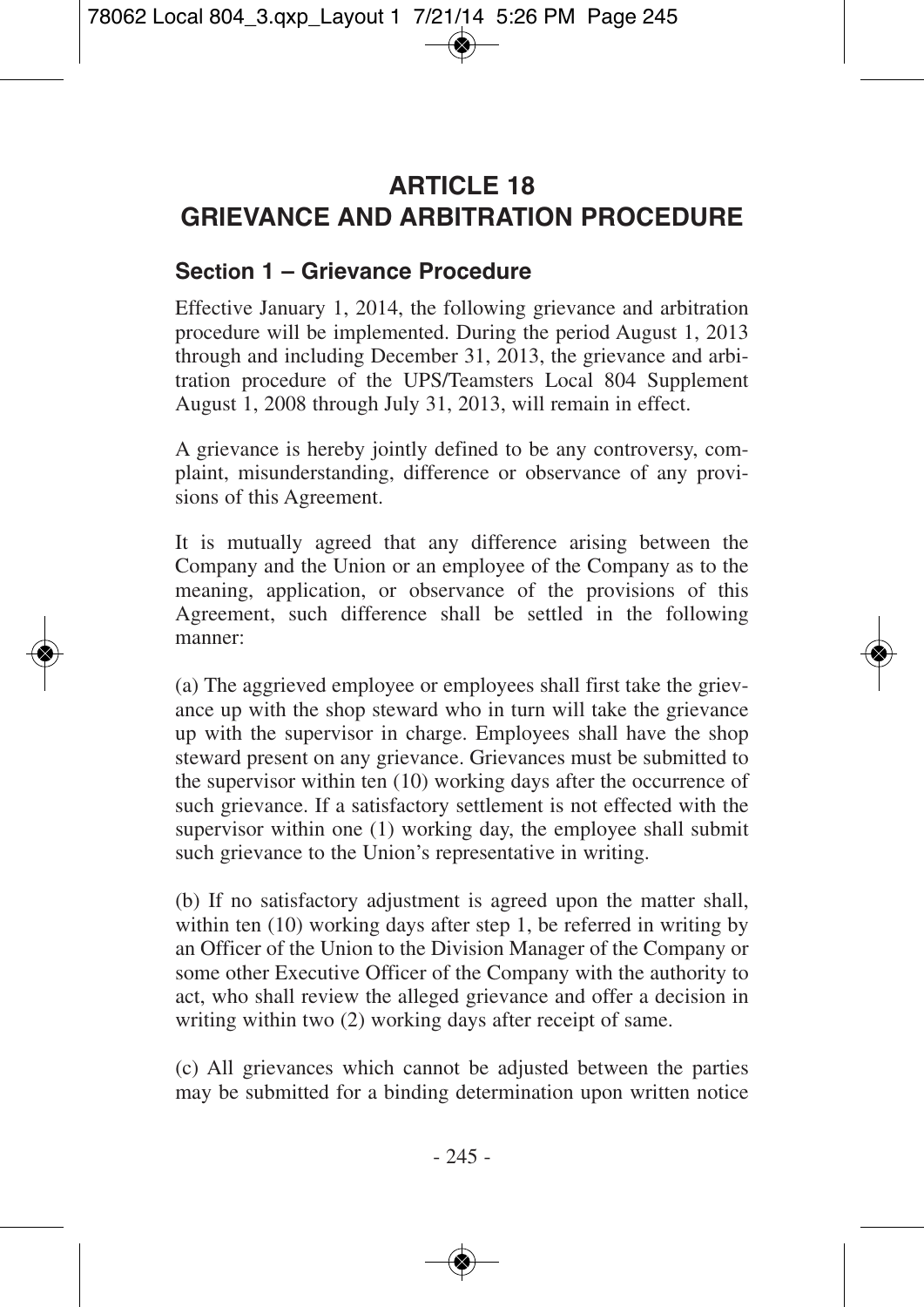of either party to the other within ten (10) working days of the failure to agree under paragraph b. above, to the UPS/Local 804 Panel. The UPS/Local 804 Panel shall establish a minimum of two (2) calendar days each month for Panel hearings except in December, on a yearly basis.

(d) The UPS/Local 804 Panel shall be composed of two (2) or (3) United Parcel Service representatives and the same number of Local 804 approved representatives. The expense incurred by the UPS/Local 804 Panel shall be split equally by the parties.

(e) In order that the UPS/Local 804 Panel may operate effectively and efficiently, the parties agree that an individual will be mutually selected to be an administrator for the Panel. The Administrator shall not be involved in making the Panel decisions. The Administrator shall docket cases; prepare the docket; email and mail a copy prior to the scheduled meeting to each member of the Committee; prepare and keep minutes of the hearings; and email and mail copies of the minutes to all involved UPS and Local 804 representatives.

(f) A grievance to be heard by the UPS/Local 804 Panel must be put in writing and submitted to the Administrator not less than thirteen (13) days before the meeting of the UPS/Local 804 Panel. Failure to meet the thirteen (13) day deadline shall result in the case being docketed for the next Panel. The docket of cases to be heard at the UPS/Local 804 Panel will be prepared by the Administrator and distributed to the parties ten (10) days prior to the panel date. The decision of the panel hearing the case shall be final and binding on all parties.

(g) In discharge and suspension cases only, an impartial arbitrator shall hear the case with the UPS and the Local 804 Panel members and cast the deciding vote in the event of a deadlock. Deadlocked cases involving the interpretation of the UPS/Local 804 Supplement may be submitted to arbitration pursuant to Section 2 below. Deadlocked cases involving the interpretation or applicability of the National Master Agreement (NMA) shall be resolved in accordance with Article 8 of the NMA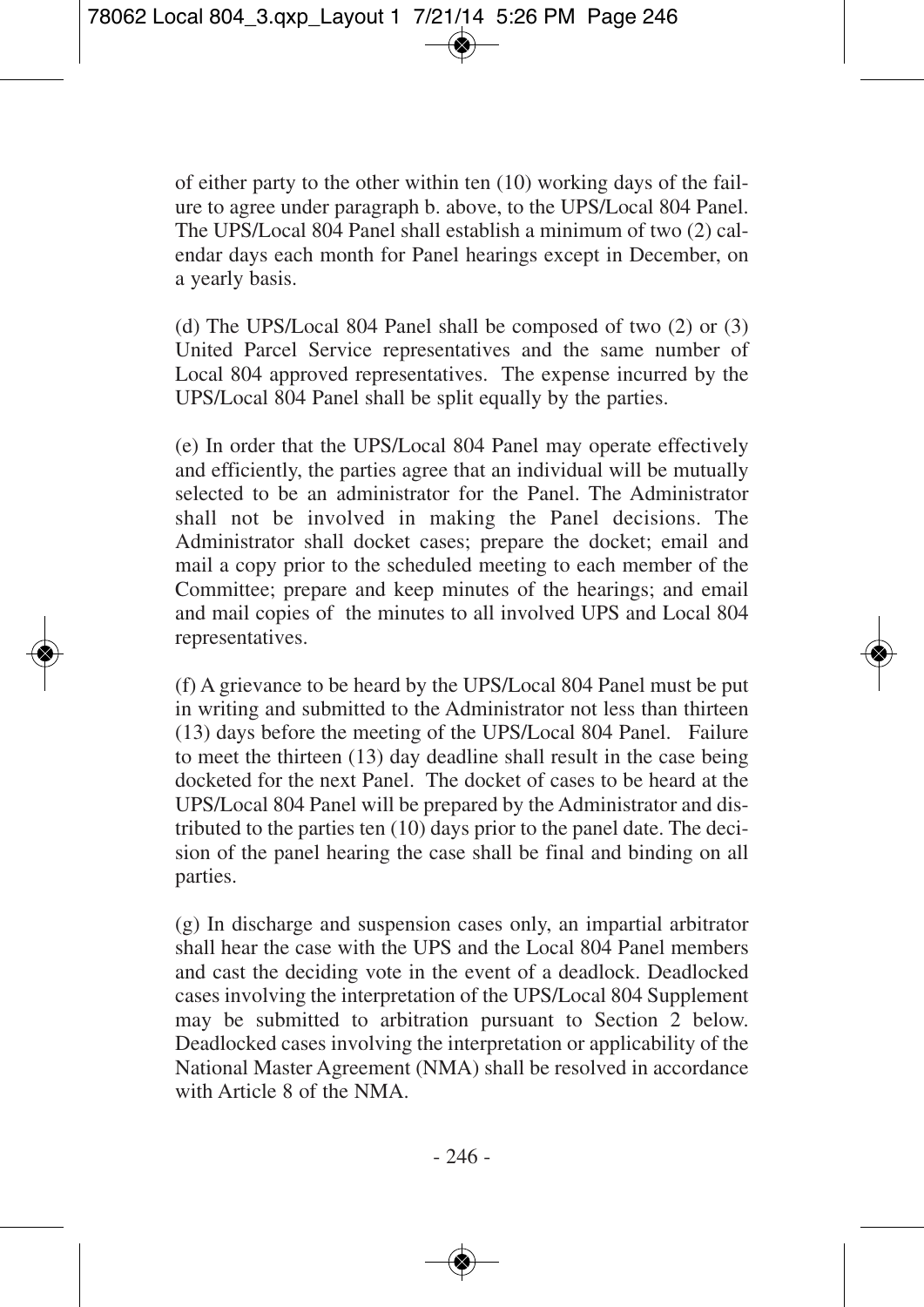(h) Within fourteen (14) days of ratification, the parties may by mutual agreement agree upon four (4) arbitrators to serve as rotating impartial members of the Panel. Absent agreement, each party shall provide a list of fifteen (15) arbitrators' names by November 1 of each year. Each party shall alternatively strike from the two (2) lists until there are two (2) arbitrators left on each list.

Within seven (7) days from January 1 of each calendar year, either party may notify the other party of its intent to remove one arbitrator from the Panel.

Upon notice of removal of an arbitrator from the Panel, the selection of a replacement shall be selected from a list of fifteen (15) arbitrators and each side shall have the opportunity to strike a name until one (1) remains.

All arbitrators shall be selected from the AAA Regional pool and shall be members of the National Academy of Arbitrators.

In the event of a cancellation by an arbitrator the parties agree to reschedule an existing arbitrator to the panel and if none are available an additional panel will be held the month immediately following the cancellation.

(i) The parties agree to develop final rules and procedures for the conduct of the UPS/Local 804 Panel hearings.

(j) Any procedure or process set forth in the rules and procedure may be altered by written mutual agreement between the parties.

(k) An arbitrator may also be removed from the panel at any time upon the mutual written agreement of the parties. The selection of a replacement shall be in accordance with (h) above.

### **Section 2 – Arbitration Procedure**

Any non-disciplinary grievance concerning the interpretation of the Local 804 Supplement which is deadlocked by the UPS/Local 804 Panel may be submitted for a binding determination upon written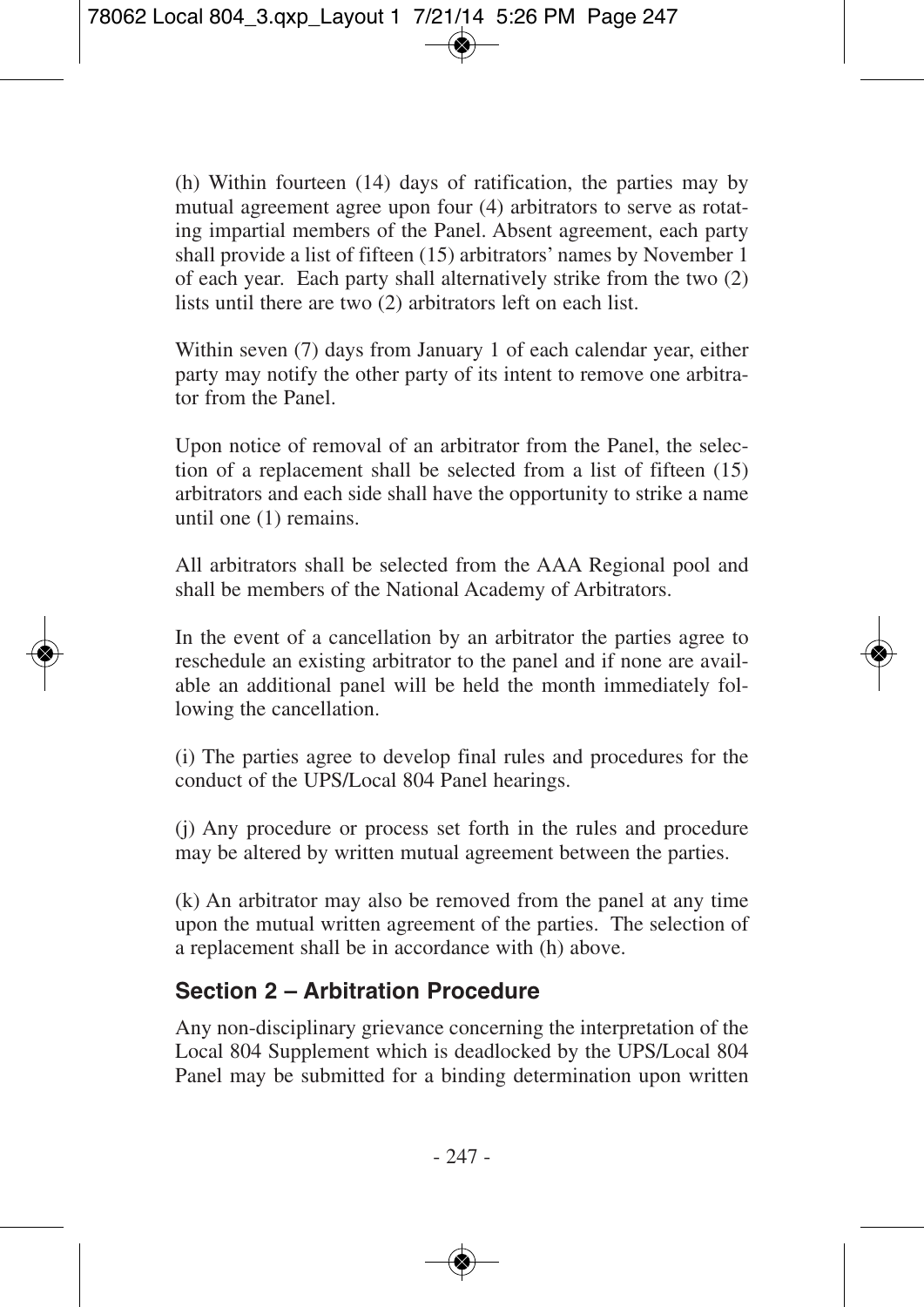notice of either party to the other within twenty (20) working days of the issuance of the Panel decision as follows:

Except for grievances which concern the interpretation or application of the master contract provisions of this Agreement, the following grievance procedure shall apply:

(a) The matter or matters in dispute shall be submitted to an arbitrator who shall be selected in each case from a permanent panel of arbitrators approved in advance by the Union and the Company. Designation from this panel shall be handled by the American Arbitration Association. If the parties are unable to agree upon the selection of such arbitrators or their successors, any opening or openings on said panel shall be filled by designation of the American Arbitration Association. Moreover, if none of the arbitrators on the panel are available on a timely basis in a particular case, an arbitrator in such case shall also be designated by the American Arbitration Association.

Costs in connection with any arbitration shall be paid half (1/2) by the Company and half (1/2) by the Union.

The decisions by the arbitrator shall be final and binding upon the parties and shall be rendered within thirty (30) days in all cases.

(b) The parties agree that all time limits set forth in Section 2 hereto shall be strictly construed.

(c) In the event either the Union or the Company is of the opinion that a particular dispute or grievance is of such a nature as to require an immediate determination, either party may petition the arbitrator to order a waiver of the adjustment and arbitration provisions referred to above and institute an immediate arbitration of the dispute. Such requests shall be asserted by notice in writing given to the other party with a copy to be sent simultaneously to the American Arbitration Association.

(d) The American Arbitration Association shall designate an arbitrator who shall be immediately available to determine whether the dispute necessitates an immediate decision. In the event the arbitrator decides the dispute does not require immediate disposition, the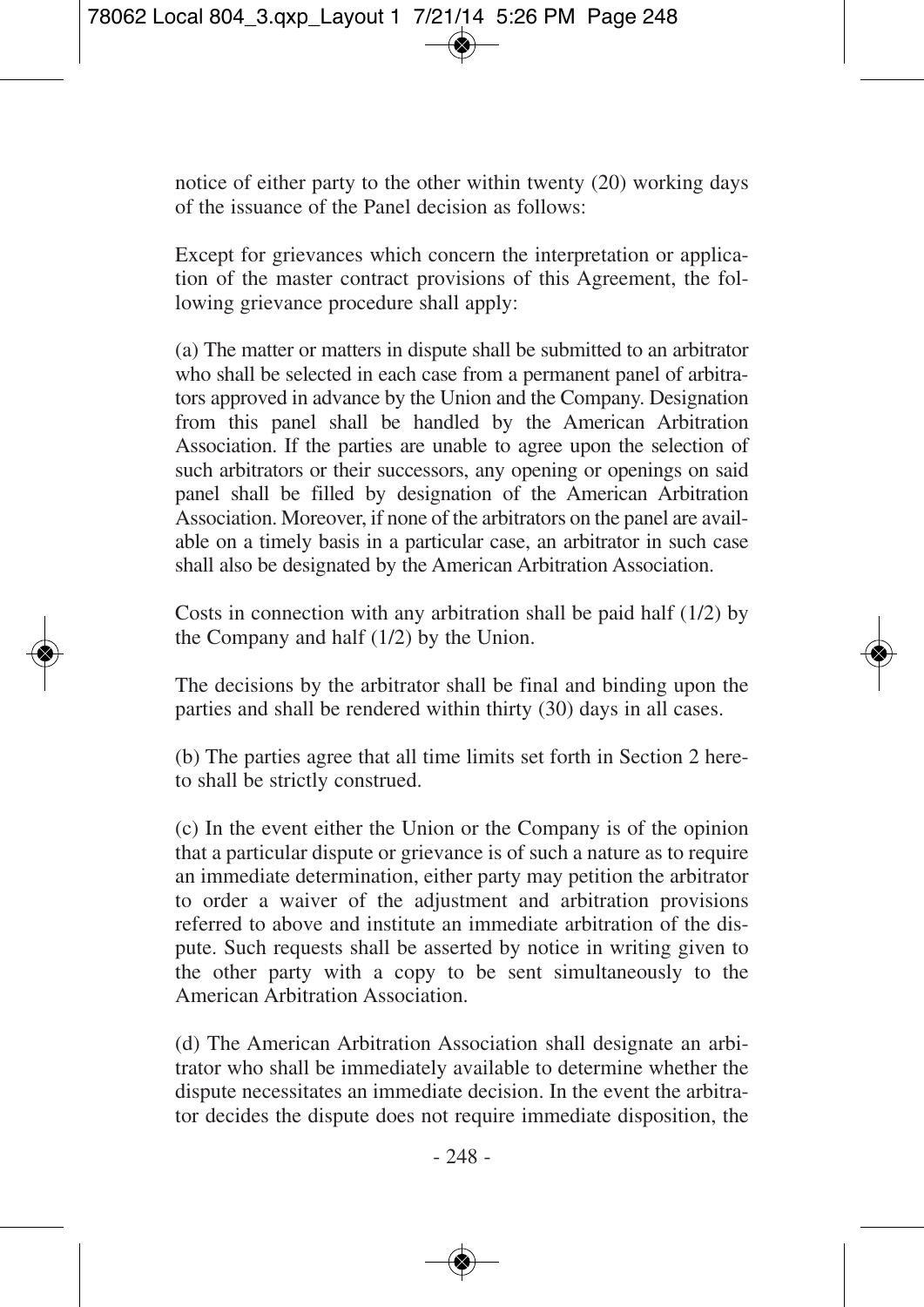matter shall be set down for hearing in the ordinary course on a timely basis.

(e) If the arbitrator determines that the dispute requires immediate disposition, the matter shall be submitted to arbitration within the appropriate time limits set forth by the arbitrator, and an award shall be issued on an expedited basis.

(f) The award of the arbitrator shall be in writing and may be issued with or without opinion. If any party desires an opinion, one (1) shall be issued but its issuance shall not delay compliance with and enforcement of the award.

(g) The failure of any party to attend the arbitration hearing as scheduled and noticed by the American Arbitration Association, shall not delay said arbitration and the arbitrator is authorized to proceed to take evidence and issue an award as though such party were present.

(h) Calendar for Arbitration:

The AAA shall schedule hearing dates as needed to be heard by arbitrators from the panel. These dates shall be scheduled by the American Arbitration Association.

(1) If a case or cases is not completed on the scheduled day, the parties will agree to the closest possible additional date to complete the case.

(2) Cases will be scheduled for arbitration on a first-in, first-out basis, based on the date the demand for arbitration was filed. Therefore, unless both parties agree to expedite a case, all cases will be scheduled in chronological order – the earliest case tried first.

(3) The parties agree that only under extraordinary circumstances will either side request a postponement of a case.

In no event shall any of the parties be permitted any more than one (1) postponement per case. An additional postponement may be granted if the parties mutually agree on said postponement.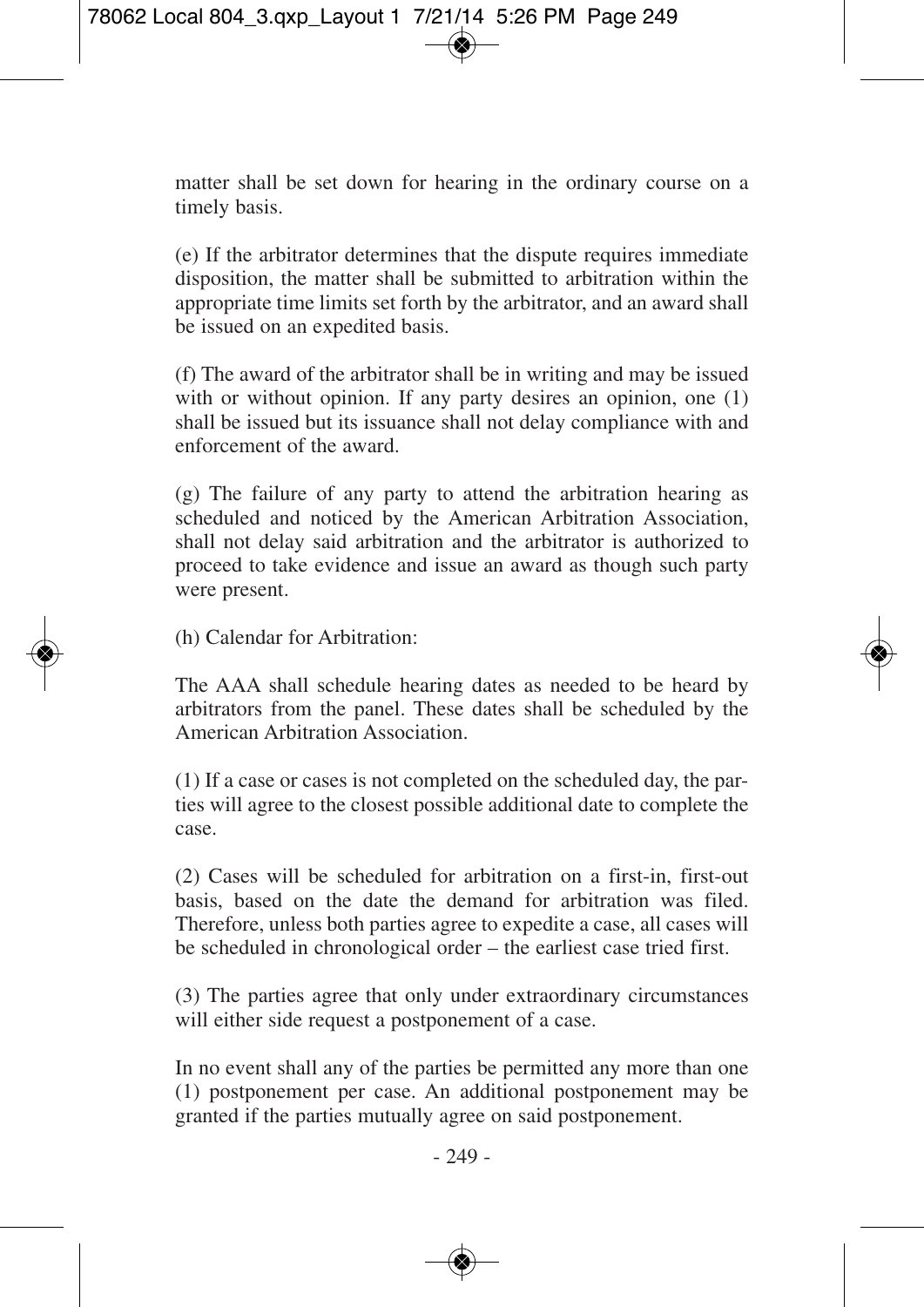(i) Monthly Docket and Schedule:

The AAA shall compile and maintain a monthly docket of all cases for which a written demand for Arbitration has been made.

The AAA shall place these cases on the docket in the order in which the arbitration demands were received.

The docket shall be closed at noon the ninth working day before the end of the month.

In the event a docketed case is settled or withdrawn more than nine (9) working days before it is scheduled to be heard, upon mutual agreement, the parties shall substitute the first remaining unscheduled case on the docket to be heard in its place.

(j) Arbitrator Availability

Arbitrators assigned to the panel shall be available to hold sessions between 10:00 a.m. and at least 5:30 p.m.

### **Section 3 – Examination of Records**

The Local Union Business Agent or Shop Steward shall have the right to examine time sheets and any other records pertaining to the computation of compensation or fringe benefits of any employees whose pay is in dispute or records pertaining to a specific grievance. A copy of such records will be supplied if requested by the Business Agent.

### **Section 4 – No Strikes or Lockouts**

(a) The Union agrees that it will not cause or permit its members to cause strikes of any kind, stoppages, or any other interference with any of the operations of the Company during the term of the Agreement, so long as the Company abides by the procedure prescribed for the settlement of disputes and differences and the decisions of the arbitrators as provided in this Agreement. The Company agrees that there shall be no lockout during the term of this Agreement, so long as the Union abides by the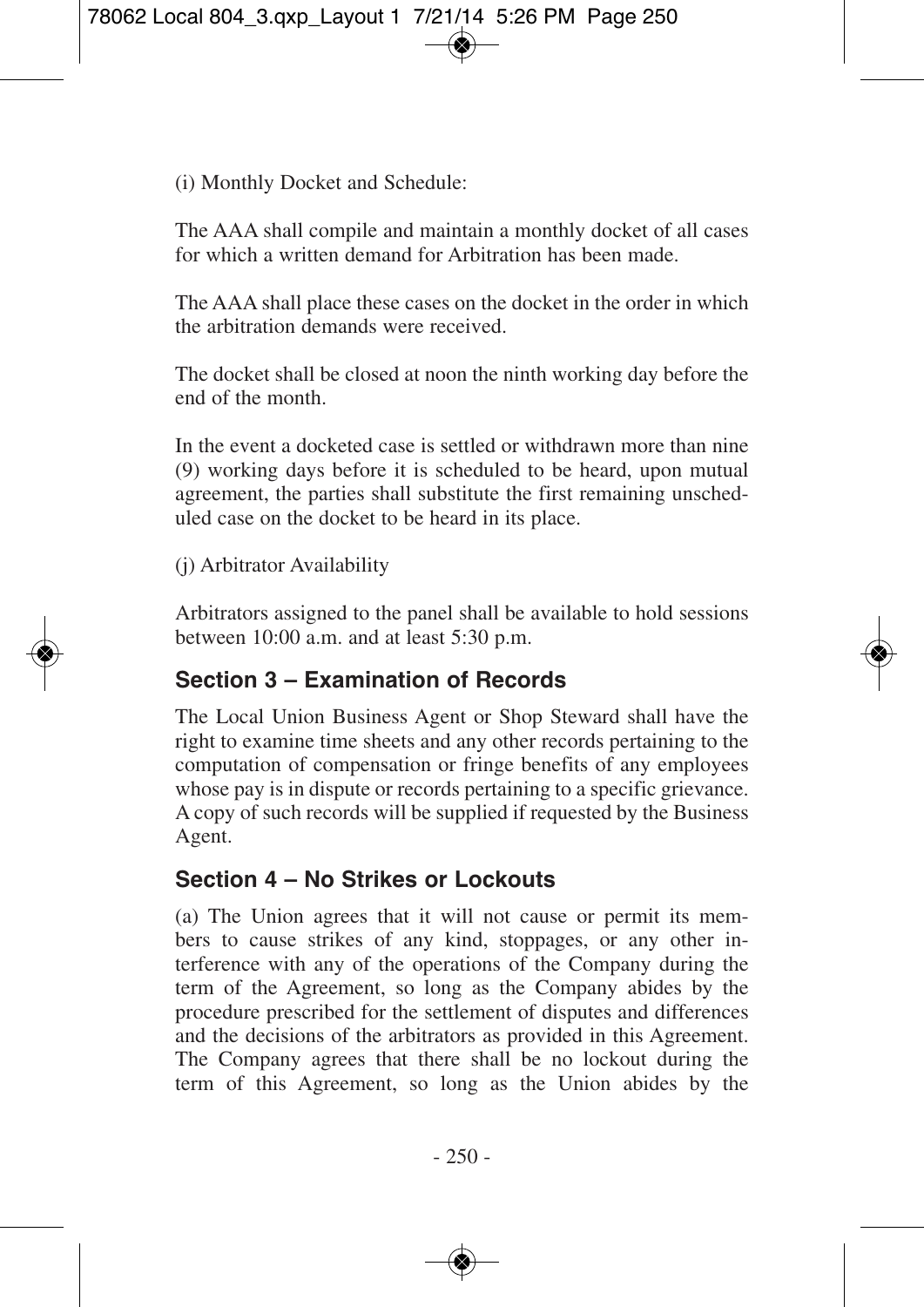procedure prescribed for the settlement of disputes and differences and the decisions of the arbitrator as provided in this Agreement.

(b) In the event of an alleged violation of this Section 5, either the Company or the Union shall have the right to waive the normal adjustment and arbitration provisions referred to in Article 18, Section 3, and submit, for immediate arbitration, the alleged violation of this section pursuant to the provisions of Section 3. Such dispute shall be submitted to arbitration within twenty-four (24) hours after receipt of notice by the American Arbitration Association and an award issued not later than twelve (12) hours after the conclusion of the hearing.

#### **Section 5 – Illegal Strikes**

It is further mutually agreed that the Local Union will, within two (2) weeks of the date of the signing of this Agreement, serve upon the Employer a written notice which notice will list the Union's authorized representatives who will deal with the Employer, make commitments for the Union generally and in particular have the sole authority to act for the Union in calling or instituting strikes or any stoppages of work in a case where a strike or stoppage is authorized under this Agreement, and the Union shall not be liable for any activities unless so authorized.

It is agreed that in all cases of unauthorized strikes, slowdown, walkout, or any unauthorized cessation of work in violation of this Agreement, the Union shall not be liable for damages resulting from any unauthorized action of its members. While the Union shall promptly undertake every reasonable means to induce said employees to return to their jobs during such period of unauthorized stoppage of work mentioned above, it is specifically understood and agreed that the Employer shall have the sole and complete right of discipline, including the sole and complete right to discharge any employee participating in any unauthorized strike, slowdown, walkout or any other cessation of work and such employee shall not be entitled to have any recourse to any other provision of this Agreement.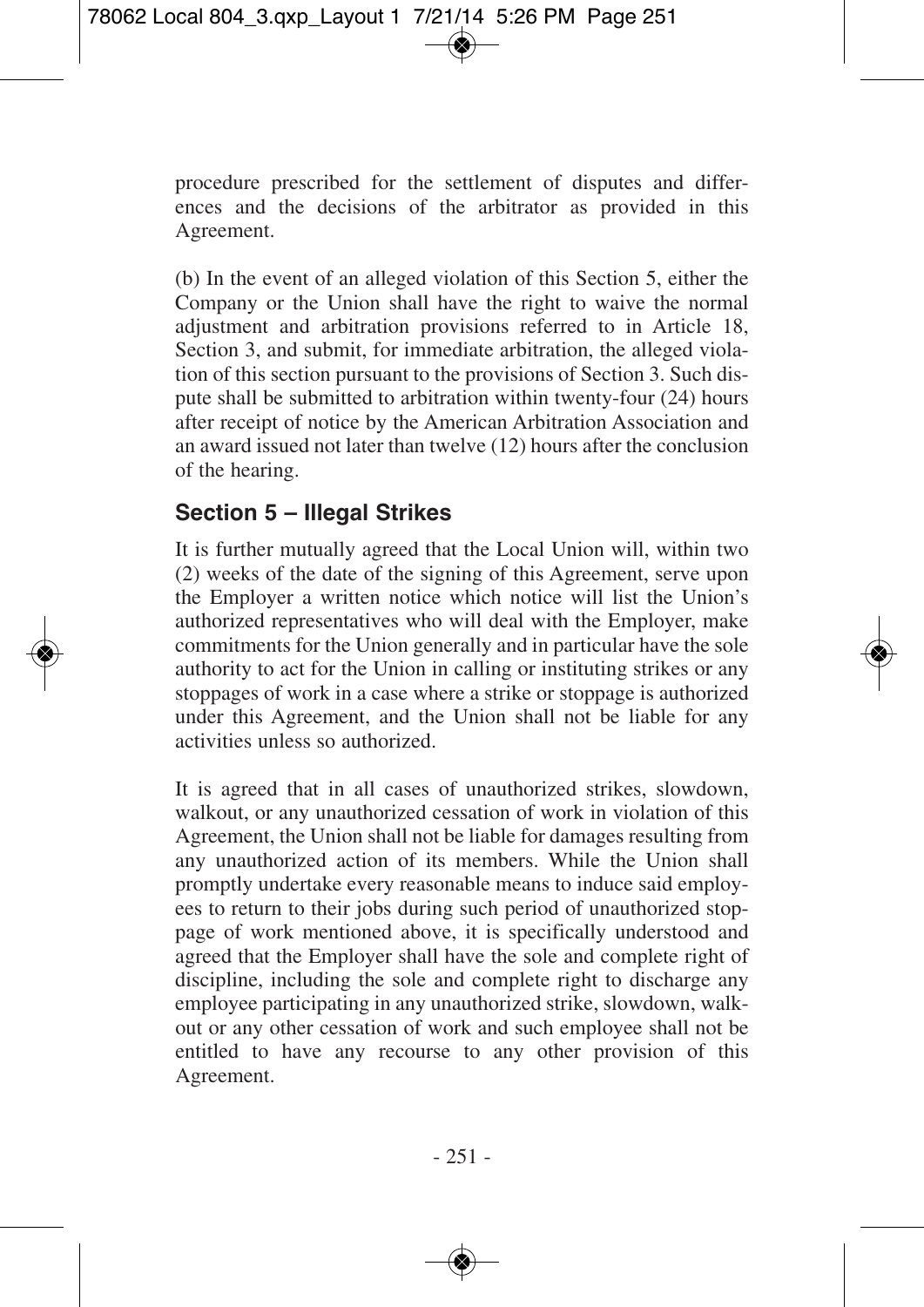# **ARTICLE 19 STEWARDS**

#### **Section 1 – Union Designation of Stewards**

The Company recognizes the right of the Union to designate the necessary number of Shop Stewards needed to handle such Union affairs as may from time to time be delegated to him by the Union.

#### **Section 2 – Strike Action**

No Steward shall have the authority to call a strike, cause a slowdown or take any other action which would interrupt the Company's business, except as such action may be authorized by the Union.

The Company recognizes this limitation upon the authority of the Steward.

### **Section 3 – Pay**

Shop Stewards shall be paid by the Company for reasonable time spent in processing of grievances.

#### **Section 4 – Grievance Handling**

It is the policy of the Company and the Union that grievances be handled with the participation of the regular Steward. The Company agrees to cooperate with the Union in establishing procedures to assure that the regular Steward is available for the processing of grievances. The Union agrees that such procedures shall not hamper the Company's operation. The Company shall, in the absence of the regular Steward, recognize an alternate Steward designated by the Union.

#### **Section 5 – Super Seniority**

Stop Stewards shall have super seniority in their classification within their center or hub as permitted by law.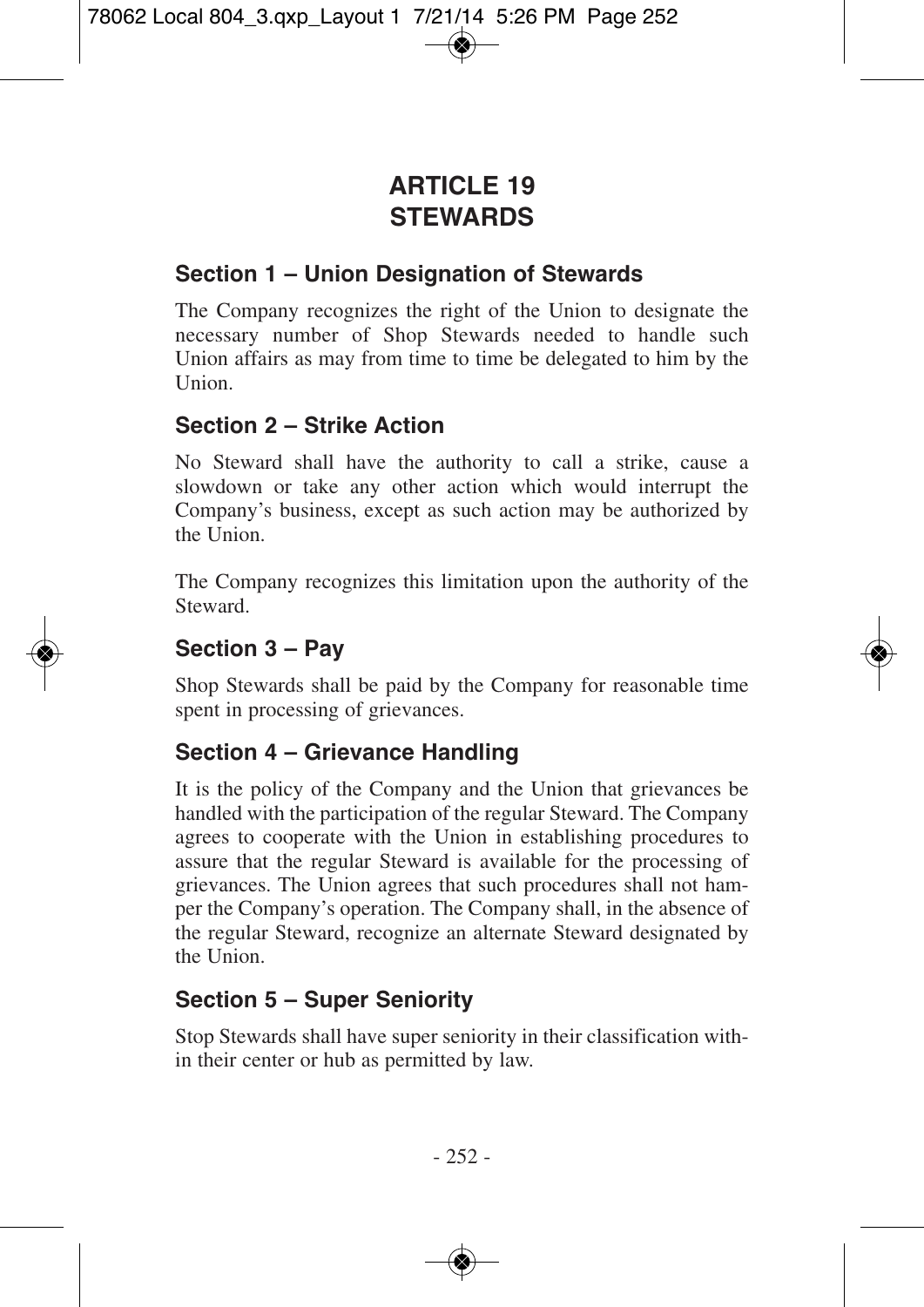# **ARTICLE 20 FUNERAL LEAVE**

#### **Section 1 – Pay**

In case of death occurring in the immediate family of a seniority employee pay for time lost due to observance will be approved by the Company up a maximum of four (4) days.

The amount of pay shall be the equivalent of eight (8) hours straight time pay per day for full-time seniority employees and four (4) hours straight time pay for part-time seniority employees.

Maximum payment will not be paid when it results in increased pay for the week, as for example, if death occurs over a weekend, holiday or scheduled day off, the elapsed days immediately following death shall be regarded as the days for which pay may be considered but only up to and including the date of funeral or burial ervice.

#### **Section 2 – Immediate Family**

"Immediate Family" is interpreted to mean spouse, child, father, mother, brother, sister, grandparents, mother-in-law and father-in-law.

# **ARTICLE 21 MILITARY CLAUSE**

Upon confirmation of entrance into the armed services, a seniority employee will be granted the next annual vacation pay to which he/she would have been entitled had he/she not entered the service, together with any earned vacation not yet taken.

# **ARTICLE 22 PORTER/CAR WASHER JOBS TO BE RESERVED**

The Company and the Union agree to reserve porter and carwasher jobs for long service employees engaged in more strenuous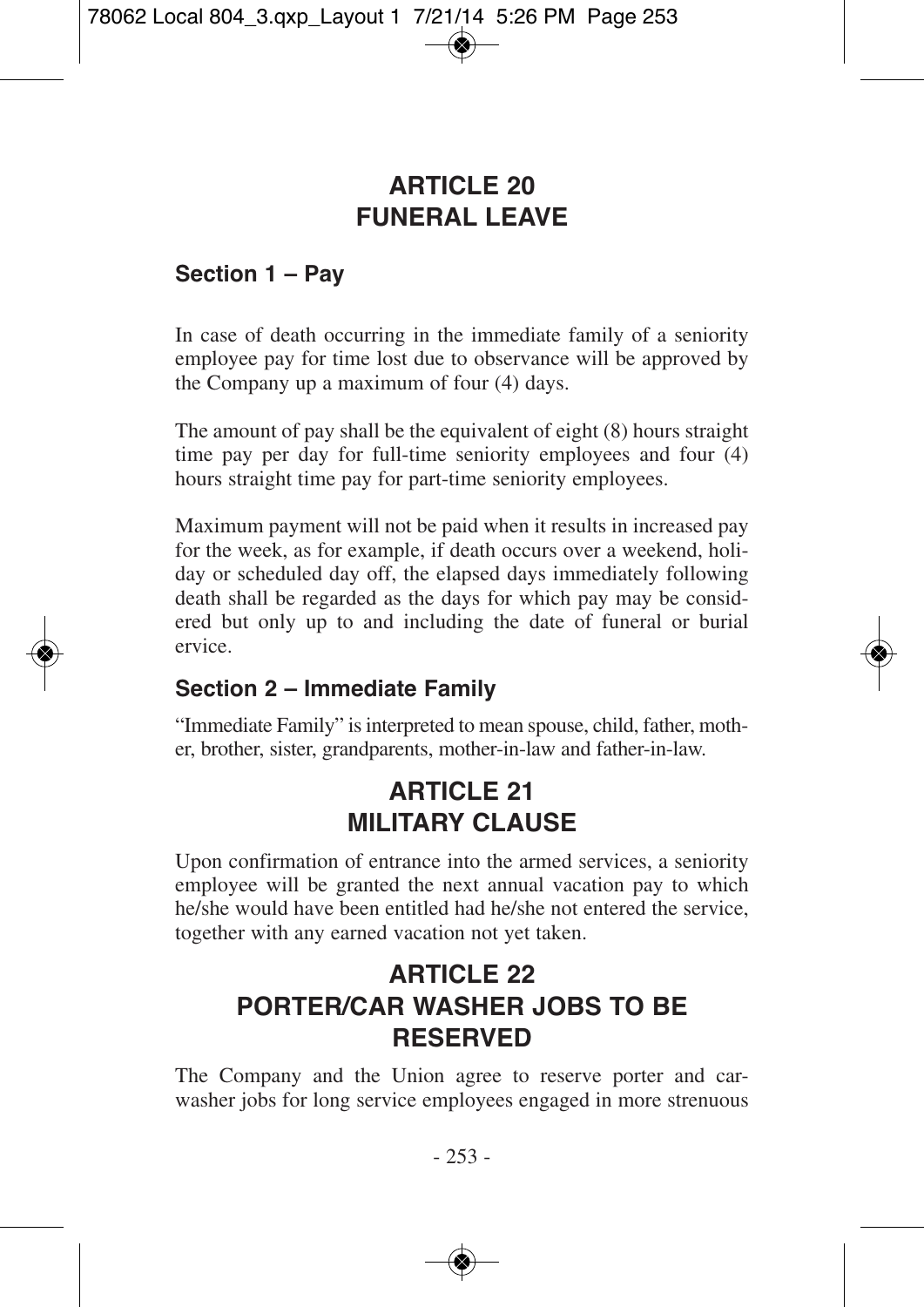work. The Union and the Company mutually agree that these jobs will be assigned to worthy cases on the basis of seniority and bona fide need as determined by a joint Union and Company committee.

Employees who are assigned to said jobs shall be dovetailed for all purposes on the Porter or Car Washer seniority list.

When a permanent vacancy occurs within their classification and building, Porters and Car Washers shall bid on open job assignments by seniority.

Porter and Car-washers shall not be required to maintain their CDL license, providing the law does not require it.

The Company shall have the right to subcontract porters and carwashers work as per past practice provided, however, such subcontracting does not result in the layoff of any Porter or Car Washer. (See National Contract Article 32).

# **ARTICLE 23 EXAMINATION AND MEDICAL ARRANGEMENTS**

### **Section 1 – Physical Examination Policy**

In accordance with Workers' Compensation Laws of the State of New York and New Jersey the following shall be the Company policy with respect to physical examinations.

(a) At the discretion of the Medical Director, employees out on compensation injuries may be requested to visit the Medical Department for examination. If unable to travel, arrangements will be made for visits to his/her home by a staff doctor.

(b) Arrangements for examination of injured employees who have since returned to work will be made at the discretion of the Medical Department where deemed necessary as follows:

1. Employees will be asked voluntarily to visit the Medical Department at a convenient time for proper examination, or,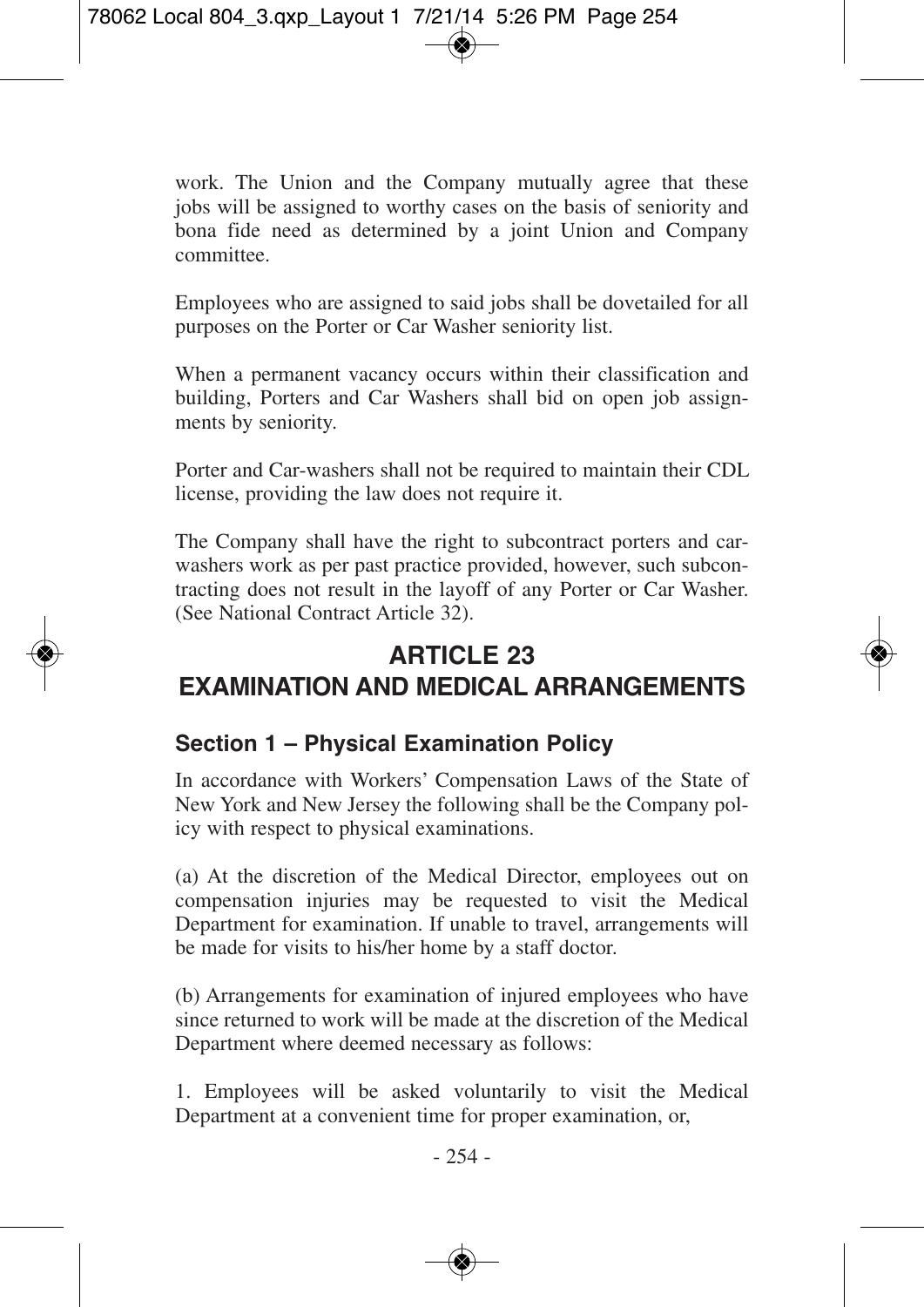2. If unable or unwilling to visit Medical Department, arrangement will be made for examination locally by a staff doctor of the Company's choosing either at the employee's home, place of business, the Company doctor's office, or in his/her home doctor's office.

3. Appointments to visit specialists or other doctors will be made by the Medical Department or insurance carrier at the convenience of the employee and doctor concerned without regard to day off schedule.

### **Section 2 – Doctors Reports**

When a medical leave of absence is requested, the Company may request appropriate medical evidence. This will usually be satisfied by the submission by an employee of his/her personal doctor's report. The Company may, however, have the employee examined by the Company doctor. If the Company doctor does not agree with the report rendered by the employee's personal doctor, the two doctors involved will select an impartial third doctor to render a report. If the two doctors cannot agree upon the selection of a third doctor, the Union and the Company shall select the third doctor either through the Arbitrator or by request to the New York County Medical Society.

#### **Section 3 – Return to Work Procedure**

(a) An employee who seeks to return to work after a medical leave of absence (including a leave of absence covered by Workers Compensation) or after an absence caused by a chronic or recurrent condition may be required by the Company to submit a doctor's report. The Company may also require the employee to submit to an examination by the Company doctor. If the Company doctor and the employee's personal doctor do not agree, the procedure set forth in the preceding paragraph regarding the utilization of an impartial third doctor shall be followed. If the third party doctor agrees with the employee's doctor the Company will be liable for lost wages from the date the employee's doctor authorized him to report to work.

(b) When the Company, pursuant to this Article requires an employee whose residence (town or city) is more than twenty-five (25) miles from the designated medical facility, to submit to an exami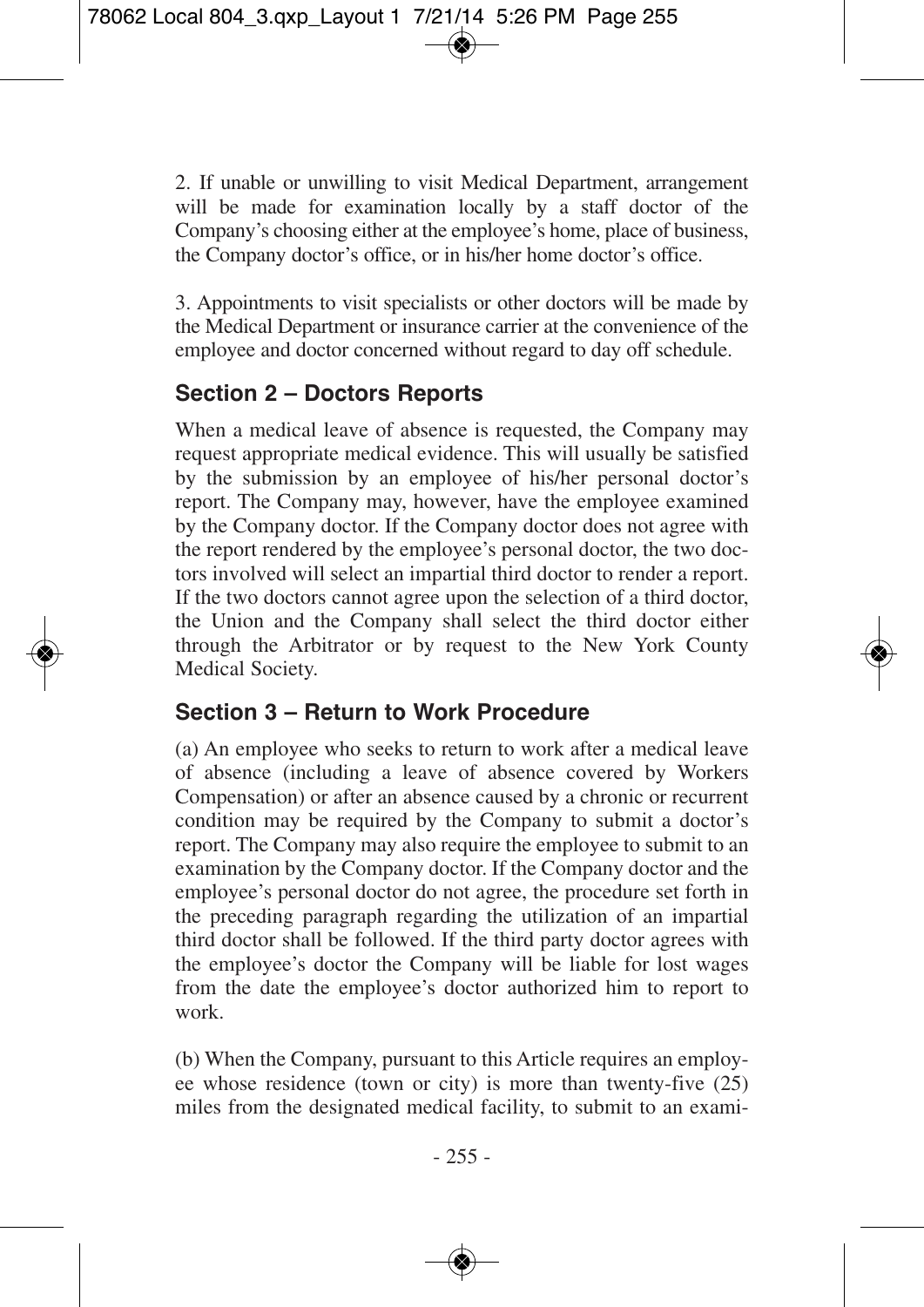nation by the Company doctor at the designated facility (except in compensation cases), the employee shall be paid three (3) hours straight time wages for each visit to the Medical Facility.

(c) The Employer shall not pay for any time spent in the case of applicants for jobs, and shall be responsible to other employees for only time spent at the place of the examination or examinations, where the time spent by the employee exceeds two (2) and in that case, only for those hours in excess of said two (2) on that day.

# **ARTICLE 24 OPERATING CENTERS**

Employees who are employed in operating centers where they are required to sort, sheet, load and deliver common carrier and retail merchandise shall be assigned on a delivery dispatch that will include allowance for sorting, sheeting, and loading.

# **ARTICLE 25 MAINTENANCE OF STANDARDS**

The Employer agrees that all conditions of employment relating to wages, hours or work, overtime differential, and general working conditions, as negotiated or agreed upon, shall be maintained at not less than the highest standards in effect at the time of the signing of this Agreement except as specifically provided in this Agreement, and the conditions of employment shall be improved wherever specific provisions for improvements are made elsewhere in this Agreement.

It is agreed that the provisions of this section shall not apply to inadvertent or bona fide errors made by the Employer or by the Union in applying the terms and conditions of this Agreement.

# **ARTICLE 26 UNION COOPERATION**

The Union agrees that it recognizes it is in the best interests of both parties for it to encourage its members, individually and collective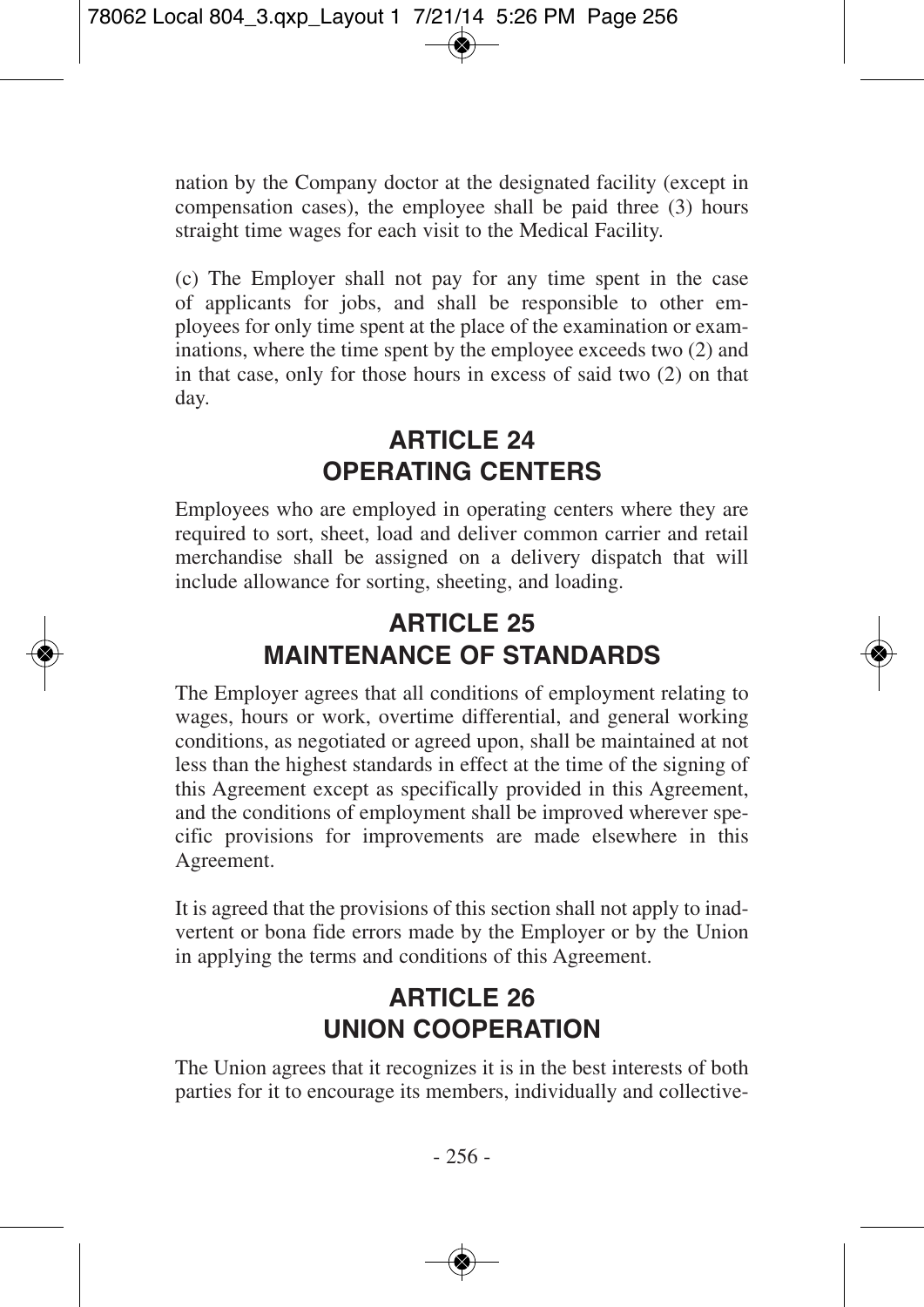ly, to perform loyal and efficient work and will use all reasonable efforts to that end. The Company will not request or require from any employees any more than a reasonable performance.

# **ARTICLE 27 TRACTOR-TRAILER DRIVER VACANCIES AND TRAINING**

#### **Section 1 – Vacancies**

In the event tractor trailer driver vacancies cannot be filled from Central, the Company will offer such jobs to employees, who in the judgment of the Company are qualified. Any employee who is on the tractor trailer transfer list and attends the Tractor Trailer School and passes the tractor-trailer road test, must accept the feeder assignment when it is offered and must remain in the tractor trailer classification for a minimum of one hundred eighty (180) days. After one hundred eighty (180) days said employee may ask to return to his/her original classification. Said request will be honored. Said request for transfer must be made prior to the completion of the employee's fourth (4th) month and returned upon completion of one hundred eighty (180) days. Any employees who return to their original classification will not be allowed to return to the tractor trailer driver classification until they are recalled on the tractortrailer list. The tractor trailer driver transfer list will be established and maintained by Local 804 and provided to the Company when changes are made or when requested.

### **Section 2 – Training**

Employees who are interested in qualifying as tractor trailer drivers shall so notify the Company by use of intention notice. Copies of intention notices will be supplied to Local 804 upon request. Such employees, in seniority order, will be permitted to attend, on their own time, the Company training program which may be established from time to time as the need occurs. Employees will be allowed to use vacation, sick days, optional paid holidays or request no pay to attend the tractor-trailer training school. The Company agrees to furnish the necessary equipment and instructors. A good driving record is a prerequi-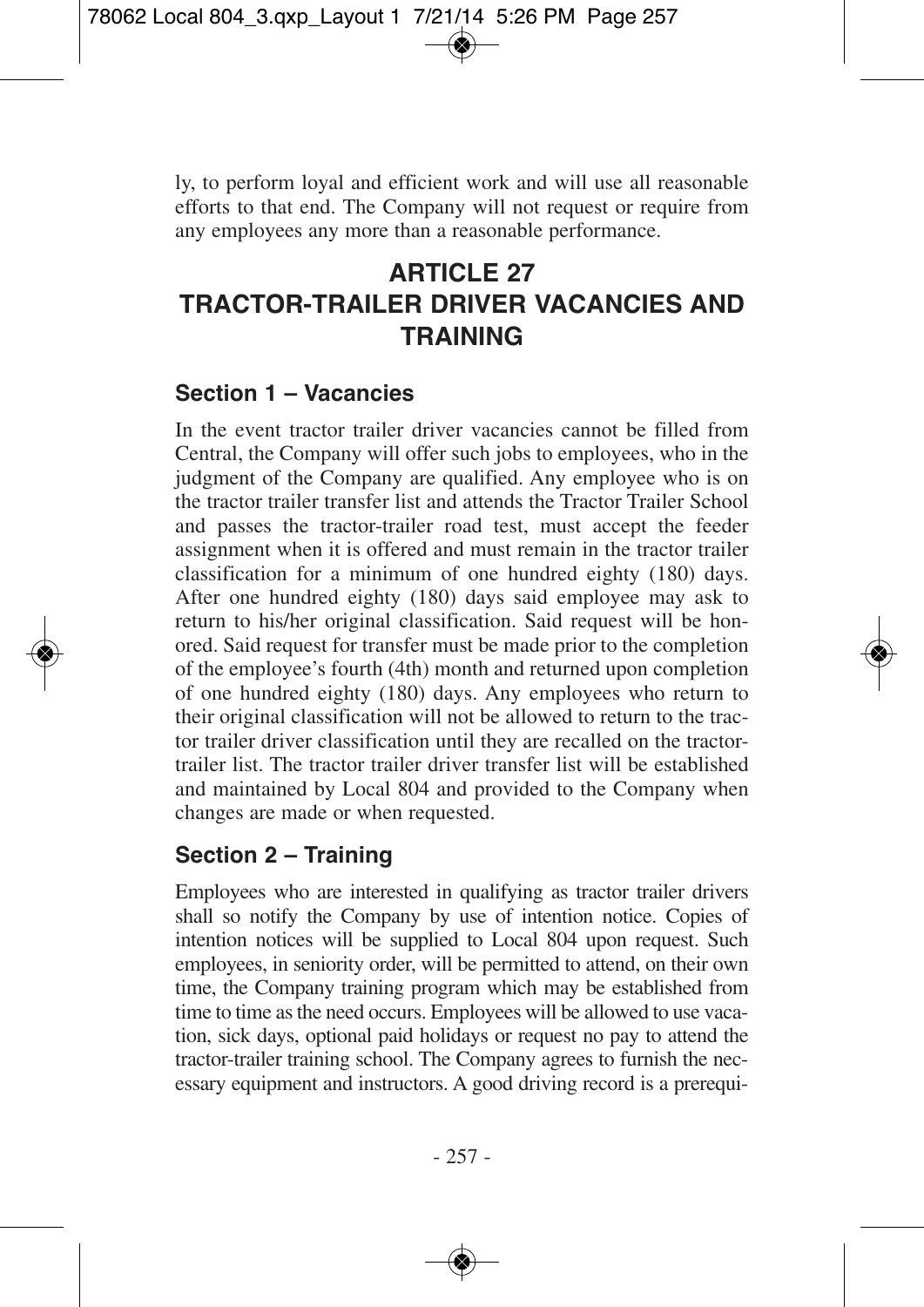site to such training. New tractor trailer drivers may be trained in any district. When training has been completed, drivers will be assigned to a district by seniority after successfully completing the training requirements.

### **Section 3 – Disputes Over Vacancies and Training**

Any dispute involving the application of this provision shall be submitted to a representative of the Union and the Company for mutual agreement.

## **ARTICLE 28 POLYGRAPH, TACHOGRAPH, STANDARDS OF APPEARANCE, UNIFORMS**

### **Section 1 – Polygraph**

Employees shall not be required at any time to take a polygraph or other form of lie detector test.

### **Section 2 – Tachograph**

Tachographs will not be used for the purpose of checking drivers' time schedules.

#### **Section 3 – Standards of Appearance**

The employee shall comply with the current standards of personal appearance regulations posted by the Company, and with such reasonable amendments as shall be adopted by the Company. A Joint Committee, consisting of two (2) representatives of the Company and two (2) representatives of the Union, shall be convened periodically for the purpose of reviewing and, where indicated, recommending changes in rules or policies relating to standards of appearance.

In the event of a bona fide doubt as to whether an employee has complied with the Company's standards on personal appearance, the matter shall be referred to the committee for a recommendation before action is taken, provided the committee can be convened and can make a joint recommendation within thirty-six (36) hours.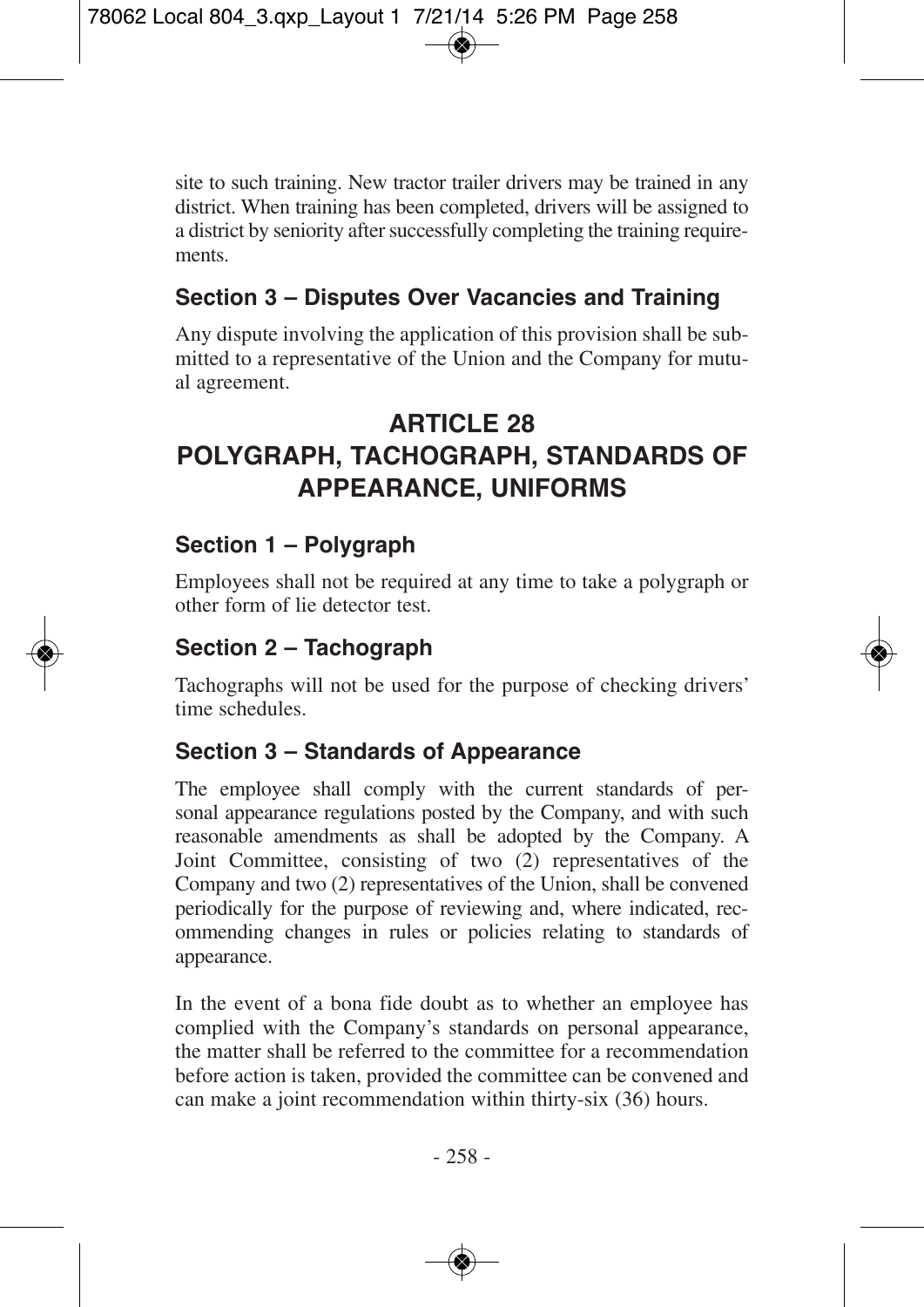### **Section 4 – Uniforms and Personal Appearance**

The Employer agrees that if any employee is required to wear any kind of uniform as a condition of his/her continued employment, such uniform shall be furnished and maintained by the Employer, free of charge, at the standard required by the Employer.

The Employer will provide shirts with a maximum of ten (10) shirts allowable each year (five (5) winter and five (5) summer), on the basis of one (1) new shirt for each worn shirt turned in. These shirts will be maintained by the employees.

The uniform and UPS shirts will be worn at all times while on duty and at the standard determined by the Employer. Employees shall not wear any article of clothing determined to be incompatible with the uniform standards established by the Employer.

It is agreed that employees must strictly comply with the Employer's regulations concerning personal grooming and appearance and the wearing of uniforms and accessories.

# **ARTICLE 29 COMPENSATION CLAIMS, T.A.W.**

### **Section 1 – Compensation Notification**

The Union will be notified before any reduction of weekly compensation is imposed.

### **Section 2 – Reimbursement**

The Company shall reimburse employees four (4) hours for attending hearings at the Workers' Compensation Board when such hearings result from normal notice of hearing at which the employee is directed to be present. Evidence of such notice must be submitted by the employee to the Company at least twenty-four (24) hours in advance of request for time off. The Company will not reimburse employees for attendance at hearings which result from employee's application for consideration of appeal.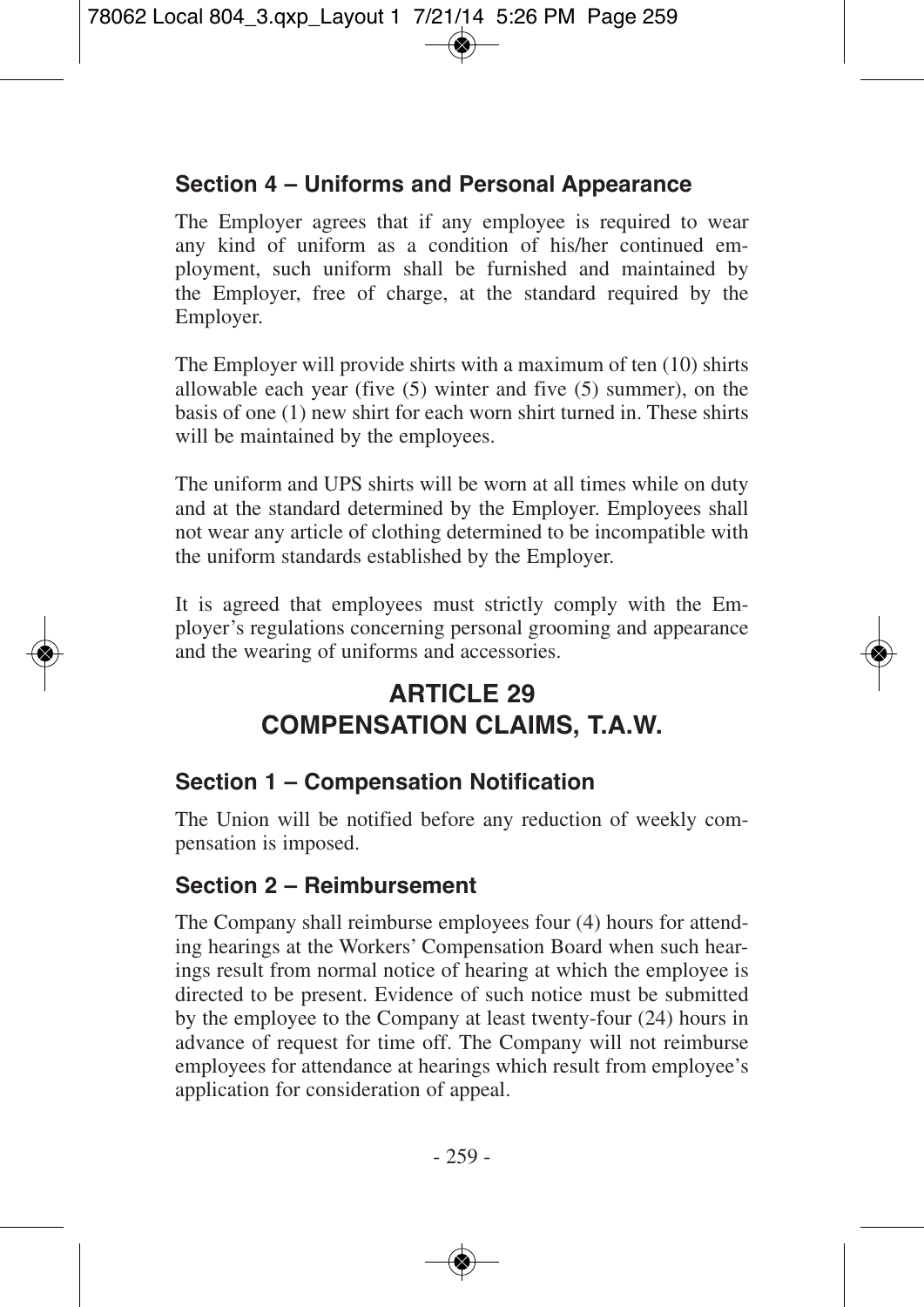### **Section 3 – Report to Work After Compensation Hearing**

Past practice shall govern the employee's obligation to report for work on the day of the compensation hearing.

# **ARTICLE 30 PAID-FOR-TIME AND PAY PROCEDURE**

All regular employees covered by this Agreement shall be paid in full each week. Not more than one (1) week's pay shall be held on an employee. Each employee shall be provided with a statement of total hours and gross earnings and an itemized statement of all deductions for any purpose. Payroll checks shall be in sealed envelopes.

# **ARTICLE 31 TIME RECORD**

A daily time record shall be maintained by the Employer for all of his/her employees. Each employee shall "punch in" his/her own time card or badge at the start of the day, and "punch out" his/her own time card or badge at the completion of the day's work at the Employer's place of business.

## **ARTICLE 32 LOCKERS, UNIFORMS**

The Employer shall provide lockers and the basic uniform shall be kept in the locker. Employees shall change into uniforms on the Company premises before reporting for duty and change out of uniforms after being relieved from duty each day.

### **ARTICLE 33 ON-JOB SUPERVISOR**

On-job supervision of employees shall not be used for purpose of harassing employees.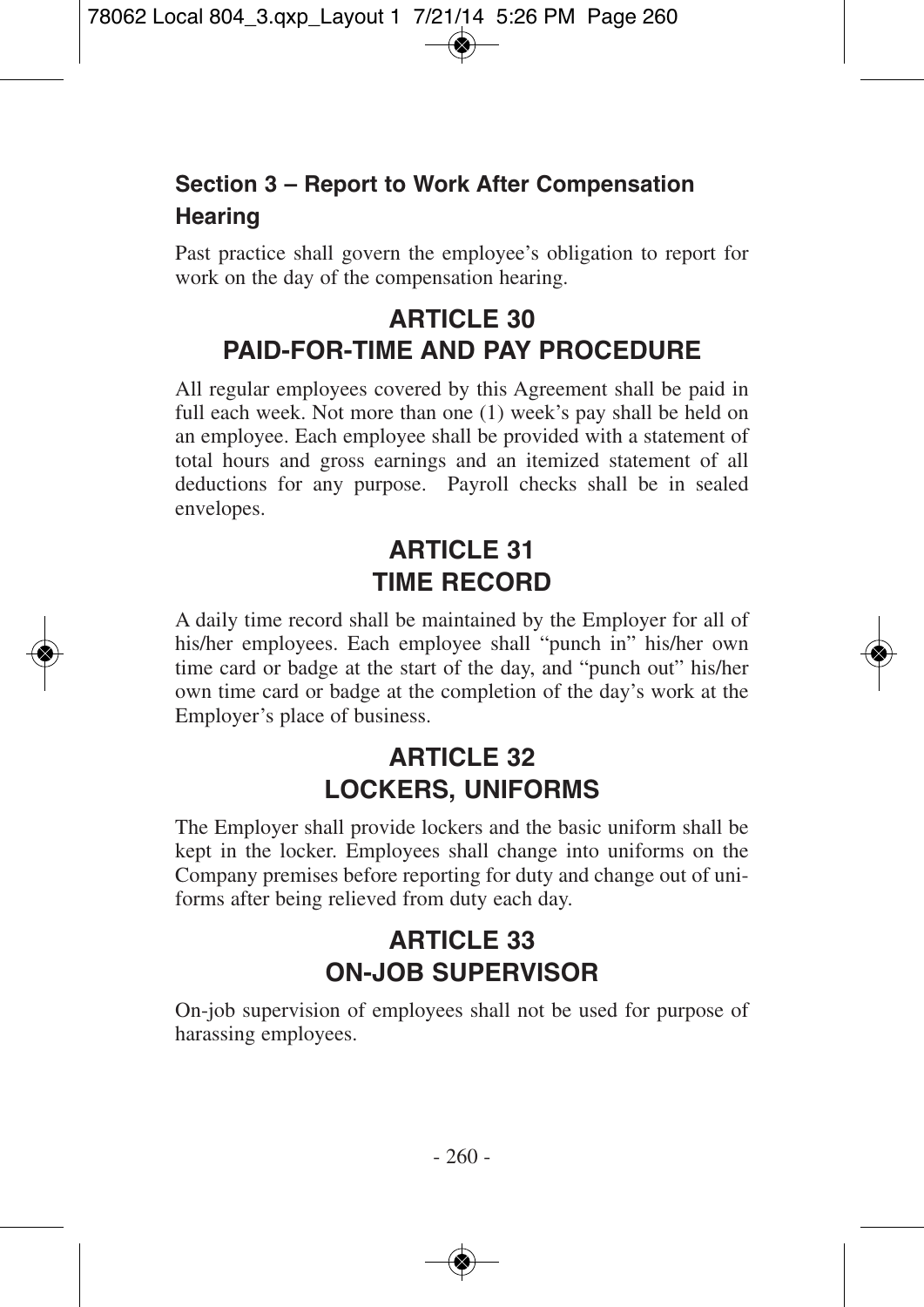# **ARTICLE 34 BREAKDOWNS AND IMPASSABLE HIGHWAYS**

In any instance of breakdown or impassable highway which pre- vents an employee from proceeding to his/her destination (or, if instructed, from returning to his/her center), the employee shall be paid for all time up to the time at which he/she arrives at a place of lodging, with overtime payments, if appropriate. Once he/she has arrived at a place of lodging, the employee shall be considered to be relieved from duty and he/she shall remain off duty until his/her regular starting time the next day or until called to duty, whichever occurs sooner. If more than one (1) day elapses before the employee is called to duty, he/she shall be paid not less than his/her daily minimum guarantee each twentyfour (24) hour period, such period to be measured from the employee's regular starting time each day until he/she returns to his/her center or home. In addition, such an employee shall be furnished clean, comfortable, sanitary lodgings, plus meals. The meal allowance shall be ten dollars (\$10.00) for breakfast, fifteen dollars (\$15.00) for lunch, and twenty dollars (\$20.00) for supper.

# **ARTICLE 35 PIGGYBACKING**

No first day deliveries will be piggybacked. Except in case of imbalance no present tractor trailer run will be piggybacked unless a comparable tractor trailer run has been added by the Company. When new tractor trailer runs are established the Company shall designate such runs as replacements for runs which are to be piggybacked. Such runs shall be put up for bid pursuant to the seniority provisions of the contract. No present tractor trailer driver will lose tractor trailer driver's work and no present tractor trailer driver will lose tractor trailer driver's work due to piggybacking. "Present," as used in this section, shall refer to the ninety-one (91) tractor trailer runs in effect the month of April 1971.

# **ARTICLE 36 COMPLETE AGREEMENT**

The Parties agree that this contract is the sole and complete agreement between them and that any other previous understandings or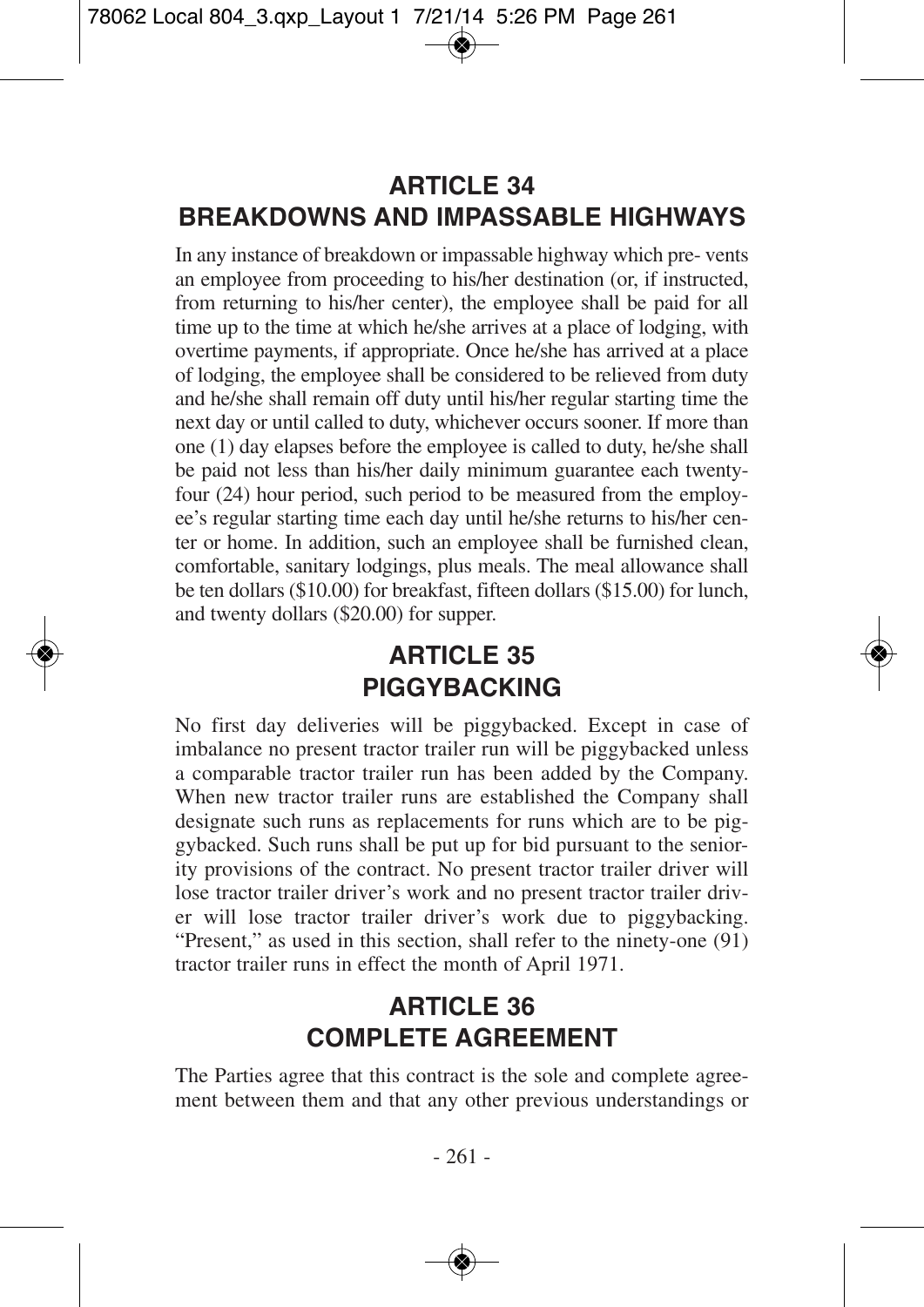agreements, oral or written, inconsistent with the provisions of this Agreement are superseded and are of no effect during the terms of this Agreement.

The Parties hereto expressly agree that during the lifetime of this Agreement there shall be no demands for collective bargaining negotiations as to any matter or issue not covered by the provisions of this Agreement, or for the negotiation of any of the provisions of this Agreement, except as elsewhere provided in this Agreement.

# **ARTICLE 37 DURATION**

#### **Section 1 – Duration**

This Agreement shall be in full force and effect from August 1, 2013 to and including July 31, 2018 and shall continue from year to year thereafter unless written notice of desire to cancel or terminate the Agreement is served by either party upon the other at least sixty (60) days prior to the date of expiration.

#### **Section 2 – Notice of Negotiation of Changes**

Where no such cancellation or termination notice is served and the parties desire to continue said Agreement but also desire to negotiate changes or revisions in this Agreement, either party may serve upon the other a notice at least sixty (60) days prior to July 31, 2018 or July 31st of any subsequent contract year, advising that such party desires to revise or change terms or conditions of such Agreement.

#### **Section 3 – Revisions**

Revisions agreed upon or ordered shall be effective as of August 1, 2013 or August 1st of any subsequent contract year, unless otherwise specifically provided. The Employer or the National Negotiating Committee shall be permitted all legal or economic recourse to support their requests for revisions if the parties fail to agree therein.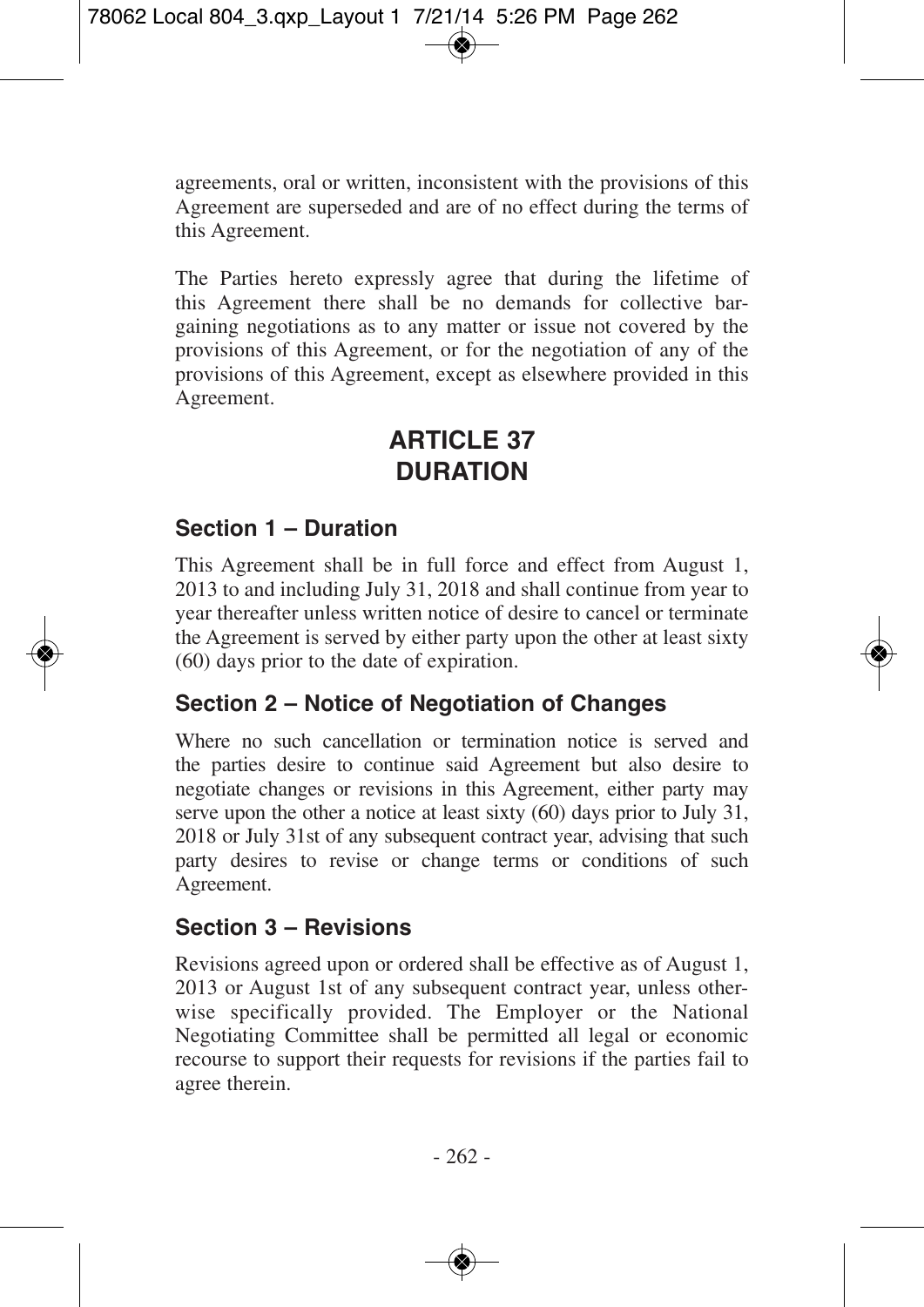### **Section 4 – Failure of Give Notice**

In the event of an inadvertent failure by either part to give notice set forth in Sections 1 and 2 of the Article, such party may give such notice at any time prior to the termination or automatic renewal date of this Agreement. If a notice is given in accordance with the provisions of this Section, the expiration date of this Agreement shall be the sixty-first (61st) day following such notice.

It has been agreed to by the Parties that the attached agreed upon changes are not intended to change the meaning or interpretation of any references to feeder driver in all articles of the Local 804/UPS Supplement. Proposal: The parties agree to changes the words "feeder driver" or "central driver" to "tractor trailer driver" wherever feeder driver or central driver is stated in the Local 804/UPS Supplement Agreement.

# **LETTER OF AGREEMENT**

Teamsters Local 804 and United Parcel Service, Inc. ("UPS") agree the following will become effective upon the ratification of the new National Master Agreement (NMA) and Local 804 Supplement: UPS agrees to create one hundred (100) additional Article 22.3 fulltime jobs to bring to the total number of 22.3 jobs to five hundred and sixty (560) before August 1, 2014. Such jobs shall thereafter be governed in all respects by the rules of Article 22.3 and 41.3 of the NMA.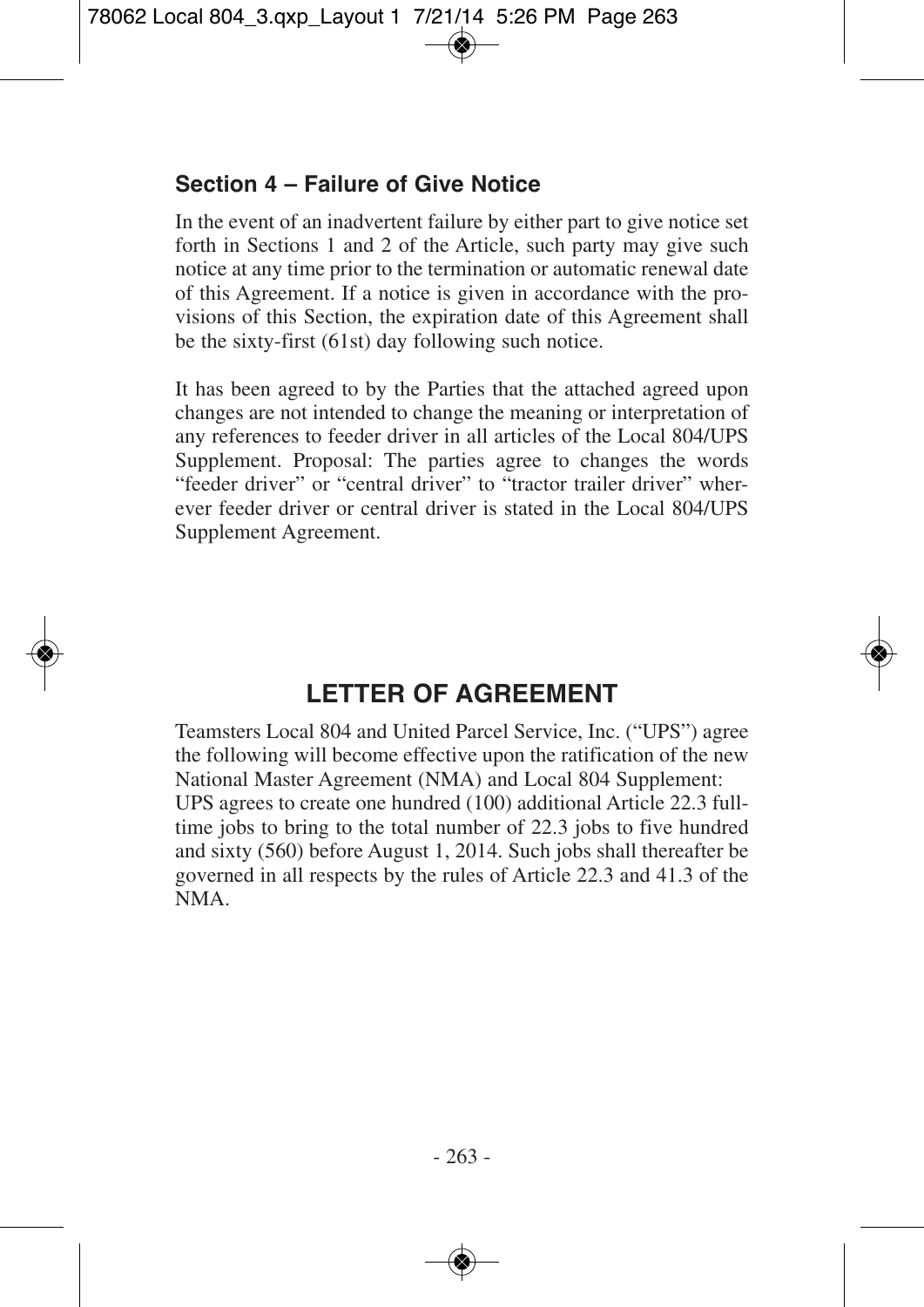# **LETTER OF AGREEMENT**

Teamsters Local 804 (Union) and United Parcel Service Inc. (UPS) agree to the following as a replacement for the Letter of Agreement on December 3, 2007.

1. Upon ratification of the Teamsters Local 804 Supplement, UPS will pay in a lump sum by December 31st of 2013 and each subsequent December 31st, an amount equal to one dollar and seventyfive cents (\$1.75) times the total number of straight-time hours for each employee, as current practice, in the Teamsters Local 804/447 Pension Plan.

2. The additional fifteen minutes after 8 ½ hours referenced in the Article 5, Section 1(b) of the Local 804 Supplement will be restored to all eligible full-time employees not then receiving it after the date the Local 804 IBT and Local 447 IAM-UPS Multi-Employer Retirement Plan is no longer in the "endangered status" (as defined in the ERISA Section 305(b)(1)) or in "critical status" (as defined in ERISA Section 305(b)(2)).

3. The allocation of the one dollar (\$1.00) increase provided in Article 34, Section (a)(1) of the National Master Agreement (NMA) shall be as follows:

(a) For years 8-1-2013 through 8-1-2016, the allocation shall be forty-eight cents (\$0.48) to pension; and thirty-seven cents (\$0.37) for Health & Welfare;

(b) For the August 2017 increase the allocation shall be fifty-two cents (\$0.52) for pension and thirty-three cents (\$0.33) to Health & Welfare; and

(c) On each August 1 of the contract, fifteen cents (\$0.15) of the available one dollar (\$1.00) shall be retained by the Company to be applied towards the costs of paragraph 1) above.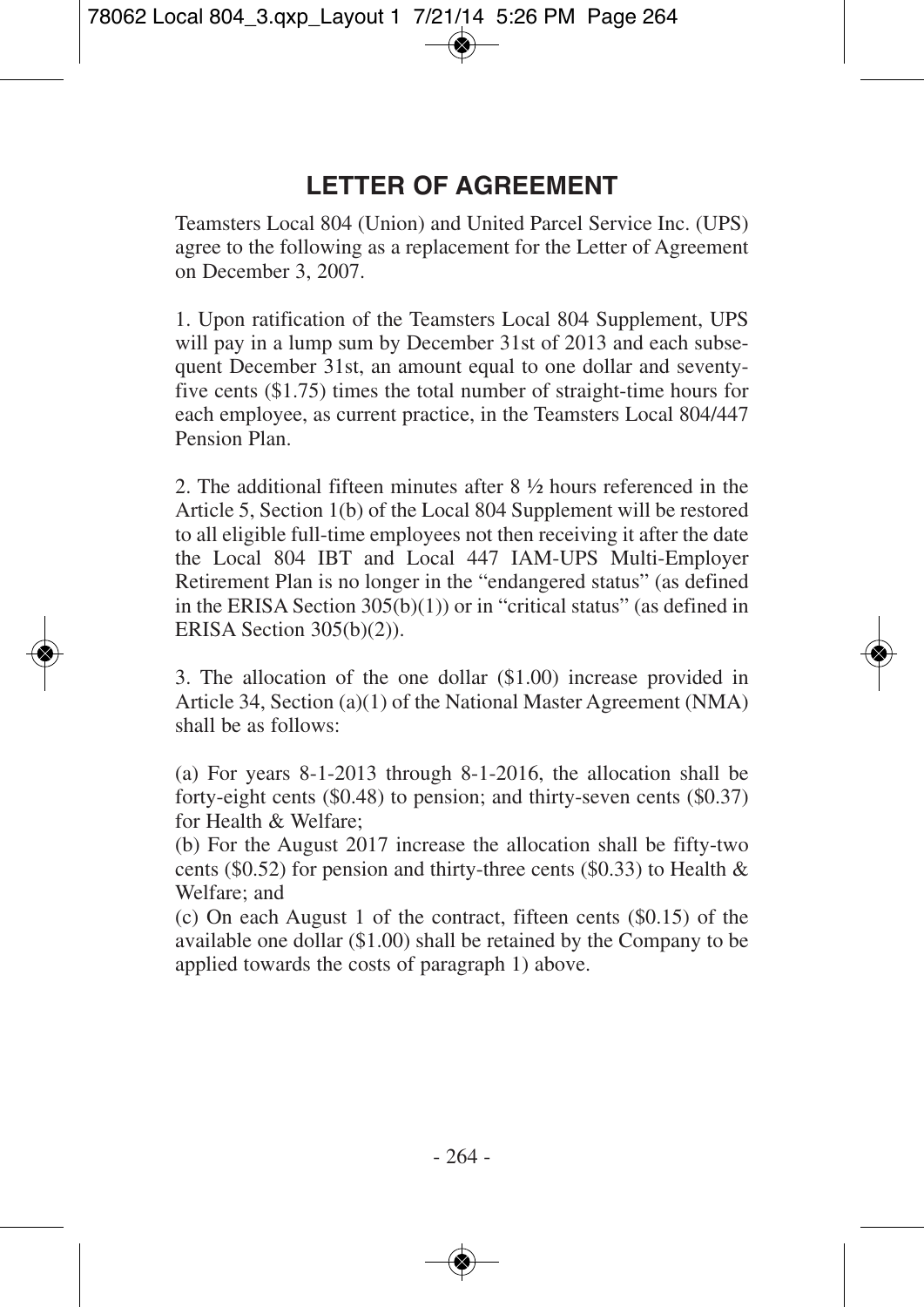## **LOCAL 804 I.B.T. AND LOCAL 447 I.A.M. UPS MULTI-EMPLOYER RETIREMENT PLAN**

WHEREAS, the Board of Trustees (the "Board") of the Local 804 I.B.T. and Local 447 I.A.M. – UPS Multi-employer Retirement Plan (the "Fund" or the "Plan") maintains the Plan; and

WHEREAS, The Local 804 Union (the "Union") and United Parcel Service, Inc. (the "Company") have negotiated a supplemental agreement ("Supplemental Agreement") to the National Master United Parcel Service Agreement ("Master Agreement") for the period August 1, 2013 and ending July 31, 2018; and

WHEREAS, the Supplemental Agreement requires certain allocation to be made to the Plan from contributions that the Company is required to make under the Master Agreement; and

WHEREAS, the Trustees have agreed to opt out of funding relief for the 2012 Plan Year in order to adopt the benefit improvements described below, if the New Agreement is ratified;

WHEREAS, upon ratification of the Supplemental Agreement, the Trustees will implement the following improvements to the monthly Service Pension amount provided under the Plan.

NOW, THEREFORE, be it RESOLVED as follows:

RESOLVED, that, in consideration of the foregoing premises, effective as of the dates indicated herein and conditioned upon and only effective after ratification of the Master Agreement and the Supplemental Agreement:

(1) Effective January 1, 2014, for Participants who retire on or after that date, the monthly service pension amount under the Plan will be enhanced as follows:

| $\sim$<br>I<br>I<br>I |
|-----------------------|

| Number of Years | <b>Existing Monthly</b> | <b>Enhanced Monthly</b> |
|-----------------|-------------------------|-------------------------|
| of Service      | Pension Amount          | Pension Amount          |
| 25              | \$3,100                 | \$3,400                 |
|                 |                         |                         |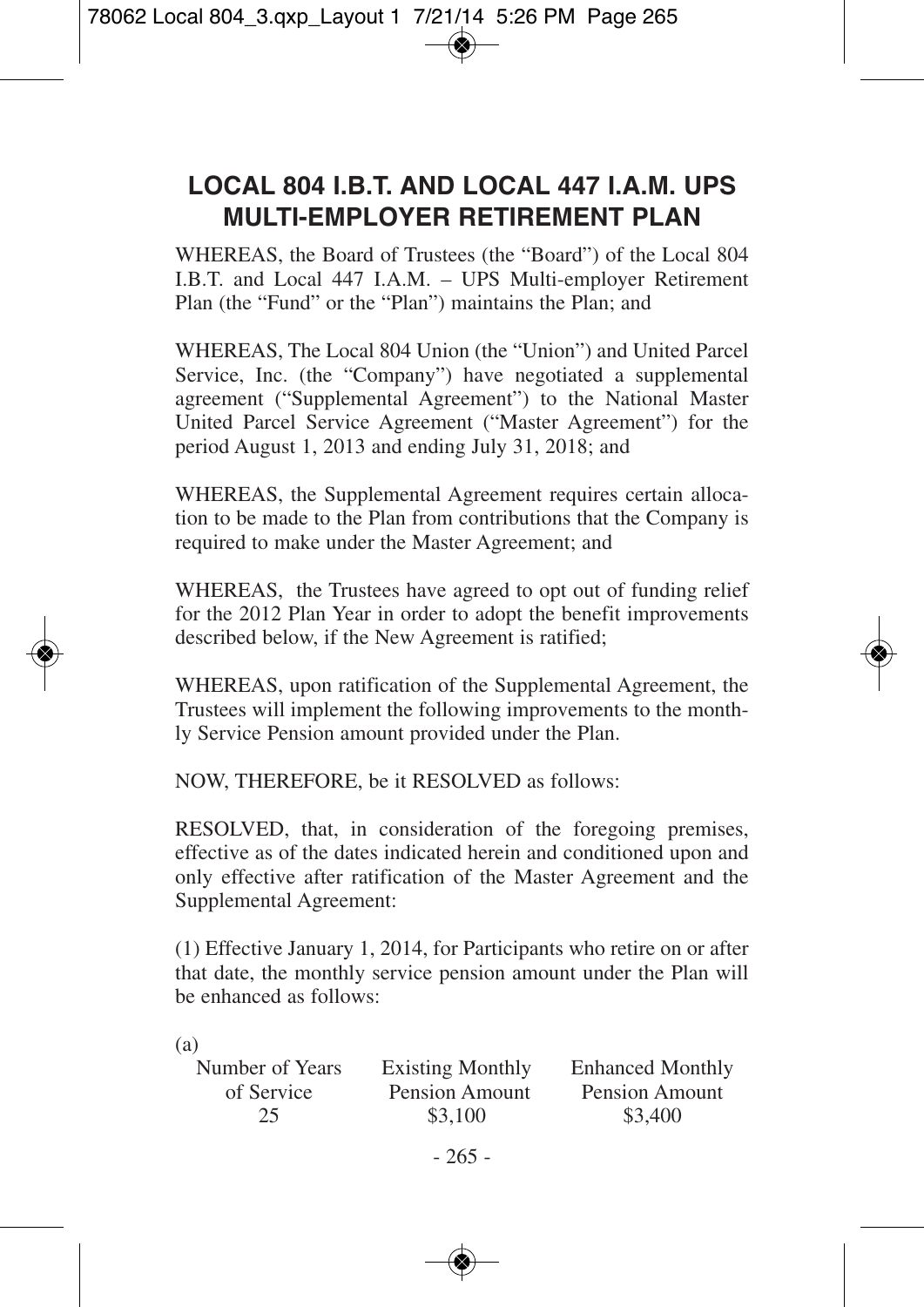| 26 | \$3,200 | \$3,500 |
|----|---------|---------|
| 27 | \$3,300 | \$3,600 |
| 28 | \$3,400 | \$3,700 |
| 29 | \$3,500 | \$3,800 |
| 30 | \$3,600 | \$3,900 |

(b) Additionally, the maximum monthly service pension for participants who are at least age 55 with 25 years of service shall also increase to \$3,900.

Notwithstanding the above, the accrual rate for the Regular Pension shall remain as provided for under the terms of the Plan's current Summary Plan Description.

(2) Effective August 1, 2017, for Participants who retire on or after that date, the Service Pension under the Plan will be enhanced as follows:

(a)

| Number of Years | <b>Existing Monthly</b> | <b>Enhanced Monthly</b> |
|-----------------|-------------------------|-------------------------|
| of Service      | Pension Amount          | Pension Amount          |
| 25              | \$3,400                 | \$3,500                 |
| 26              | \$3,500                 | \$3,600                 |
| 27              | \$3,600                 | \$3,700                 |
| 28              | \$3,700                 | \$3,800                 |
| 29              | \$3,800                 | \$3,900                 |
| 30              | \$3,900                 | \$4,000                 |

(b) Additionally, the maximum monthly service pension for participants who are at least age 55 with 25 years of service shall also increase to \$4,000.

Notwithstanding the above, the accrual rate for the Regular Pension shall remain as provided for under the terms of the Plans current Summary Plan Description.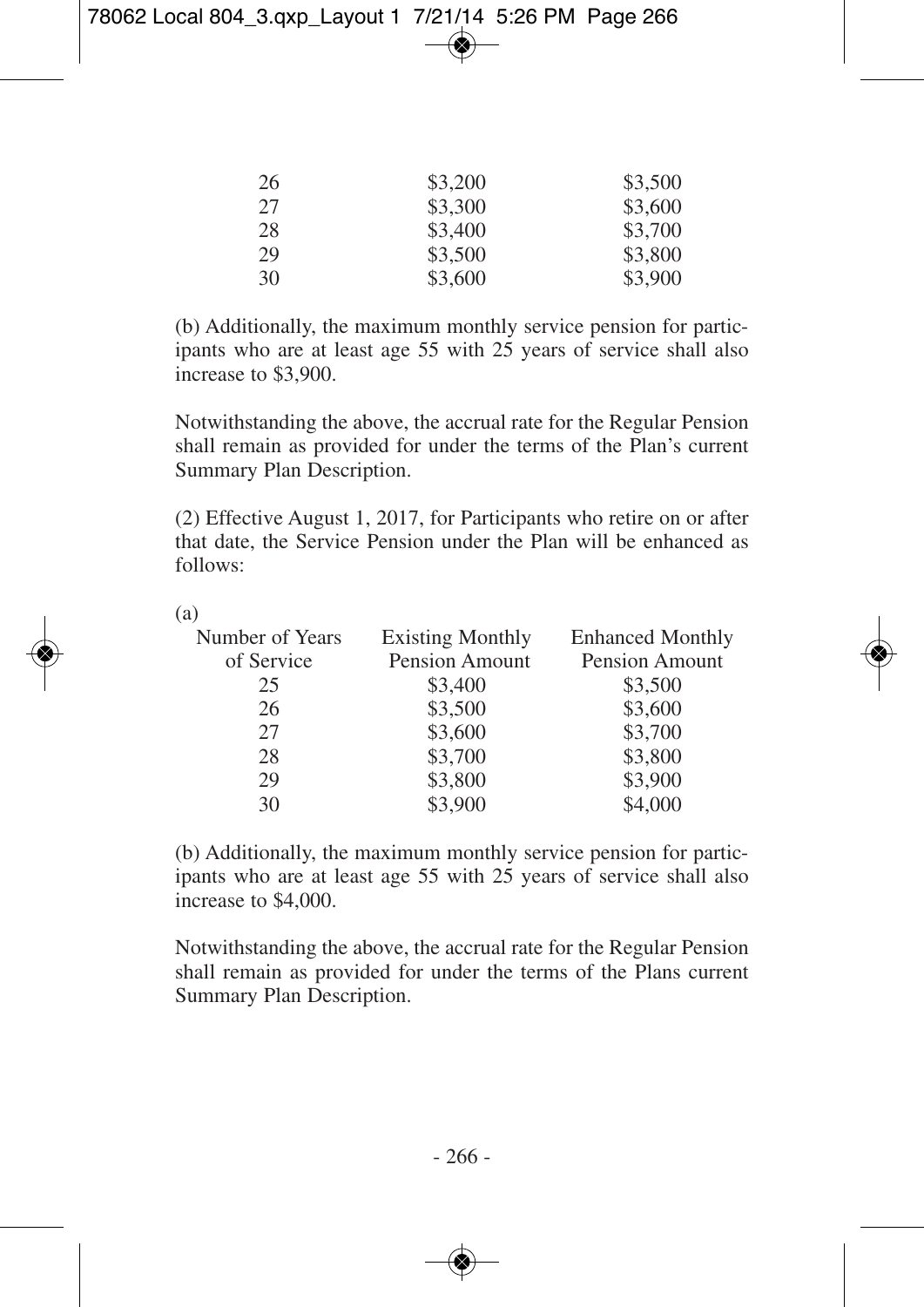# **MEMORANDUM OF UNDERSTANDING UPS AND LOCAL 804**

This serves to memorialize the understanding that during peak season, feeder drivers in the jurisdiction of Local 804 will maintain or exceed the normal work hours that they have worked during the course of the year. This agreement does not limit the Company's rights under Article 26 of the National Master Agreement or Article 14 of the Local 804 supplement during peak season, nor does it guarantee a minimum or maximum number of hours for Local 804 feeder drivers in excess of the normal hours worked during the course of the year.

# **RULES OF PROCEDURE LOCAL 804/UPS GRIEVANCE PANEL**

## **ARTICLE I PREAMBLE**

It is understood that the purpose of the following Rules of Procedure is to implement the provisions set forth in the grievance procedure of the Teamsters Local 804/UPS agreement (hereinafter referred to as the "Agreement") and that nothing contained herein shall in any way be deemed to alter or amend the procedures set forth in the Agreement.

The Local Union party to the Agreement hereby recognize UPS, its heirs, successors, and assigns, as the party to the Agreement for the purposes of administering the Grievance Procedure Article of the Agreement.

## **ARTICLE II**

#### **Section 1 – Local 804/UPS Grievance Panel**

The Local 804/UPS Grievance Panel, hereinafter referred to as the Panel, shall be charged with the responsibility of establishing and implementing the required machinery for performing the functions required under the Teamsters UPS Agreement.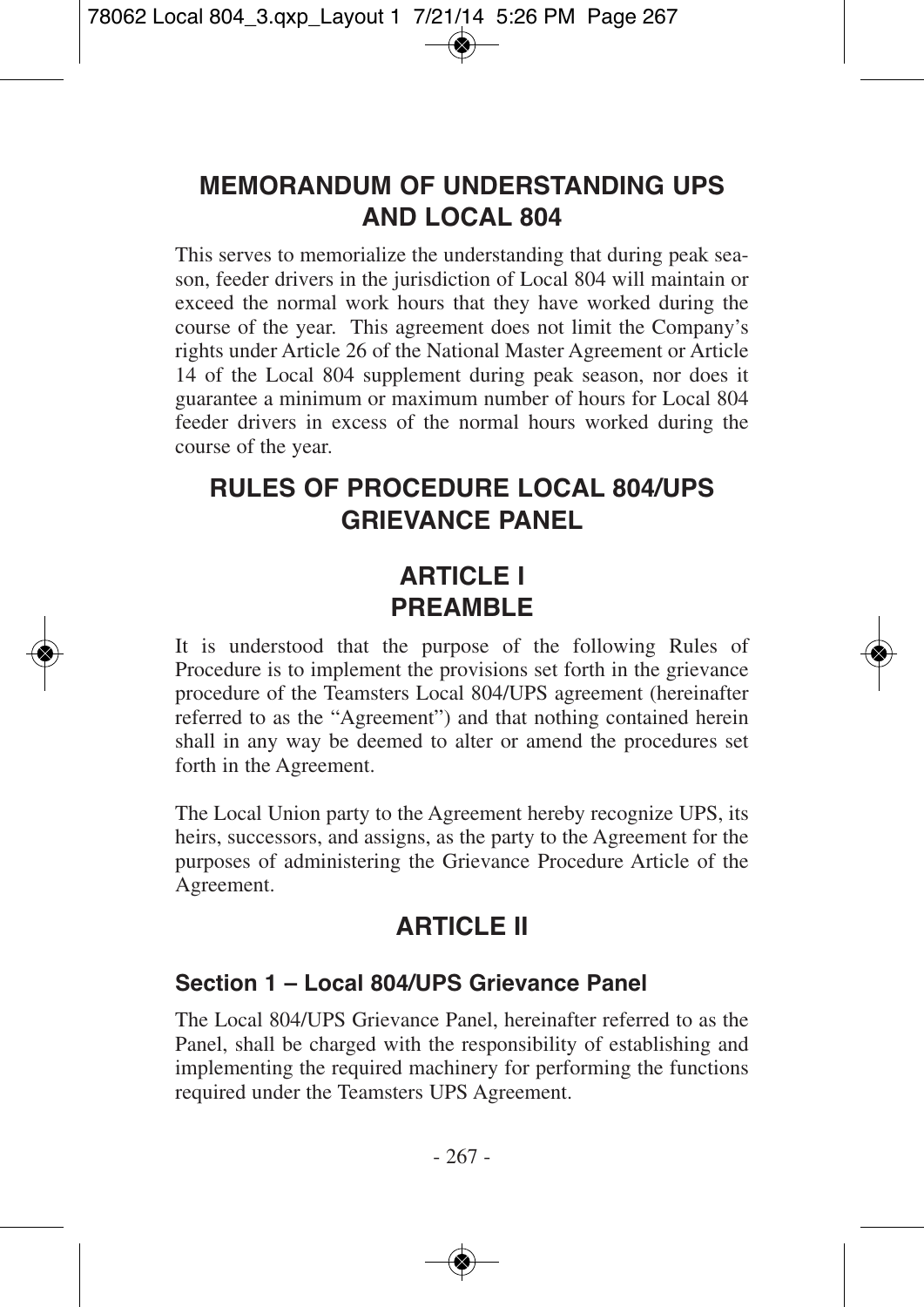### **Section 2 – Panel Membership**

The Local 804/UPS Grievance Panel shall have jurisdiction over all Teamster represented UPS facilities within Local 804's jurisdiction. The Panel shall be composed of members or alternates representing the Union and members or alternates representing the Employer and the arbitrator. Any member of the Panel so designated by the Union or Employer who may die, resign, become incapacitated, or be removed may be replaced. Panel members, other than the arbitrator must be full time employees of the Union or the Employer.

(a) The Co-Chair for the Union will be the Principal Officer of the Union, or his/her authorized alternate(s).

(b) The Co-Chair for the Employer will be UPS East Region Labor Manager, or his/her authorized alternate(s).

(c) The Co-Chairs will, after each Panel meeting, be responsible for preparing a written decision and any interpretation of each case heard by the Panel. Once finalized, the Administrator will forward copies of the same to the Co-Chairs of the Panel.

# **ARTICLE III PANEL MEETINGS**

#### **Section 1 – Time and Place**

The Panel shall meet at least two (2) days every month except December unless otherwise agreed to by the Co-Chairs. The meetings shall be at such time and place as designed by the Co-Chairs. After the Panel members have been notified of the time and place of the Panel meeting, said meeting can be changed only upon agreement by the Co-Chairs and upon proper notification to all Panel members, the Local Union and the Employer and arbitrator.

### **Section 2 – Agenda**

Local 804 and the Employer having cases docketed to be heard shall receive notice of all Panel meetings. The docket of cases to be heard at such Panel meetings will be prepared by the Administrator at least thirteen (13) days in advance of the date of each meeting and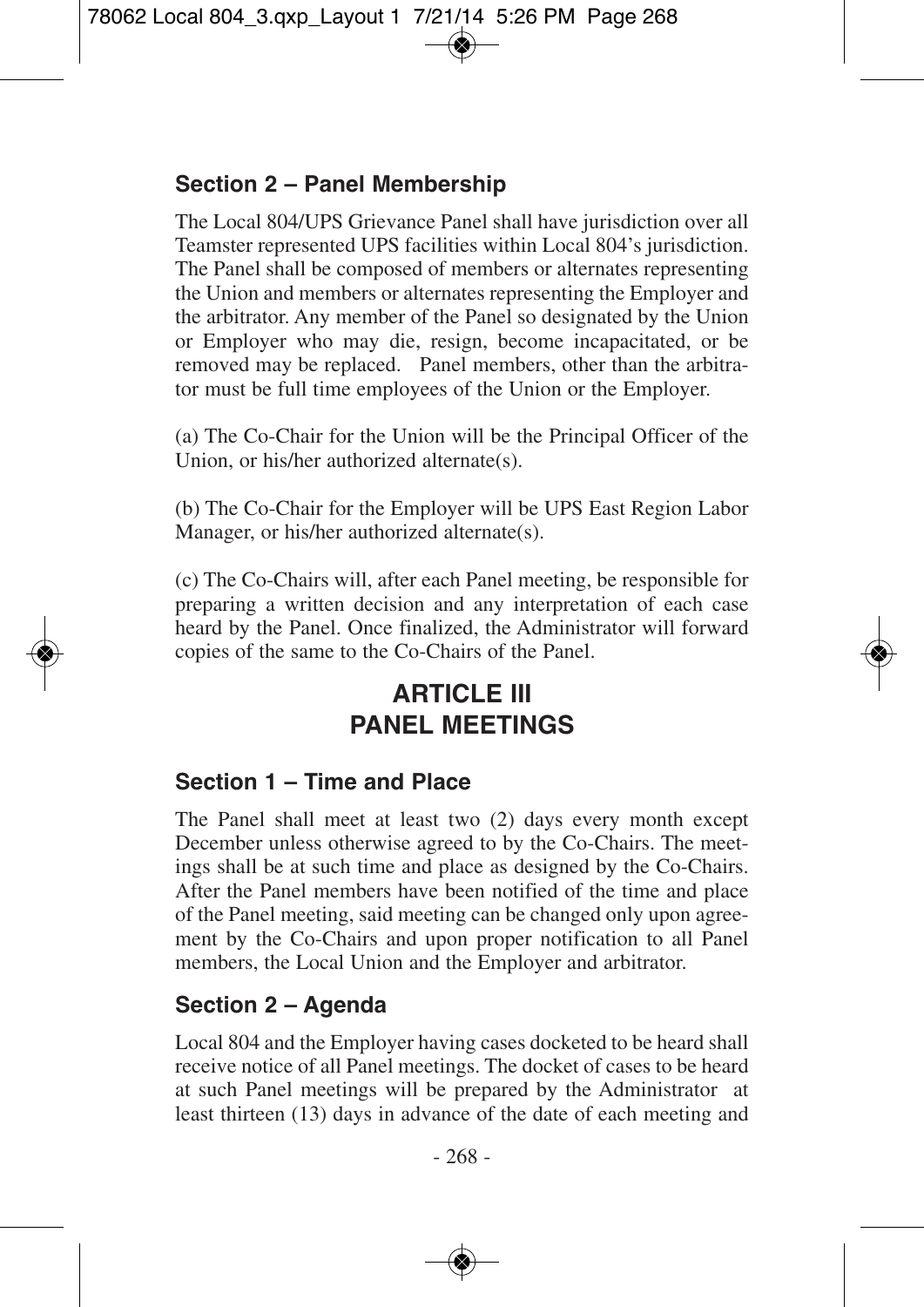a copy of such docket mailed to all parties at least ten (10) days prior to the Panel meeting. Once the docket has been prepared by the Administrator and mailed out to all interested parties, and sent electronically via e-mail at the same time, additional cases only can be added to the docket for that meeting by mutual agreement of the Employer and Local 804.

### **Section 3 – Notice to Employee**

A discharged employee, or an employee directly involved in a grievance of continuing liability, shall be notified by the Union, in writing, within a reasonable time prior to the Panel hearing, preferably seven (7) days, of the time and place of the grievance meeting. A copy of the notification shall be made available to the Panel upon request.

### **Section 4 – Warning Letters**

The merits of a warning letter will not be heard unless such warning letter is on file as being protested and the party is later suspended and/or discharged as a result of such warning letter. Such protested warning letter will be heard in accordance with Article V – HEARING PROCEDURES.

# **ARTICLE IV PROCEDURE ON DOCKETING GRIEVANCES**

### **Section 1 – Docketing of Grievances**

The grievances to be docketed shall be reduced to writing by either party on a form approved by the Panel and copies of same shall be filed with the Co-Chair for the Union, the Co-Chair for the Employer and the party against whom the grievance is filed. All copies of such grievance forms shall be filed on the same day either by personal delivery or by certified U.S. Mail, postage prepaid UPS Next day air signature required or approved electronic submission.

### **Section 2 – Selection of Panel**

The position of Acting Chairman for each Panel session will be alternately appointed by the respective Co-Chair of the Union and Company.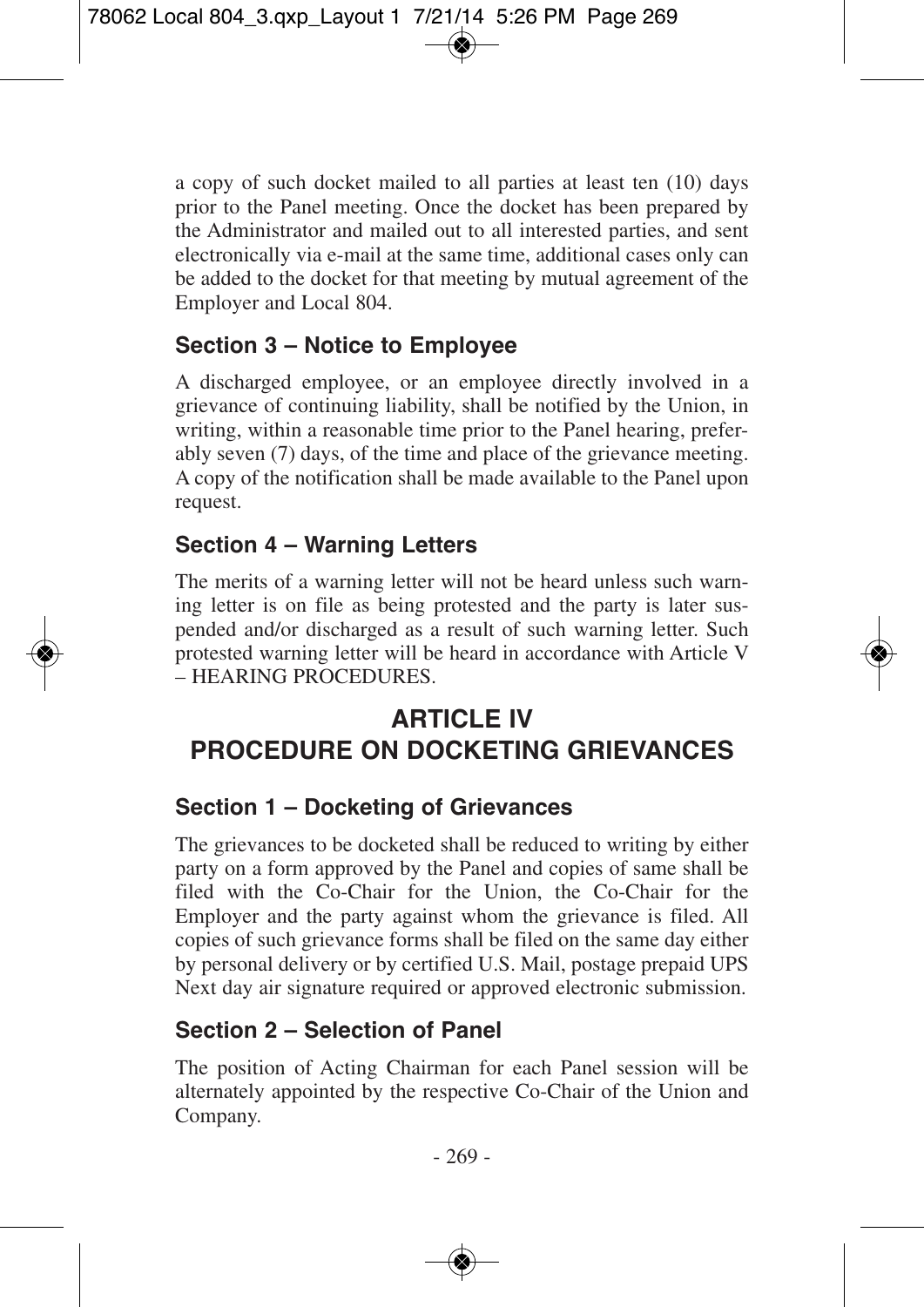The Co-Chair for the Union and the Co-Chair for the Employer shall be permanent members of the Panel. Panel members assigned to hear cases will be selected as outlined in Article 18, Section 1 (d). Panel members will be identified for the record, prior to the presentation of a case.

### **Section 3 – Submission Form**

A uniform Joint Submission Form setting forth an agreement to submit the grievance to the Panel for a final and binding decision without further recourse to any other tribunal, except as might otherwise be permitted by law, shall be signed by the parties involved and submitted to the Co-Chairs prior to the grievance being heard.

# **ARTICLE V HEARING PROCEDURES**

### **Section 1 – Recording of Proceedings**

There shall be no voice or video recording of the procedures except for those required and approved by the Panel. All participants shall be notified if there will be a voice or video recording.

### **Section 2 – Postponement of Cases**

Neither party shall be entitled to more than one (1) postponement on any given case and there shall be no more than two (2) postponements for any reason on any given case, except in the case of proven medical emergency which must be approved by the Union and Company Co-Chairpersons. Notice of request for a postponement shall be given to both Co-Chairs and the opposing party by the fastest possible method of communication upon knowledge of such postponement, preferably within forty-eight (48) hours. Neither party will be allowed to postpone a case after the case is called.

### **Section 3 – Order of Cases**

All docketed cases will be heard in the following order: discharges, suspensions, followed by regular (non-discipline and contract interpretation) cases. Any carry-over cases will be heard prior to newly docketed cases regardless of grievant(s) presence. In the event that a grievant is present to testify, those cases will be heard first within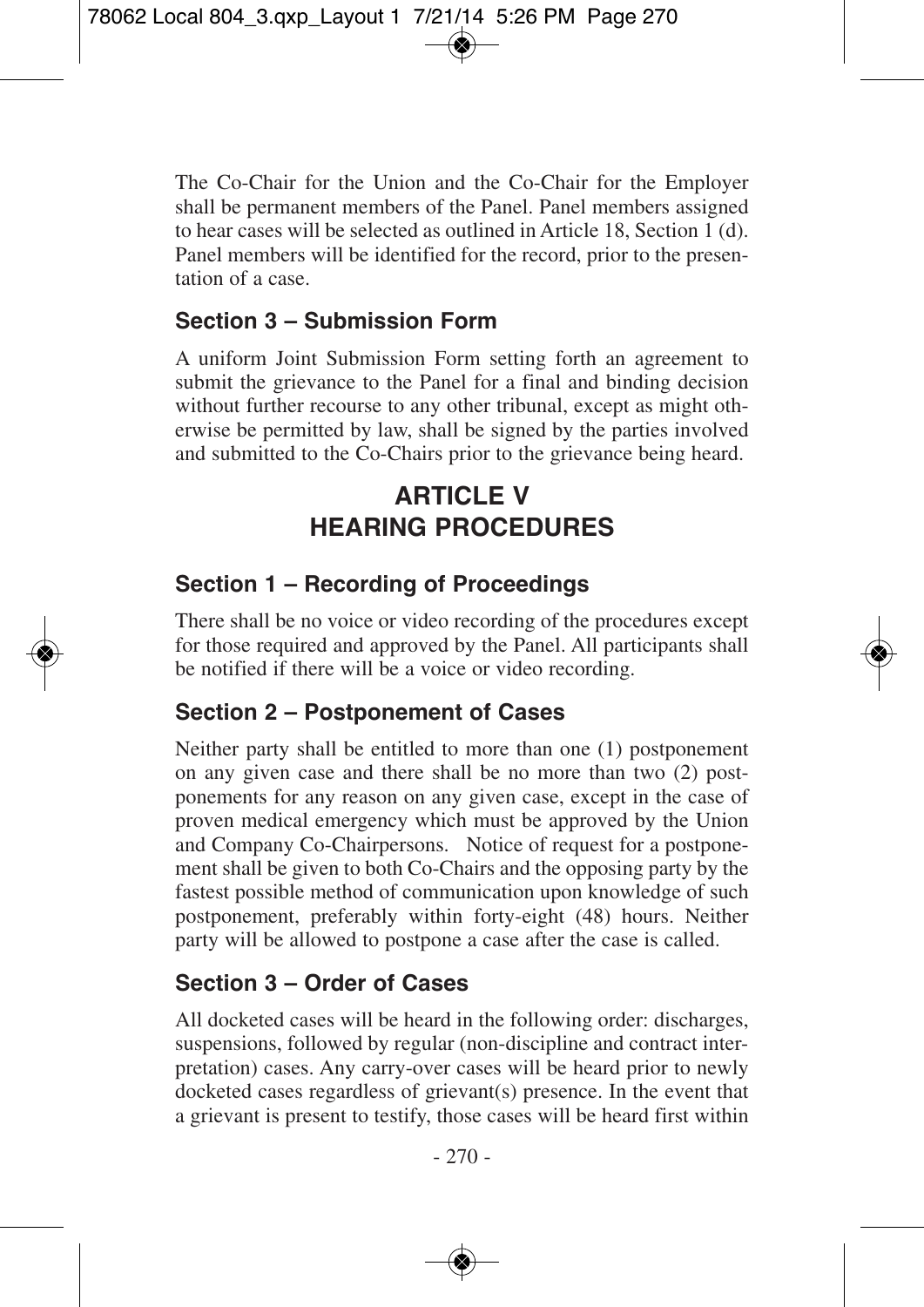their respective category. The Company and Union Co-Chairmen may agree to hear any particular case out of its regular order on the docket.

### **Section 4 – Failure to Appear**

If a party to a docketed case scheduled for hearing fails to appear at the time the case is called, without an authorized postponement, the case shall be placed at the end of the agenda for that day and if the party fails to appear when the case is called up later in the day, then the Panel shall receive all evidence presented by the appearing party, and a decision shall be rendered thereon; excepting, however, that in any such case, the Co-Chairman of the group whose party fails to appear may appoint a member of the Committee not sitting on the Panel to present such evidence as may be available.

The Panel shall consider all evidence presented and render its decision thereon.

If both parties fail to appear when a case is scheduled, the case shall be re-docketed for the next meeting of the Panel. If neither party appears at such next meeting, the case shall be withdrawn.

### **Section 5 – Hearings**

In Discharge or Suspension cases the Employer shall present its evidence and arguments first (1st) and in regular (non-discipline and contract interpretation) cases the moving party shall present its evidence and arguments first (1st).

Arguments on the facts or the merits of the case shall only be argued by a full-time representative of the Employer or the Union.

Neither party shall be allowed to have attorneys participate in hearings.

In the hearing of a case either party may present any evidence bearing on the facts of the particular case and may present testimony of witnesses either in person or by notarized statements or by statements on letterhead. During the hearing, only Panel members, the Co-Chairs, the Arbitrator and the parties presenting the case shall be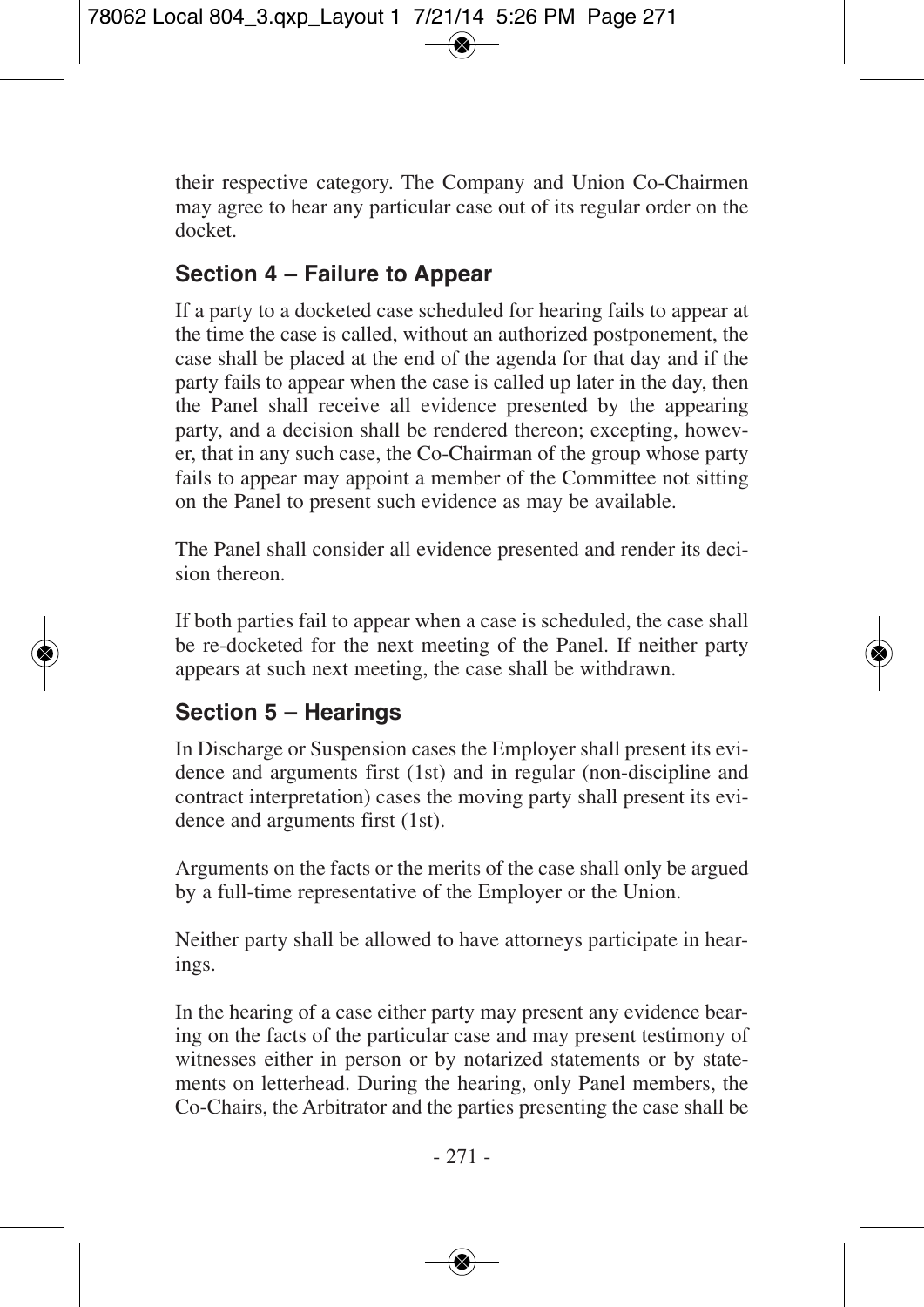allowed to sit in the immediate area where the hearing is being conducted. Other members of the Committee shall be allowed to be present, but shall not intermingle with the group designated above and shall not participate in the presentation, the discussion or the questioning. After each party has presented its case, the Panel, in executive session, shall then render its decision. When the Panel goes into executive session in order to decide the case, all others must retire from the room.

Each party will submit a written statement of all facts involved in each case at the time of the hearing. If such written statement is not submitted to the Panel at the time of the hearing, the case will not be heard. All evidence must be presented during the original presentation. After both parties have presented their case, there shall be a short period of rebuttal for each party. Rebuttal by either party must relate directly to factual evidence and arguments presented by the other party. During the rebuttal no new evidence will be allowed unless it relates directly to the evidence or testimony of the other party. During the rebuttal period, the presiding Chairman may call for an executive session if, in his opinion, the testimony or new evidence does not relate to testimony or evidence presented by the other party.

Arguments on the case can be cut off, upon mutual agreement of the Co-Chairs, by the presiding Chairman after all factual information has been presented or either party becomes repetitious.

Following the rebuttal period, questions may be asked of both parties only by members of the Panel or the arbitrator. No arguments between the opposing parties will be allowed. The presiding Chairman is responsible for limiting repetitious questions, statements or comments.

Cross-examination shall only come through, or by, Panel members.

After each party has presented its case, the Panel will go into an executive session. When the Panel goes into executive session in order to decide the case, all others must retire from the room. The Panel shall then render its decision immediately following the executive session.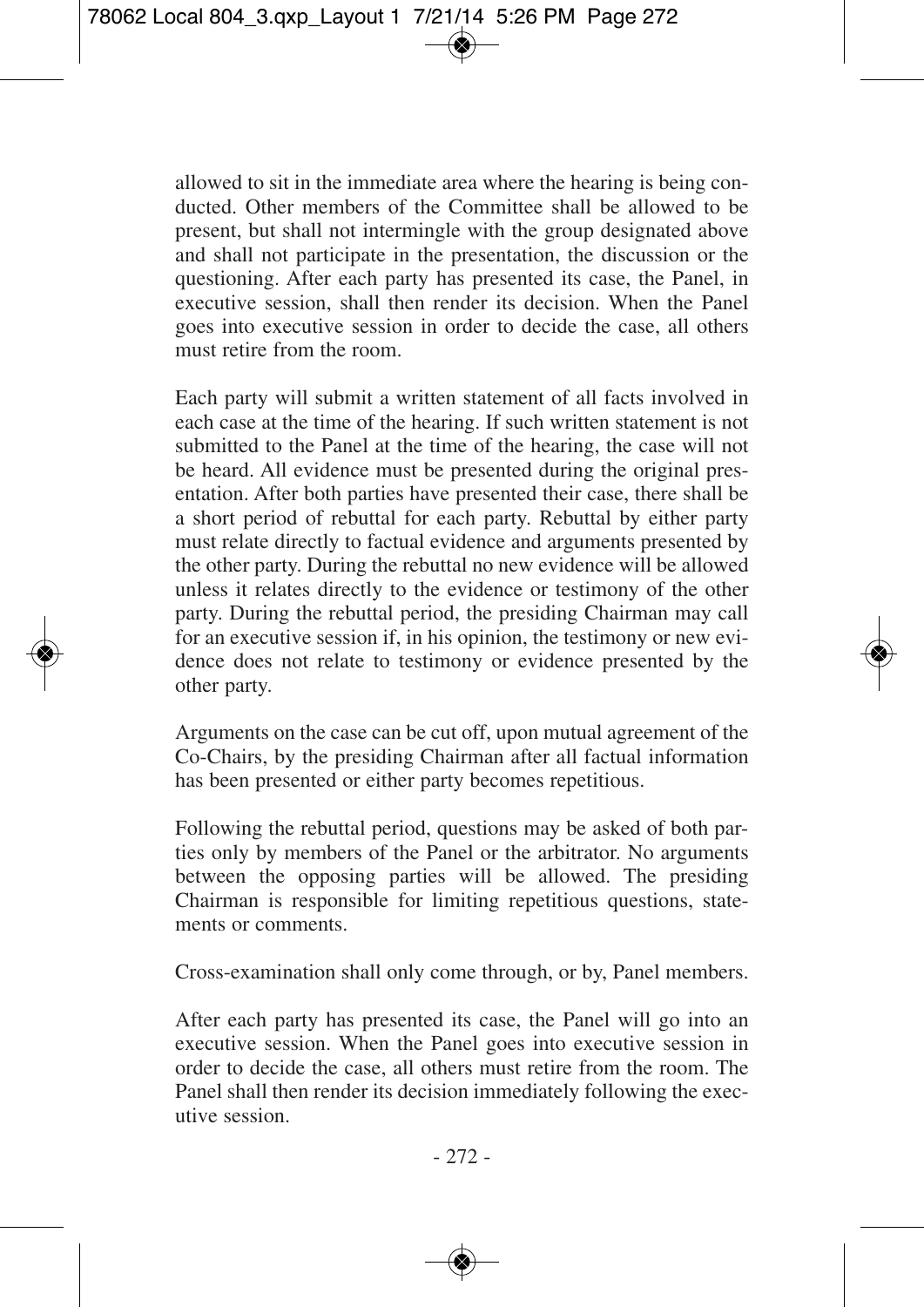The Panel will go into executive session and render a decision after each case has been presented. Only the decision will be recorded on the joint submission form. It will be signed and dated by the two (2) co-chairpersons presiding over the case. The Panel will mail the decision in each case, or recall the parties for an announcement of the decision. In cases involving a discharge of continuing liability, the panel will promptly notify the Employer and the Local Union of the decision.

### **Section 6 – Rules for Conduct of Hearings**

The Panel may from time to time adopt such supplemental rules as are deemed necessary for the orderly conduct of hearings. Such supplemental rules may be adopted or changed by written mutual agreement of the Co-Chairs of the Panel.

### **Section 7 – Contract Interpretations**

In such cases where interpretation of the Agreement is needed the Co-Chairs may be called during executive session to give clarification.

### **Section 8 – Financing of the Panel**

The parties shall jointly be responsible for the costs of conducting the Panel. This shall include any costs for the meeting room(s); refreshments and the impartial arbitrator. Each party shall be responsible for costs associated with attendance of its representatives or any necessary witnesses. Each party shall pay a reasonable assessment at the beginning of the calendar year to cover the joint costs.

# **ARTICLE VI IMPARTIAL ARBITRATOR**

On discharge and suspension cases only, an impartial arbitrator will sit as a fifth (5th) or seventh (7th) Panel member and shall render a bench decision on all deadlocked cases. The Co-Chairs shall choose a panel of four (4) arbitrators, one (1) of whom shall be present at each Committee meeting. However, the present arbitrator(s) who is being replaced will remain as a fifth (5th) or seventh (7th) panel member until a replacement is designated by the Co-Chairs.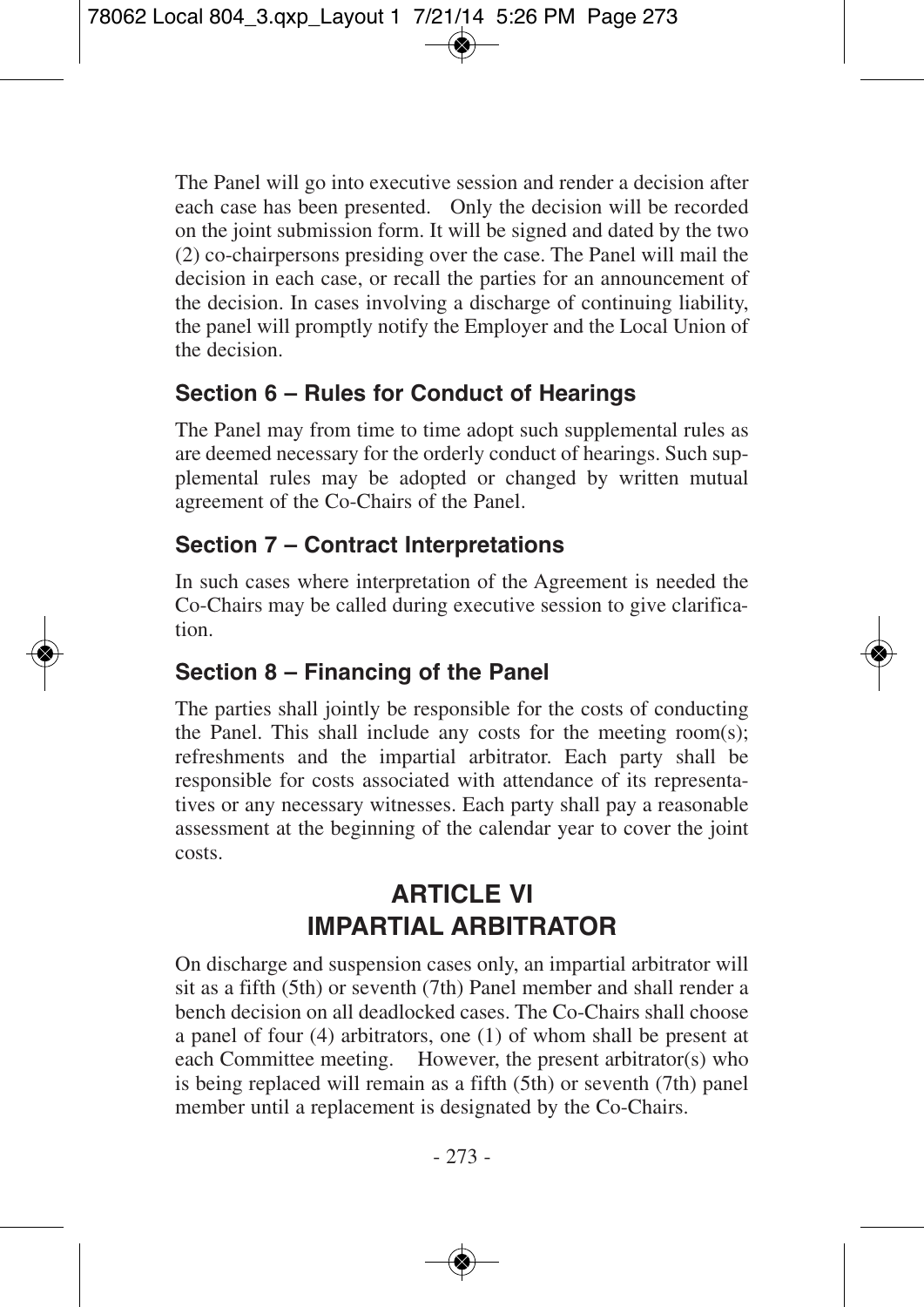# **LETTER OF AGREEMENT**

Teamsters Local 804 and United Parcel Service Inc. agree:

1. Upon ratification of this Agreement the pension benefit will be restored to the benefit that was in effect on December 31, 2006. The Company's share of the contribution requirement shall be paid in a lump sum on an annual basis for the purpose of restoring the benefit.

2. The additional fifteen (15) minutes after eight and one-half (8 1/2) hours referenced in Article 5, Section 1(b) of the Local 804 Supplement will be restored to all eligible full-time employees not then receiving it after the date the Local 804 IBT and Local 447 IAM-UPS Multi-Employer Retirement Plan is no longer in "endangered status" (as defined in ERISA Section 305(b)(1)) or in "critical status" (as defined in ERISA Section 305 (b)(2)).

IN WITNESS HEREOF the parties hereto have set their hands and seals this \_\_\_ day of \_\_\_\_, 2013, to be effective upon ratification, except as to those areas where it has been otherwise agreed between the parties:

IN WITNESS HEREOF the undersigned do duly execute the National Master United Parcel Service Agreement and Supplemental Agreements, Riders and/or Addenda.

For Local 804, IBT For United Parcel Service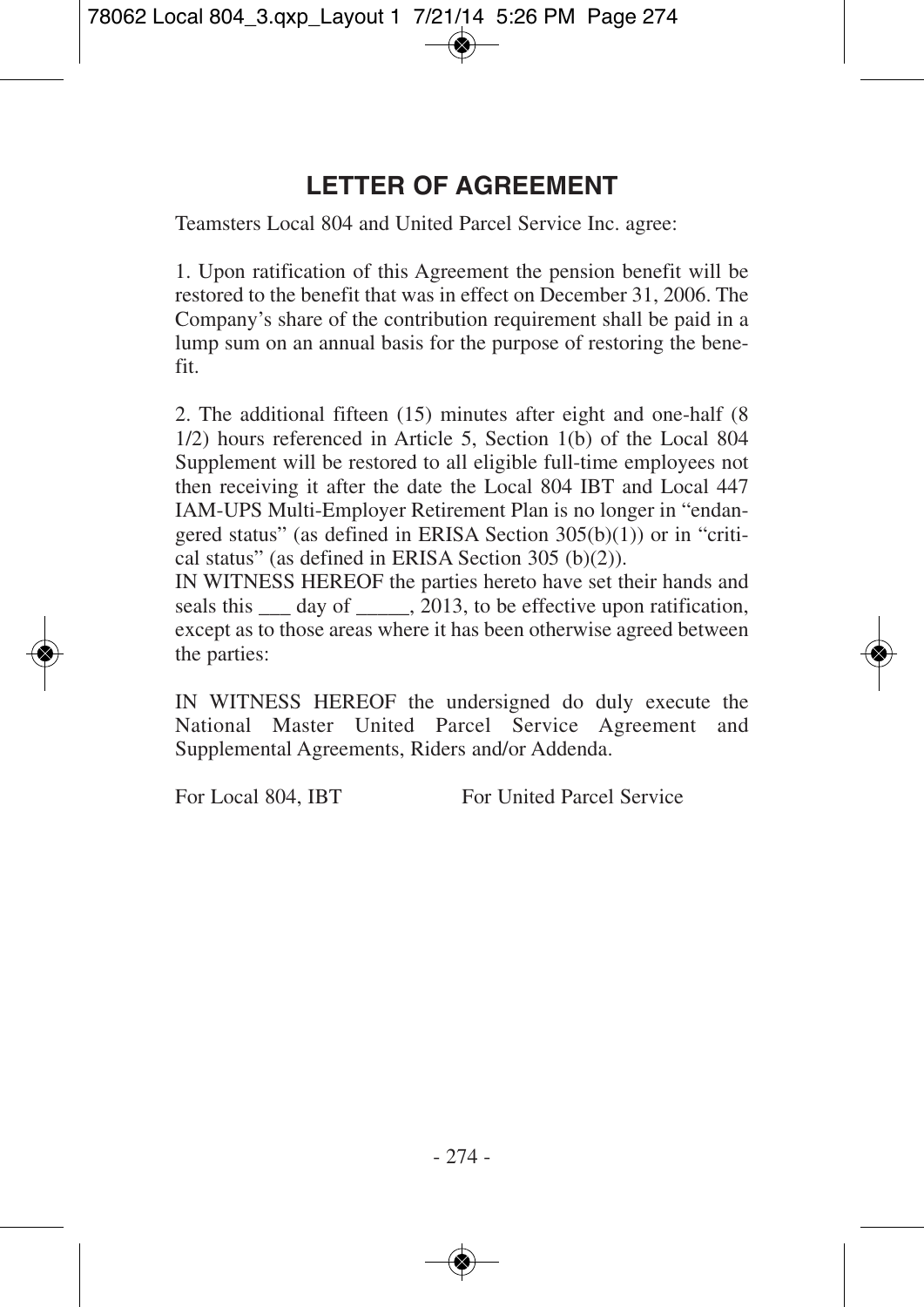IN WITNESS HEREOF the parties hereto have set their hands and seals this  $\_\_\_$  day of  $\_\_\_\_\_$ , to be effective upon ratification, except as to those areas where it has been otherwise agreed between the parties:

IN WITNESS HEREOF the undersigned do duly execute the national master united parcel service agreement and Supplemental Agreements, Riders and/or Addenda.

| For Local 804, IBT                            | For United Parcel Service                                                                                                                                                                                                                                                                                                                                                                                                                                                    |
|-----------------------------------------------|------------------------------------------------------------------------------------------------------------------------------------------------------------------------------------------------------------------------------------------------------------------------------------------------------------------------------------------------------------------------------------------------------------------------------------------------------------------------------|
| Tim Sylvester                                 | $\frac{1}{\sqrt{S}}$<br>Matt Hoffman                                                                                                                                                                                                                                                                                                                                                                                                                                         |
| $\sqrt{S/I}$ /S/<br>Jim Reynolds              | Frank Maxwell                                                                                                                                                                                                                                                                                                                                                                                                                                                                |
| Pete Mastrandrea                              | Omar Caesar                                                                                                                                                                                                                                                                                                                                                                                                                                                                  |
| $\frac{ S }{ S }$ David Fennell Dennie Gandee |                                                                                                                                                                                                                                                                                                                                                                                                                                                                              |
| Liam Russertt                                 | $\frac{1}{\sqrt{S}}$<br>Bill Leanues                                                                                                                                                                                                                                                                                                                                                                                                                                         |
| $\frac{1}{\sqrt{S}}$<br><b>Mark Holmes</b>    | Mike Szloch                                                                                                                                                                                                                                                                                                                                                                                                                                                                  |
| $\frac{1}{\sqrt{S}}$<br>Chris Sabatino        | Dan Daly                                                                                                                                                                                                                                                                                                                                                                                                                                                                     |
| $\frac{ S }{ S }$ /S/<br>Neil O'Brien         | Warren Pandiscia                                                                                                                                                                                                                                                                                                                                                                                                                                                             |
| $\frac{ S }{ S }$<br>Sam Cuevas               | $\mathcal{S}/\mathcal{S}/\mathcal{S}/\mathcal{S}/\mathcal{S}/\mathcal{S}/\mathcal{S}/\mathcal{S}/\mathcal{S}/\mathcal{S}/\mathcal{S}/\mathcal{S}/\mathcal{S}/\mathcal{S}/\mathcal{S}/\mathcal{S}/\mathcal{S}/\mathcal{S}/\mathcal{S}/\mathcal{S}/\mathcal{S}/\mathcal{S}/\mathcal{S}/\mathcal{S}/\mathcal{S}/\mathcal{S}/\mathcal{S}/\mathcal{S}/\mathcal{S}/\mathcal{S}/\mathcal{S}/\mathcal{S}/\mathcal{S}/\mathcal{S}/\mathcal{S}/\mathcal{S}/\mathcal{$<br>Doug Trandiak |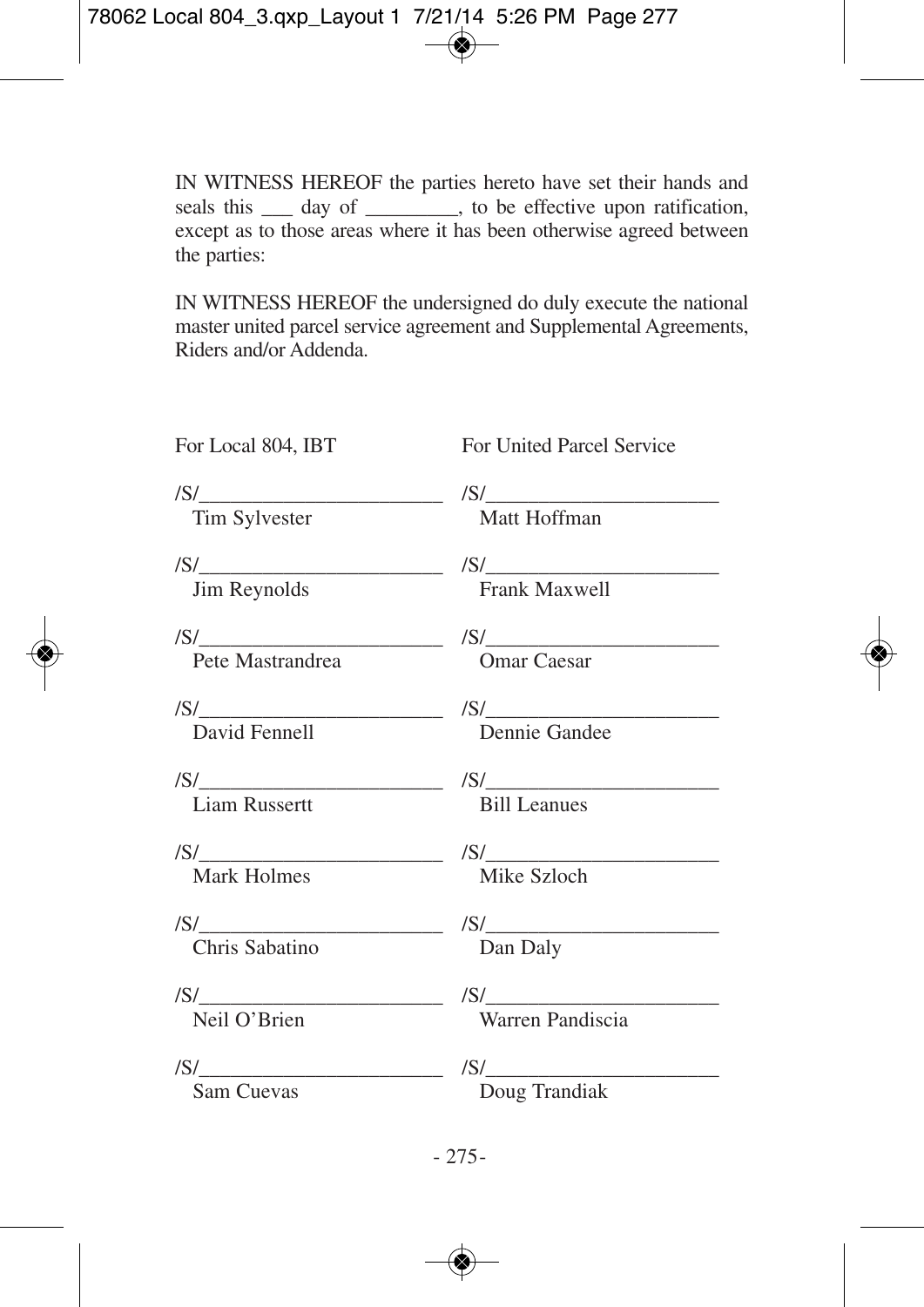/S/\_\_\_\_\_\_\_\_\_\_\_\_\_\_\_\_\_\_\_\_\_\_\_

Dave Oringer

S/\_\_\_\_\_\_\_\_\_\_\_\_\_\_\_\_\_\_\_\_\_\_\_ /

Chris Robinson

Steven Auz

/S/\_\_\_\_\_\_\_\_\_\_\_\_\_\_\_\_\_\_\_\_\_\_ /S/\_\_\_\_\_\_\_\_\_\_\_\_\_\_\_\_\_\_\_\_\_\_\_ Pat Wisely

/S/\_\_\_\_\_\_\_\_\_\_\_\_\_\_\_\_\_\_\_\_\_\_\_

Anthony Cerulli

 $S/\_$ /

Chris Williamson William

Rank and File Bargaining Committee:

/S/\_\_\_\_\_\_\_\_\_\_\_\_\_\_\_\_\_\_\_\_\_\_\_

Ralston Boswell

 $\frac{|S|}{|S|}$ 

Scott Damone

/S/\_\_\_\_\_\_\_\_\_\_\_\_\_\_\_\_\_\_\_\_\_\_\_

Dorothy Hanion

Mary Ellen King  $/S/\_$ 

 $\sqrt{S}/\sqrt{S}$ 

Dave Loobie

/S/\_\_\_\_\_\_\_\_\_\_\_\_\_\_\_\_\_\_\_\_\_\_\_

Alex Masciano

 $\frac{1}{\sqrt{S}}$ 

Vinny Perrone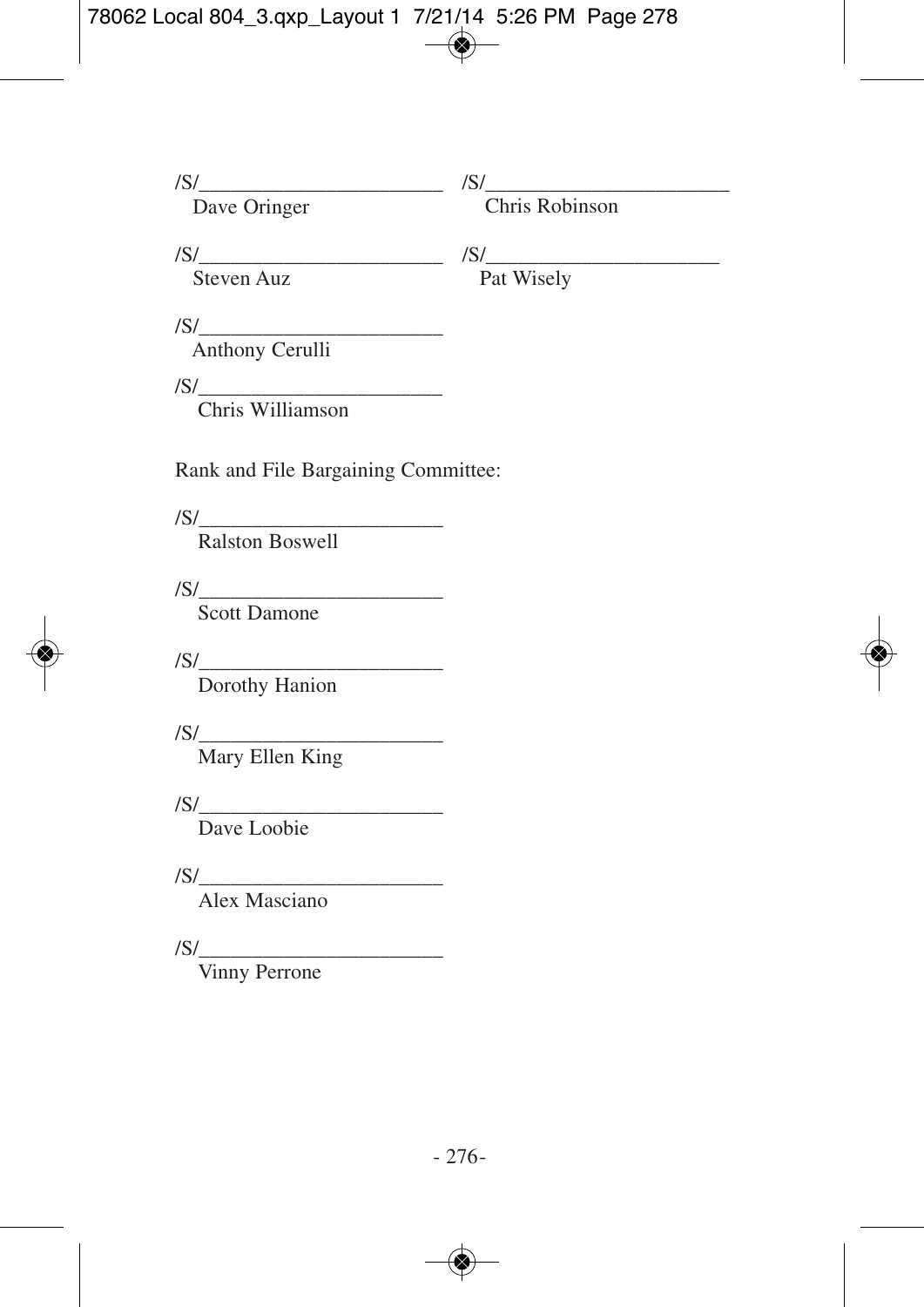## **MEMBER'S RIGHT TO UNION REPRESENTATION**

Your Stewards work hard to prevent management officials from intimidating you. This is especially important when supervisors conduct closed-door meetings to try to get employees to admit wrongdoing.

The right to have a steward or other union representative present in such meetings was established by the U.S. Supreme Court in a case known as Weingarten.

According to the Supreme Court, a member is entitled to have a Union representative present when a supervisor asks for information, which could be used as a basis for discipline.

Speak up! The members must ask for Union representation before or during the interview. Management has no obligation to tell you about your rights.

It's important to know that:

"If you are ever called in by management and asked questions you think might lead to discipline, you have a legal right to request your union steward or other union representative be present."

Once a member asks for a Union representative to be present, any attempt by management to continue to ask questions is illegal until the steward arrives.

#### Your Responsibilities

BECAUSE YOU ARE UNION MEMBER YOU HAVE MANY ADVANTAGES AND PRIVILEGES. HOWEVER, EVERY INDI-VIDUAL KNOWS THAT PRIVILEGES MEAN RESPONSIBILI-TIES.

YOUR DUTIES TO YOUR UNION ARE AS FOLLOWS:

#### PRACTICE AS WELL AS PREACH UNIONISM.